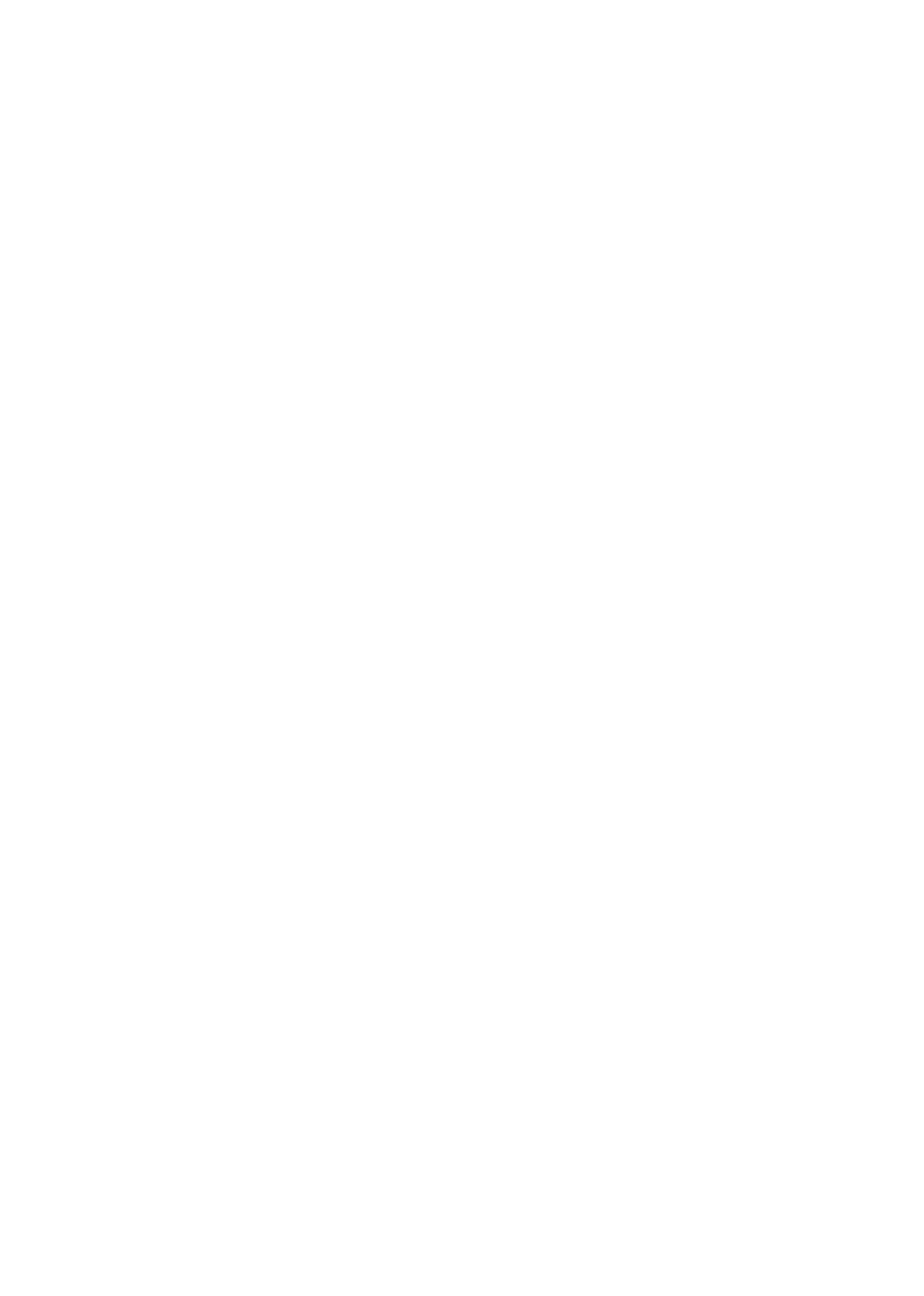# 40<sup>th</sup> Annual Report

### **BOARD OF DIRECTORS**

Mr. Rajneesh Oswal Mr. Vishal Oswal Mr. Ramesh Chander Juneja Mrs. Priya Begana Ms. Harbhajan Kaur Bal

Chairman & Managing Director Vice-Chairman & Managing Director Independent Director Independent Director Additional Director (Independent)

(DIN : 00002668) (DIN : 00002678) (DIN : 07804729) (DIN : 07706647) (DIN : 00008576)

### **CHIEF FINANCIAL OFFICER** Mr. Rajesh Kumar

**COMPANY SECRETARY**

Mr. Parminder Singh

### **STATUTORY AUDITORS :**

M/s. Malhotra Manik & Associates Chartered Accountants Ludhiana.

### **REGISTERED OFFICE & WORKS**

CIN: L17115PB1979PLC003910 Village Bholapur, P.O. Sahabana Chandigarh Road, Ludhiana - 141 123 Tel: +91-161-2685270, 9876100948 Email: atl@shreyansgroup.com Website: www.adinathtextiles.com

# **CONTENTS Page No.**

| DIRECTORS'REPORT                     | 10 |
|--------------------------------------|----|
| <b>REPORTON CORPORATE GOVERNANCE</b> | 20 |
| INDEPENDENT AUDITOR'S REPORT         | 29 |
|                                      | 35 |
| PROFIT&LOSSACCOUNT                   | 36 |
| CASHFLOW STATEMENT                   | 38 |
| NOTES FORMING PART OF FINANCIAL      |    |
|                                      |    |

### **SECRETARIAL AUDITORS :**

M/s. P.S. Bathla & Associates Ludhiana.

### **OFFICES**

**Group**

®

5 A-C, Gopala Tower, 25, Rajendra Place, New Delhi- 110008. TEL: +91-11-25818258-59, 25721042 EMAIL: sil.delhi@shreyansgroup.com

### **Registrar & Transfer Agents**

Skyline Financial Services (p) Limited D-153/A, 1st Floor Okhla Industrial Area, Phase - 1, New Delhi - 110020 Tel.: 011 40450193-97 Email: admin@skylinerta.com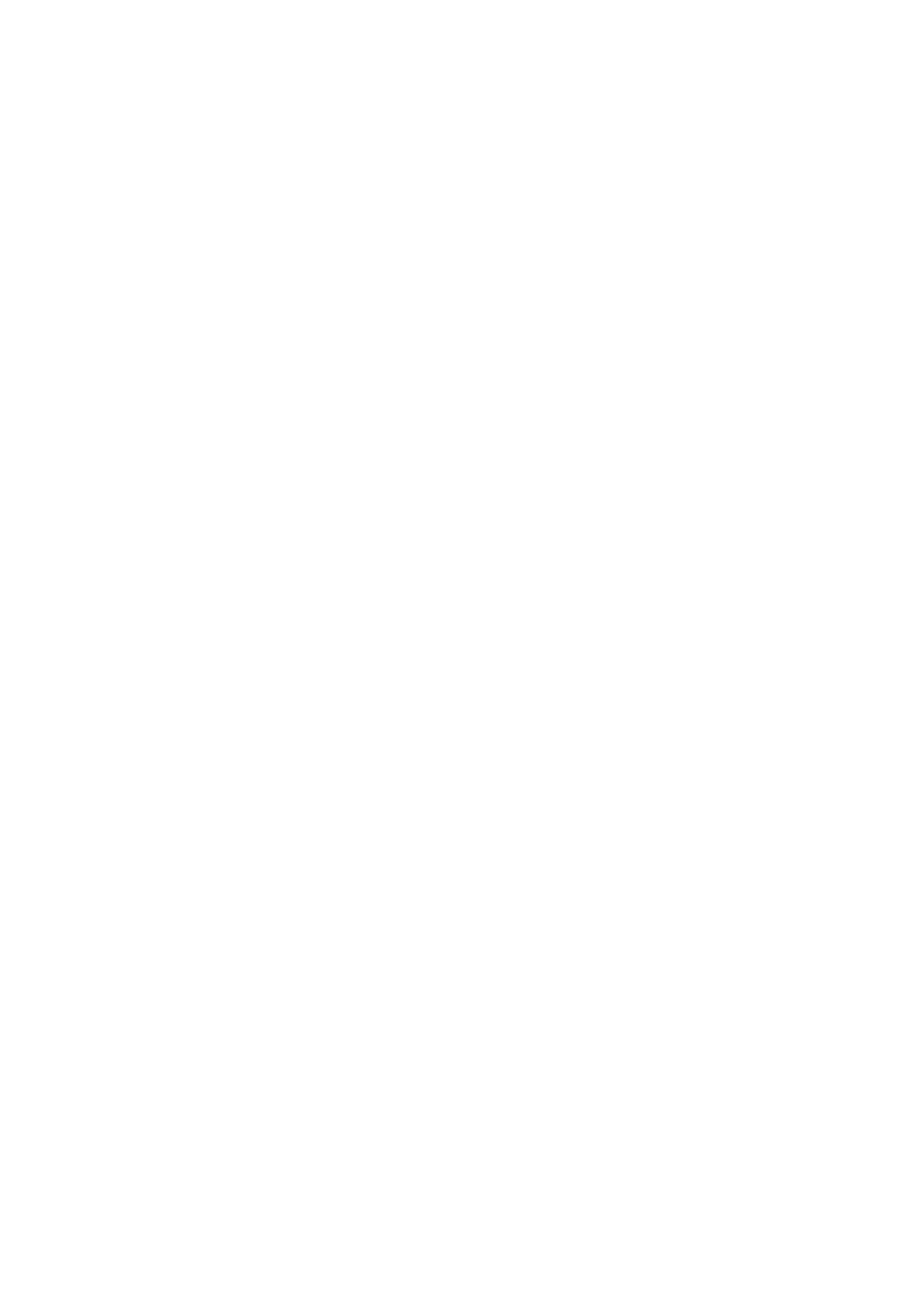# 40<sup>th</sup> Annual Report

### **NOTICE**

Notice is hereby given that the 40th Annual General of the Companies Act, 2013 and the rules framed Meeting of the members of the Company will be held on thereunder (including any statutory modification(s) or Monday, the 21<sup>st</sup> day of December, 2020 at 11:00 A.M. at re-enactment thereof for the time being in force) read<br>the Registered Office of the Company at Village with Schedule IV of the Companies Act, 2013 and SEBI the Registered Office of the Company at Village with Schedule IV of the Companies Act, 2013 and SEBI<br>Bholapur P.O. Sahabana. Chandigarh Road. Ludhiana (Listing Obligations and Disclosure Reguirements) Bholapur, P.O. Sahabana, Chandigarh Road, Ludhiana

(DIN: 00002678), who retires by rotation and being of the Company for a term upto five years with effect<br>eligible offers himself for re-appointment.

resolution as a **Special Resolution:** 2018 approval be and is hereby granted for

company be and is hereby accorded to the re- Kaur Bal who has exceeded the age of 75 years as an appointment Mr. Vishal Oswal (DIN: 00002678), as Independent Director of the Company. appointment Mr. Vishal Oswal (DIN: 00002678), as Vice-Chairman & Managing Director of the Company for **RESOLVED FURTHER THAT** the Board be and is a period of five years w.e.f. 1st May, 2020 to 30th April, hereby authorized to do all such act, deeds and things 2025, without payment of remuneration, in accordance and to execute all such documents, instruments and with provisions of sections 196 and other applicable writings as may be required to give effect to the provisions, if any of the Companies Act, 2013 read with aforesaid resolution." Schedule V of the said Act (including any statutory **NOTES:**<br>modification or re-enactment thereof), and on the terms modification or re-enactment thereof), and on the terms **1. A MEMBER ENTITLED TO ATTEND AND VOTE AT** and conditions as approved by the Nomination and  $\overline{x}$ and conditions as approved by the Nomination and **THE ANNUAL GENERAL MEETING IS ENTITLED TO**  Remuneration Committee and as set out in the **APPOINT <sup>A</sup> PROXY TO ATTEND AND VOTE** and Mr. Vishal Oswal, draft of which is submitted to this **NEED NOT BE A MEMBER OF THE COMPANY.**<br> **NEED NOT BE A MEMBER OF THE COMPANY.** 

**"RESOLVED FURTHER THAT** the Board be and is exceeding fifty (50) in number and holding in the hereby authorized to do all such act deeds and things hereby authorized to do all such act, deeds and things aggregate not more than ten percent (10%) of the total<br>and to execute all such documents, instruments and share capital of the Company carrying voting rights A writings as firally be required to give effect to the member holding more than ten percent of the total share<br>aforesaid resolution

## **KAUR BAL (DIN 00008576) AS AN INDEPENDENT** cannot act as a proxy for any other person or **DIRECTOR** shareholder.

Sections 149, 152, 161 and other applicable provisions

141 123 to transact the following business: Regulations, 2015, Ms. Harbhajan Kaur Bal (DIN: 00008576), aged 81 years, who was appointed as an **AS AN ORDINARY BUSINESS:** 1. To receive, consider and adopt the Audited Financial<br>Statements of the Company for the financial year ended<br>31st March, 2020 and the Reports of the Board of<br>31st March, 2020 and the Reports of the Board of office until 2. To appoint a Director in place of Mr. Vishal Oswal<br>2. To appoint a Director in place of Mr. Vishal Oswal<br>(DIN: 00002678), who retires by rotation and being of the Company for a term unto five years with effect from 11th November, 2020 to 10th November, 2025, not **AS SPECIAL BUSINESS:** being liable to retire by rotation.

**ITEM NO. 3: RE-APPOINTMENT OF MR. VISHAL RESOLVED FURTHER THAT** pursuant to the **OSWAL (DIN 00002678) AS VICE-CHAIRMAN &** provisions of Regulation 17 (1A) of Securities and **OSWAL (DIN 00002678) AS VICE-CHAIRMAN &** provisions of Regulation 17 (1A) of Securities and **MANAGING DIRECTOR** Exchange Board of India (Listing Obligations and Exchange Board of India (Listing Obligations and To consider and if thought fit, to pass the following Disclosure Requirements) (Amendment) Regulations, **"RESOLVED THAT** consent of the members of the appointing/continuing the directorship of Ms. Harbhajan

**INSTEAD OF HIMSELF/HERSELF AND THE PROXY** 

meeting and the same is hereby specifically approved.<br>"RESOLVED FURTHER THAT the Board be and is expecting fifty (50) in number and bolding in the and to execute all such documents, instruments and share capital of the Company carrying voting rights. A writings as may be required to give effect to the momber belding more than to percent of the total chara capital of the Company carrying voting rights may **ITEM NO. 4: APPOINTMENT OF MS. HARBHAJAN** appoint a single person as proxy and such person

To consider and if thought fit, to pass the following **2. PROXIES IN ORDER TO BE EFFECTIVE, MUST BE** resolution as a **Special Resolution:** LODGED AT THE REGISTERED OFFICE OF THE **LODGED AT THE REGISTERED OFFICE OF THE "RESOLVED THAT** pursuant to the provisions of **COMPANY, NOT LESS THAN 48 HOURS BEFORE** 

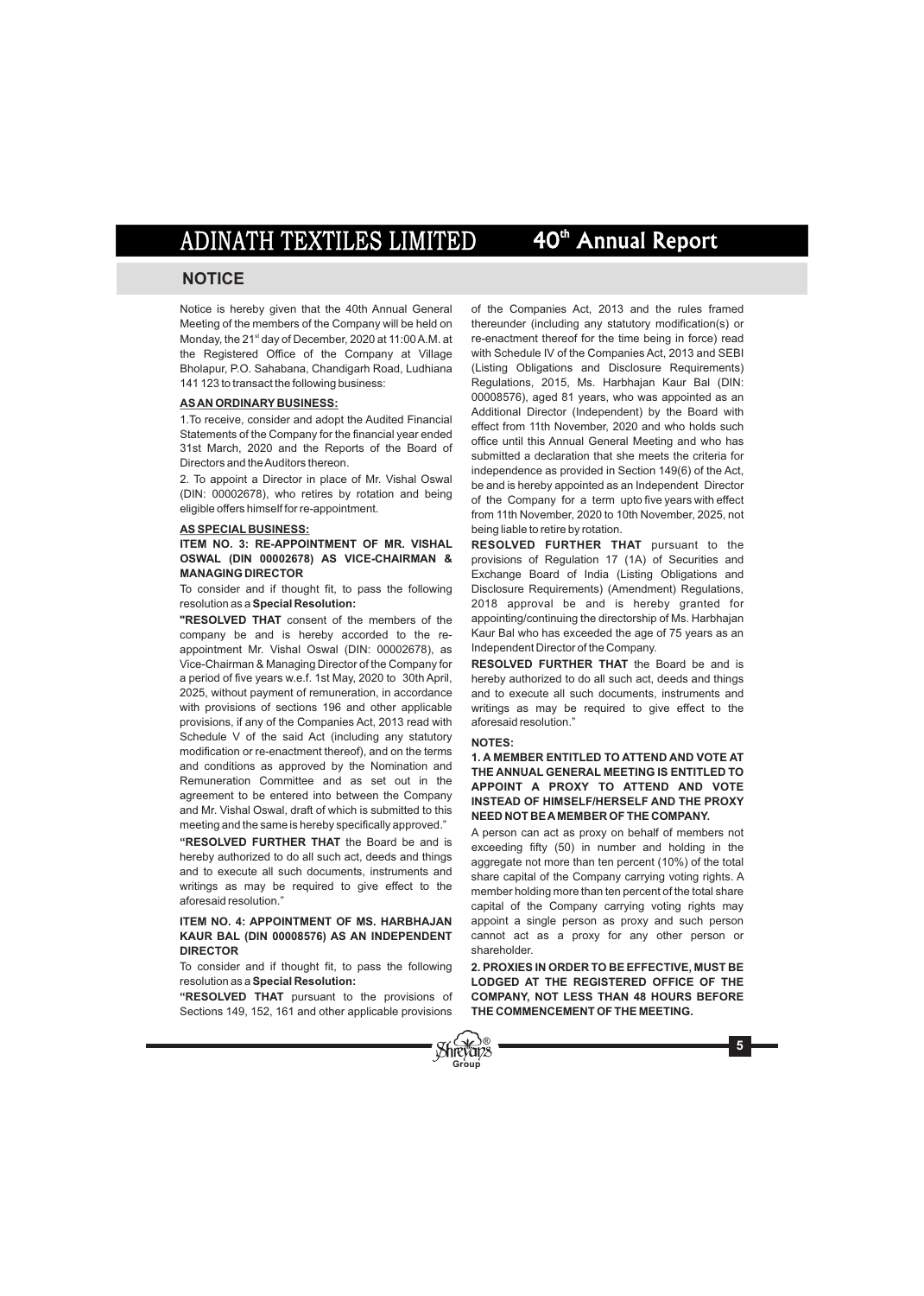Annual Report to the Meeting and bring in duly filled Act, 2013 and rules made there under and Regulation 44 attendance slips enclosed herewith to attend the of the SEBI (Listing Obligations & Disclosure meeting. Shareholders/ Proxy holders are requested to Requirements) Regulations, 2015. The facility for voting produce at the entrance, duly filled and signed through ballot paper shall also be made available at the

of the Board Resolution to the Company, pursuant to Section 113 of the Companies Act, 2013, authorizing who have cast their vote by remote e-voting prior to the their representative to attend and vote at the AGM meeting may also attend the meeting but shall not be their representative to attend and vote at the AGM.

entitled to cast their vote again. 4. The Register of Members and Share Transfer books of the Company shall remain closed from 15<sup>th</sup> December, **The instructions for shareholders voting**<br>2020 to 21<sup>th</sup> December 2020 (both days inclusive) for the **electronically are as under:** 2020 to 21<sup>st</sup> December, 2020 (both days inclusive) for the purpose of Annual General Meeting of the Company.  $\qquad \quad \text{(i)} \quad \text{The} \quad \text{remote} \quad \text{e-voting} \quad \text{period} \quad \text{begins} \quad \text{on} \quad \text{17}^{\text{th}}$ 

concerning the accounts and operations of the December, 2020 (5.00 P.M.). During this period<br>Company are requested to address their question in shareholders' of the Company holding shares either Company are requested to address their question in writing to the Company, so as to reach the registered in physical form or in dematerialized form, as on the office of the Company at least 10 days before the date of cut-off date (record date)  $14^{\circ}$  December, 2020 office of the Company at least 10 days before the date of cut-off date (record date) 14<sup>m</sup> December, 2020 the meeting so that information required may be made may cast their vote electronically. The e-voting the meeting so that information required may be made available at the time of the Meeting. moduleshallbedisabledbyCDSLforvotingthereafter.

electronic mode only to those members whose email and becomes a shareholder of the Company after editions a share members whose email and holds shares addresses are registered with the company/depository participants(s) for communication purposes unless any as of 14<sup>m</sup> December, 2020 may obtain the members has requested for hard copy of the same. For login ID and password by sending a request at members has requested for hard copy of the same. For members who have not registered their email addresses, and atl@shreyansgroup.com. physical copies of the Annual Report 2020 are being sent (ii) The shareholders should log on to the e-voting

- 7. Members are requested to :<br>i. Quote their folio number/Client ID & DP-ID in all (iii) Click on "Shareholders" tab. i. Quote their folio number/Client ID & DP-ID in all correspondence with the company. (iv) Now Enter your User ID
	- ii. Notify immediately to the company any change in  $\qquad a$ . For CDSL: 16 digits beneficiary ID, their address/mandate, if any.
	- iii. Register their e-Mail id with the company or its Client ID, Registrar or their depository participant to enable c. Members holding shares in Physical Form should the company to send the notices and other reports enter Folio Number registered with the Company.<br>
	through email. (i) Next enter the Image Verification as displayed

8. Shares of the Company are available for De- Click on Login. Materialization under ISIN- INE207C01019. Members (vi) If you are holding shares in De-mat form and had<br>who have not opted for De-Materialization are requested longed on to www.evotingindia.com and voted on an who have not opted for De-Materialization are requested logged on to www.evotingindia.com and voted on an<br>to do so in their own interest.

## **9. Please note that the meeting is for members or** password is to be used their proxies only. Please avoid being accompanied (vii) If you are holding share **their proxies only. Please avoid being accompanied** (vii) If you are holding shares in physical form or first time

10. A remote e-voting facility for the members shall also the steps given below:

3. Members/proxies are requested to bring their copy of be provided in terms of Section 108 of the Companies attendance slips for admission to the Meeting Hall. meeting and members attending the meeting who have Corporate members are required to send a certified copy not already cast their vote by remote e-voting shall be of the Board Resolution to the Company pursuant to able to exercise the right at the meeting. The members

December, 2020 (09.00 A.M.) and ends on  $20<sup>th</sup>$ 5. Members desirous of obtaining any information becember, 2020 (09.00 A.M.) and ends on 20<sup>th</sup><br>concerning the accounts and operations of the December, 2020 (5.00 P.M.). During this period

6. Copies of the Annual Report are being sent by Any person, who acquires shares of the Company and becomes a shareholder of the Company after as of 14<sup>th</sup> December, 2020 may obtain the

- by the permitted mode.<br>
The period website www.evotingindia.com during the voting<br>
The model of period.
	-
	-

**Group**

®

- 
- b. For NSDL: 8 Character DP ID followed by 8 Digits
- 
- (v) Next enter the Image Verification as displayed and
- earlier voting of any company, then your existing
- user in case holding shares in De-mat form, follow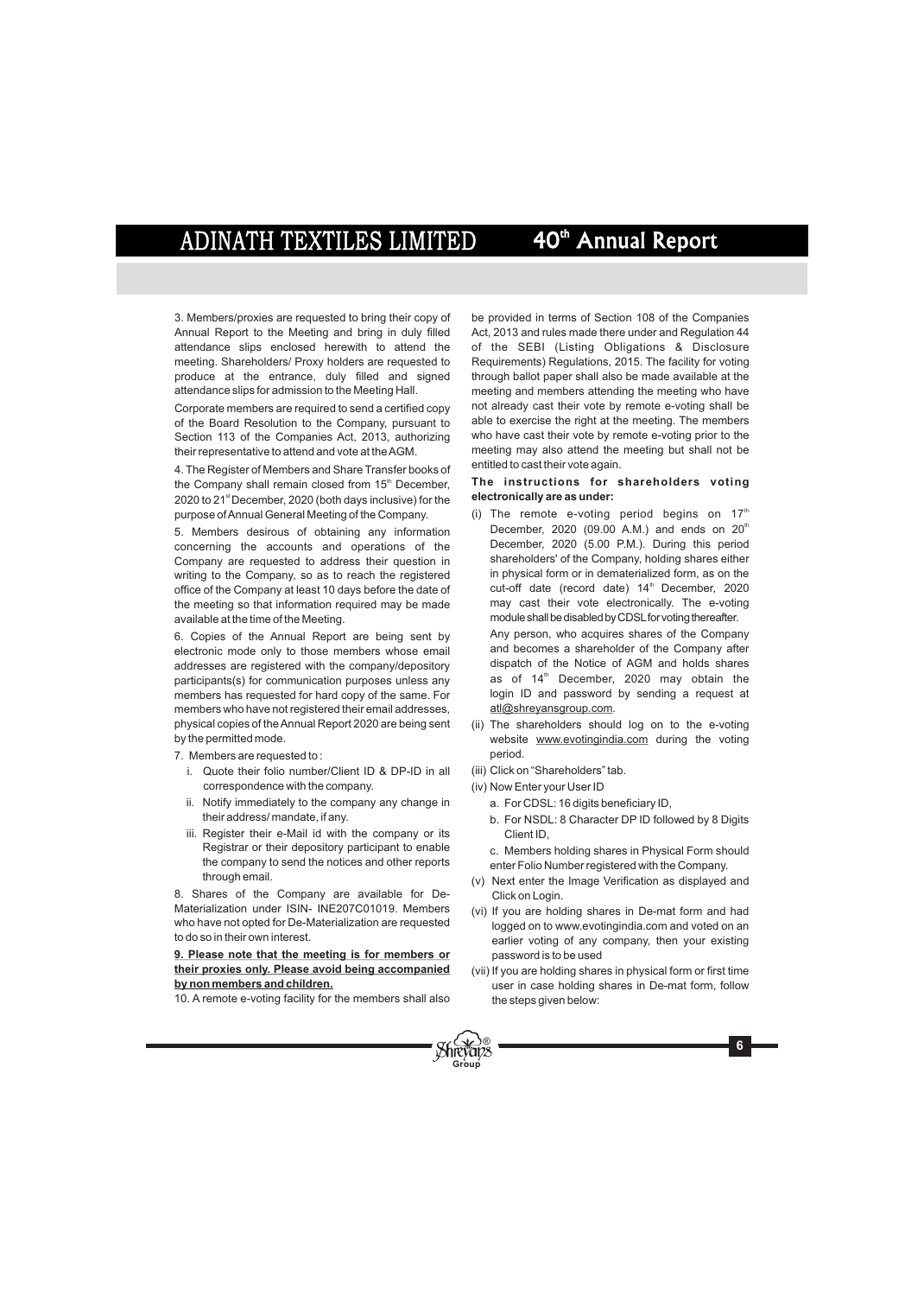# 40<sup>th</sup> Annual Report

|                                                  | For Members holding shares in Physical<br>Form and Demat Form (First time user)                                                                                                                                |
|--------------------------------------------------|----------------------------------------------------------------------------------------------------------------------------------------------------------------------------------------------------------------|
| <b>PAN</b>                                       | Enter your 10 digit alpha-numeric PAN<br>issued by Income Tax Department<br>(Applicable for both demat shareholders<br>as well as physical shareholders)                                                       |
|                                                  | Members who have not updated their<br>PAN with the Company/Depository<br>Participant are requested to use the first<br>two letters of their name and the 8 digits<br>of the sequence number* in the PAN field. |
|                                                  | In case the sequence number is less than<br>8 digits enter the applicable number of 0's<br>before the number after the first two<br>characters of the name in CAPITAL letters.                                 |
|                                                  | Eg. If your name is Ramesh Kumar<br>with sequence number 1 then enter<br>RA00000001 in the PAN field.                                                                                                          |
|                                                  | Please enter the DOB or Dividend Bank<br>Details in order to login.                                                                                                                                            |
| <b>DOB</b>                                       | Enter the Date of Birth as recorded in your<br>demat account or in the company records<br>for the said demat account or folio in<br>dd/mm/yyyy format.                                                         |
| <b>Dividend</b><br><b>Bank</b><br><b>Details</b> | Enter the Dividend Bank Details<br><b>as</b><br>recorded in your demat account or in the<br>company records for the said demat<br>account or folio.                                                            |
|                                                  | If the details are not recorded with the<br>depository or company please enter the<br>member id / folio number in the Dividend<br>Bank details field.                                                          |

\*Sequence number shall be as per separate sheet

enclosed with the Annual Report.

- (viii) After entering these details appropriately, click on<br>"SUBMIT" tab.
- (ix) Members holding shares in physical form will then

However, members holding shares in De-mat form  $\frac{Corporate}{\text{N} \cdot \text{Cov}}$  are required to mandatorily enter their login  $\frac{Corporate}{\text{N} \cdot \text{Cov}}$  are required to mandatorily enter their login  $\frac{1}{\text{N} \cdot \text{Cov}}$  and  $\frac{1}{\text{N}$ stamp and sign of the entity showling of the entity showling to the emailed to the emailed to the are required to mandatorily enter the new password in the new password field. Kindly note that and the new password is to be this password is to be also used by the De-mat After receiving the login details they have to create a<br>holders for voting for resolutions of any other user who would be able to link the account(s) which holders for voting for resolutions of any other user who would be all company on which they are eligible to vote provided they wish to vote on. company on which they are eligible to vote, provided they wish to vote on.<br>that company opts for e-voting through CDSL The list of accounts should be mailed to that company opts for e-voting through CDSL The list of accounts should be mailed to platform. It is strongly recommended not to share belpdesk.evoting@cdslindia.com and on approval platform. It is strongly recommended not to share helpdesk.evoting@cdslindia.com and on approval your password with any other person and take of the accounts they would be able to cast their vote. your password with any other person and take utmost care to keep your password confidential.

- (x) For Members holding shares in physical form, the details can be used only for e-voting on the resolutions contained in this Notice.
- (xi) Click on the **EVSN 201104001** for the <Adinath Textiles Limited> to vote.
- (xii) On the voting page, you will see "RESOLUTION DESCRIPTION" and against the same the option "YES/NO" for voting. Select the option YES or NO as desired. The option YES implies that you assent to the Resolution and option NO implies that you dissent to the Resolution.
- (xiii) Click on the "RESOLUTIONS FILE LINK" if you wish to view the entire Resolution details.
- (xiv) After selecting the resolution you have decided to vote on, click on "SUBMIT". A confirmation box will be displayed. If you wish to confirm your vote, click on "OK", else to change your vote, click on "CANCEL" and accordingly modify your vote.
- (xv) Once you "CONFIRM" your vote on the resolution, you will not be allowed to modify your vote.
- (xvi) You can also take out print of the voting done by you by clicking on "Click here to print" option on the Voting page.
- (xvii) If De-mat account holder has forgotten the same password then Enter the User ID and the image verification code and click on Forgot Password & enter the details as prompted by the system.
- (xviii)Shareholders can also cast their vote using CDSL's mobile app m-Voting available for android based mobiles. The m-Voting app can be downloaded from Google Play Store. i-phone and Windows phone users can download the app from the App Store and the Windows Phone Store respectively. Please follow the instructions as prompted by the mobile app while voting on your mobile.
- (xix) Note for Non-Individual Shareholders and (i.e. other than Individuals, HUF, NRI etc.)<br>and Custodian are required to log on to directly reach the Company selection screen.<br>Corporate. Company selection screen.<br>Corporate.

Ascanned copy of the Board Resolution and Power

**7**

**Group**

®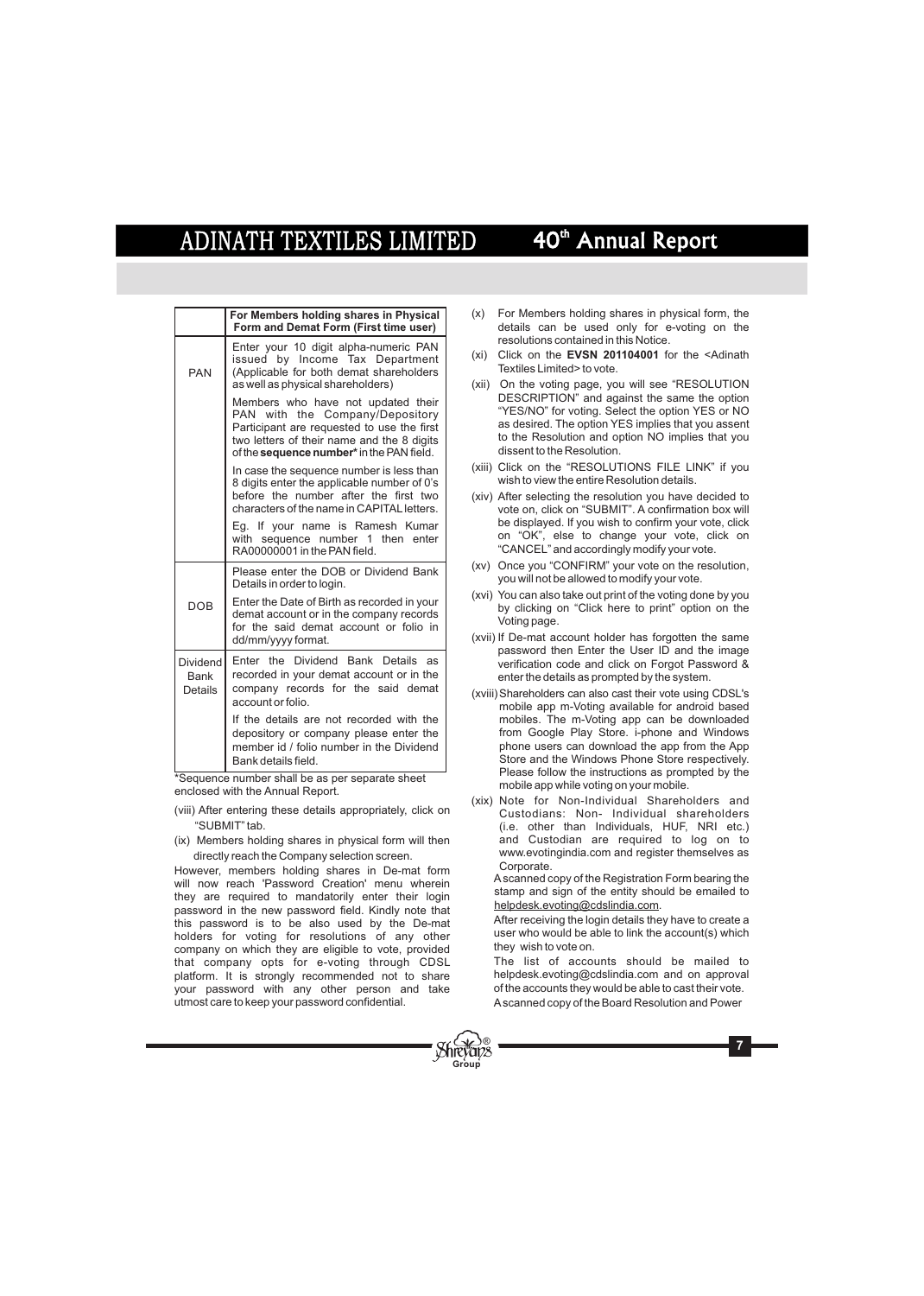40<sup>th</sup> Annual Report

format in the system for the scrutinizer to verify the meeting of the Board or Committee thereof.

- voting, you may refer the Frequently Asked management & administration.<br>Questions ("FAQs") and e-voting manual available Mr. Vishal Oswal is Director (lia
- 11. M/s P.S. Bathla & Associates, Company Secretaries Limited and Director in the following companies: in practice, Ludhiana have been appointed as 1. Achin Investment & Mercantile Company Scrutinizer to scrutinize the e-voting process in a fair 2. Levina Investment & Mercantile Company<br>and transparent manner (including the ballot forms). 2. Oienvillaused meet 8 Mercantile Company and transparent manner (including the ballot forms).<br>Based on the report received from the scrutinizer,<br>the Company will submit datails of the voting results and the Scrutinizer, and the Company will submit datails of the the Company will submit details of the voting results within 48 hours of the conclusion of the Meeting to A copy of the draft agreement for re-appointment of Mr. the SEBI (Listing Obligations and Disclosure<br>Requirements) Regulations, 2015. The results declared alongwith the Scrutinizer's report will also be posted on the website of the Company CDSL at www.evotingindia.com.

**By order of the Board NOTICE OF INTEREST**<br>**For Adinath Textiles Limited Mone of the Directors/K** 

**the relative of Mr. Vishal Oswal, is interested in the proposed resolution. Register of Mr. Vishal Oswal, is interested in the proposed resolution. Regd. Office: Village Bholapur, ACS 43115 ITEM NO. 4 ITEM NO. 4 P.O. Sahabana, Chandigarh Road,** Ms. Harbhajan Kaur Bal, aged 81 years, has been **Ludhiana 141 123**

**Website: www.adinathtextiles.com**

# **EXPLANATORY STATEMENT PURSUANT TO** three decades as Academician & General Management.<br>**SECTION 102 OF THE COMPANIES ACT, 2013** She is former Professor and Head Department of

Remuneration Committee and subject to the approval by Delhi, Lady Irwin College. She also has vast teaching, <br>the members of the Company the Board of Directors at research and advisory work related experience with the members of the Company, the Board of Directors at their meeting held on 27th April. 2020 have re-appointed Mr. Vishal Oswal as the Vice-Chairman & Managing Director of the Company for a further period of five years Further, Ms. Harbhajan Kaur Bal meets the criteria of i.e. from 1st May, 2020 to 30th April, 2025. The Board of independence laid down in Section 149 of the i.e. from 1st May, 2020 to 30th April, 2025. The Board of independence laid down in Section 149 of the<br>Directors has not proposed any remuneration for Mr. Companies Act 2013 and has furnished a declaration to Directors has not proposed any remuneration for Mr. Companies Act, 2013 and has furnished a declaration to<br>Vishal Oswal for holding the office of Vice-Chairman & the Company in this respect. In the opinion of the Vishal Oswal for holding the office of Vice-Chairman & the Company in this respect. In the opinion of the

of Attorney (POA) which they have issued in favor of remuneration. Further, no sitting fee shall be payable to the Custodian, if any, should be uploaded in PDF Mr. Vishal Oswal during his tenure for attending any Mr. Vishal Oswal during his tenure for attending any

same. **Mr.** Vishal Oswal is a Commerce Graduate and has a (xx) In case you have any queries or issues regarding e- good experience of more than two decade in the field of

Questions ("FAQs") and e-voting manual available Mr. Vishal Oswal is Director (liable to retire by rotation) of at www.evotingindia.com help section or write an the Company. He is also holding the Office of Viceat www.evotingindia.com help section or write an the Company. He is also holding the Office of Vice-<br>email to helpdesk.evoting@cdslindia.com. Chairman & Managing Director in Shreyans Industries Chairman & Managing Director in Shreyans Industries

- 
- 
- 

the stock exchange as required under Reg.  $44(3)$  of Vishal Oswal as Vice-Chairman & Managing Director, the SFBI (Listing Obligations and Disclosure setting out the terms and conditions is available for inspection by members at registered office of the company during working hours.

be posted on the website of the Company The Board recommends the Special resolution set forth www.adinathtextiles.com and on the website of at them no 3 of the Notice for the annoval of the members at Item no. 3 of the Notice for the approval of the members as a Special Resolution.

**For Adinath Textiles Limited** None of the Directors/Key Managerial Personnel of the Sd/- Company/their relatives, except Mr. Vishal Oswal, the **Parminder Singh** appointee himself and Mr. Rajneesh Oswal, being appointee himself and Mr. Rajneesh Oswal, being

**Group**  $\mathbb{S}$ hievans

appointed as an Additional Director (Independent) of the Company by the Board of Directors w.e.f. 11th Tel.: +91-161-2685270, 98761-00948 **November, 2020 who holds such office until this Annual <b>Email: atl@shreyansgroup.com** November, 2020 who holds such office until this Annual **Email: atl@shreyansgroup.com** General Meetin

Ms. Harbhajan Kaur Bal has experience of more than **SECTION 102 OF THE COMPANIES ACT, 2013** She is former Professor and Head Department of<br>**ITEM NO. 3** Business Management Punjab Agricultural University Business Management, Punjab Agricultural University. On the recommendations of the Nomination & She also worked at Institute of economic growth, New<br>Remuneration Committee and subject to the approval by Delhi, Lady Irwin College. She also has vast teaching, reputed and well known educational organizations in<br>India

Managing Director of the Company.<br>The re-appointment of Mr. Vishal Oswal shall be without Act and the Rules made thereunder and is independent Act and the Rules made thereunder and is independent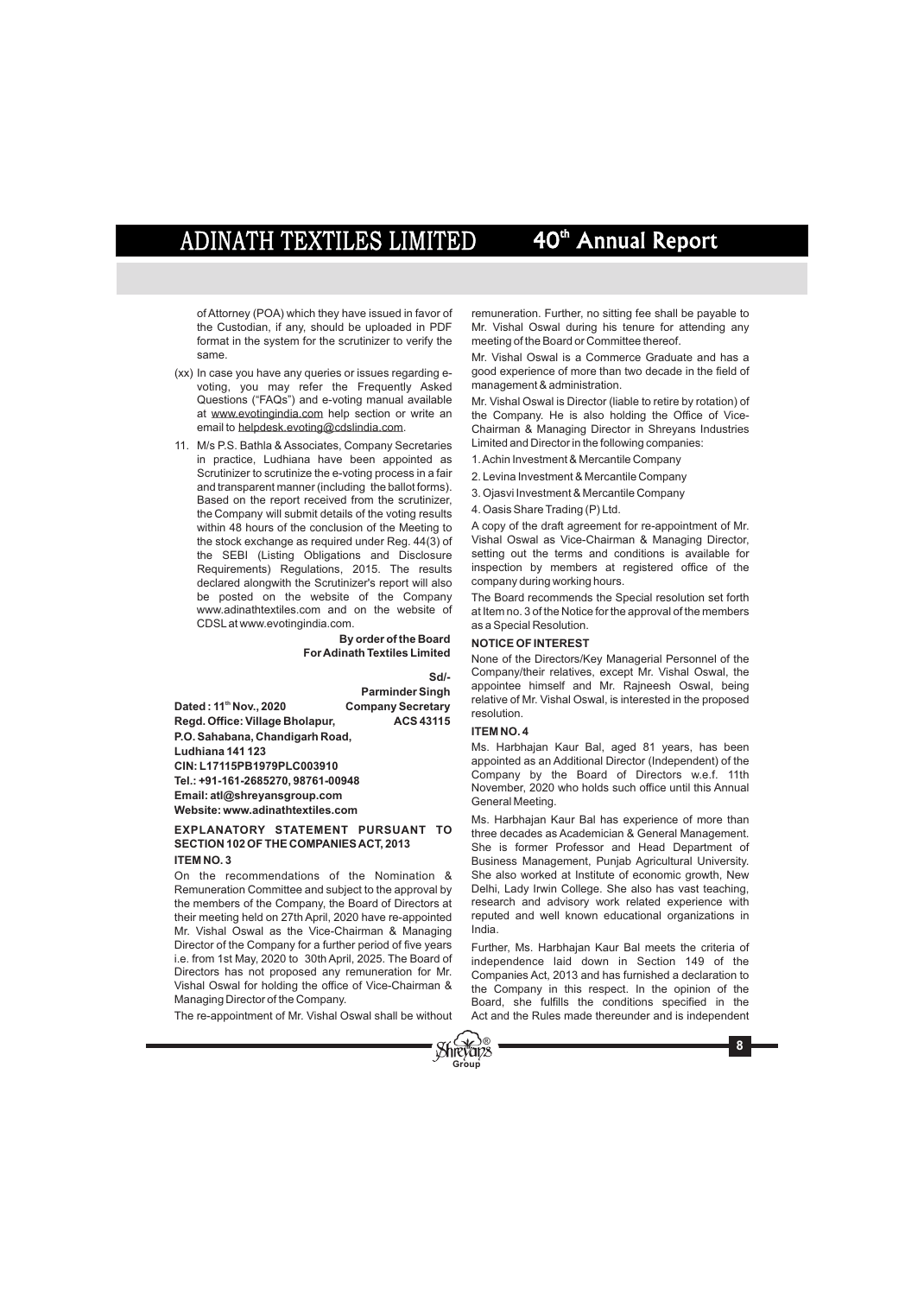of the management. Accordingly, the Nomination & Considering the qualification, positive attributes, Remuneration Committee recommended to the Board expertise and independence, the Board of Directors, Remuneration Committee recommended to the Board expertise and independence, the Board of Directors, and the Board has approved the appointment of Ms. believes that her association would be of immense and the Board has approved the appointment of Ms. believes that her association would be of immense<br>Harbhajan Kaur Bal as an Independent Director for a benefit to the Company The Board recommends the to 10th November, 2025, subject to the approval of the the approval of the members. Shareholders of the Company. period of five years with effect from 11th November, 2020

**NOTICE OF INTEREST**<br>As per the Regulation 17 (1A) of SEBI (Listing Obligations<br>and Disclosure Requirements) (Amendment) Regulations Except Ms. Harbhajan Kaur Bal, being an appointee, and Disclosure Requirements) (Amendment) Regulations, Except Ms. Harbhajan Kaur Bal, being an appointee,<br>2018 the approval of the shareholders is also required by none of the other Directors, Key Managerial Personnel of 2018 the approval of the shareholders is also required by none of the other Directors, Key Managerial Personnel of way of special resolution for appointing/continuing the the Company and/or their relatives are concerned or way of special resolution for appointing/continuing the<br>Directorship of any non-executive Director who has attained the age of 75 years.

benefit to the Company. The Board recommends the Special resolution set forth at Item no. 4 of the Notice for

interested, financially or otherwise, in the proposed resolution.

**Details of Directors seeking appointment/re-appointment at the Annual General Meeting (Pursuant to Regulation 36(3) of the Listing Regulations)**

| <b>Name of the Director</b>                                                                                                                         | <b>Vishal Oswal</b>                                              | Harbhajan Kaur Bal                                                          |
|-----------------------------------------------------------------------------------------------------------------------------------------------------|------------------------------------------------------------------|-----------------------------------------------------------------------------|
| <b>DIN</b>                                                                                                                                          | 00002678                                                         | 00008576                                                                    |
| Date of Birth                                                                                                                                       | 02.09.1972                                                       | 12.06.1939                                                                  |
| Date of Appointment on the Board                                                                                                                    | 01.05.2017                                                       | 11.11.2020                                                                  |
| Qualification                                                                                                                                       | Commerce Graduate                                                | M.A (Maths), M. Stat, Ph.D. (Statistics)<br>and DIM (Diploma in Management) |
| Relationship between Directors inter-se                                                                                                             | Mr. Vishal Oswal and<br>Mr. Rajneesh Oswal<br>are real brothers. |                                                                             |
| Expertise in specific functional areas                                                                                                              | Management & Administration                                      | Academician & General Management                                            |
| Directorship of other public limited<br>companies                                                                                                   | Shreyans Industries Ltd.                                         | Shreyans Industries Ltd.<br>Shreyans Financial &<br>Capital Services Ltd.   |
| Memberships/ Chairmanships of<br>committees of other Public Companies<br>(includes only Audit Committee and<br>Stakeholders Relationship Committee) | Stakeholder's Relationship<br>Committee<br>(Shreyans Inds. Ltd.) | Audit Committee-Member<br>(Shreyans Financial &<br>Capital Services Ltd.)   |
| No. of Shares held in the Company                                                                                                                   | 4300                                                             |                                                                             |

**Group**

®

**By order of the Board For Adinath Textiles Limited**

> **Sd/- Parminder Singh**

> > **9**

**Dated : 11<sup>th</sup> Nov., 2020 Company Secretary Regd. Office: Village Bholapur, ACS 43115 P.O. Sahabana, Chandigarh Road, Ludhiana 141 123 CIN: L17115PB1979PLC003910 Tel.: +91-161-2685270, 98761-00948 Email: atl@shreyansgroup.com Website: www.adinathtextiles.com**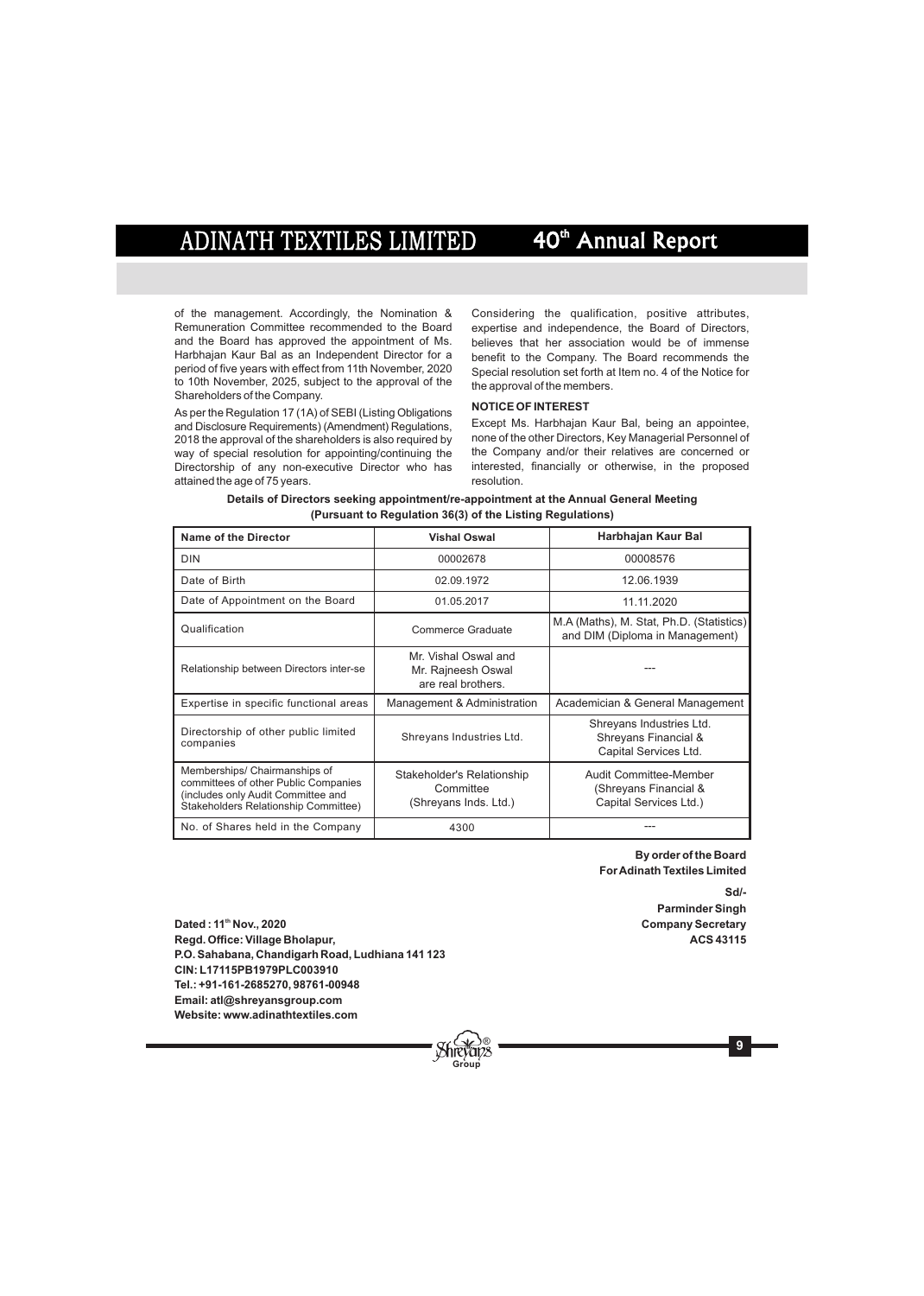40<sup>th</sup> Annual Report

### **DIRECTORS' REPORT**

Your Directors are pleased to present the 40th Annual Report on the business and operations of the Company along with Audited Financial Statements for the year ended 31st March, 2020.

### **FINANCIAL RESULTS**

|                                                    |         | (₹ in lakhs) |
|----------------------------------------------------|---------|--------------|
| <b>Particulars</b>                                 | 2019-20 | 2018-19      |
| Income from Operations                             | ---     | 74.47        |
| Other Income                                       | 138.71  | 117.32       |
| Profit/(Loss) before interest & depreciation       | 19.36   | (35.08)      |
| Less Interest                                      | 0.12    | 5.83         |
| Gross Profit/(Loss)                                | 19.24   | (40.91)      |
| Depreciation and amortization expense              | 18.96   | 20.54        |
| Profit/ (Loss) Before Tax                          | 0.28    | (61.45)      |
| Provision For Taxation (including deferred tax)    | (1.63)  | (15.86)      |
| Profit/(Loss) after Tax from continuing opreations | 1.91    | (45.59)      |
| Profit / (Loss) from discontinued operations       | (8.73)  |              |
| Profit / (Loss) for the year                       | (6.82)  | (45.59)      |
|                                                    |         |              |

### **CORPORATE REVIEW**

Due to no job work orders and accumulating losses the Company's Plant at Village Bholapur, Chandigarh Road,<br>Ludhiana, has been shut down and the Company has discontinued its operations during the FY 2019-20. The income<br>of "Profit/(Loss) for the year from discontinued operations" as per Indian Accounting Standards. The other income of the<br>Company during the financial year 2019-20 is ₹138.71 Lacs in comparison to ₹117.32 Lacs for the previou

In view of outbreak of Corona virus disease 2019 (COVID-19) which has been declared as a pandemic by World Health Organization and subsequent lockdown imposed by the Central and State Government(s) in India, the Company is<br>closely monitoring the impact of this pandemic and believes that there has been no significant adverse impact on Chandigarh Road, Ludhiana had already been closed prior to imposition of lockdown.

### **SHARE CAPITAL**

The paid up Equity Share Capital as on March 31, 2020 was ₹681.44 lakhs. During the year under review, the Company has not issued/granted any shares, stock options or sweat equity shares.

### **PARTICULARS OF LOANS, GUARANTEES OR INVESTMENTS**

Details of Loans, Guarantees and Investments covered under the provisions of Section 186 of the Companies Act, 2013 are given in the notes to the Financial Statements.

### **OTHER EQUITY**

The Company does not propose to carry any amount to any reserves.

### **DIVIDEND**

Due to absence of profits, your Directors are unable to recommend any dividend for the year under review.

### **DEPOSITS**

During the year under review the company has not accepted any deposits within the meaning of section 73 of the Companies Act, 2013 and the rules made there under.

### **NUMBER OF MEETINGS HELD**

The details of Board and Committee Meetings are given in the Corporate Governance Report.

### **DIRECTORS**

In compliance with the provisions of Section 152 of the Companies Act, 2013 read with Articles of Association of the company, Mr. Vishal Oswal, Vice-Chairman & Managing Director will retire by rotation at the ensuing Annual General Meeting of the Company and being eligible, has offered himself for reappointment. The Board recommends his reappointment.

Mr. Vishal Oswal was re-appointed as Vice-Chairman & Managing Director of the Company for a period of three years<br>which was valid till 30th April, 2020. The Nomination & Remuneration Committee in its meeting held on 27th A



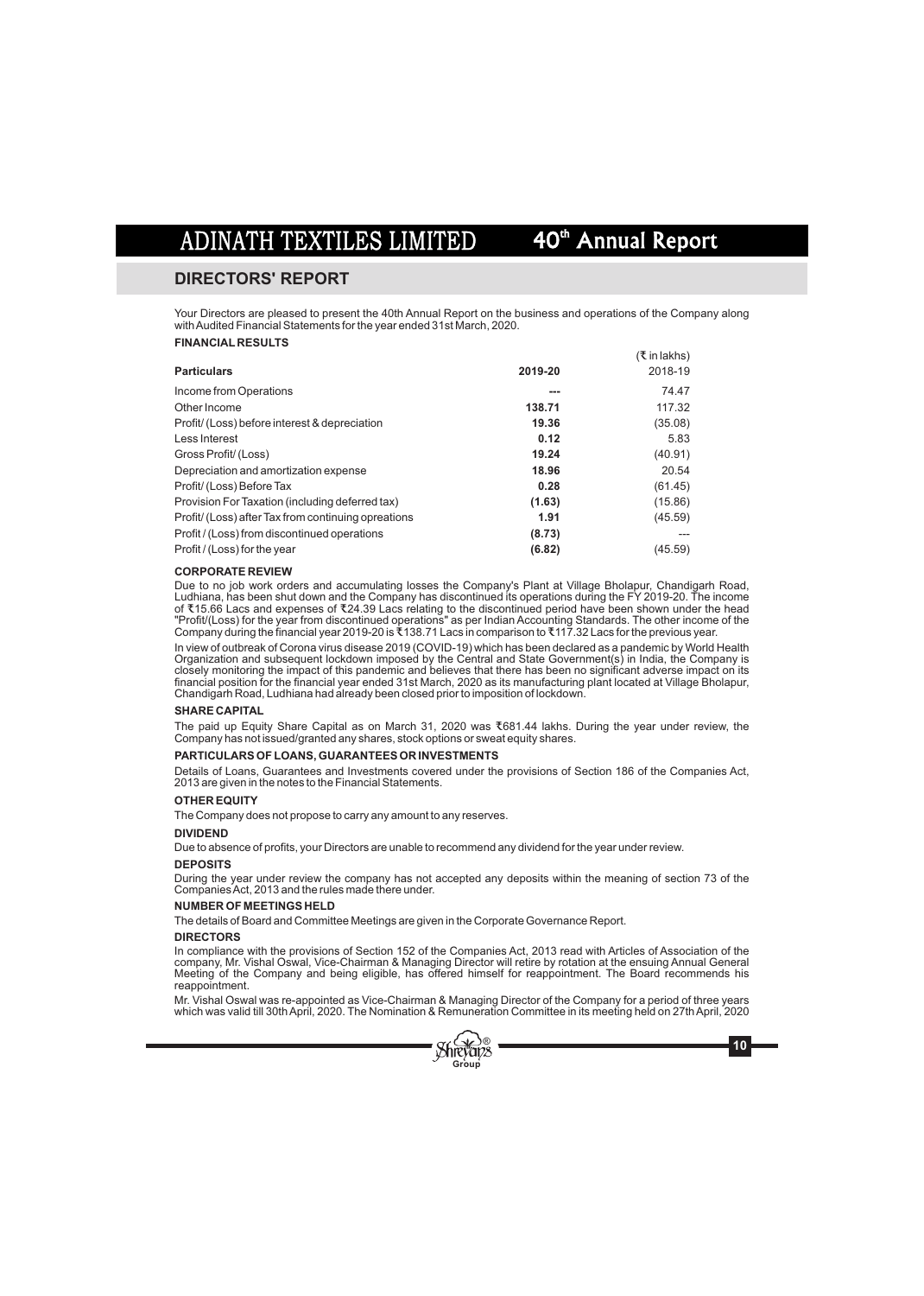has recommended to the Board the re-appointment of Mr. Vishal Oswal as Vice-Chairman & Managing Director. The Board of Directors in its meeting held on 27th April, 2020 has approved and recommended the re-appointment of Mr. Vishal Oswal as Vice-Chairman & Managing Director for a further period of five years commencing from 1st May, 2020. All Independent Directors have given declarations that they meet the criteria of Independence as laid down under Section 149(6) of the Companies Act, 2013 and Regulation 16(1)(b) of SEBI (Listing Obligations and Disclosure Requirements) Regulations, 2015.

### **BOARD EVALUATION**

Pursuant to provisions of the Companies Act, 2013 and Listing Regulations, the Board has carried out an annual performance evaluation of its own performance and the performance of the individual Directors as well as the evaluation of the working of its committees. The manner in which the evaluation was carried out has been explained in the Corporate Governance.

### **KEY MANAGERIALPERSONNEL**

There was no change in the Key Managerial Personnel during the year under review.

### **REMUNERATION POLICY**

The Board has, on the recommendation of the Nomination and Remuneration Committee, framed a policy for selection and appointment of Directors, Key Managerial Personnel, Senior Management and their Remuneration. The said policy has been uploaded on the website of the Company. The Key provisions of Nomination and Remuneration policy are appended as an **Annexure I** to the Board's report.

### **AUDIT COMMITTEE**

The company has duly constituted Audit Committee, the scope of which is quite comprehensive and is in conformity with the provisions of the Companies Act, 2013 and Listing Regulations. The composition of the Audit Committee is given in Corporate Governance Report.

All the recommendations of the Audit Committee were accepted by the Board.

### **DETAILS OF ESTABLISHMENT OF VIGIL MECHANISM/ WHISTLE BLOWER POLICY**

The Company has adopted the Whistle blower Policy/Vigil mechanism for directors and employees to report concerns about unethical behavior, actual or suspected fraud, or violation of the Company's Code of Conduct and Ethics. Such mechanism/policy is also uploaded on the website of the Company.

### **STATUTORYAUDITORS**

The Company in its 37th Annual General Meeting had approved the appointment of M/s. Malhotra Manik & Associates, Chartered Accountants as statutory auditors of the Company to hold office till the conclusion of 42nd Annual General **Meeting** 

The report of the statutory auditors read with notes on accounts is self-explanatory and do not call for any further comments. The Auditors' Report does not contain any qualification, reservation or adverse remarks.

### **COST AUDIT**

Cost audit for the financial year 2019-20 was not applicable to the Company hence no cost auditor was appointed for cost audit purposes.

### **SECRETARIALAUDIT**

M/s P. S. Bathla & Associates, Practising Company Secretaries, Ludhiana, were appointed to conduct the secretarial audit of the Company for the financial year 2019-20, as required under Section 204 of the Companies Act, 2013 and Rules made there under. The secretarial audit report for FY 2019-20 is appended as an **Annexure II** to the Board's report.

The Secretarial auditors' report for the year under review requires no comments.

The Board has re-appointed M/s P. S. Bathla & Associates, Practising Company Secretaries, Ludhiana as secretarial auditor of the Company for the financial year 2020-21.

### **RELATED PARTYTRANSACTIONS**

There was no material contract or arrangement or transactions with Related Party as referred to in sub-section (1) of Section 188 of the Companies Act, 2013 during the year. Thus, disclosure in form AOC-2 is not required.

The Board of Directors of the Company has, on the recommendation of the Audit Committee, adopted a policy to regulate transactions between the Company and its Related Parties, in compliance with the applicable provisions of the



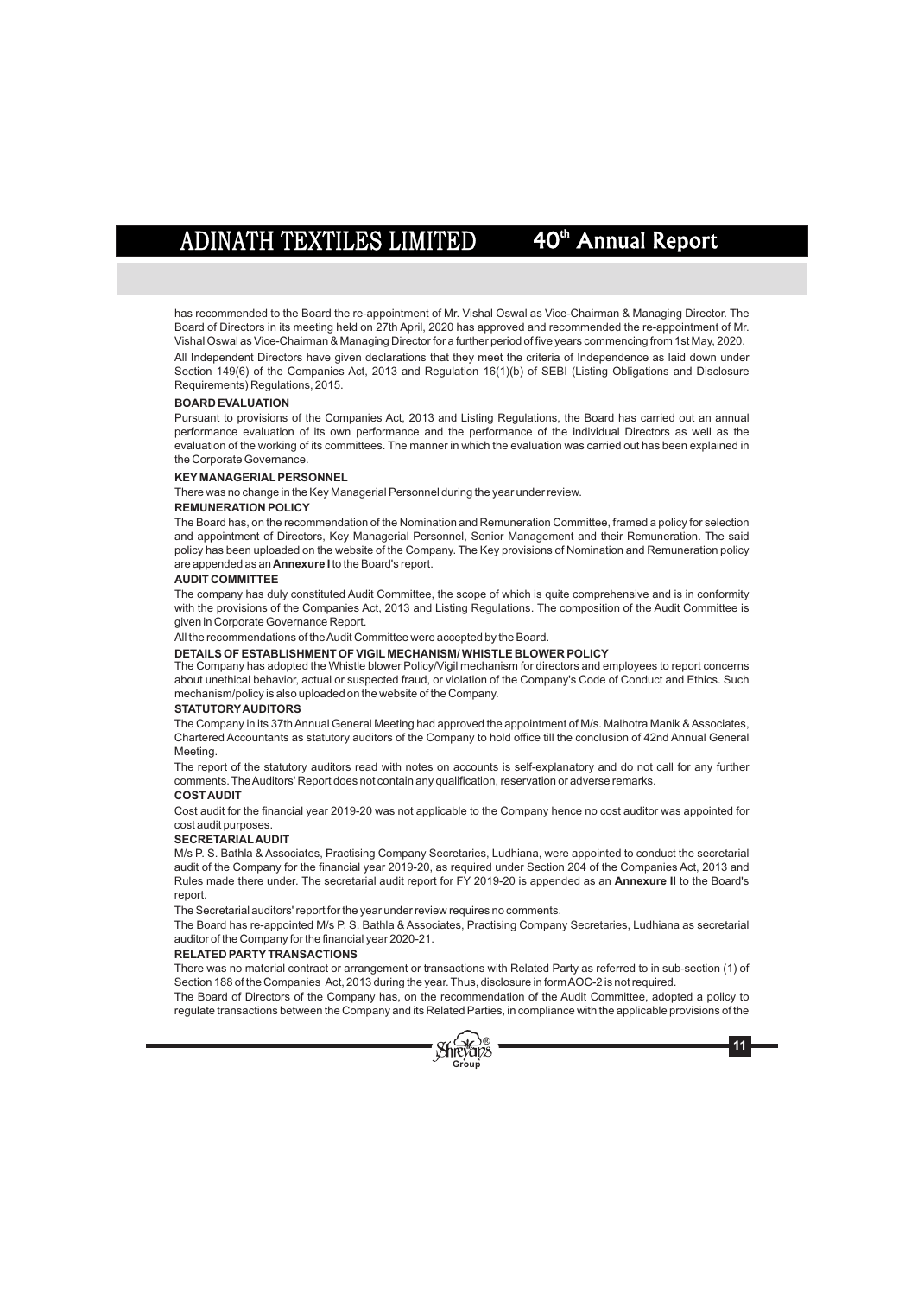Companies Act, 2013, the rules there under and the Listing Regulations.

This Policy was considered and approved by the Board has been uploaded on the website of the Company at http://www.adinathtextiles.com/pdf/Related\_Party\_Transaction\_Policy.pdf

### **PARTICULARS OF EMPLOYEES**

The information required pursuant to Section 197 (12) read with Rule 5 of the Companies (Appointment and Remuneration of Managerial Personnel) Rules, 2014 is appended as an **Annexure III** and forms an integral part of this report.

### **EXTRACT OF ANNUAL RETURN**

In accordance with Section 134(3) (a) of the Companies Act, 2013, an extract of the annual return in the prescribed format forming part of the Director's Report is available on the website of the company at www.adinathtextiles.com **INDUSTRIAL RELATIONS**

### The Company maintained healthy, cordial and harmonious industrial relations at all levels.

**DEVELOPMENT AND IMPLEMENTATION OF ARISK MANAGEMENT POLICY**

The Company has been addressing various risks through well defined risk management policy/procedures, which in the opinion of the Board may threaten the existence of the Company.

### **INTERNALFINANCIAL CONTROLSYSTEMS**

The Company has laid down adequate internal financial controls with reference to financial statements. During the year such controls were tested and no material weakness in their operating effectiveness was observed.

### **ASSOCIATES AND SUBSIDIARIES**

The Company has no Associates & Subsidiaries as on March 31, 2020.

### **CORPORATE GOVERNANCE**

As per the provisions of Listing Regulations, a separate Report on Corporate Governance practices followed by the Company together with a Certificate from the Practicing Company Secretary confirming compliance forms part of this report.

### **CONSERVATION OF ENERGY, TECHNOLOGY ABSORPTION AND FOREIGN EXCHANGE EARNINGS AND OUTGO**

As required under Section 134(3)(m) of the Companies Act, 2013 read with Rule 8 of the Companies (Accounts) Rules, 2014 the particulars relating to conservation of energy, technology, absorption and foreign exchange earnings and outgo is appended as an Annexure IV to the Board's Report.

### **DETAILS OF SIGNIFICANT AND MATERIAL ORDERS PASSED BY THE REGULATORS OR COURTS OR TRIBUNALS IMPACTING THE GOING CONCERN STATUS AND COMPANY'S OPERATIONS IN FUTURE**

There were no significant and material orders passed by the Regulators or Courts or Tribunals impacting the going concern status and Company's operations.

### **DIRECTORS'RESPONSIBILITYSTATEMENT**

In accordance with the provisions of Section 134(5) of the Companies Act, 2013, your Directors confirm that:

- (a) in the preparation of the annual accounts for the year ended 31st March, 2020, the applicable accounting standards have been followed and there has been no material departures;
- (b) the directors had selected such accounting policies and applied them consistently and made judgments and estimates that are reasonable and prudent so as to give a true and fair view of the state of affairs of the Company at the end of the financial year and of the profit and loss account of the company for that period;
- (c) the directors had taken proper and sufficient care for the maintenance of adequate accounting records in accordance with the provisions of the Companies Act, 2013 for safeguarding the assets of the company and for preventing and detecting fraud and other irregularities;
- (d) the directors had prepared the annual accounts on a going concern basis;
- (e) the directors, had laid down internal financial controls to be followed by the company and that such internal financial controls are adequate and were operating effectively.
- (f) the directors had devised proper systems to ensure compliance with the provisions of all applicable laws and that such systems were adequate and operating effectively.

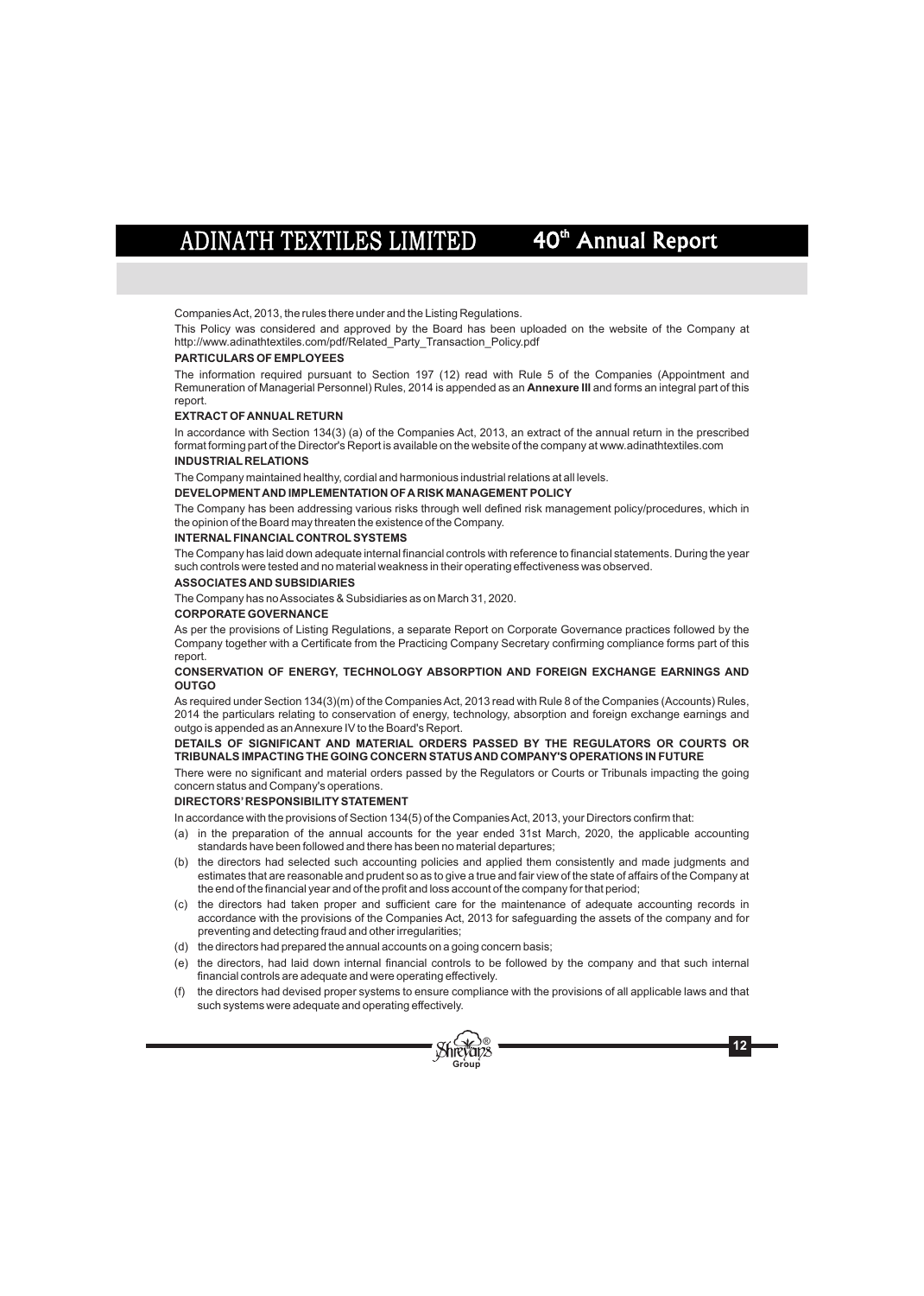### **GENERAL DISCLOSURES**

The Company has already complied with provisions relating to the constitution of Internal Complaints Committee under the Sexual Harassment of Women at Workplace (Prevention, Prohibition and Redressal) Act, 2013. There were no complaints/cases reported with internal complaints committee formed under the Sexual Harassment of Women at Workplace (Prevention, Prohibition and Redressal) Act, 2013.

### **ACKNOWLEDGMENTS**

Your Directors wish to place on record their appreciation for the dedicated work and co-operation extended by all the employees. Your Directors also wish to record their gratitude to the shareholders, Customers and Suppliers for their valuable support.

> **On Behalf of the Board For Adinath Textiles Limited**

**Sd/- Place : Ludhiana** Rajneesh Oswal **that because in 29<sup>th</sup> July, 2020 Chairman & Managing Director Chairman & Managing Director (DIN : 00002668)**

### **Annexure I**

### **NOMINATION AND REMUNERATION POLICY**

The Key provisions of the Nomination and Remuneration policy are given below:

The guiding principle is that the remuneration and the other terms of employment shall be competitive in order to ensure that the Company can attract and retain competent Executives.

The Nomination and Remuneration policy for executives reflects the remuneration philosophy and principles of the Adinath Textiles Limited. When determining the remuneration policy and arrangements for Executive Directors/KMP's, the Nomination and Remuneration Committee shall consider pay and employment conditions with peers / elsewhere in the competitive market to ensure that pay structures are appropriately aligned and that levels of remuneration remain appropriate in this context.

The Committee while designing the remuneration package considers the level and composition of remuneration to be reasonable and sufficient to attract, retain and motivate the person to ensure the quality required to run the company successfully.

The Nomination and Remuneration Committee while considering a remuneration package must ensure a balanced approach reflecting short and long term performance objectives appropriate to the working of the company and its goals.

The Committee shall consider that a successful remuneration policy must ensure that any increase in the remuneration package is linked to the achievement of corporate performance targets and a strong alignment of interest with stakeholders.

Nomination and Remuneration policy is guided by a common reward framework and set of principles and objectives as particularly envisaged under section 178 of the Companies Act 2013, inter alia principles pertaining to determining qualifications, positives attributes, integrity and independence etc.

Remuneration packages are designed to attract high-caliber executives in a competitive market and remunerate executives fairly and responsibly. The remuneration shall be competitive and based on the individual responsibilities and performance.

Remuneration is designed to motivate delivery of our key business strategies, create a strong performance-orientated environment and reward achievement of meaningful targets over the short- and long-term.



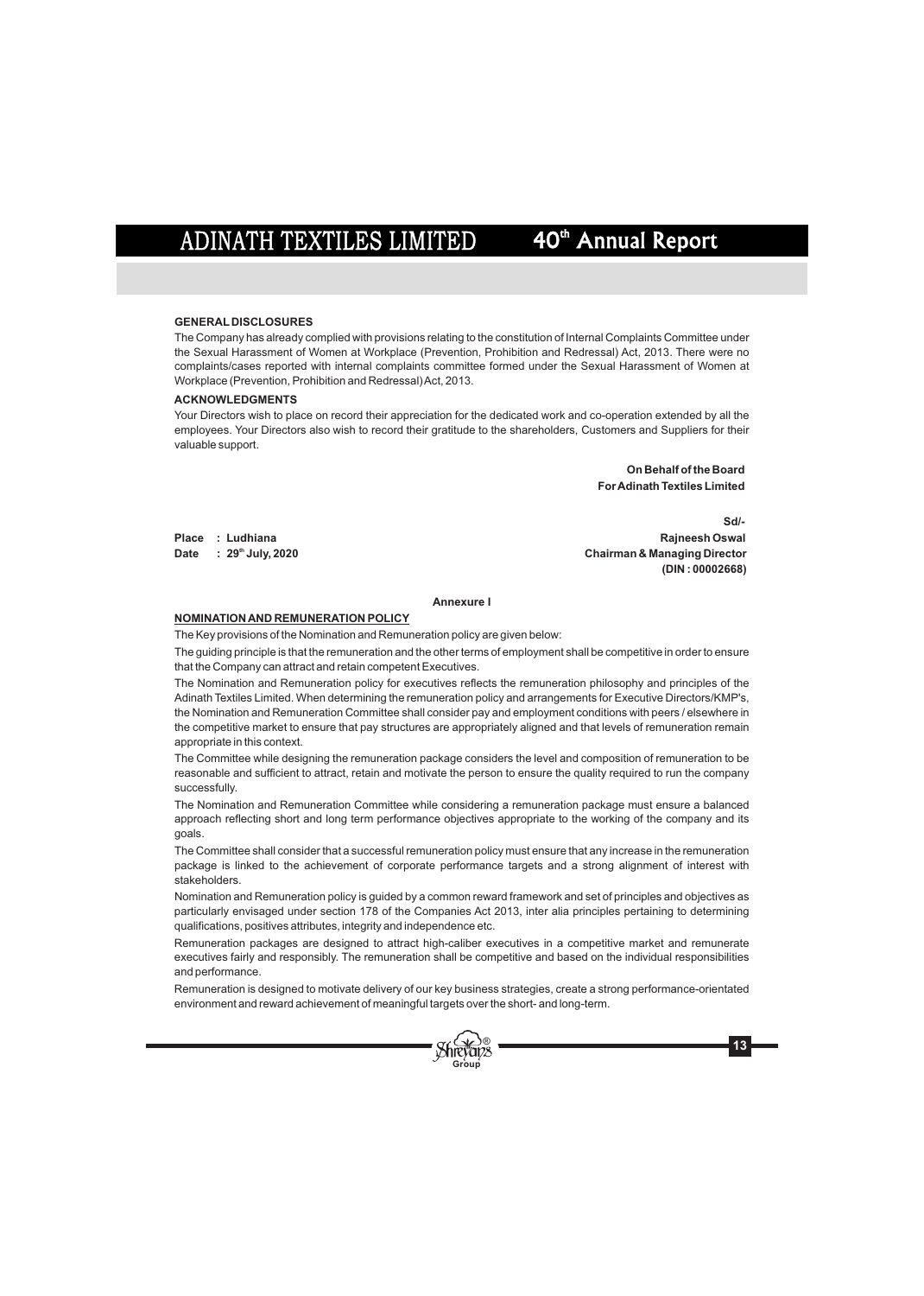Executive remuneration shall be proposed by the Committee and subsequently approved by the Board of Directors. Executive remuneration is evaluated annually against performance and a benchmark of other companies, which in size and complexity are similar to Adinath Textiles Limited. Benchmark information is obtained from recognized compensation service consultancies/other relevant sources. In determining packages of remuneration, the Committee may consult with the Chairman/ Managing Director as appropriate.

Information on the total remuneration of members of the Company's Board of Directors and KMPs shall be disclosed in the Company's Annual Report.

The Company may grant any advance salary/loan to employees of the Company at concessional/NILinterest rates as it deems fit subject to tax laws.

The Board may delegate the appointment and remuneration powers in case of Sr. Management Personnel (except KMPs and Directors) to the Managing Director by way of Board Resolution.

The appointment letters of all Sr. Management Personnel, KMPs and Directors shall draw reference to the fact that the appointment and remuneration is in accordance with the Nomination and Remuneration Policy of the Company.

### **Annexure II Form No. MR-3 SECRETARIAL AUDIT REPORT**

### FOR THE FINANCIAL YEAR ENDED 31<sup>st</sup> MARCH, 2020

[Pursuant to section 204(1) of the Companies Act, 2013 and rule No.9 of the Companies (Appointment and Remuneration of Managerial Personnel) Rules, 2014]

To,

The Members,

Adinath Textiles Limited

Vill. Bholapur PO Sahabana

Chandigarh Road, Ludhiana-141123

I have conducted the secretarial audit of the compliance of applicable statutory provisions and the adherence to good corporate practices by **M/s Adinath Textiles Limited** (hereinafter called the company). Secretarial Audit was conducted in a manner that provided me a reasonable basis for evaluating the corporate conducts/statutory compliances and expressing my opinion thereon.

Based on my verification of the books, papers, minute books, forms and returns filed and other records maintained by the company and also the information provided by the Company, its officers, agents and authorized representatives during the conduct of secretarial audit, I hereby report that in my opinion, the company has, during the audit period covering the financial year 1<sup>st</sup> April, 2019 to 31<sup>st</sup> March, 2020 complied with the statutory provisions listed hereunder and also that the Company has proper Board-processes and compliance-mechanism in place to the extent, in the manner and subject to the reporting made hereinafter:

**1**. I have examined the books, papers, minute books, forms and returns filed and other records maintained by M/s Adinath Textiles Limited ("The Company") for the financial year ended on 31<sup>st</sup> March, 2020 according to the provisions of:

I. The Companies Act, 2013 (the Act) and the rules made there under;

- II. The Securities Contracts (Regulation) Act, 1956 ('SCRA') and the rules made thereunder;
- III. The Depositories Act, 1996 and the Regulations and Bye-laws framed there under;
- IV. Foreign Exchange Management Act, 1999 and the rules and regulations made there under to the extent of Foreign Direct Investment, Overseas Direct Investment and External Commercial Borrowings;
- V. The following Regulations and Guidelines prescribed under the Securities and Exchange Board of India Act, 1992 ('SEBI Act'):-

(a) The Securities and Exchange Board of India (Substantial Acquisition of Shares and Takeovers) Regulations, 2011;

**Group**

®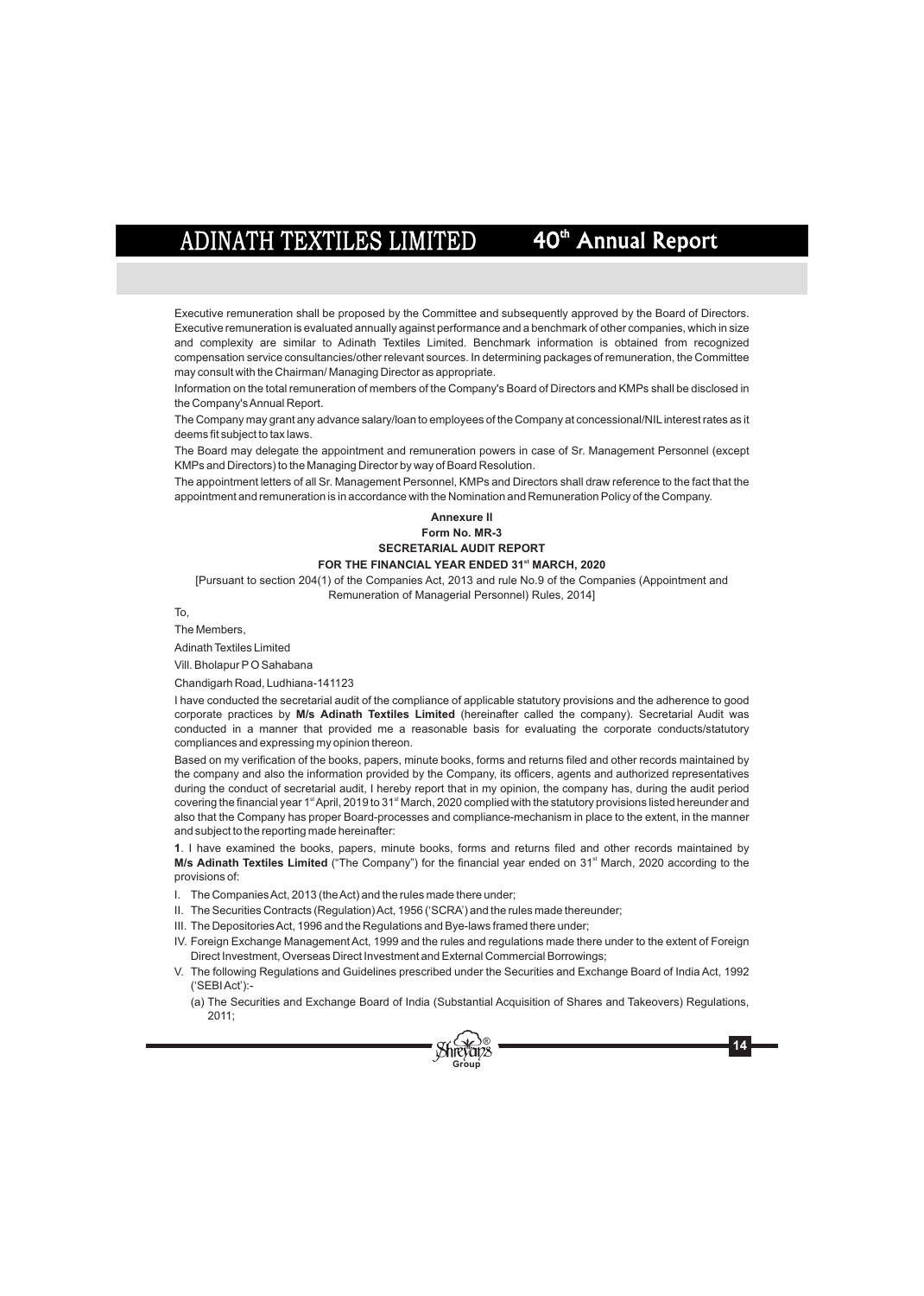- (b) The Securities and Exchange Board of India (Prohibition of Insider Trading) Regulations, 2015
- (c) The Securities and Exchange Board of India (Issue of Capital and Disclosure Requirements) Regulations, 2018; (Not Applicable as the Company has not issued further capital during the financial year under review)
- (d) The Securities and Exchange Board of India ((Share Based Employee Benefits) Regulations, 2014 (Not Applicable as there was no event in this regard)
- (e) The Securities and Exchange Board of India (Issue and Listing of Debt Securities) Regulations, 2008; (Not Applicable, as the Company has not issued Debt Securities during the Audit Period under review)
- (f) The Securities and Exchange Board of India (Registrars to an Issue and Share Transfer Agents) Regulations, 1993 regarding the Companies Act and dealing with client; (Not Applicable as the Company is not registered as Registrar to Issue and Share Transfer Agent during the financial Year under review);
- (g) The Securities and Exchange Board of India (Delisting of Equity Shares) Regulations, 2009; (Not applicable to the company as there was no event in this regard).
- (h) The Securities and Exchange Board of India (Buyback of Securities) Regulations, 2018; (Not applicable as the Company has not bought back/propose to buy-back any of its any of its securities during the financial year under review.)
- (VI) Textiles (Development and Regulation) Order, 2001
	- I have also examined compliance with the applicable clauses of the following:
	- (i) Secretarial Standards issued by The Institute of Company Secretaries of India (ICSI).
	- (ii) The SEBI Listing Obligations and Disclosure Requirements (LODR) Regulations, 2015

I report that during the period under review the company has complied with the provisions of the Acts, Rules, Regulations, Guidelines, Standards etc. mentioned above.

- **2. I further report that**
- The Board of Directors of the Company is duly constituted with proper balance of Executive Directors, Non-Executive Directors and Independent Directors. The changes in the composition of the Board of Directors that took place during the period under review were carried out in compliance with the provisions of the Act.
- Adequate notice is given to all directors to schedule the Board Meetings, agenda and detailed notes on agenda were sent at least seven days in advance, and a system exists for seeking and obtaining further information and clarifications on the agenda items before the meeting and for meaningful participation at the meeting.
- All decisions at Board Meetings and Committee Meetings have been carried out unanimously as recorded in the minutes of the meetings of Board of Directors and Committee of the Board, as case may be.

I further report that based on the information received and records maintained there are adequate systems and processes in the Company commensurate with the size and operations of the Company to monitor and ensure compliance with applicable laws, rules, regulations and guidelines.

> **For PS Bathla & Associates Company Secretaries**

> > **(P. S. Bathla) FCS No. 4391**

**Place : Ludhiana C.P No. 2585 th Date : 29 July, 2020 UDIN : F004391B001059610**



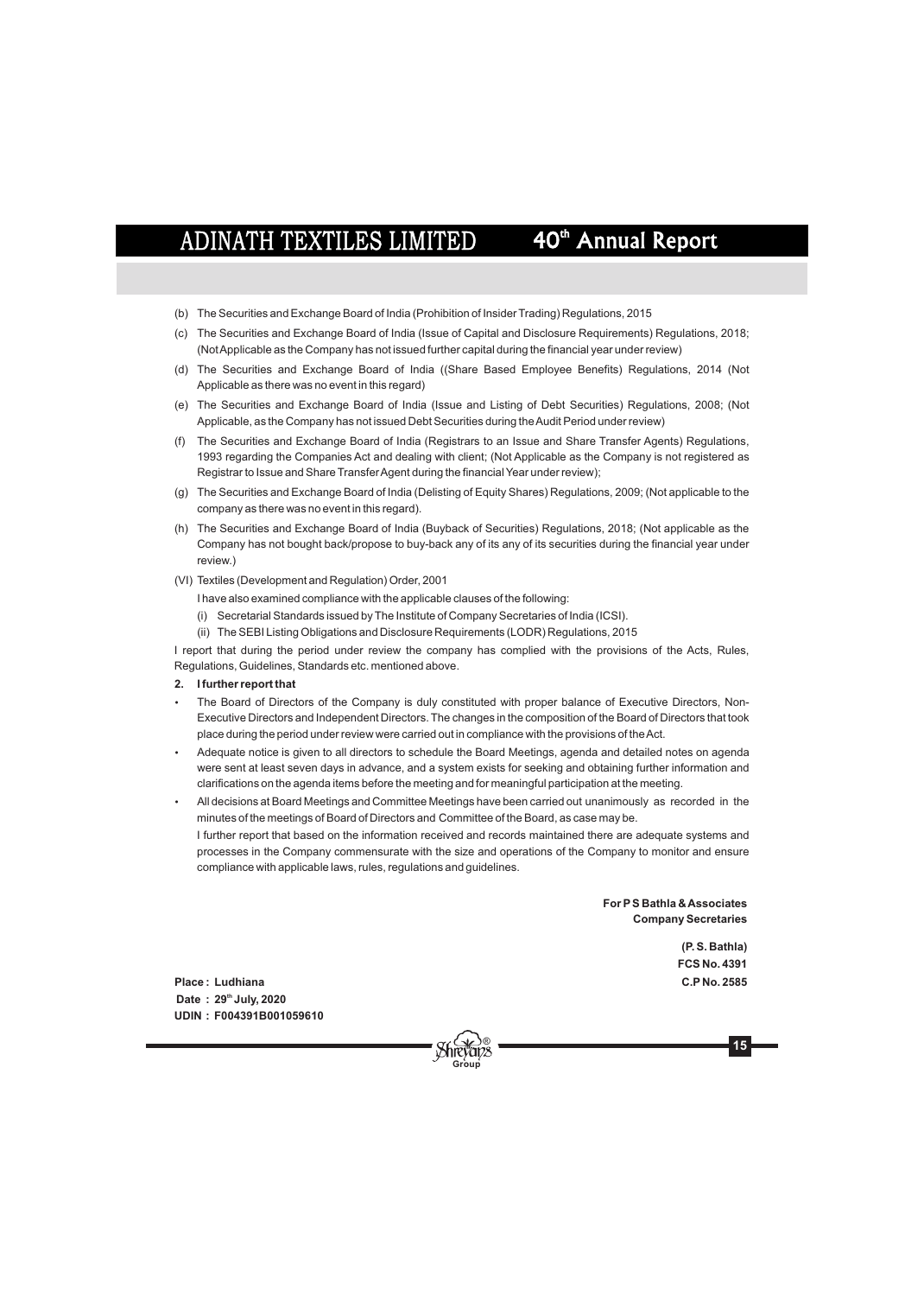40<sup>th</sup> Annual Report

**Note: This Report is to be read with my Letter of even date which is annexed as Annexure A and forms an integral part of this report.** 

### **'Annexure A'**

To, The Members, Adinath Textiles Limited Vill. Bhoapur PO Sahabana

Chandigarh Road, Ludhiana-141123

My report of even date is to be read along with this letter.

1. Maintenance of Secretarial record is the responsibility of the management of the Company. My responsibility is to express an opinion on these secretarial records based on my audit.

2. I have followed the audit practices and process as were appropriate to obtain reasonable assurance about the correctness of the contents of the Secretarial records. The verification was done on test basis to ensure that correct facts are reflected in secretarial records. I believe that the processes and practices, I followed, provide a reasonable basis for my opinion.

3. I have not verified the correctness and appropriateness of financial records and Books of Accounts of the Company.

4. Where ever required, I have obtained the Management representation about the Compliance of laws, rules and regulations and happening of events etc.

5. The Compliance of the provisions of Corporate and other applicable laws, Rules, Regulations, standards is the responsibility of management. My examination was limited to the verification of procedure on test basis.

6. The Secretarial Audit report is neither an assurance as to the future viability of the Company nor of the efficacy or effectiveness with which the management has conducted the affairs of the Company.

> **For PS Bathla & Associates (P. S. Bathla) FCS No. 4391 Company Secretaries**

> > **16**

 $Place: Ludhiana$ **th Date : 29 July, 2020** 

### **Annexure III**

**REMUNERATION RATIO OF THE DIRECTORS / KEY MANAGERIAL PERSONNEL (KMP) / EMPLOYEES**

The information required pursuant to Section 197 read with Rule 5 (1) and (2) of Chapter XIII, Companies (Appointment and Remuneration of Managerial Personnel) Rules, 2014, is furnished hereunder:

| Name of the Director/KMP<br>and Designation         | <b>Remuneration in</b><br>Fiscal 2019-20 $\bar{\tau}$ in lakhs | % Increase in remuneration Ratio of Remuneration<br>from previous year | to MRE# |
|-----------------------------------------------------|----------------------------------------------------------------|------------------------------------------------------------------------|---------|
| Raineesh Oswal<br>(Chairman & Managing Director)    |                                                                |                                                                        |         |
| Vishal Oswal<br>(Vice-Chairman & Managing Director) |                                                                |                                                                        |         |
| Rajesh Kumar<br>(Chief Financial Officer)           | 5.04                                                           | 7.38                                                                   | 2.82    |
| Parminder Singh<br>(Company Secretary)              | 4.05                                                           | 13.94                                                                  | 2.26    |

Note: For this purpose, sitting fees paid to the Directors have not been considered as remuneration. #MRE-Median Remuneration of Employee based on annualized salary.

(ii) The median remuneration of employees of the Company during the financial year was  $\bar{\tau}$  1.79 lakhs p.a;

(iii) In the financial year, there was a increase of 7.12 % in the median remuneration of employees;

(iv) There were 22 permanent employees on the rolls of the Company as on March 31, 2020;

(v) Average percentile increase made in the salaries of employees other than the managerial personnel in the last financial year i.e 2019-20 was 11.14 % whereas the percentile increase in the KMPs remuneration for the same financial year was 10.23 %.

> **Group MIRVAIZS**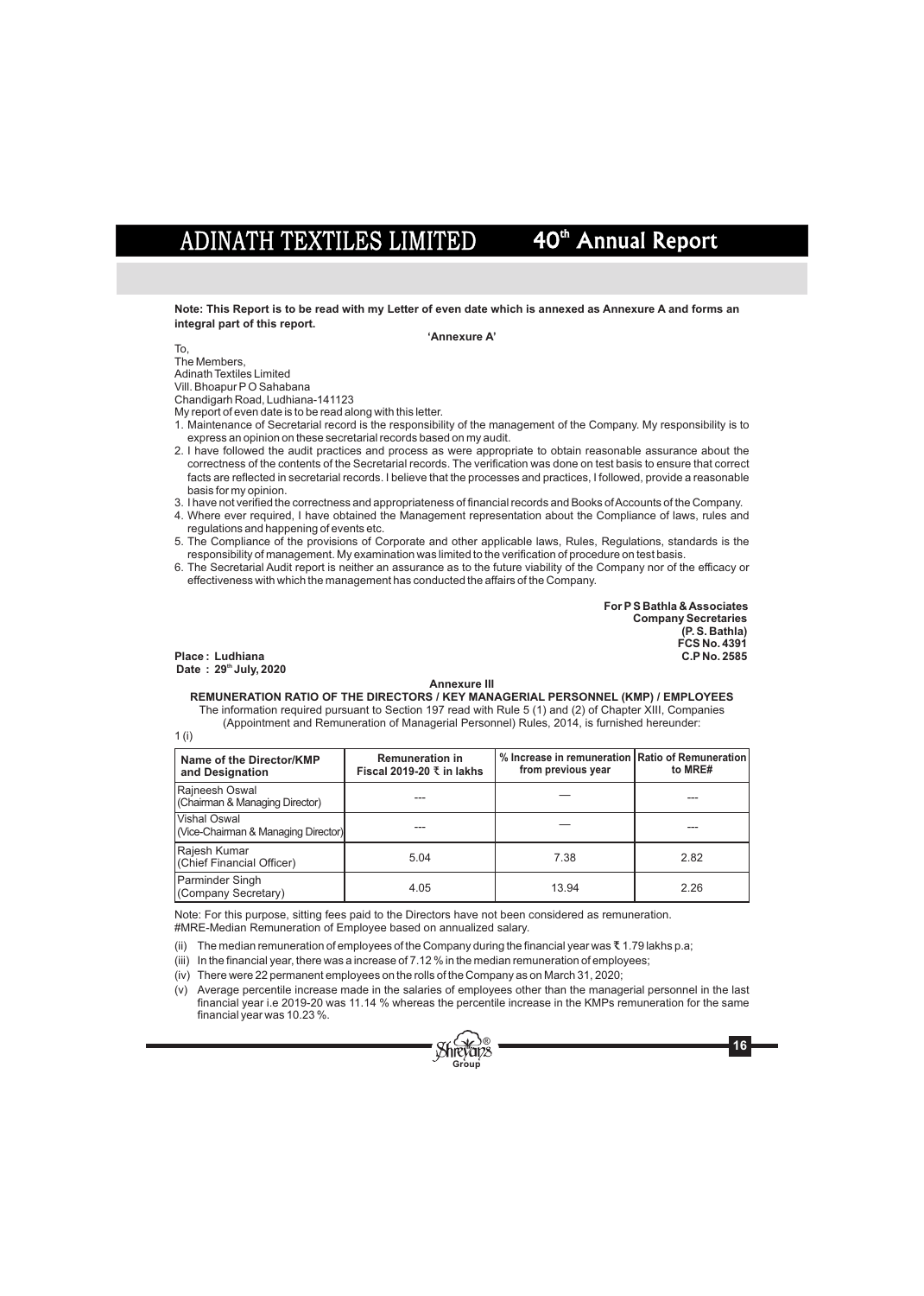| Name of<br><b>Employee</b> | <b>Designation</b><br>of the<br>employee | Remune-<br>ration<br>received*<br>₹ in lakhs | Qualificat-<br>ions                              | Experi-<br>ence<br>(No. of<br>Years) | Date of<br>Commence-<br>ment of<br>employment | Age<br>(years) | The last<br>employment<br>held by such<br>employee<br>before<br>joining the<br>Company | %age of<br>equity<br>shares held<br>by the<br>employee in<br>the<br>Company | Whether<br>relative<br>of any<br><b>Director</b><br>or<br><b>Manager</b><br>of the<br>Company |
|----------------------------|------------------------------------------|----------------------------------------------|--------------------------------------------------|--------------------------------------|-----------------------------------------------|----------------|----------------------------------------------------------------------------------------|-----------------------------------------------------------------------------|-----------------------------------------------------------------------------------------------|
| Ashok<br>Kumar Kundra      | Manager<br>(Pers.)                       | 5.54                                         | Graduate & Diploma<br>in Personnel<br>Management | 47                                   | 01-04-2005                                    | 68             | Vardhman<br>Group                                                                      |                                                                             |                                                                                               |
| Rajesh Kumar               | CFO                                      | 5.04                                         | B.Com                                            | 28                                   | 01-04-2008                                    | 50             | Shreyans<br>Industries Ltd.                                                            |                                                                             | ---                                                                                           |
| Krishan Kumar              | Asstt. Manager<br>(EDP)                  | 4.15                                         | B.Com &<br>PGDCA                                 | 30                                   | 05-04-2013                                    | 54             | Surindera<br>Cycles Ltd.                                                               |                                                                             | ---                                                                                           |
| Dinesh Kumar               | Time Office<br>Incharge                  | 3.53                                         | Graduate                                         | 32                                   | $01 - 04 - 2005$                              | 54             | Dext Lali India<br>Pvt. Ltd.                                                           |                                                                             | ---                                                                                           |
| Mithun Lal                 | Asstt. Electrical<br>Engineer            | 4.22                                         | Matric                                           | 30                                   | 01-08-2014                                    | 48             |                                                                                        |                                                                             |                                                                                               |
| Parminder<br>Singh         | Company<br>Secretary                     | 4.05                                         | <b>B.Com &amp; ACS</b>                           | 10                                   | $01 - 08 - 2014$                              | 31             | Gobind Cycles<br>Pvt. Ltd.                                                             |                                                                             |                                                                                               |
| Karun<br>Kumar Sood        | Asstt.<br>Accountant                     | 2.66                                         | <b>BCA</b>                                       | 5                                    | 01-06-2016                                    | 33             | Panor ma<br>Chemicals                                                                  |                                                                             | ---                                                                                           |
| Gurmail<br>Singh           | Security<br>Inspector                    | 1.88                                         | Matric                                           | 25                                   | $01 - 04 - 2005$                              | 66             | Ex. Service Man<br>(Army)                                                              | ---                                                                         |                                                                                               |
| <b>Bhuwan Singh</b>        | Security<br>Inspector                    | 2.00                                         | Matric                                           | 19                                   | 25-08-2015                                    | 40             | Oswal FM Hammerle<br>Textlles Ltd.                                                     | ---                                                                         |                                                                                               |
| Ravi Kant                  | Senior Asstt.                            | 1.95                                         | Matric                                           | 30                                   | $01 - 01 - 2015$                              | 50             |                                                                                        |                                                                             |                                                                                               |

### **2 Details of top ten employees in terms of remuneration:**

Employed throughout the year and were in receipt of remuneration at the rate of not less than ₹102,00,000/**per annum: NIL**

**Employed for a part of the financial year and separated, were in receipt of remuneration at the rate of not less than 8,50,000/- per month: NIL** F

### **Annexure IV**

**INFORMATION UNDER SECTION 134 (3) (m) OF THE COMPANIES ACT, 2013 READ WITH COMPANIES (ACCOUNTS) RULES, 2014 AND FORMING PART OF THE REPORT OF THE BOARD OF DIRECTORS CONSERVATION OF ENERGY**

**A)** Energy Conservation is an ongoing process in the Company. The Company continued its efforts to improve energy usage efficiencies and increase the share of renewable energy. Various key performance indicators like specific energy (energy consumed per unit of production), specific energy costs and renewable energy contributions were continuously tracked to monitor alignment with the Company's overall sustainability approach.

### **(i) Steps taken or impact on conservation of energy:**

a) Improvement in energy usage efficiency in lighting systems by installation of more efficient lighting solutions such as Light Emitting Diodes.

**Group**

®

**17**

b) Installation of Capacitors to maintain power factor for efficient use of power.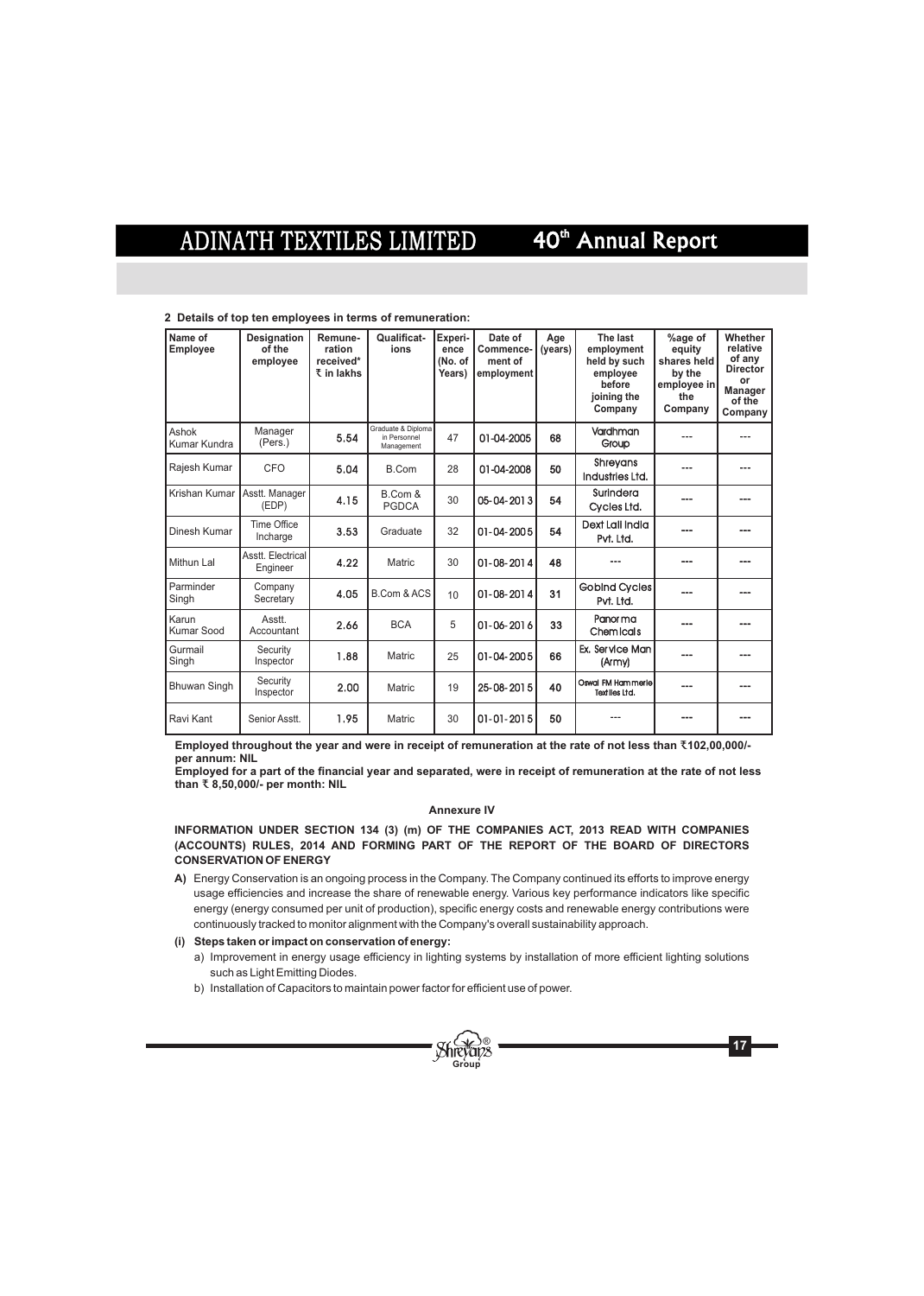### **(ii)Steps taken for utilizing alternate sources of energy:**

The Company is exploring potential of using alternate source of energy, which may be considered implementation in future.

### **(iii) Capital investment on energy conservation equipment during the year: NIL**

### **B) TECHNOLOGYABSORPTION**

Your company is keeping a close eye on the new product development and upgradation of technology in existing products. Upgradation in various areas of plant and machinery is continuously carried out.

- **(i) Efforts made towards technology absorption: NIL**
- **ii) Benefits derived: NIL**
- **iii) In case of imported technology (imported during the last three years reckoned from the beginning of the financial year): N.A.**
	- a. Details of Technology: N.A.
	- b. Year of Import: N.A.
	- c. whether the technology has been fully absorbed: N.A.

d. if not fully absorbed, areas where absorption has not taken place, and the reasons thereof – N.A.

**Group**

®

- **iv) Expenditure incurred on Research and Development: NIL**
- **C) FOREIGN EXCHANGE EARNING AND OUTGO: NIL**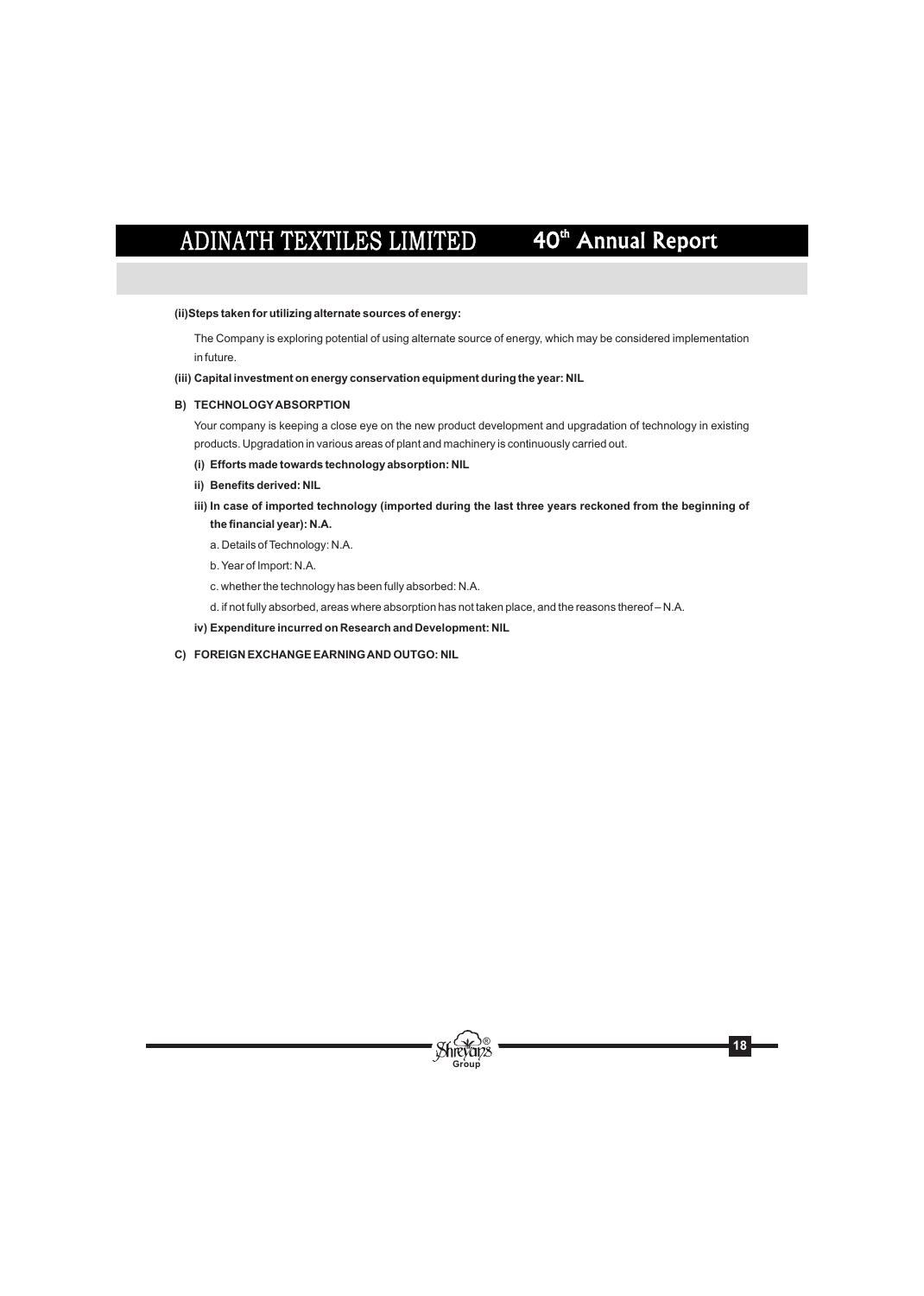# **MANAGEMENT DISCUSSIONS AND ANALYSIS**

**OVERVIEW OF INDUSTRY judgments used therein**<br>The company primarily operates in spinning of worsted However, any unforesee and spun yarn. The company has manufacturing set up factors may alter these judgments. base in Ludhiana in the state of Punjab and Corporate Office is located in Ludhiana in Punjab. The company has devoted major part of its production capacity to Job

The company is dependent upon the orders for the job that is free from any harassment. work for its manufacturing facilities. Due to no job work **FINANCIAL PERFORMANCE AND ANALYSIS**<br>
orders and accumulating losses the Company's Plant at<br>
Village Rholanur Chandigarh Road Ludhiana has The discussions in this section relate to the financial Village Bholapur, Chandigarh Road, Ludhiana, has The discussions in this section relate to the financial<br>heen shut down and the Company has discontinued its results pertaining to the year ended March 31,2020 been shut down and the Company has discontinued its results pertaining to the year ended March 31,2020<br>operations during the EX 2019-20 In view of outbreak of prepared in accordance with the Indian Accounting operations during the FY 2019-20. In view of outbreak of Corona virus disease 2019 (COVID-19) which has been Standards prescribed under section 33 of the declared as a pandemic by World Health Organization Companies Act, 2013, read with the Companies declared as a pandemic by World Health Organization Companies Act, 2013, read with the Companies<br>and subsequent lockdown imposed by the Central and [Indian Accounting Standards] Rules, as amended and subsequent lockdown imposed by the Central and [Indian Accounting Standards] Rules, as amended<br>State Government(s) in India, the Company is closely from time to time. Significant accounting policies used State Government(s) in India, the Company is closely from time to time. Significant accounting policies used monitoring the impact of this pandemic and believes that in the preparation of the financial statements are monitoring the impact of this pandemic and believes that there has been no significant adverse impact on its disclosed in the notes to the financial statements. The financial position for the financial year ended 31st following table gives as overview of the financial result March, 2020 as its manufacturing plant located at Village Bholapur, Chandigarh Road, Ludhiana had already been closed prior to imposition of lockdown.

**SEGMENTWISE- PRODUCTWISE PERFORMANCE** The company has only one segment i.e. manufacturing of Acrylic and worsted yarn.

### **INTERNAL CONTROL SYSTEMS AND THEIR ADEQUACY**

Your Company has a proper and adequate internal control system to safeguard and protect against loss from unauthorized use or disposition and to ensure that all transactions are authorized, recorded correctly and adequately. Internal control is designed to ensure that financial and other records are reliable for preparing financial information and for maintaining accountability of assets.

The internal audit report, plans, significant audit findings and compliance with accounting standards is in turn reviewed by the Company's Audit Committee to ensure proper audit coverage and adequate consideration along with execution of the auditors' recommendations.

### **FINANCIALSTATEMENT**

prepared in compliance with the requirements of the 24.39 Lacs relating to the discontinued period have<br>Companies Act, 2013 and Indian accounting standard been shown under the head "Profit/(Loss) for the year The management of the Company accepts from discontinued operations" as per Indian responsibility for the integrity and objectivity of these Accounting Standards.

financial statements, as well as various estimates and

However, any unforeseen and uncontrollable external

### **HUMAN RESOURCE DEVELOPMENT AND INDUSTRIAL RELATIONS**

has devoted major part of its production capacity to Job The human resources development function of the works.<br>Company is guided by a strong set of values and policies Your company maintains a work environment policies. Your company maintains a work environment

 $(7$  in lakhs)

| <b>Particulars</b>                                         | 2019-20 | 2018-19 |
|------------------------------------------------------------|---------|---------|
| Income from Operations                                     |         | 74.47   |
| Other Income                                               | 138.71  | 117.32  |
| Profit/ (Loss) before interest &<br>depreciation           | 19.36   | (35.08) |
| Less Interest                                              | 0.12    | 5.83    |
| Gross Profit/ (Loss)                                       | 19.24   | (40.91) |
| Depreciation and amortization<br>expense                   | 18.96   | 20.54   |
| Profit/ (Loss) Before Tax                                  | 0.28    | (61.45) |
| Provision For Taxation<br>(including deferred tax)         | (1.63)  | (15.86) |
| Net Profit/ (Loss) after Tax<br>from continuing opreations | 1.91    | (45.59) |
| Profit / (Loss) from<br>discontinued operations            | (8.73)  |         |
| Profit / (Loss) for the year                               | (6.82)  | (45.59) |

Financial statements of the company have been The income of Rs. 15.66 Lacs and expenses of Rs. been shown under the head "Profit/(Loss) for the year



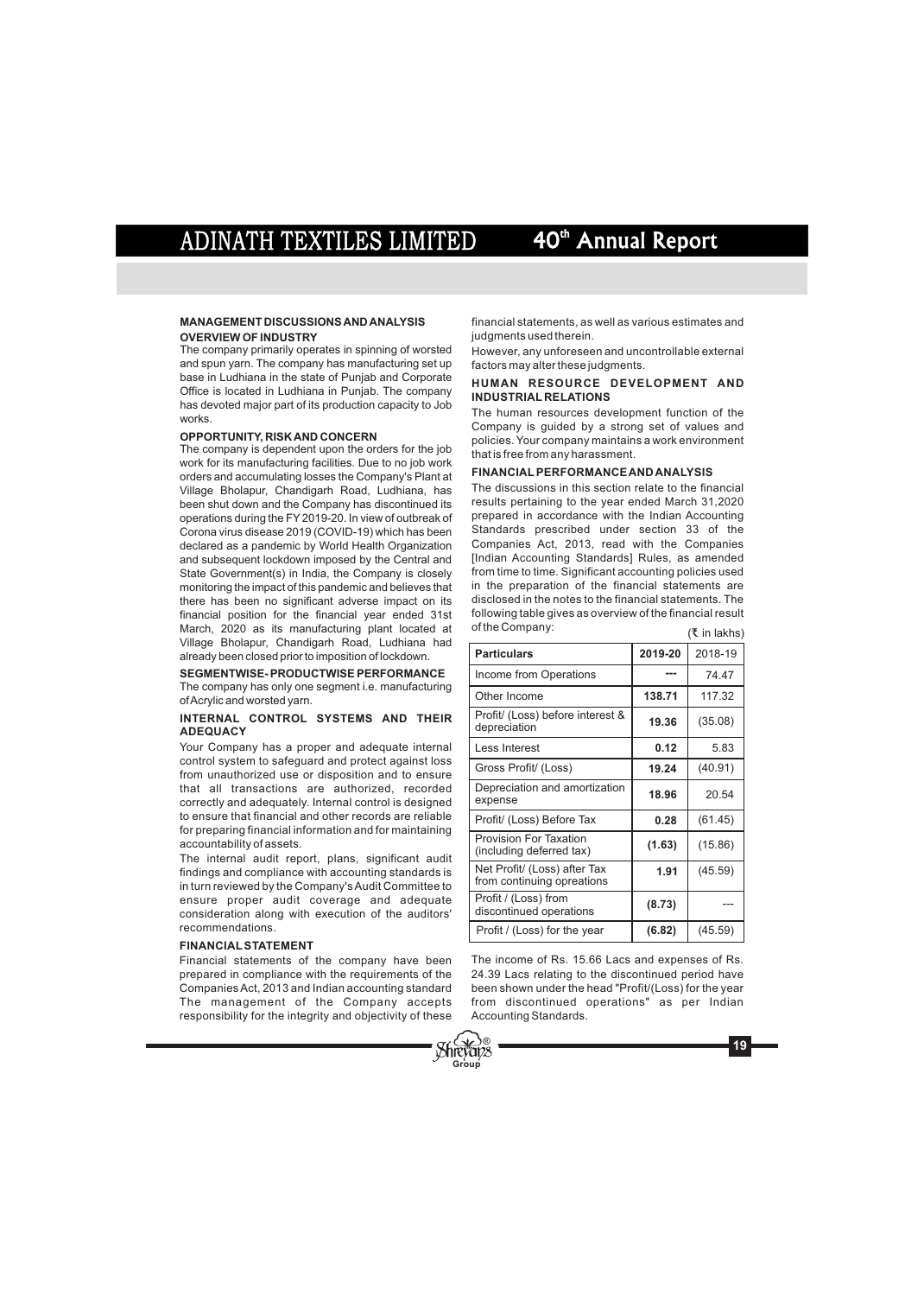# **REPORT ON CORPORATE GOVERNANCE**

### **1. Company's philosophy of Corporate Governance**

The Company is in compliance with requirements of the guidelines on corporate governance stipulated under SEBI (Listing Obligations and Disclosure Requirements) Regulations, 2015 ('Listing Regulations'). The status with regard to the various aspects of the corporate governance is given below.

The company has laid down a code of conduct for all its Board Members and senior management personnel for avoidance of conflicts of interests. Company has received the necessary declaration affirming compliance with the code of conduct for the year 2019-20.

### **2. Board of Directors**

### **(a) Composition:**

The Company has an Executive Chairman and the number of independent directors is not less than half of the total strength of the Board. The Company has complied with the requirements of listing regulations in respect of composition of Board of Directors. None of the independent directors have any pecuniary relationship (except sitting fee) or transactions with the Company.

(b) Attendance of each Director at the Board Meetings and the last Annual General Meeting (AGM):

| Name of the Director                              | <b>DIN</b> | Category of<br>Directorship             | No. of Board<br><b>Meetings</b><br>attended | <b>Attendance</b><br>at the last<br><b>AGM</b> |
|---------------------------------------------------|------------|-----------------------------------------|---------------------------------------------|------------------------------------------------|
| Raineesh Oswal<br>Chairman & Managing Director    | 00002668   | Promoter &<br><b>Executive Director</b> | 4                                           | Yes                                            |
| Vishal Oswal<br>Vice-Chairman & Managing Director | 00002678   | Promoter &<br><b>Executive Director</b> | 4                                           | Yes                                            |
| Surinder Kumar Sekhri                             | 00002601   | Non Executive<br>(Independent)          | 4                                           | Yes                                            |
| Ramesh Chander Juneja                             | 07804729   | Non Executive<br>(Independent)          | 4                                           | Yes                                            |
| Priya Begana                                      | 07706647   | Non Executive<br>(Independent)          | 4                                           | Yes                                            |

(c) Number of other Companies or Committees the Director of the Company is a Director/Member/Chairman: -

| Name of the Director  | No. of<br>Directorships in all | Membership of the<br><b>Board Committees in</b><br>public companies# all Public Companies## all Public Companies** | Chairmanship of the<br><b>Board Committees in</b> | Directorship in<br>other listed entity<br>and category                                                      |
|-----------------------|--------------------------------|--------------------------------------------------------------------------------------------------------------------|---------------------------------------------------|-------------------------------------------------------------------------------------------------------------|
| Raineesh Oswal        |                                |                                                                                                                    |                                                   | Shreyans Industries Limited<br>(Chairman & Managing Director)                                               |
| Vishal Oswal          |                                |                                                                                                                    |                                                   | Shreyans Industries Limited<br>(Vice-Chairman & Managing Director)                                          |
| Surinder Kumar Sekhri |                                |                                                                                                                    |                                                   |                                                                                                             |
| Ramesh Chander Juneja | 3                              |                                                                                                                    |                                                   | Shreyans Financial & Capital Services Ltd.<br>Shreyans Industries Limited<br>(Independent Director in both) |
| Priya Begana          |                                |                                                                                                                    |                                                   | Shreyans Financial & Capital<br>Services Ltd. (Independent Director)                                        |

#including Adinath Textiles Ltd. and excluding private limited companies, foreign companies, unlimited liability companies and Companies under Section 8 of the Companies Act, 2013.

##Board committee for this purpose includes Audit Committee and Stakeholder's Relationship Committee (including committees of Adinath Textiles Limited).

**Group**

®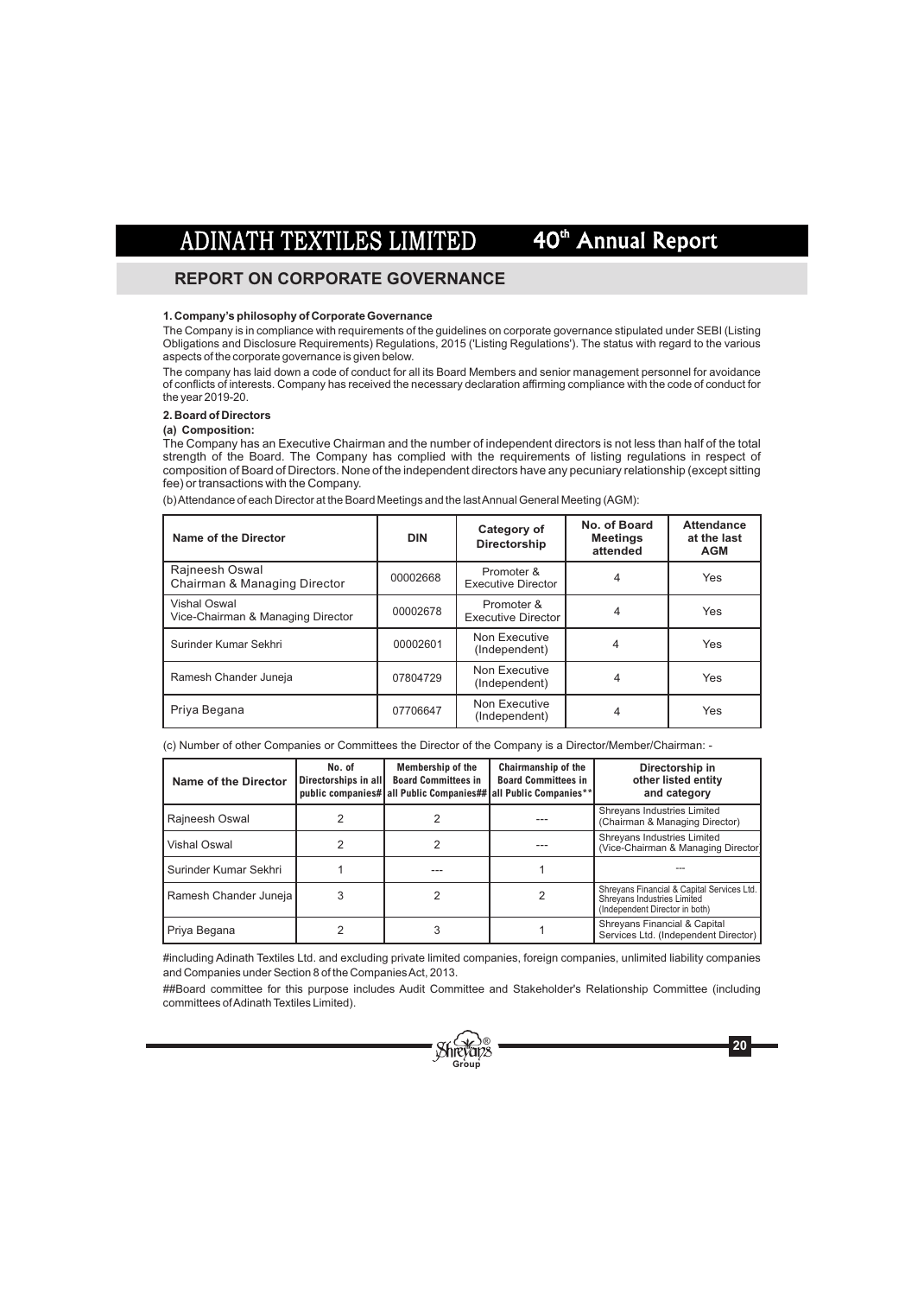(d) Four Board Meetings were held during the financial year 2019-20 on 27<sup>th</sup> May, 2019, 13<sup>th</sup> August, 2019, 14<sup>th</sup> November, 2019 and 14<sup>th</sup> February, 2020.

(e) The Board has identified the following skills/expertise/competencies fundamental for the effective functioning of the Company which are currently available with the Board:

| <b>Business Dynamics</b> | Understanding of business dynamics, across various markets, industry verticals and<br>regulatory jurisdictions.                                                                                                                                     |
|--------------------------|-----------------------------------------------------------------------------------------------------------------------------------------------------------------------------------------------------------------------------------------------------|
| Strategy and Planning    | Appreciation of long-term trends, strategic choices and experience in quiding and<br>leading management teams to make decisions in uncertain environments.                                                                                          |
| Governance               | Experience in developing governance practices, serving the best interests of all<br>stakeholders, maintaining board and management accountability, building long-term<br>effective stakeholder engagements and driving corporate ethics and values. |

(f) The Board of Directors hereby confirms that in its opinion, the Independent Directors of the Company fulfill the conditions as specified in the SEBI (Listing Obligations and Disclosure Requirements) Regulations and are independent of the management.

### **Board Evaluation**

Pursuant to the provisions of the Companies Act, 2013 and Listing Regulations, a system has been put in place to carry out performance evaluation of the Board, its Committees and individual directors. An appraisal format has been devised covering various aspects of the Board's functioning such as adequacy of composition of the board and its committees, board process, culture and accountability etc. Similarly, a separate format is also formulated for carrying out evaluation of the performance of individual Directors including the Chairman of the Board, which inter-alia include parameters such as level of engagement and contribution, understanding of industry and global trends, and independence of judgment etc.

### **Board Familiarization Programme**

At the time of appointing a Director, a formal letter of appointment is given to him/her, which inter alia explains the role, functions, duties and responsibilities expected from him/her as a Director of the Company. The Director is also explained in detail the compliance required from him/her under the Companies Act, 2013, Listing Regulations and other relevant regulations.

The above initiatives help the Director to understand the Company, its business and the regulatory framework in which the Company operates and equips him/her to effectively fulfill his/her role as Director of the Company. The details of familiarization programmes have been posted on the website of the Company at www.adinathtextiles.com.

### **3. Audit Committee**

### **i. Terms of Reference:**

Company has constituted Audit Committee in compliance with the provisions of the Companies Act, 2013 and Listing Regulations. The committee's terms and reference, authority and powers are in conformity with the requirements of the Companies Act, 2013 and Listing Regulations. All financial statements are reviewed by the Audit Committee before submission to the Board.

### **ii. Composition, Name of Members and Chairperson**

| Name of Member        | <b>Designation</b> | <b>Meetings Attended</b> |
|-----------------------|--------------------|--------------------------|
| Surinder Kumar Sekhri | Chairman           |                          |
| Ramesh Chander Juneja | Member             |                          |
| Priya Begana          | Member             |                          |

iii. Four Audit Committee Meetings were held during the financial year 2019-20 on 27<sup>th</sup> May, 2019, 13<sup>th</sup> August, 2019,  $14<sup>th</sup>$  November, 2019 and  $14<sup>th</sup>$  February, 2020.



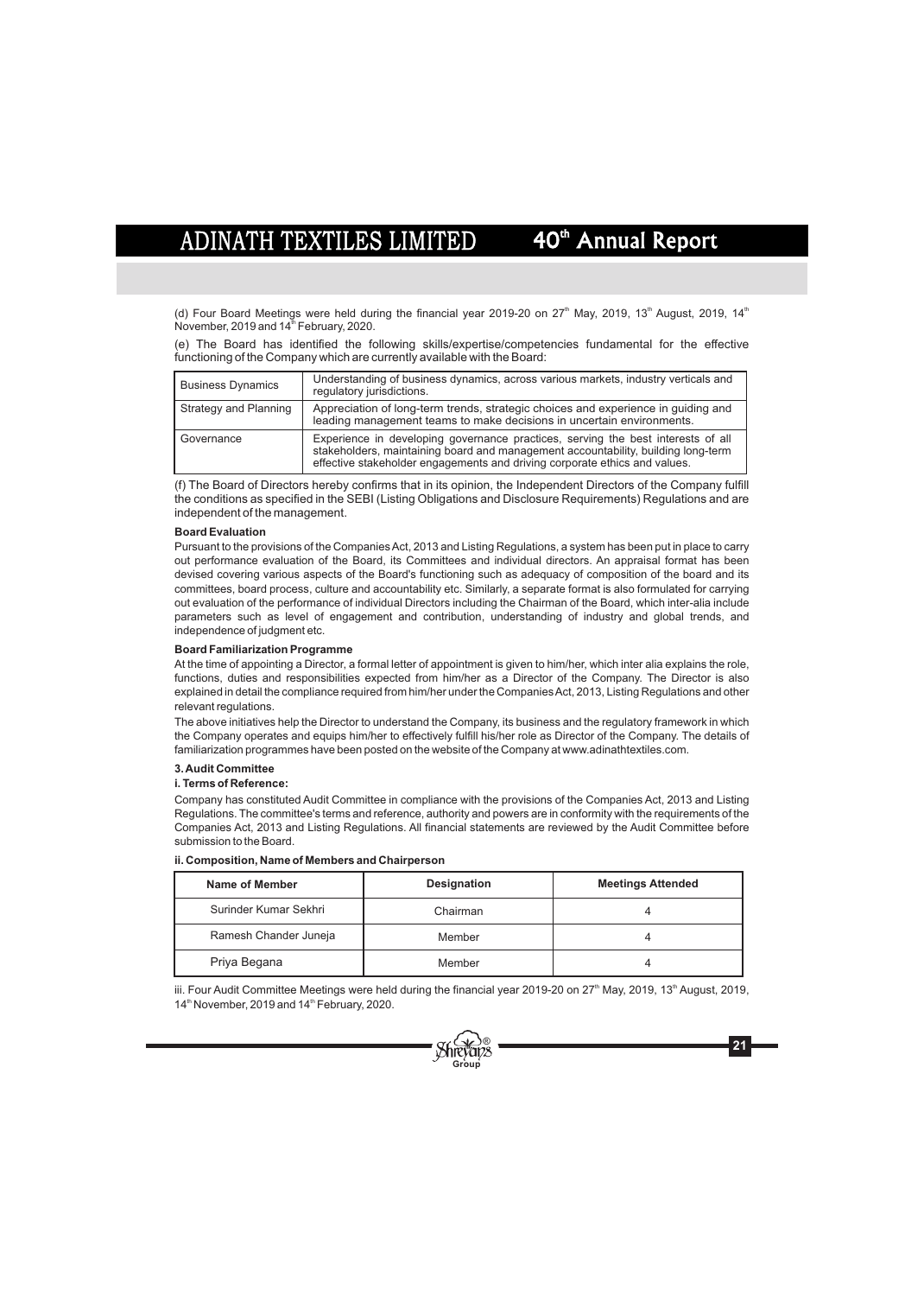### **4. Nomination and Remuneration Committee**

### **i. Terms of Reference:**

The terms of reference of this Committee are wide enough covering the matters specified under the Listing Regulations and the Companies Act, 2013.

### **ii. Composition, Name of Members and Chairperson**

Two Meeting of the Nomination and Remuneration Committee was held during the Financial Year 2019-20 on  $27<sup>m</sup>$  May, 2019 and 14<sup>th</sup> February, 2020.

| Name of Member        | <b>Designation</b> | <b>Meetings Held</b> | <b>Meetings Attended</b> |
|-----------------------|--------------------|----------------------|--------------------------|
| Surinder Kumar Sekhri | Chairman           |                      |                          |
| Ramesh Chander Juneja | Member             |                      |                          |
| Priya Begana          | Member             |                      |                          |

### **iii. Nomination and Remuneration Policy**

The Nomination and Remuneration policy of the Company is designed to attract, motivate and retain manpower in competitive market. The Key provisions of such policy are given in Board's Report.

### **iv. Remuneration of Directors**

### **Executive Directors**

Mr. Rajneesh Oswal, Chairman & Managing Director and Mr. Vishal Oswal, Vice-Chairman & Managing Director have voluntary waived off their respective entitlements under managerial remuneration. Therefore, no remuneration was paid to them during the F.Y. 2019-20.

### **Non- Executive Directors**

The Non Executive Directors are paid the sitting fee and/or reimbursement of out of pocket expenses incurred by them for attending the meeting of Board. The sitting fee amount is within the limits prescribed under the Companies Act, 2013 and rules made there under. No other payment is made to any of the Non executive Director. No stock option has been given to any of the Directors, including Executive Directors. **(Amount in** F**)**

| Name of Member        | Category                    | <b>Sitting Fees for Board Meeting</b> |
|-----------------------|-----------------------------|---------------------------------------|
| Surinder Kumar Sekhri | <b>Independent Director</b> | 3.000                                 |
| Ramesh Chander Juneja | <b>Independent Director</b> | 3.000                                 |
| Priya Begana          | <b>Independent Director</b> | 30,000                                |

### **5. Stakeholders Relationship Committee**

The Board has formed an investors' Grievance Committee named as Stakeholder's Relationship Committee to specifically look into the redressal of investors' complaint like transfer of shares, non receipt of balance sheet or non receipt of credit of shares into the Demat account etc. The committee also approves issue of duplicate share certificate(s) and oversees and reviews all matters connected with the share transfer.

### **I. Composition**

| Name of Member        | <b>Designation</b> | <b>Meetings Held</b> | <b>Meetings Attended</b> |
|-----------------------|--------------------|----------------------|--------------------------|
| Ramesh Chander Juneja | Chairman           |                      |                          |
| Rajneesh Oswal        | Member             |                      |                          |
| Priya Begana          | Member             |                      |                          |
| Vishal Oswal          | Member             |                      |                          |



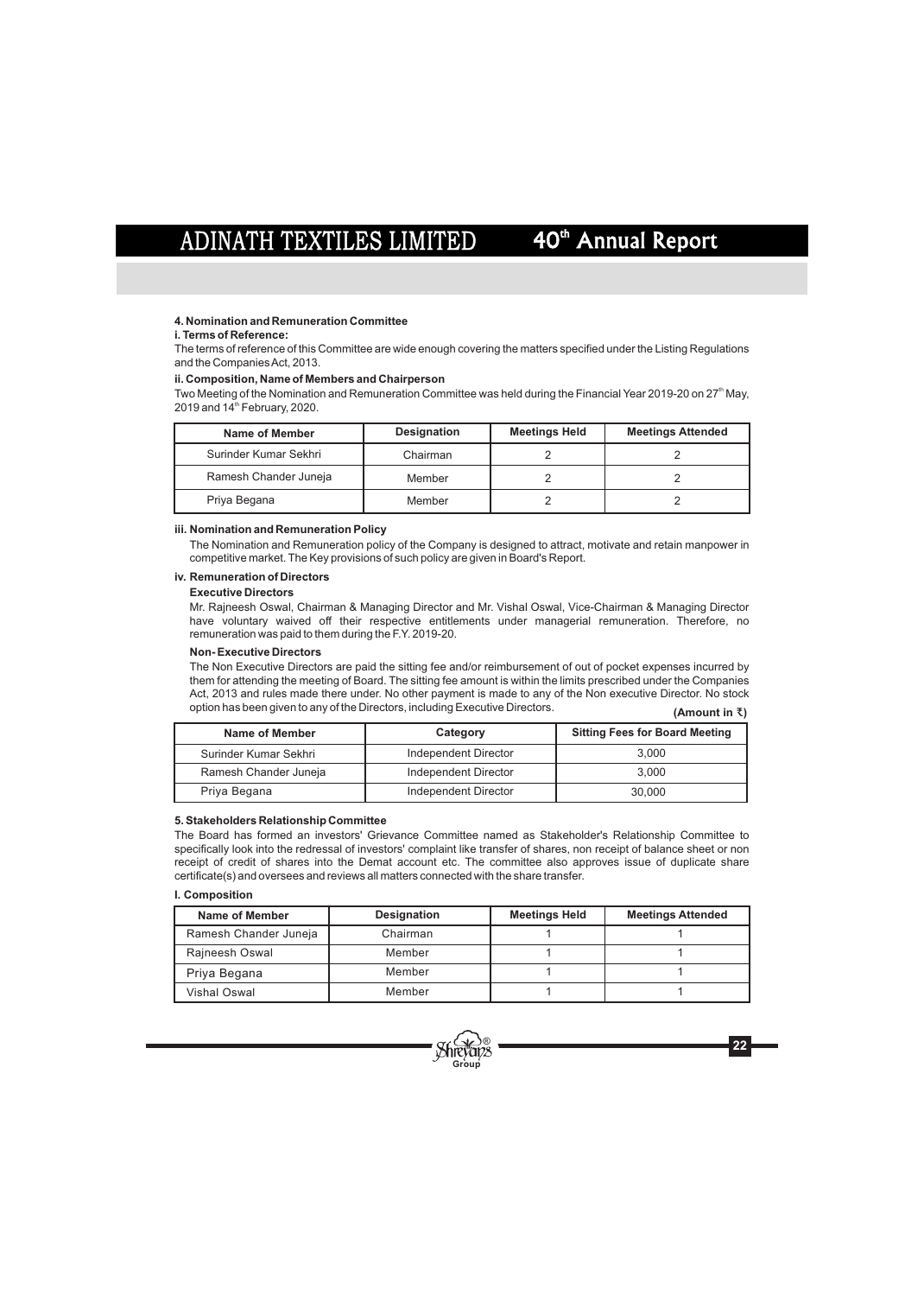**ii.**  Mr. Parminder Singh, Company Secretary is the Compliance Officer of the Company. The company has designated the email id atl@shreyansgroup.com for the purpose of registering complaints by investors electronically. The email id is displayed on the company's website.

**iii.**  The details regarding the investor's complaints are as under:

| <b>Particulars</b>       | <b>No. of Complaints</b> | <b>Particulars</b>       | <b>No. of Complaints</b> |
|--------------------------|--------------------------|--------------------------|--------------------------|
| Pending as on 01-04-2019 |                          | Resolved during the year |                          |
| Received during the year | Pending as on 31-03-2020 |                          |                          |

**6. Independent Directors Meeting**

During the year, the Independent Directors met on 14<sup>th</sup> February, 2020 to:

- Review the performance of Non-Independent Directors and the Board as a whole.
- Revi<br>• Revi<br>Mon<br>• Eval Review the performance of the Chairman of the Company, taking into account the views of Executive Directors and Non-Executive Directors.
- Evaluate the quality, quantity and timeliness of flow of information between the Company Management and the Board that is necessary for the Board to effectively and reasonably perform their duties.
- **7. General Body Meetings**
- **(I) Location and time where last three Annual General Meetings were held and details of special resolution(s) passed:**

| <b>Financial Year</b> | Date of A.G.M    | <b>Time</b> | Venue                                                                                                | No. of Special<br><b>Resolutions</b><br><b>Passed</b> |
|-----------------------|------------------|-------------|------------------------------------------------------------------------------------------------------|-------------------------------------------------------|
| 2018 - 2019           | 27th Sept., 2019 | 11.00 A.M.  | Regd. Office of the Company at<br>Vill. Bholapur, P.O. Shabana,<br>Chandigarh Road, Ludhiana- 141123 | 4                                                     |
| 2017 - 2018           | 28th Sep, 2018   | $3.00$ P.M. | -----∩∩------                                                                                        |                                                       |
| 2016 - 2017           | 28th Sep, 2017   | 11.00 A.M.  | -----∩∩------                                                                                        | 2                                                     |

### **(ii) Postal Ballot**

During the year under review, no resolution was passed through Postal Ballot. Further, no resolution is proposed to be passed through postal ballot.

### **8. Disclosures**

- i. The details of related party transactions, are placed before Audit Committee and these are disclosed in the Notes on Account to the Balance Sheet. For the year 2019-20, there was no transaction of material nature with related parties.
- ii. There are no pecuniary relationships (except sitting fees) or transactions of non executive directors vis-à-vis Company that have a potential conflict with the interests of the company.
- iii. The company has complied with requirements of the stock exchange as well as the Regulations and Guidelines prescribed by the Securities & Exchange Board of India. There were no penalties or strictures imposed on the company by Stock Exchange or SEBI, any statutory authority on any matter related to capital markets during last three years.

**Group**

®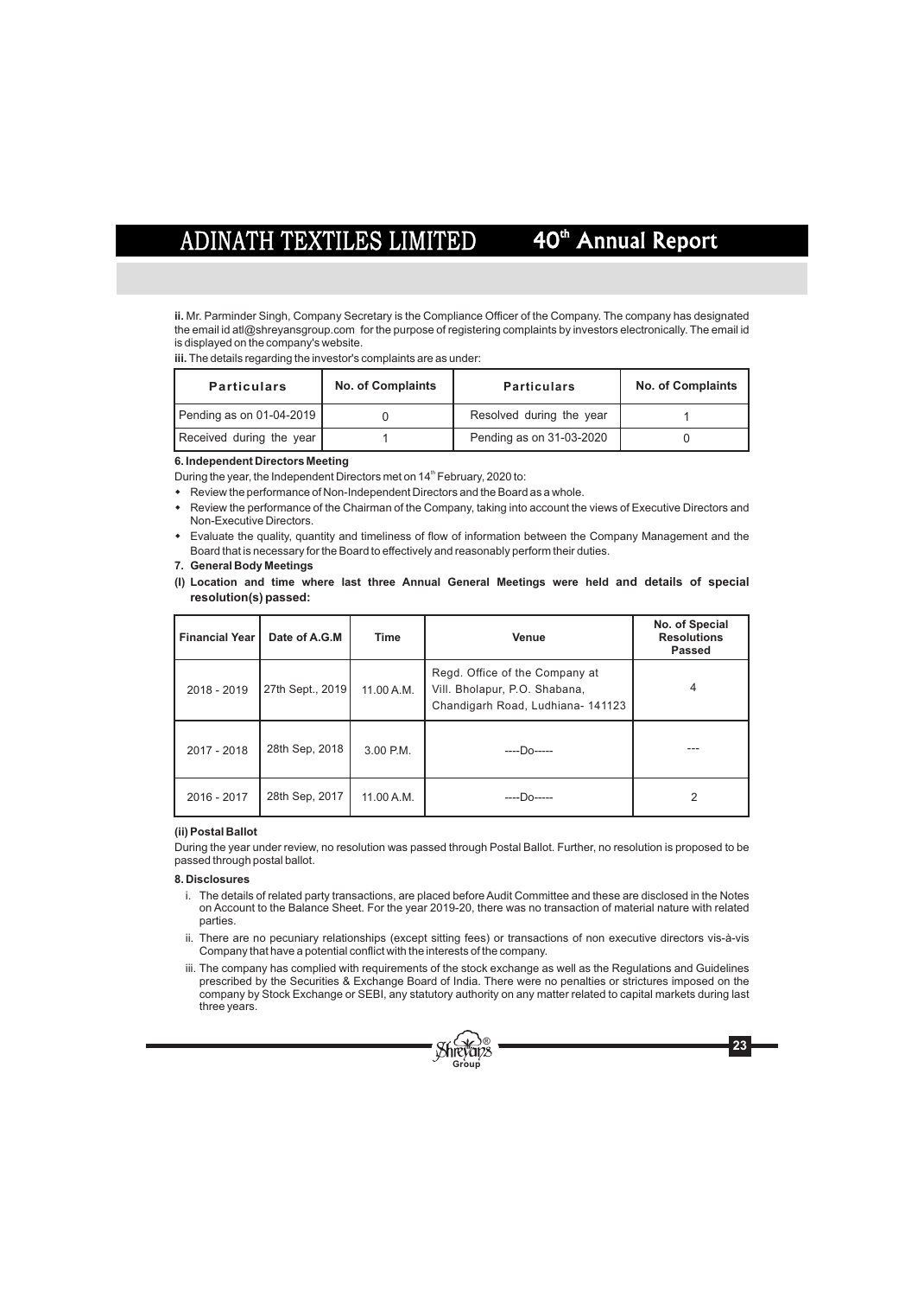Company has paid up to date Listing Fees to the Bombay Stock Exchange.

- iv. The company has complied with all mandatory requirements of listing regulations on corporate governance.
- v. As on 31<sup>st</sup> March, 2020 none of the non-executive directors, is holding any equity shares of the company.
- vi. The company has a Whistle Blower Policy in place and it has not denied access to any personnel to approach the Management or the Audit Committee on any issue.
- Mr. Rajneesh Oswal, Chairman & Managing Director and Mr. Vishal Oswal, Vice-Chairman & Managing Director vii. are real brothers. No other director of the company is having any relationship with each other.

### **9. Means of Communication**

|     | <b>Quarterly Results</b>                                                | Published in the newspapers every quarter |
|-----|-------------------------------------------------------------------------|-------------------------------------------|
| ii  | Newspapers wherein results normally published                           | The Financial Express and Desh Sewak      |
| iii | Any website, where results are displayed                                | www.adinathtextiles.com                   |
| iv  | Whether it also displays official news releases                         | No                                        |
|     | The presentations made to Institutional Investors<br>or to the Analysts | No                                        |

**SCORES (Sebi Complaints Redressal System):** The Investor Complaints are processed in a centralized web based complaints redressal system on www.scores.gov.in, a website maintained by SEBI (Securities and Exchange Board of India). The main feature of this system is central database of all complaints, online upload of action taken reports (ATR's) by the concerned companies and online view by investors of action taken on complaints and its current status. The Company had dispose of all the pending complaints filed through scores.

**Online Filing**: Periodical compliance filings like shareholding pattern, corporate governance report, announcements, corporate actions etc. have been filed electronically on BSE –Corporate Compliance & Listing Centre.

### **10. General Share Holders Information**

- (i) Annual General Meeting: Date & Time: Monday, the 21<sup>st</sup> day of December, 2020 at 11:00 A.M. Place: Regd. office of the Company at ViII. Bholapur, P.O. Sahabana, Chandigarh Road, Ludhiana -141 123.
- (ii) Financial Year: The company's Financial Year starts from 1<sup>st</sup> April every year and conclude on 31<sup>st</sup> March, next year.
- (iii) Book Closure: Tuesday, 15<sup>th</sup> December, 2020 to Monday, 21<sup>st</sup> day of December, 2020 (both days inclusive).
- (iv) Company has not declared any dividend during the year 2019-20.
- (v) Listing Details: The Equity shares of the Company are listed on Bombay Stock Exchange, Phirozee Jeejeebhoy Towers, 25th floor, Dalal street, Mumbai-400001 Stock Code (BSE): 514113
- (vi) Depositories for Equity Shares: National Securities Depository Limited (NSDL) and Central Depository Services (India) Limited (CDSL)

### ISIN No. for the Companies Equity Shares: INE207C01019

(vii) Registrar and Share Transfer Agent.

The details of Registrar & Transfer Agents areas under

- Name : Skyline Financial Services (P) Ltd.
- Address : D-153/A 1<sup>st</sup> Floor, Okhla Industrial Area, Phase-1 New Delhi-11 0020
- Phone No. : 011-40450193-97
- Fax No. : 011-26812682
- Contact Person : Mr. Subhash Aggarwal, Director / Mr. Virender Rana, Vice-President.

**Group**

®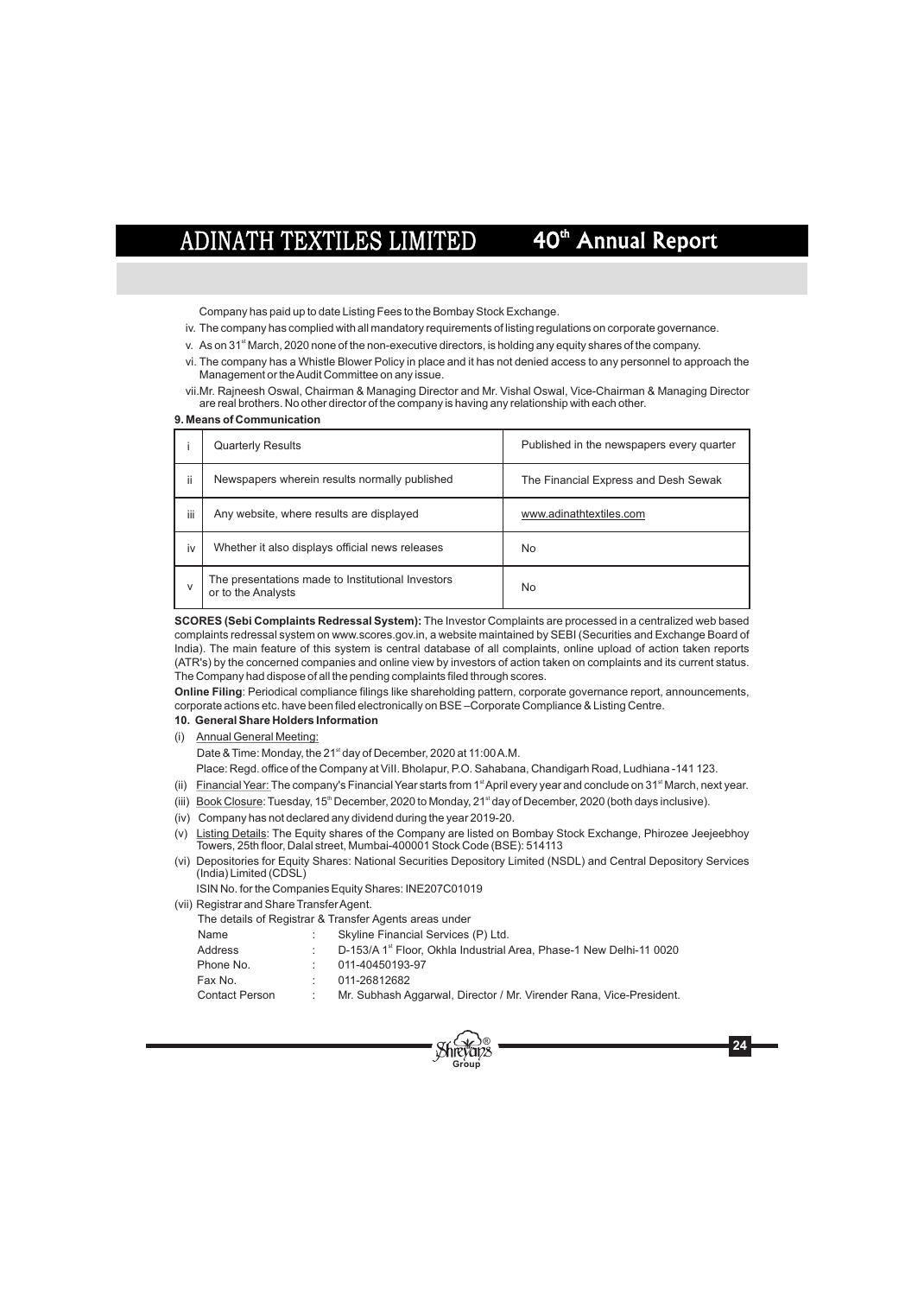### (viii) Distribution of Equity share capital as on 31.03.2020 Nominal Value of Each Share: Rs.10

| <b>SHARE HOLDING</b><br><b>NOMINAL VALUE</b><br>(in Rs.) |                    | NO. OF<br><b>SHARE</b><br><b>HOLDERS</b> | <b>PERCENTAGE</b><br>OF TOTAL<br><b>NUMBERS</b> | <b>SHARE</b><br><b>HOLDING</b><br><b>AMOUNT (in Rs.)</b> | <b>PERCENTAGE OF</b><br><b>TOTAL</b><br><b>AMOUNT</b> |
|----------------------------------------------------------|--------------------|------------------------------------------|-------------------------------------------------|----------------------------------------------------------|-------------------------------------------------------|
| <b>From</b>                                              | To                 |                                          |                                                 |                                                          |                                                       |
| Up To 5,000                                              |                    | 21968                                    | 97.03                                           | 27638810                                                 | 40.56                                                 |
| 5,001                                                    | 10.000             | 426                                      | 1.88                                            | 3367500                                                  | 4.94                                                  |
| 10.001                                                   | 20,000             | 148                                      | 0.65                                            | 2088900                                                  | 3.07                                                  |
| 20.001                                                   | 30,000             | 40                                       | 0.18                                            | 990190                                                   | 1.45                                                  |
| 30.001                                                   | 40,000             | 15                                       | 0.07                                            | 524190                                                   | 0.77                                                  |
| 40.001                                                   | 50,000             | 11                                       | 0.05                                            | 502500                                                   | 0.74                                                  |
| 50,001                                                   | 1,00,000           | 15                                       | 0.07                                            | 988780                                                   | 1.45                                                  |
|                                                          | 1.00.000 and Above | 17                                       | 0.07                                            | 32042630                                                 | 47.02                                                 |
|                                                          | <b>TOTAL</b>       | 22640                                    | 100                                             | 68143500                                                 | 100                                                   |

\* The distribution is after excluding the shares forfeited but not re- allotted.

As on 31.03.2020, 59.63% of the total paid up capital of the company is held with depositories in dematerialized (ix) form.

(x) Share Transfer System:

The company's shares are in compulsory dematerialized list and are transferable through depository system. Shares in physical form are processed and approved by M/s Skyline Financial Services Pvt. Ltd., the Registrar and Transfer Agents and approved/taken note of by the Stakeholder's Relationship Committee. The physical share transfers are generally processed within a period of 15 days from the date of receipt of transfer documents by M/s Skyline Financial Services Pvt. Ltd.

**Shareholders who hold shares in the physical form and wish to make Change/ nomination in respect of their shares in the company, as permitted under Companies Act, 2013 may submit the same to Registrars & Transfer Agents of the company in the prescribed Form.**

(xi) Market Price data: The monthly high / low / close price of the shares during the financial year 2019-20 at BSE are as under:

| <b>Month &amp; Year</b> | <b>ATL Share Price</b> |      |       |
|-------------------------|------------------------|------|-------|
|                         | High                   | Low  | Close |
| Apr-19                  | 2.46                   | 2.38 | 2.45  |
| May-19                  | 2.45                   | 2.33 | 2.33  |
| $Jun-19$                | 2.45                   | 2.33 | 2.33  |
| $Jul-19$                | 2.40                   | 2.40 | 2.40  |
| Aug-19                  | 2.50                   | 2.40 | 2.50  |
| Sep-19                  | 2.60                   | 2.60 | 2.60  |
| $Oct-19$                | 2.80                   | 2.60 | 2.80  |
| <b>Nov-19</b>           | 2.66                   | 2.04 | 2.05  |
| Dec-19                  | 2.05                   | 1.90 | 1.90  |
| $Jan-20$                | 1.92                   | 1.48 | 1.55  |
| Feb-20                  | 1.62                   | 1.55 | 1.58  |
| Mar-20                  | 1.60                   | 1.60 | 1.60  |



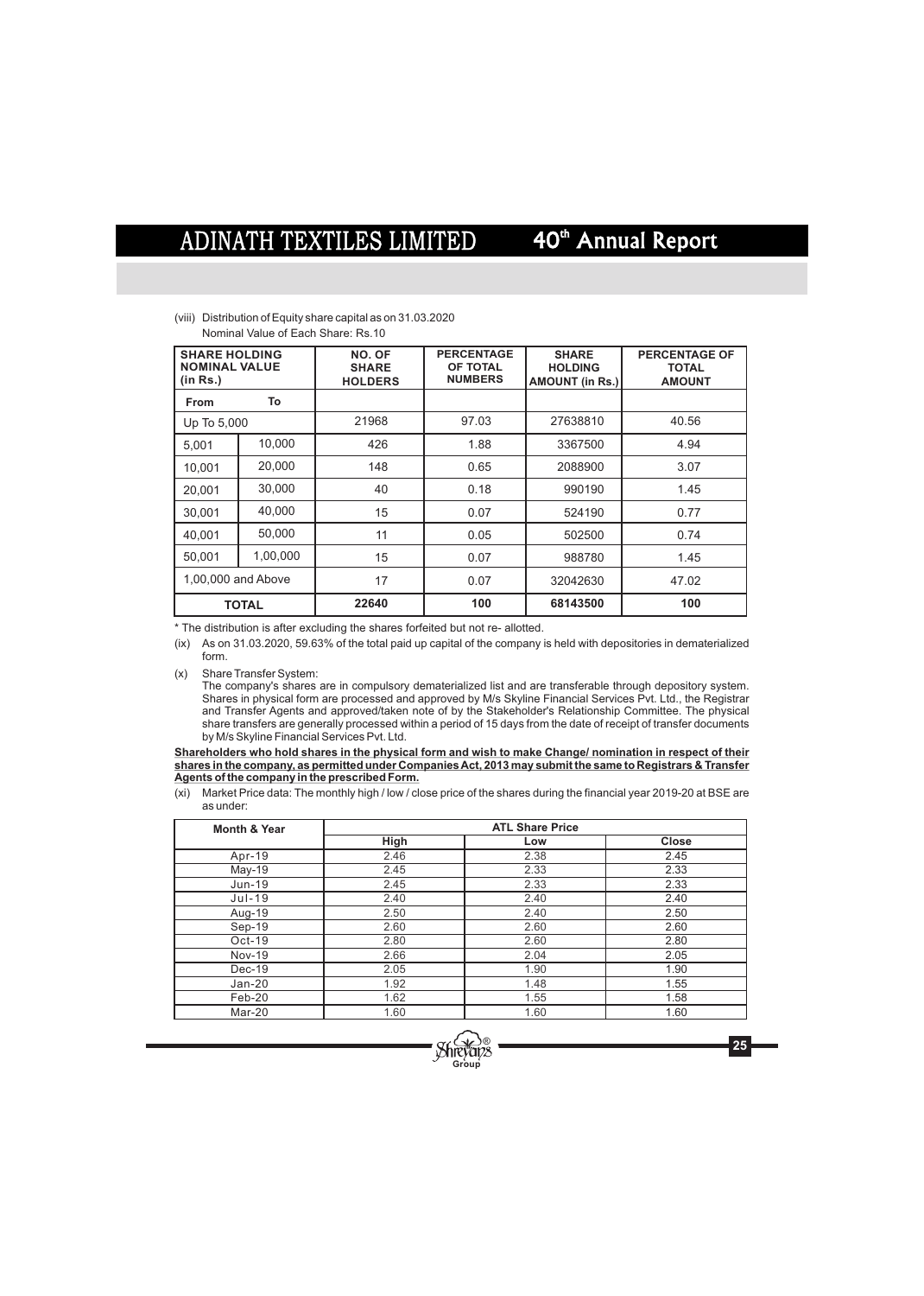- (xii) The Company has not issued any GDR's / ADR's and there are no warrants or any convertible warrants. (xiii) Location of Plant:
- (xiv) Address for Correspondence: Adinath Textiles Ltd., Vill. Bholapur, P.O. Sahabana, Chandigarh Road, Ludhiana (Punjab) 141 123
- Adinath Textiles Limited, Vill. Bholapur, P.O. Sahabana, Chandigarh Road, Ludhiana (India) -141 123 Ph. (0161) 2685270, 9876100948, Email: atl@shreyansgroup.com, Website: www.adinathtextiles.com 12. OTHER DISCLOSURES
- **. OTHER DISCLOSURES**<br>● The company is not dealing in commodity and hence disclosure relating to commodity price risks and commodity
- lhedging activities is not applicable. There is no Non- Compliance of any requirement of Corporate Governance Report of Sub para (2) to (10) of Part
- C of Schedule V of the Listing Regulations. The Company has complied with all the ap • The Company has complied with all the applicable corporate governance requirements specified in regulation 17<br>to 27 with schedule II and V of the Listing Regulations.
- to 27 with schedule II and V of the Listing Regulations.<br>● The Company has paid total fees of Rs. 55,000/- for FY 2019-20 for all services to the Statutory Auditors of the Company.

**Group**

®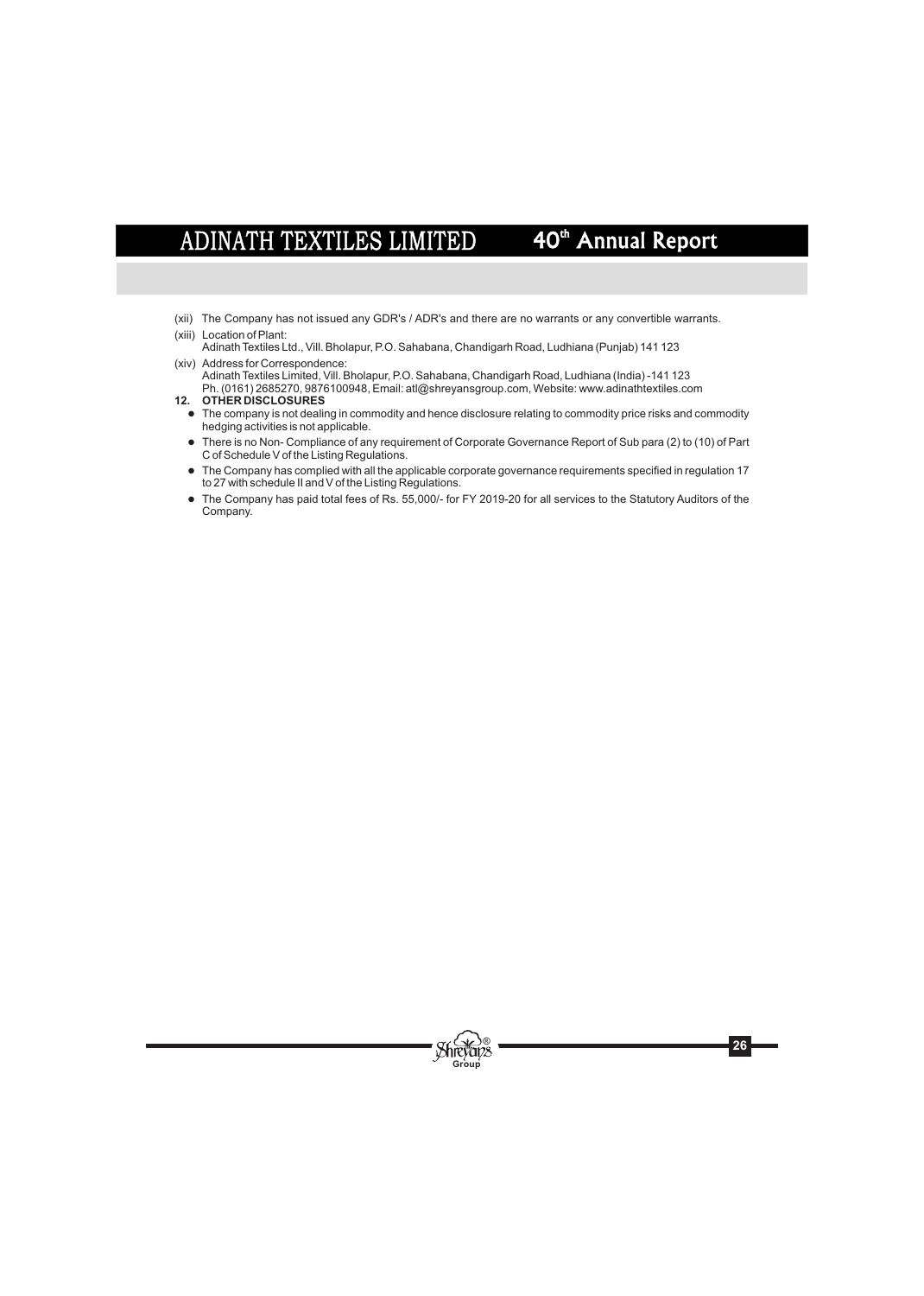# 40<sup>th</sup> Annual Report

**DECLARATION BY THE MANAGING DIRECTOR UNDER REGULATIONS 26(3) OF THE LISTING REGULATIONS**

To, The Members, Adinath textiles Ltd. Ludhiana.

I hereby confirm that all Board Members and Senior Management Personnel have affirmed compliance with the code of conduct for the Directors and Senior Management Personnel as approved by the Board for the Financial Year ended 31<sup>st</sup> March, 2020 in terms of regulations 26(3) of SEBI (Listing Obligations and Disclosure Requirements) Regulations, 2015.

**Sd/- Place: Ludhiana Rajneesh Oswal th Date : 29 July, 2020 Chairman & Managing Director (DIN : 00002668)**

### **Practicing Company Secretary Certificate on Compliance with the condition of Corporate Governance**

To

The Members Adinath Textiles Ltd

We have examined the compliance of conditions of corporate governance by Adinath Textiles Limited (the company) for the year ended 31<sup>st</sup> March, 2020 as stipulated under the relevant provisions of Securities and Exchange Board of India (Listing Obligations and Disclosure Requirements) Regulations, 2015 ('Listing Regulations').

The compliance of conditions of corporate governance is the responsibility of the management. Our examination was limited to review of procedures and implementation thereof, adopted by the company, for ensuring the compliance of the conditions of corporate governance. It is neither an audit not an expression of opinion on the financial statements of the company.

In our opinion and to the best of our information and according to the explanations given to us, we certify that the Company has complied with the conditions of corporate governance as stipulated in the above mentioned listing regulations, as applicable.

We further state that such compliance is neither an assurance as to the future viability of the company nor the efficiency or effectiveness with which the management has conducted the affairs of the company.

> **For P. S. Bathla & Associates Company Secretaries**

> > **(P.S. Bathla) C. P. No. 2585**

**Place : Ludhiana M. No. 4391 th Dated : 29 July, 2020**



**27**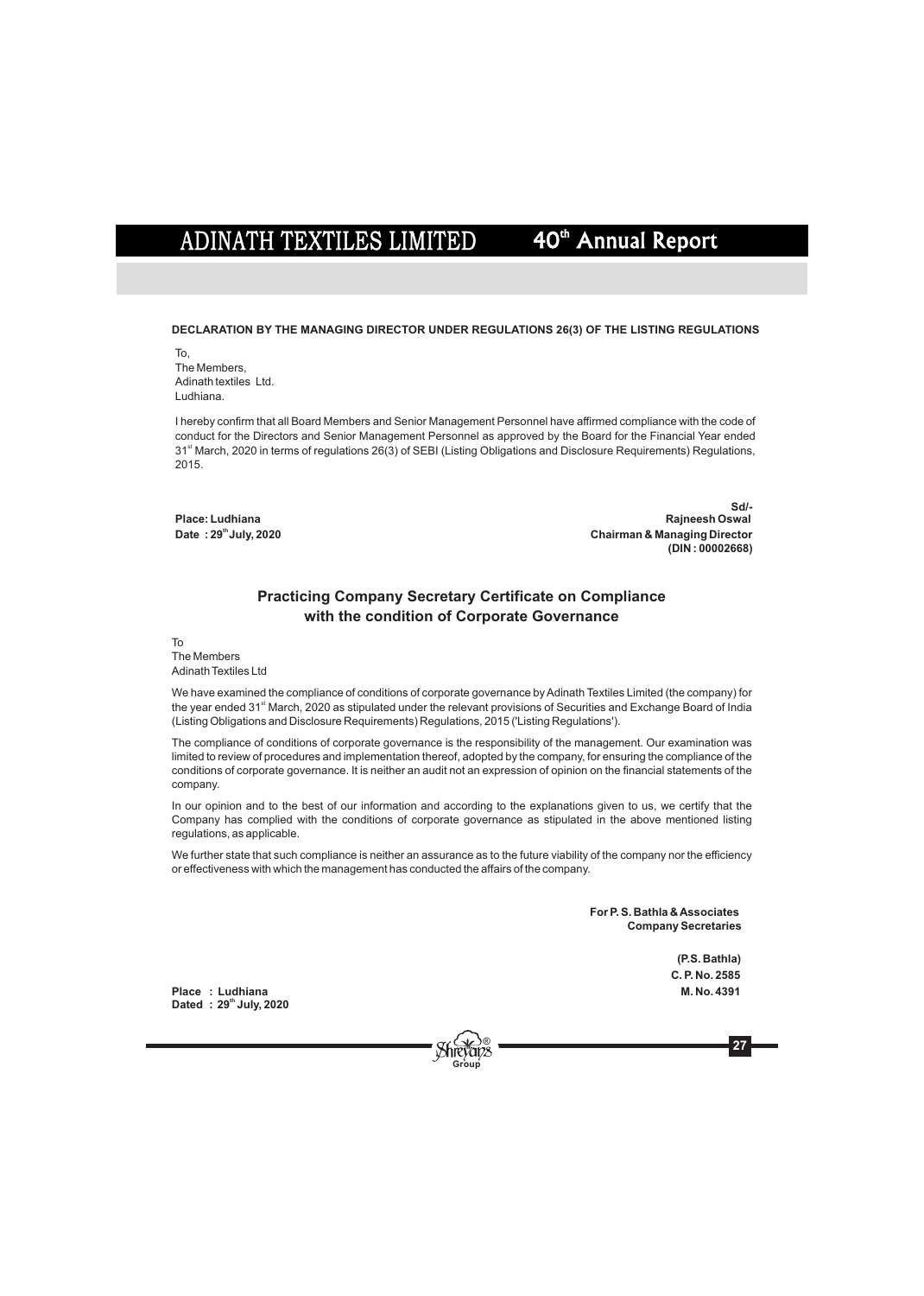# 40<sup>th</sup> Annual Report

### **CMD & CFO CERTIFICATION**

To The Members, Adinath Textiles Ltd, Ludhiana.

- a) We have reviewed financial statements and the cash flow statements for the year ended 31<sup>st</sup> March, 2020 and that to the best of our knowledge and belief:
	- i. these statements do not contain any materially untrue statement or omit any material fact or contains statements that might be misleading;
	- ii. these statements together present a true and fair view of the company's affairs and are in compliance with existing Indian accounting standards, applicable laws and regulations.
- b) There are, to the best of our knowledge and belief, no transactions entered into by the company during the year which are fraudulent, illegal or violative of the company's code of conduct.
- c) We accept responsibility for establishing and maintaining internal controls for financial reporting and that we have evaluated the effectiveness of internal control systems of the company pertaining to financial reporting and we have disclosed to the Auditors and the Audit Committee, deficiencies in the design of operation of such internal controls, if any, of which we are aware and the steps we have taken or propose to take to rectify these deficiencies.
- d) We have indicated to the Auditors and the Audit Committee
	- i. significant changes in internal control over financial reporting during the year;
	- ii. significant changes in accounting policies during the year and the same have been disclosed in the notes to the financial statements; and
	- iii. instances of significant fraud of which we have become aware and the involvement therein, if any, of the management or an employee having a significant role in the company's internal control system over financial reporting.

**Rajneesh Oswal Rajesh Kumar Chairman & Managing Director Chief Financial Officer (DIN : 00002668) Place : Ludhiana th Date : 29 July, 2020**

**Sd/- Sd/-**

**Certificate from Company Secretary in Practice (Pursuant to clause 10 of Part C of Schedule V of LODR)**

In pursuance of sub clause (i) of clause 10 of Part C of Schedule V of the SEBI (Listing Obligations and Disclosure Requirements) Regulations, 2015; in respect of Adinath Textiles Limited (CIN: L17115PB1979PLC003910), I hereby certify that:

On the basis of written representation/declaration received from the Directors and taken on record by the Board of Directors, as on March 31, 2020, none of the Directors on the Board of the Company has been debarred or disqualified from being appointed or continuing as Director of Companies by the SEBI/Ministry of Corporate Affairs or any such statutory authority.

> **For P. S. Bathla & Associates Company Secretaries**

> > **(P.S. Bathla) C. P. No. 2585**

**Place : Ludhiana M. No. 4391 th Dated : 29 July, 2020**



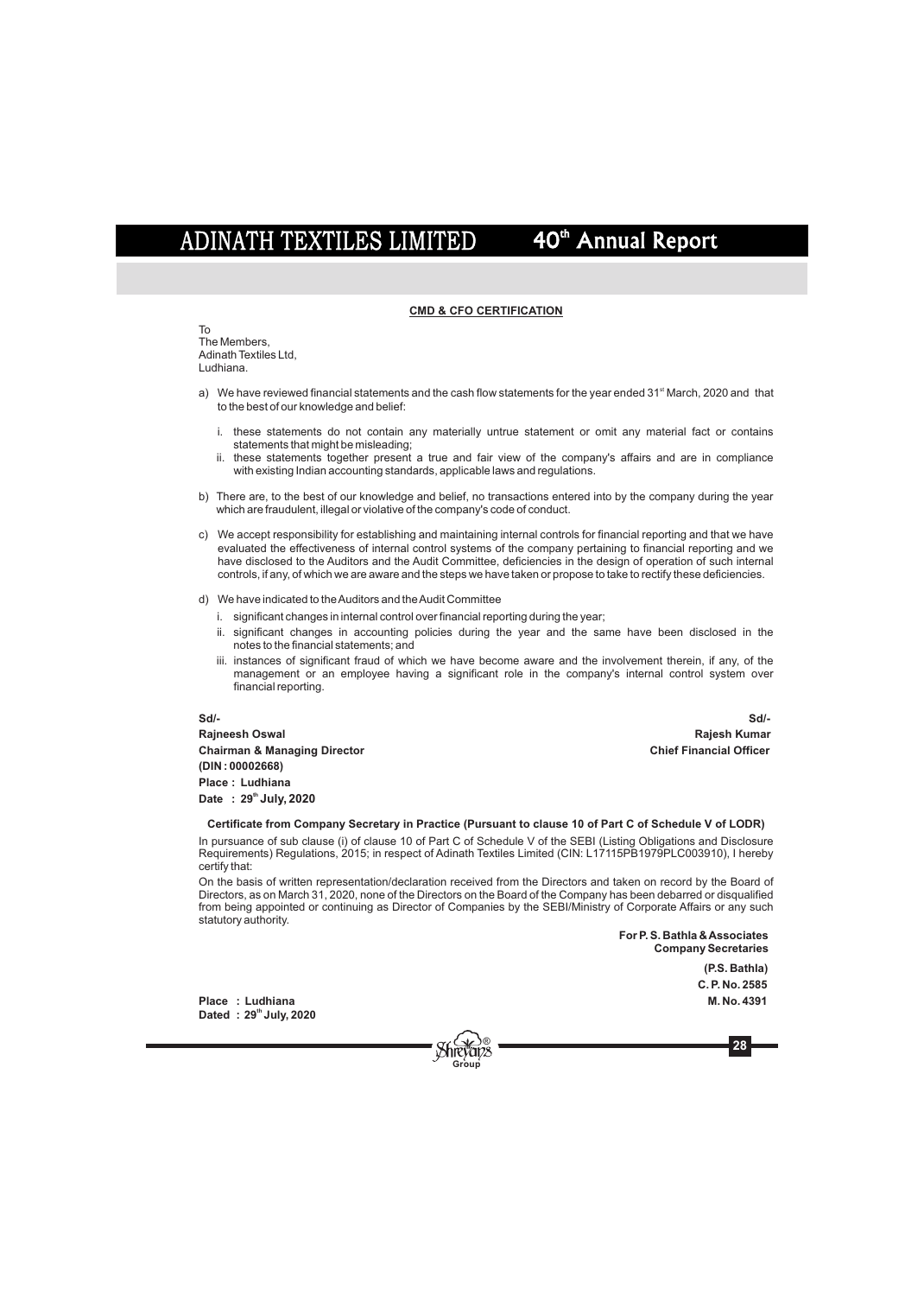40<sup>th</sup> Annual Report

### **INDEPENDENT AUDITOR'S REPORT**

# **ADINATH TEXTILES LIMITED OTHER MATTER**

We have audited the accompanying financial covid -19 on the carrying amount of property ,plant statements of ADINATH TEXTILES LIMITED ("the and equipment, investment, receivables and other statements of ADINATH TEXTILES LIMITED ("the Company"), which comprise the Balance Sheet as at current assets. However, we have performed 31st March, 2020, and the Statement of Profit and Loss alternate procedures to audit the management's (including Other Comprehensive Income), the Cash assessment about the same which includes inquiry Flow Statement and the Statement of Changes in Equity and observation regarding the location of fixed<br>for the vear then ended and a summary of significant assets, and any changes in the value of existing for the year then ended and a summary of significant

according to the explanations given to us, the aforesaid current year account balance to is<br>financial statements give the information required by the opinion on these financial results. financial statements give the information required by the Companies Act 2013 ("the Act") in the manner so **Key Audit Matters** required and give a true and fair view in conformity with Key audit matters are those matters that, in our the Ind AS and accounting principles generally accepted professional judgment, were of most significance in our the Ind AS and accounting principles generally accepted professional judgment, were of most significance in our<br>in India, of the state of affairs of the Company as at 31st audit of the financial statements of the current p in India, of the state of affairs of the Company as at 31st audit of the financial statements of the current period. We March, 2020 and its loss, its cash flows, total have determined that there are no key audit matters to comprehensive income and the changes in equity for the communicate in our report.

**Basis for Opinion Auditor's Report thereon** accordance with Standard on Auditing (SAs) specified under section 143(10) of Act. Our responsibilities under information included in the Management Discussion and<br>those Standards are further described in Auditor's Analysis, Board's Report including Annexure to Board's those Standards are further described in Auditor's Responsibilities for the Audit of Financial Statements Report, Business Responsibility Report, Corporate section of our. We are independent of the Company in Governance and Shareholder's Information, but does<br>accordance with the Code of Ethics issued by Institute of not include the financial statements and our auditor's accordance with the Code of Ethics issued by Institute of not include the chartered Accountants of India (ICAI) together with the report thereon. Chartered Accountants of India (ICAI) together with the Independence requirement that are relevant to our audit Our opinion on the financial statements does not cover<br>of the Standalone Financial Statement under the the other information and we do not express any form of provisions of the Act and the Rule made there under, and assurance conclusion thereon. we have Fulfilled our other ethical responsibilities. We  $\overline{a}$  In connection with our audit of the financial statements, believe that the audit evidence we have obtained is  $\overline{a}$  our responsibility is to read the ot believe that the audit evidence we have obtained is our responsibility is to read the other information and, in<br>sufficient and appropriate to provide a basis for our audit doing so consider whether the other information is sufficient and appropriate to provide a basis for our audit doing so, consider whether the other information is<br>materially inconsistent with the financial statements or

Attention is invited to following notes of the standalone

revenue and expense of Continuing and are required to discontinuing anomations. During the vector the until inthis regard. discontinuing operations . During the year, the company has closed the textile business and discontinued the textile operations. The carrying with Governance for Financial Statement<br>amount of assets and liabilities of discontinued The Company's Board of Directors is responsible for the amount of assets and liabilities of discontinued The Company's Board of Directors is responsible for operation which were not disposed off was matter stated in Section 134(5) of the Companies Act, operation which were not disposed off was

**To, Rs.** 2779118.05 and Rs. 5556193.58 respectively. **The Members The Members Our opinion is not modified in respect of above matter.** 

**Report on the Ind AS Financial Statements** 1. Due to covid-19 lockdown, we were unable to **Opinion**<br>Opinion **Opinion** observe the management assessment of impact of accounting policies and other explanatory information assets, recalculation prior and current depreciation (hereinafter referred to as "the financial statements"). expense, checking the accuracy of the records and expense, checking the accuracy of the records and In our opinion and to the best of our information and performing analytical procedure on the expenses and <br>In our option to the explanations given to us the aforesaid current year account balance to issue our unmodified

have determined that there are no key audit matters to

# **Information Other than the Financial Statements and**

The Company's Board of Directors is responsible for the preparation of the other information. The other

the other information and we do not express any form of

materially inconsistent with the financial statements or **Emphasis of Matter**<br>Attention is invited to following notes of the standalone of the wise appears to be materially misstated. If, based Ind AS financial statements:<br>
a) Note no 42 regarding the disclosure related to is a material misstatement of this other information, we a) Note no. 42 regarding the disclosure related to is a material misstatement of this other information, we revenue and expense of Continuing and are required to report that fact. We have nothing to report

# Responsibilities of Management and Those Charged<br>with Governance for Financial Statement



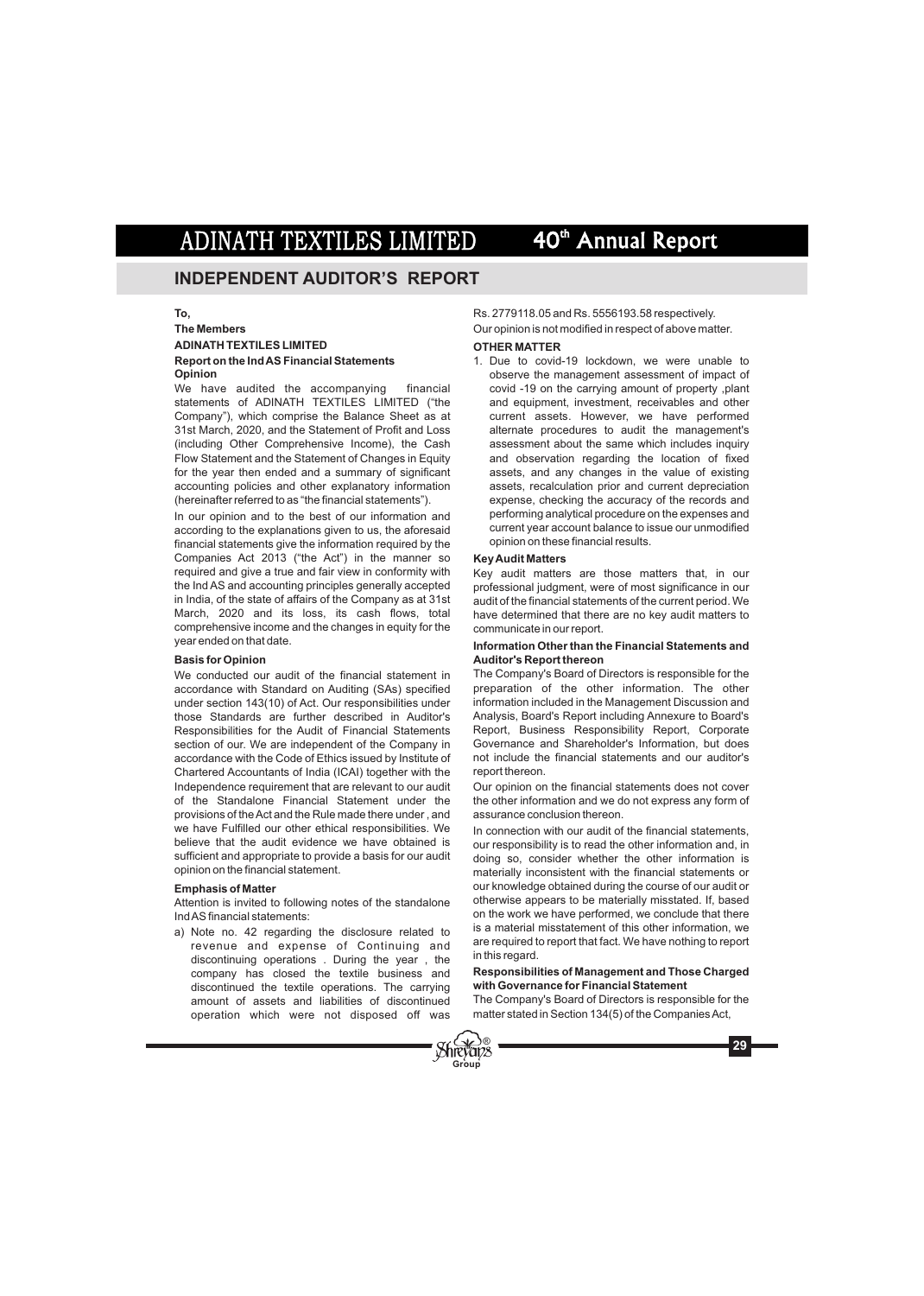2013 ("the Act") with respect to preparation of these to fraud or error, design and perform audit procedures<br>
financial statements that give a true and fair view of the responsive to those risks, and obtain audit evidence financial position, financial performance, cash flows and that is sufficient and appropriate to provide a basis for<br>changes in equity of the Company in accordance with the our opinion. The risk of not detecting a material accounting principles generally accepted in India, misstatement resulting from fraud is higher than including the Indian Accounting Standards (Ind AS) for one resulting from error, as fraud may involve<br>prescribed under Section 133 of the Act read with the collusion forgery intentional omissions misrelevant rules issued there under. This responsibility also includes maintenance of adequate accounting records in representations, or the override of internal control. accordance with the provisions of the Act for relevant to the audit in order to design audit<br>safeguarding of the actual safeguarding of the Company and for<br>procedures that are appropriate in the circumstances. preventing and detecting frauds and other irregularities;<br>selection and application of appropriate accounting Under section 143(3)(i) of the Act, we are also selection and application of appropriate accounting community of the Act, we are also<br>nolicies: making judgments and estimates that are expressing our opinion on whether the policies; making judgments and estimates that are presponsible for expressing our opinion on whether the policies; making included to estimate included the processing our opinion on whether the policies included to the pol reasonable and prudent; and design, implementation and maintenance of adequate internal financial controls. System in place and the operating effectiveness of and completeness of the accounting records, relevant that were operating effectively for ensuring the accuracy the preparation and presentation of the Ind AS financial used and the reasonableness of accounting estimates statements that give a true and fair view and are free from and related disclosures made by management material misstatement, whether due to fraud or error. <br>In preparing the standalone financial statements, use of the going concern basis of accounting and. In preparing the standalone financial statements, use of the going concern basis of accounting and, management is responsible for assessing the based on the audit evidence obtained, whether a management is responsible for assessing the based on the audit evidence obtained, whether a<br>Company's ability to continue as a going concern, enterrial uncertainty exists related to events or disclosing, as applicable, matters related to going conditions that may cast significant doubt on the concern lf unless management either intends to liquidate the we conclude that a material uncertainty exists, we are<br>Company or to cease operations, or has no realistic Company or to cease operations, or has no realistic required to draw attention in our auditor's report to the<br>alternative but to do so The Board of Directors are related dipelegures in the standalene financial

whether the standalone financial statements as a whole<br>are free from material misstatement, whether due to  $\frac{1}{2}$ Final or error, and to issue an auditor's report that includes our fraction, structure and includes our opinion.

Reasonable assurance is a high level of assurance, but is not a guarantee that an audit conducted in accordance<br>with SAs will always detect a material misstatement<br>when it acide with SAS will always detect a material misstatement<br>achieves fair presentation. when it exists. Misstatements can arise from fraud or<br>error and are considered material if individually or in the We communicate with those charged with governance error and are considered material if, individually or in the We communicate with those charged with governance<br>agarenate they could reasonably be expected to regarding, among other matters, the planned scope and aggregate, they could reasonably be expected to influence the economic decisions of users taken on the

As part of an audit in accordance with SAs, we exercise identify during our audit.<br>in accordance with and maintain professional We also provide those

responsive to those risks, and obtain audit evidence our opinion. The risk of not detecting a material collusion, forgery, intentional omissions, mis-

- Obtain an understanding of internal financial controls such controls.
- Evaluate the appropriateness of accounting policies and related disclosures made by management.
- Company's ability to continue as a going concern, a material uncertainty exists related to events or disclosing, as applicable, matters related to going conditions that may cast significant doubt on the Company's ability to continue as a going concern. If enternative but to do so the board of Directors are<br>related disclosures in the standalone financial<br>responsible for overseeing the Company's financial<br>reporting process.<br>the company's financial<br>modify our opinion. Our conc **Auditor's Responsibility for the audit of the Financial** audit evidence obtained up to the date of our auditor's<br> **Statement Statement**<br>Our objectives are to obtain reasonable assurance about example the Company to cease to continue as a going cause the Company to cease to continue as a going
	- including the disclosures, and whether the standalone financial statements represent the

timing of the audit and significant audit findings, including basis of these standalone financial statements. any significant deficiencies in internal control that we

We also provide those charged with governance with a skepticism throughout the audit. We also : statement that we have complied with relevant ethical Identify and assess the risks of material misstatement requirements regarding independence, and to of the standalone financial statements, whether due communicate with them all relationships and other

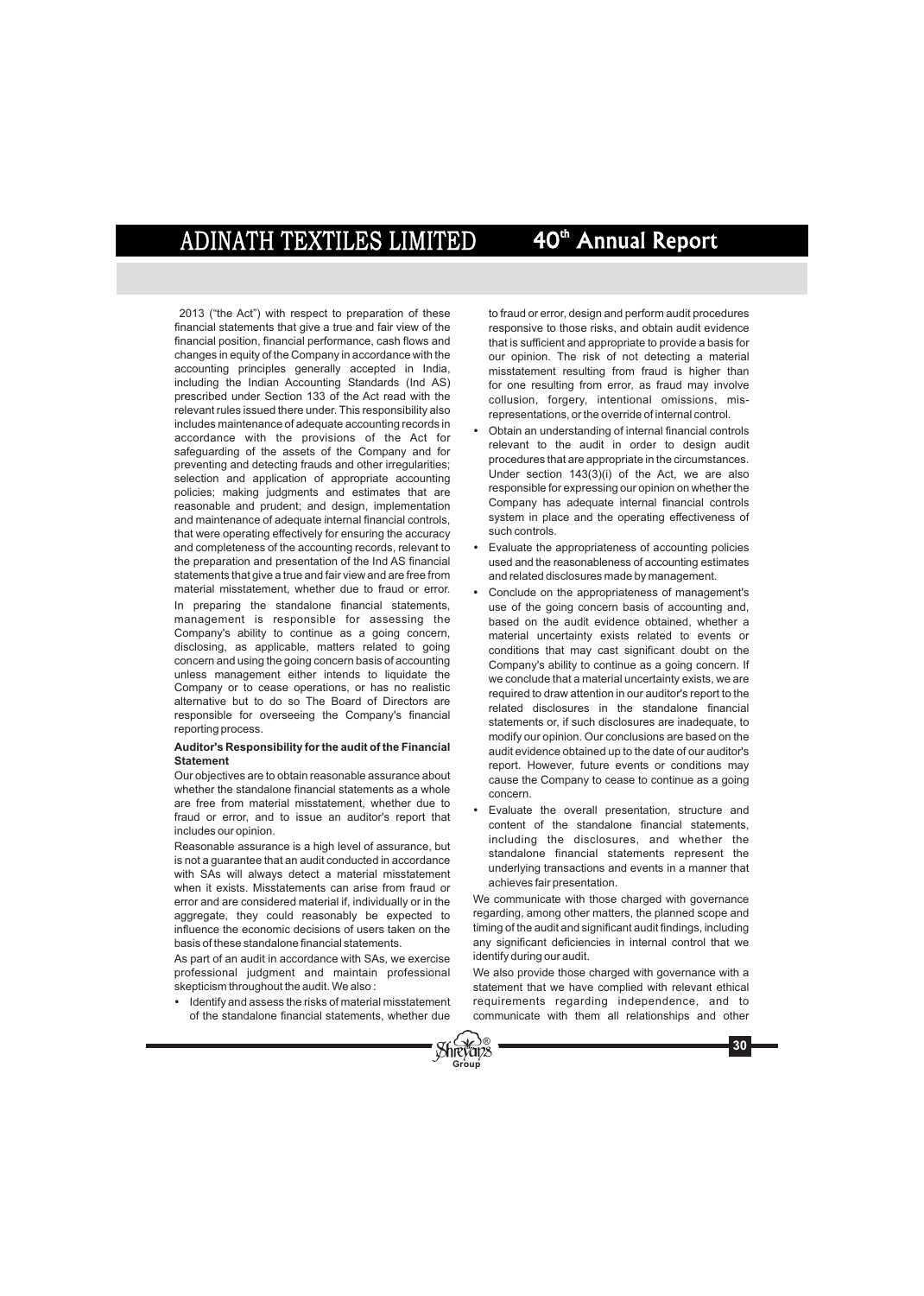matters that may reasonably be thought to bear on Auditor's Report in accordance with Rule 11 of the our independence, and where applicable, related Companies (Audit and Auditors) Rules, 2014, in our our independence, and where applicable, related Companies (Audit and Auditors) Rules, 2014, in our

From the matters communicated with those charged with according to the explanations given to us: governance, we determine those matters that were of (i) The Company has disclosed the impact of most significance in the audit of the standalone financial pending litigations on its financial position in its<br>statements of the current period and are therefore the local statements. Refer Note 29(A) to key audit matters. We describe these matters in our the Ind AS financial statements.<br>auditor's report unless law or regulation precludes public (ii). The Company did not hour auditor's report unless law or regulation precludes public (ii) The Company did not have any long term<br>disclosure about the matter or when, in extremely rare contracts including derivative contracts for which disclosure about the matter or when, in extremely rare<br>circumstances, we determine that a matter should not be there were any material foreseeable losses. communicated in our report because the adverse consequences of doing so would reasonably be expected to outweigh the public interest benefits of such communication.

- 1. As required by the Companies (Auditor's Report) **Chartered Accountants** Order, 2016 ("the Order") issued by the Central Government of India in terms of sub-section (11) of section 143 of the Act, we give in the Annexure A, a statement on the matters specified in the paragraph 3 and 4 of the order.
- **Membership No. 094604** 2. As required by Section 143(3) of the Act, we report **UDIN : 20094604AAAAAX3028** that:
- a) We have sought and obtained all the information and **ANNEXURE- A TO THE INDEPENDENT AUDITORS** explanations which to the best of our knowledge and belief were necessary for the purpose of our audit;
- b) In our opinion proper books of account as required by law have been kept by the Company so far as appears from our examination of those books.
- Changes in Equity dealt with by this Report are in details and situation of fixed assets. agreement with the books of account. (b) As explained to us, all the fixed assets have not
- statements comply with the Indian Accounting during the year, but the Company has a regular<br>Standards specified under section 133 of the programme of physical verification of its fixed Standards specified under section133 of the programme of physical verification of its fixed<br>Companies Act, 2013, read with relevant rules issued assets by which fixed assets are verified in a
- the directors as on March 31, 2020, and taken on record by the Board of Directors, none of the directors size of the Company and nature of its assets.<br>is disqualified as on March 31, 2020, from being According to the information and explanations is disqualified as on March 31, 2020, from being appointed as a director in terms of Section 164 (2) of given to us, no material discrepancies were the Companies Act, 2013; noticed on such verification.
- With respect to the adequacy of the internal financial (c) According to the information and explanation controls over financial reporting of the Company and<br>the controls of the Company the title deeds of<br>the company the title deeds of
- g) With respect to the other matters to be included in the Company.

opinion and to the best of our information and

- Ind AS financial statements- Refer Note 29(A) to
- 
- (iii) There were no amounts which were required to be transferred to the Investor Education and Protection Fund by the Company.

**For Malhotra Manik & Associates Report on Other Legal and Regulatory Requirements Firm's Reg. No. 015848N**

**Sd/-**

**31**

**Place : Ludhiana CAManik Malhotra Date** :  $29^{\text{th}}$  July, 2020<br>**Membership No. 094604** 

# **REPORT**

The Annexure referred to in our Independent Auditors' b) Report to the members of ADINATH TEXTILES LIMITED on the Ind AS financial statements for the year ended on 31st March, 2020. We report that:

- c) The Balance Sheet, the Statement of Profit and (i) (a) The Company is maintaining proper records Loss, Cash Flow Statement and the Statement of showing full particulars including quantitative
- d) In our opinion, the aforesaid Ind AS financial been physically verified by the management assets by which fixed assets are verified in a there under. phased manner over a period of three years. In On the basis of written representations received from our opinion, this periodicity of physical the directors as on March 31, 2020, and taken on verification is reasonable having regard to the
	- the operating effectiveness of such controls, refer to the records of the Company, the title deeds of our separate report in "Annexure B"; and in movable properties are held in the name of the immovable properties are held in the name of the

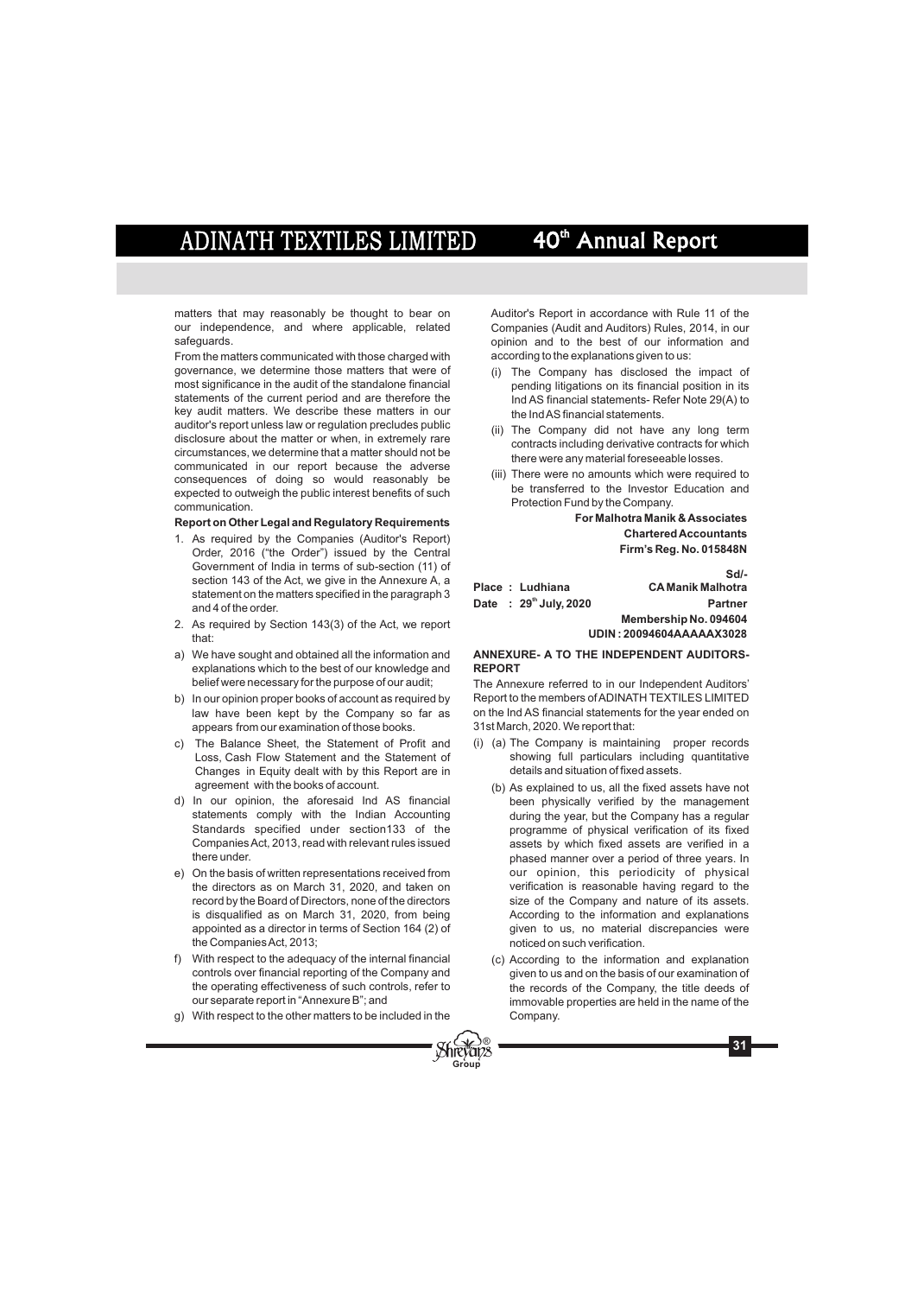# 40<sup>th</sup> Annual Report

- (ii) According to the information and explanation given (viii) In our opinion and according to the information and discrepancies were noticed on physical verification financial institutions or debenture holders.<br>of inventories carried out by the management as
- explanation given to us, the Company has not granted any loans secured or unsecured, to offer (including debtinstruments) and term loans.<br>Companies, Firms and other parties covered in the (x) To the best of our knowledge and belief a
- explanations given to us, the Company has during the year.<br>
complied with the provisions of Section 185 and 186
- 73 to 76 or any other relevant provisions of the under. No order has been passed by the Company V to the Act.<br>Law Board or National Company Law Tribunal or (iii) The Compa
- required to be maintained as required under sub-<br>section (1) of section 148 of the companies Act. 2013 read with Rule 3 of Companies (Cost Records
- given to us and the books and records accounting standards.<br>examined by us, we state that the company is (xiv) According to the inf examined by us, we state that the company is  $(xiv)$  According to the information and explanations reqular in depositing undisputed statutory dues

extent of the arrears of outstanding statutory dues as on last day of financial year outstanding for a period of more than six months from the date they the Company. became payable :

| Name of The Statutory of Dues | Amount in $(Rs.)$ |
|-------------------------------|-------------------|
| Sales Tax                     | 22,77,956         |
| Entry Tax                     | 2,37,798          |
| Interest on PF/ESI/ Sales Tax | 7,65,207          |

- to us, the physical verification of inventories has explanations given to us, the Company has not been conducted at reasonable interval by the defaulted in renayment of dues to a bank during the been conducted at reasonable interval by the defaulted in repayment of dues to a bank during the management. As explained to us, no material management. As explained to us, no material year and did not have any amount outstanding to<br>discrepancies were noticed on physical verification
- compared to the book records.<br>
(ix) In our opinion and according to the information and<br>  $\alpha$  explanations given to us, there were no moneys (iii) In our opinion and according to the information and<br>explanation given to us, the Company has not raised by way of initial public offer or further public
- $(x)$  To the best of our knowledge and belief and register maintained under section 189 of the according to the information and explanations given<br>Companies Act, 2013. to us, no material fraud on or by the Company, by its (iv) In our opinion and according to the information and officers or employees has been noticed or reported
- complied with the provisions of Section 185 and 186 (xi) According to the information and explanations of the Companies Act, 2013 in respect of loans, in vestments, guarantees and security.<br>The Company has not accepted deposits from the seconds of company, the company has paid / v) The Company has not accepted deposits from the frecords of company, the company has paid /<br>provided for the managerial remuneration in public within the meaning of provisions of sections and provided for the managerial remuneration in<br>T3 to 76 or any other relevant provisions of the accordance with the requisite approvals mandated Companies Act, 2013 and the rules framed there by the provisions of section 197 read with Schedule
- Law Board or National Company Law Tribunal or (xii) The Company is not a Nidhi Company. Therefore,<br>Reserve Bank of India or any court or any other the provisions of clause 3 (xii) of the Companies Tribunal.<br>
Tribunal.<br>
(ii) As per information & explanation given by the<br>
management, maintenance of cost records is not<br>
recompany.<br>
(Auditor's Report) Order, 2016, are not applicable to<br>
management, maintenance of cost r
- parties are in compliance with Section 187 and 188 of Companies Act, 2013 where applicable and the and Audit) Amendment Rules, 2014. details have been disclosed in the Ind AS financial (vii) (a) According to the information and explanations statements etc., as required by the applicable
	- regular in depositing undisputed statutory dues given to us, the Company has not made any including income tax, provident fund, employees preferential allotment or private placement of state insurance, service tax and other statutory dues to the appropriate authorities.<br>The details of the undisputed statutory dues to the during the year under review and therefore, the The details of the undisputed statutory dues to the during the year under review and the under review and the companies<br>extent of the arrears of outstanding statutory dues provisions of clause 3 (xiv) of the Companies (Auditor's Report) Order, 2016, are not applicable to
		- (xv) In our opinion and according to the information and explanations given to us, the Company has not entered into any non-cash transactions with directors or persons connected with the directors and therefore, the provisions of clause 3 (xv) of the Companies (Auditor's Report) Order, 2016, are not applicable to the Company.

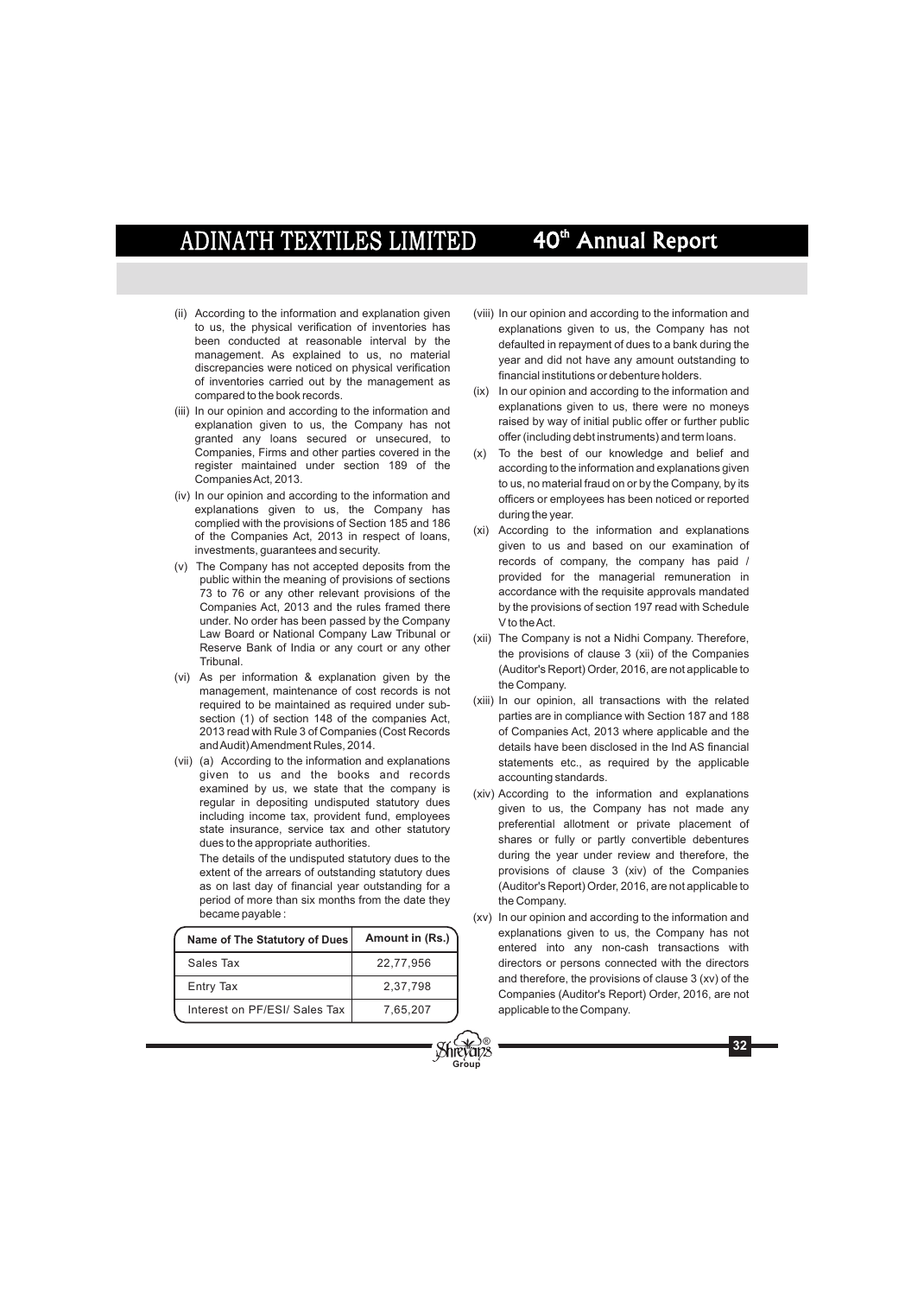(xvi) In our opinion and according to the information and Company's Internal financial controls over financial explanations given to us, the Company is not reporting based on our audit. We conducted our audit in required to be registered under Section 45-IA of the accordance with the Standards on Auditing, issued by the<br>ICAI and deemed to be prescribed under section 143(10)

**Partner**

**Annexure B to the Independent Auditors' Report** Our audit involves performing procedures to obtain audit **(Referred to in paragraph 1(g) under "Report on other** evidence about the adequacy of the internal financial<br>legal and regulatory requirements" of our report of controls systems on financial reporting and their

**Report on the Internal Financial Controls under** controls over financial reporting included obtaining an Clause (i) of sub section 3 of Section 143 of the understanding of Internal financial **Clause (i) of sub section 3 of Section 143 of the** understanding of Internal financial controls over financial

We were engaged to audit the Internal Financial Controls exists, and testing and evaluating the design and over financial reporting of ADINATH TEXTILES LTD. over financial reporting of **ADINATH TEXTILES LTD.** operating effectiveness of internal control based on the ('the Company') as of 31<sup>st</sup> March, 2020 in conjunction with assessed risk. The procedures selected depend on the ('the Company') as of 31<sup>\*</sup> March, 2020 in conjunction with assessed risk. The procedures selected depend on the our audit of the financial statements of the Company for an audit of the statements of the Company for a cont

# **Management's Responsibility for Internal Financial** statements whether due to fraud or error.

The Company's management is responsible for establishing and maintaining internal financial controls opinion on the Company's internal financial controls based on the internal control over financial reporting system over financial reporting of the company. criteria established by the Company considering the **Meaning of Internal Controls of Internal Financial Controls over Financial controls of Financial controls over Financial essential components of internal controls over**  $\frac{1}{2}$ **.** Guidance Note on Audit of Internal Financial Controls<br>Over Financial Reporting (the Guidance Note') issued by A company's internal financial controls over financial over Financial Reporting('the Guidance Note') issued by the company's internal financial controls over financial<br>the Institute of Charlered Accountants of India ('the reporting is a process designed to provide reasonable the Institute of Chartered Accountants of India ('the reporting is a process designed to provide reasonable<br>ICAI'). These reasonabilities include the design assurance regarding the reliability of financial reporting ICAI'). These responsibilities include the design, assurance regarding the reliability of financial reporting<br>Implementation and maintenance of adequate internal and the preparation of financial statements for external implementation and maintenance of adequate internal and the preparation of financial statements for external<br>financial controls that were operating effectively for purposes in accordance with generally accepted financial controls that were operating effectively for purposes in accordance with generally accepted<br>ensuring the orderly and efficient conduct of the accounting principles. A company's Internal financial ensuring the orderly and efficient conduct of the accounting principles. A company's Internal financial<br>company's business including adherence to company's controls over financial reporting includes those policies company's business, including adherence to company's policies, the safeguarding of its assets, the prevention and procedures that (1) pertain to the maintenance of and detection of frauds and errors the accuracy and records that, in reasonable detail accurately and fairly and detection of frauds and errors, the accuracy and completeness of the accounting records, and the timely reflect the transactions and dispositions of the assets of preparation of reliable financial information, as required under the Act.

### **Auditors' Responsibility**

Our responsibility is to express an opinion on the

**Group**  $Shi$ e $\mathbb{Z}$ a $\mathbb{Z}$ 

ICAI and deemed to be prescribed under section 143(10) **For Malhotra Manik & Associates** of the Act, to the extent applicable to an audit of Internal **Chartered Accountants** financial controls over financial reporting and the **Firm's Reg. No. 015848N** Guidance Note issued by the ICAI. Those Standards and Guidance Note issued by the ICAI. Those Standards and the Guidance Note require that we comply with ethical requirements and plan and perform the audit to obtain **Place : Ludhiana CA Manik Malhotra the reasonable assurance about whether adequate Internal <b>Date** : 29<sup>th</sup> July, 2020 **Membership No. 094604** financial controls over financial reporting were established and maintained and if such controls operated **UDIN : 20094604AAAAAX3028** effectively in all material respects.

controls systems on financial reporting and their **even date)** operating effectiveness. Our audit of Internal financial **Companies Act, 2013 ('the Act')** reporting, assessing the risk that a material weakness<br>We were engaged to audit the Internal Financial Controls exists and testing and evaluating the design and our audit of the financial statements of the Company for auditor's judgment, including the assessment of the risks<br>And reserve in misstatement of the lod AS financial of material misstatement of the Ind AS financial

> We believe that the audit evidence we have obtained is sufficient and appropriate to provide a basis for our audit

the company; (2) provide reasonable assurance that transactions are recorded as necessary to permit preparation of financial statements in accordance with generally accepted accounting principles, and that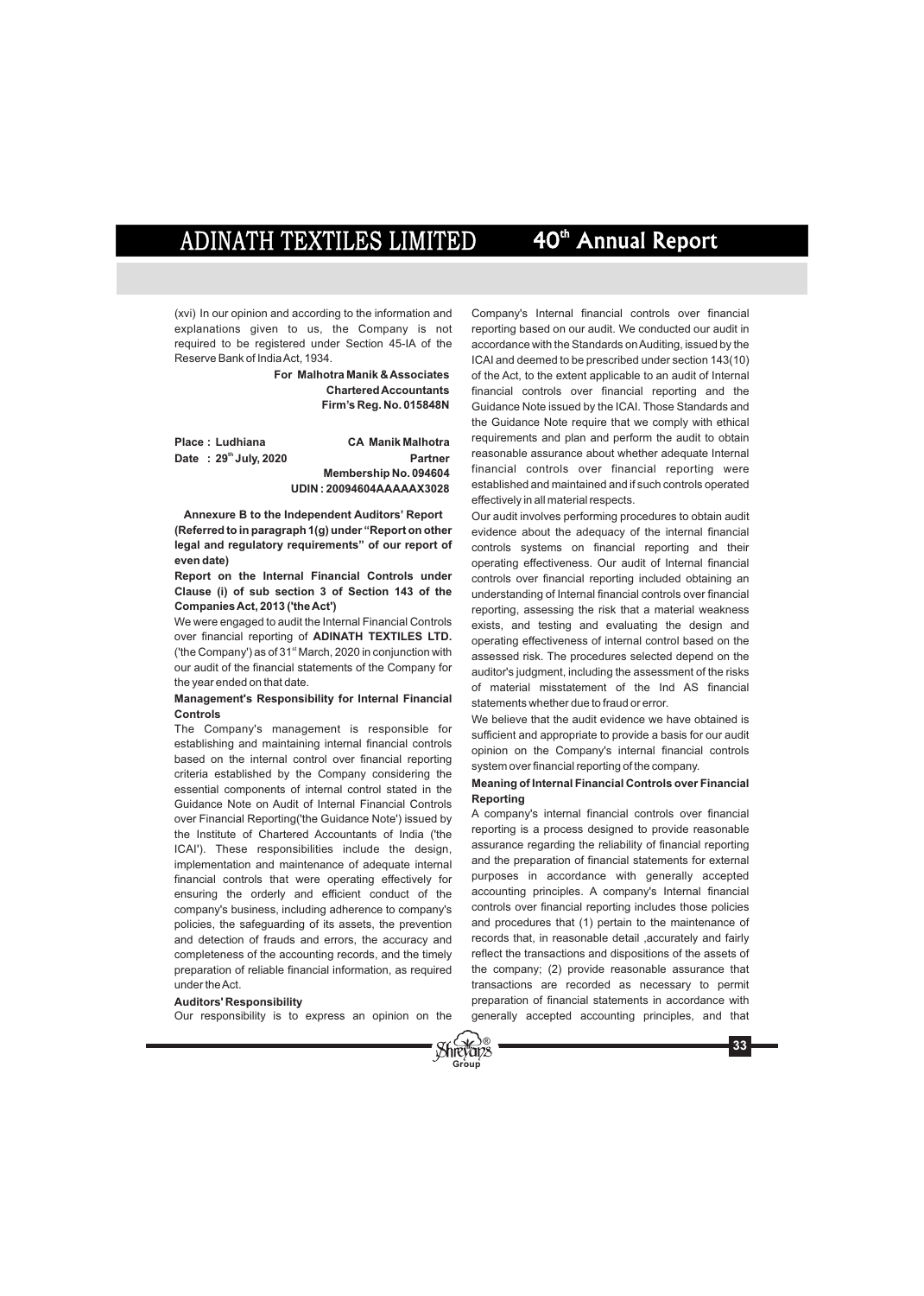receipts and expenditures of the company are being an adequate internal financial controls system over<br>made only in accordance with authorizations of financial reporting and such internal financial controls

provide reasonable assurance regarding prevention or and the main of the internal control over timely detection of unauthorized acquisition, use, or  $\frac{1}{2}$  detection of the company's assets that could have a financial r disposition of the company's assets that could have a material effect on the financial statements.

Because of the inherent limitations of internal financial of Chartered Accountants of India. controls over financial reporting, including the possibility of collusion or improper management override of control, material misstatements due to error or fraud may occur **For Malhotra Manik & Associates** and may not be detected. Also, projections of any **Chartered Accountants**<br>evaluation of the internal financial controls over financial evaluation of the internal financial controls over financial **Firm's Reg. No. 015848N** reporting to future periods are subject to the risk, that the internal financial control over financial reporting may become inadequate because of changes in conditions,<br>
or that the degree of compliance with the policies or<br> **Date** : 29<sup>th</sup> July, 2020<br> **Partnerr**<br> **Date** : 29<sup>th</sup> July, 2020  $procedures$  may deteriorate.

In our opinion, the Company has, in all material respects, **UDIN : 20094604AAAAAX3028**

made only in accordance with authorizations of  $r_{\text{min,} \text{total}}$  reporting and such internal financial controls management and directors of the company; and (3) over financial reporting were operating effectively as at management and directors of the company; and(3) over financial reporting were operating effectively as at provide reasonable assurance regarding prevention or  $\frac{3}{10}$  and  $\frac{3}{2}$  at March 2020, based on the internal considering the essential components of internal control **Inherent Limitations of Internal Financial Controls** stated in the Guidance Note on Audit of Internal Financial<br>Controls Over Financial reporting sued by the Institute Controls Over Financial reporting issued by the Institute

**Group**

®

**Opinion Membership No. 094604**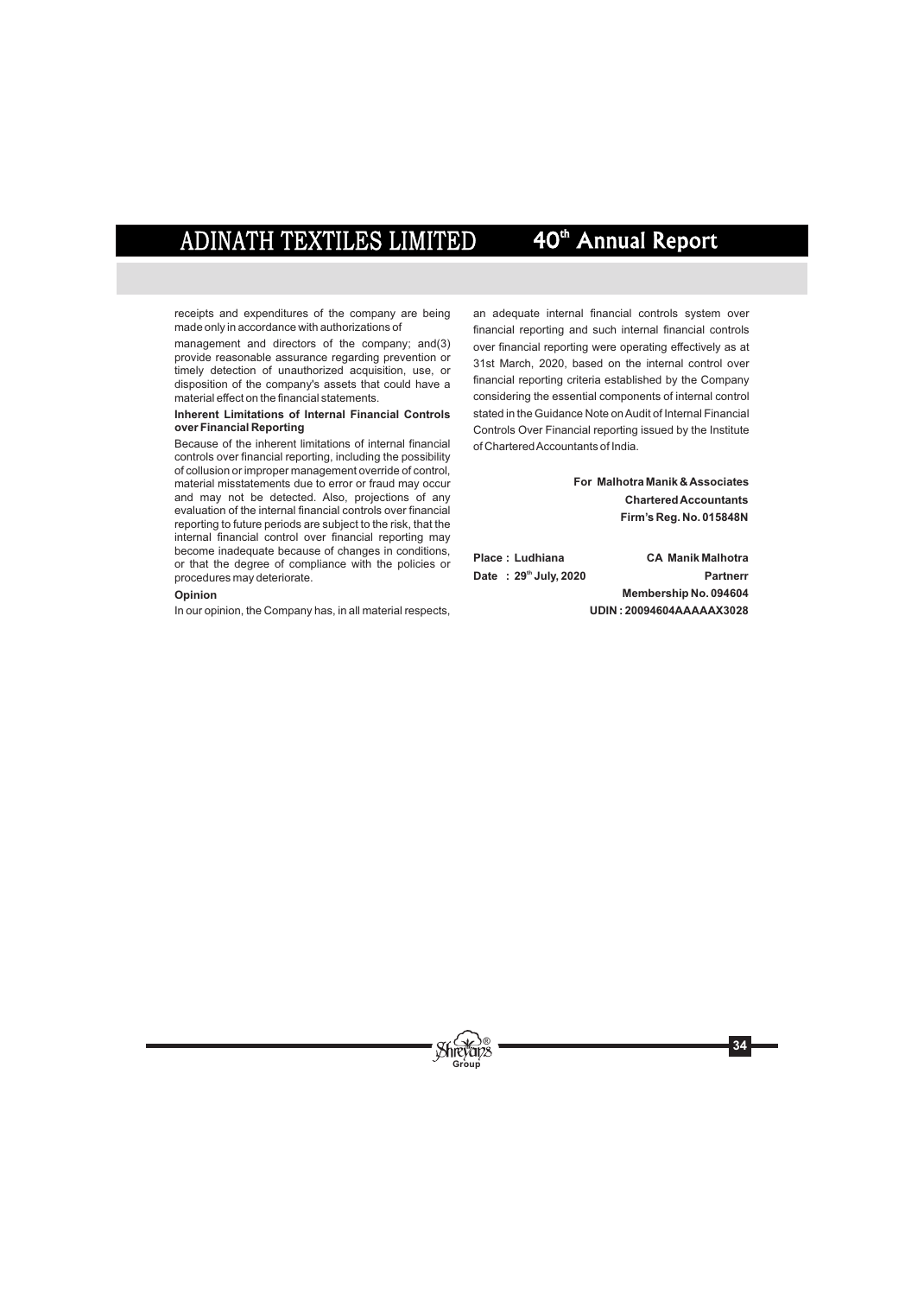40<sup>th</sup> Annual Report

# **BALANCE SHEET AS AT 31ST MARCH 2020**

|    | <b>PARTICULARS</b>                                                         | Note No.         | As at 31/03/2020<br>₹                                                         | As at 31/03/2019<br>₹            |
|----|----------------------------------------------------------------------------|------------------|-------------------------------------------------------------------------------|----------------------------------|
| ı. | <b>ASSETS</b>                                                              |                  |                                                                               |                                  |
|    | 1 Non-current assets<br>(a) Property Plant & Equipment                     | 3                | 97,98,728.86                                                                  | 1,55,74,669.24                   |
|    | (b) Financial Assets<br>- investments                                      | 4                | 49,95,392.74                                                                  | 48,60,343.30                     |
|    | (c) Deffered Tax Asset (Net)                                               | 5                | 2,83,651.81                                                                   | 87,068.15                        |
|    | (d) Other non-current assets                                               | 6                | 9,67,541.00                                                                   | 9,67,341.00                      |
|    | <b>Total Non-current Assets</b>                                            |                  | 1,60,45,314.41                                                                | 2, 14, 89, 421.69                |
|    | 2 Current Assets                                                           |                  |                                                                               |                                  |
|    | (a) Inventories<br>(b) Financial Assets                                    | 7                | 1,04,797.00                                                                   | 1,56,654.00                      |
|    | -Trade receivables                                                         | 8                | 27,79,118.05                                                                  | 35,47,209.05                     |
|    | -Cash and cash equivalents                                                 | 9                | 90,53,078.76                                                                  | 52,75,119.83                     |
|    | (c) Others current assets                                                  | 10               | 43,58,657.64                                                                  | 33,92,502.31                     |
|    | <b>Total Current Assets</b>                                                |                  | 1,62,95,651.45                                                                | 1,23,71,485.19                   |
|    | <b>Total Assets</b>                                                        |                  | 3,23,40,965.86                                                                | 3,38,60,906.88                   |
| Ш. | <b>EQUITY AND LIABILITIES</b><br>Equity                                    |                  |                                                                               |                                  |
|    | (a) Equity Share Capital                                                   | 11               | 6,99,43,500.00                                                                | 6,99,43,500.00                   |
|    | (b) Other Equity                                                           | 12               | (5,78,23,997.67)                                                              | (5,72,34,909.06)                 |
|    | <b>Total Equity</b>                                                        |                  | 1,21,19,502.33                                                                | 1,27,08,590.94                   |
|    | <b>LIABILITIES</b><br>1 Non-current liabilities                            |                  |                                                                               |                                  |
|    | (a) Financial Liabilities                                                  |                  |                                                                               |                                  |
|    | - Other financial liabilities                                              | 13               | 73,196.60                                                                     | 67,152.84                        |
|    | (b) Provisions                                                             | 14               | 16,52,706.00                                                                  | 16,88,885.00                     |
|    | (c) Deffered Tax Liabilities (Net)                                         |                  |                                                                               |                                  |
|    | <b>Total Non-current Liabilities</b>                                       |                  | 17,25,902.60                                                                  | 17,56,037.84                     |
|    | 2 Current liabilities                                                      |                  |                                                                               |                                  |
|    | (a) Financial Liabilities<br>- Borrowings                                  |                  |                                                                               |                                  |
|    | - Trade Payables                                                           |                  |                                                                               |                                  |
|    | a) total outstanding dues of micro                                         | 15               |                                                                               | 11,094.00                        |
|    | enterprises and small enterprises<br>b) total outstanding dues of creditor | 15               | 5,56,193.58                                                                   | 5,65,274.30                      |
|    | other than ii (a) above                                                    |                  |                                                                               |                                  |
|    | - Other financial liabilities                                              | 16               | 1,26,23,805.12                                                                | 1,35,34,929.73                   |
|    | (b) Other current liabilities                                              | 17               | 47,25,338.23                                                                  | 46, 18, 266.07                   |
|    | (c) Provisions                                                             | 18               | 5,90,224.00                                                                   | 6,66,714.00                      |
|    | <b>Total Current liabilities</b>                                           |                  | 1,84,95,560.93                                                                | 1,93,96,278.10                   |
|    | <b>Total Equity &amp; Liabilities</b>                                      |                  | 3,23,40,965.86                                                                | 3,38,60,906.88                   |
|    | Subject to our separate report of even date                                | 1 to 46          | The accompanying notes are an integral part of<br>these financial statements. |                                  |
|    | <b>For Malhotra Manik &amp; Associates</b>                                 |                  | For and on behalf of the Board of                                             |                                  |
|    | <b>Chartered Accountants</b>                                               | <b>Directors</b> |                                                                               |                                  |
|    | (Manik Malhotra)                                                           | (Rajneesh Oswal) | (Vishal Oswal)                                                                | (Parminder Singh) (Rajesh Kumar) |

**Group**

Vice-

Chairman and Managing Director DIN 00002668

**PLACE : LUDHIANA DATED : 29.07.2020**

Partner

®

Managi ng Director DIN 00002678 Chairman and

**35**

CFO

Company Secretary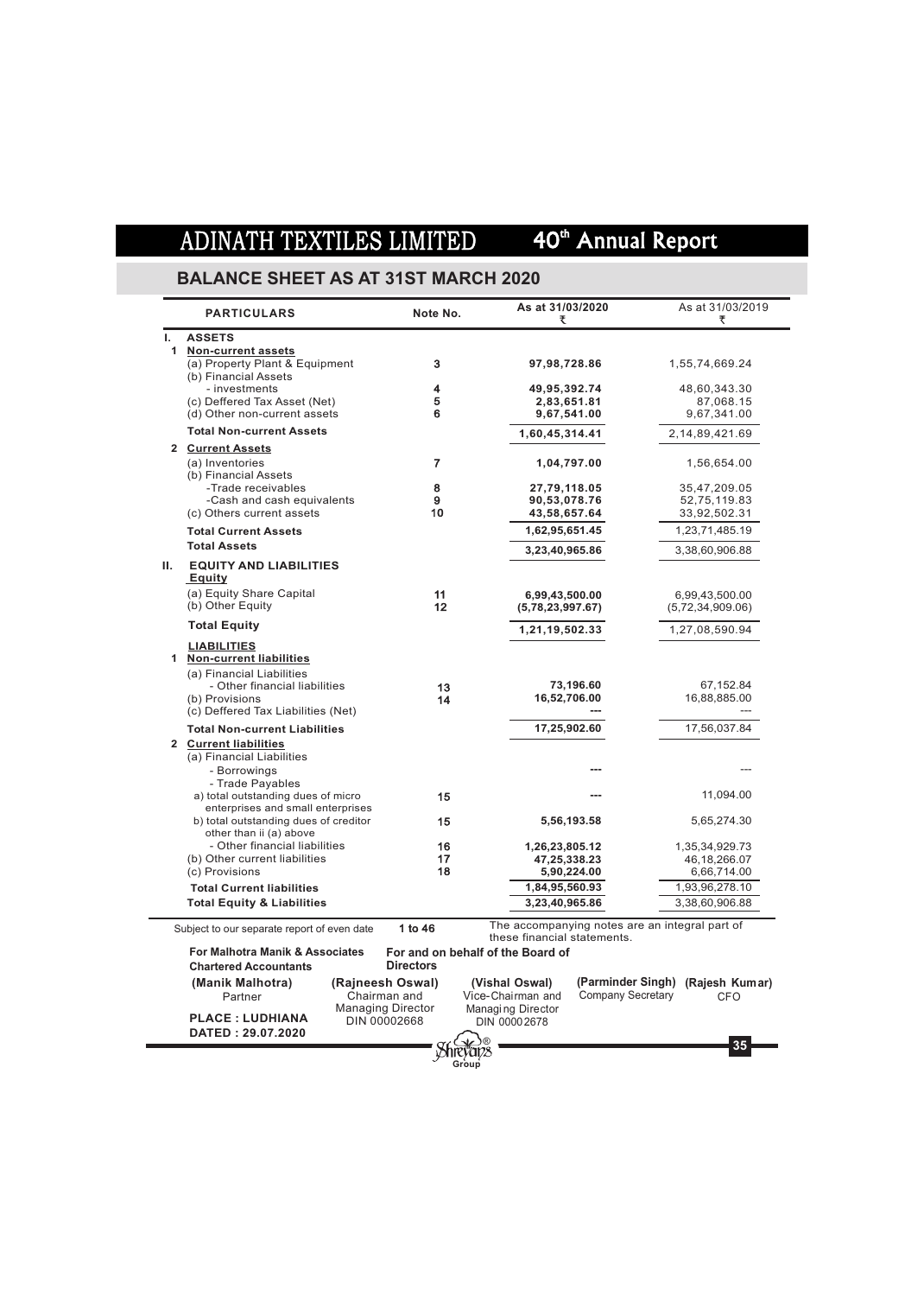# **PROFIT & LOSS STATEMENT FOR THE YEAR ENDING 31ST MARCH 2020**

| <b>PARTICULARS</b>                                                                                                                                                                                                                                                                                                                                          | Note No.                                                                 | As at 31/03/2020<br>₹                                     | As at 31/03/2019<br>₹                                           |  |
|-------------------------------------------------------------------------------------------------------------------------------------------------------------------------------------------------------------------------------------------------------------------------------------------------------------------------------------------------------------|--------------------------------------------------------------------------|-----------------------------------------------------------|-----------------------------------------------------------------|--|
| <b>REVENUE</b><br>$\mathbf{L}$<br>Revenue from operations<br>Other income<br><b>Total Revenue</b>                                                                                                                                                                                                                                                           | 19<br>21                                                                 | 1,38,71,358.44<br>1,38,71,358.44                          | 74.46.991.20<br>1,17,32,487.89<br>1,91,79,479.09                |  |
| <b>EXPENSES</b><br>II.<br><b>Employee Benefits Expenses</b><br><b>Financial Expenses</b><br>Depreciation and amortization<br>Other expenses                                                                                                                                                                                                                 | 22<br>24<br>3<br>25                                                      | 66,81,949.90<br>12,307.22<br>18,96,272.00<br>52,52,565.98 | 1.02.91.993.00<br>5,83,169.69<br>20,54,267.00<br>1,23,95,862.71 |  |
| <b>Total Expenses</b>                                                                                                                                                                                                                                                                                                                                       |                                                                          | 1,38,43,095.10                                            | 2,53,25,292.40                                                  |  |
| III. Profit/ (Loss) before exceptional items and tax (I-II)<br>IV. Exceptional items [(Income)/ Expense]                                                                                                                                                                                                                                                    |                                                                          | 28,263.34                                                 | (61, 45, 813.31)                                                |  |
| V. Profit /(Loss before tax (III+IV)<br>VI. Tax expense:<br>i) Current tax<br>ii) Deferred tax (Assets)/Liabilities<br>iii) MAT Credit Entitlement<br>iv) Tax expense relating to earlier years                                                                                                                                                             |                                                                          | 28,263.34<br>(1,77,425.66)<br>14,830.00                   | (61, 45, 813.31)<br>(1616051.10)<br>29,599.00                   |  |
| VII. Profit /(Loss) for the year from continuing operations (V-VI)                                                                                                                                                                                                                                                                                          |                                                                          | 1,90,859.00                                               | (45, 59, 361.21)                                                |  |
| VIII. Profit/(Loss) for the year from discontinued operations<br>IX. Tax expenses of discontinues operations                                                                                                                                                                                                                                                | 20,23,26                                                                 | (8,72,789.61)                                             |                                                                 |  |
| X. Profit/(Loss) from discontinued operations (VIII-IX)<br>$XI.$ Profit/(Loss) for the year (VII+X)<br>VIII. Other Comprehensive Income                                                                                                                                                                                                                     |                                                                          | (8,72,789.61)<br>(6,81,930.61)                            | (45, 59, 361.21)                                                |  |
| A i) Items that will not be reclassified to Profit or Loss<br>(on account of remeasurements of defined benefit plans)<br>ii) Income tax related to items that will not be<br>reclassified to profit or loss<br><b>B</b> i) Items that will be reclassified to Profit or Loss<br>ii) Income tax related to items that will be reclassified to profit or loss |                                                                          | 73,684.00<br>(19, 158.00)                                 | 63,042.00<br>(16, 390.92)<br>$---$                              |  |
| IX. Total Comprehensive Income/(Loss) for the period (VII+VIII)                                                                                                                                                                                                                                                                                             |                                                                          | (5,89,088.61)                                             | (44, 79, 928.29)                                                |  |
| Earning per equity share (Nominal Value per share :₹10) For Continuing Operations<br>Basic<br><b>Diluted</b>                                                                                                                                                                                                                                                |                                                                          | 0.03<br>0.03                                              | (0.67)<br>(0.67)                                                |  |
| Earning per equity share (Nominal Value per share : ₹10) For Discontinuing Operations<br><b>Basic</b><br><b>Diluted</b>                                                                                                                                                                                                                                     |                                                                          | (0.13)<br>(0.13)                                          |                                                                 |  |
| Earning per equity share (Nominal Value per share $\mathbb{R}$ 10) For Continuing & Discontinuing Operations<br>Basic<br><b>Diluted</b>                                                                                                                                                                                                                     |                                                                          | (0.10)<br>(0.10)                                          | (0.67)<br>(0.67)                                                |  |
| Subject to our separate report of even date                                                                                                                                                                                                                                                                                                                 | 1 to 46                                                                  | The accompanying notes are an integral part of            |                                                                 |  |
| these financial statements.<br>For Malhotra Manik & Associates<br>For and on behalf of the Board of Directors<br><b>Chartered Accountants</b>                                                                                                                                                                                                               |                                                                          |                                                           |                                                                 |  |
| (Rajneesh Oswal)<br>(Manik Malhotra)<br>Chairman and<br>Partner<br><b>Managing Director</b><br><b>PLACE: LUDHIANA</b><br>DIN 00002668                                                                                                                                                                                                                       | (Vishal Oswal)<br>Vice-Chairman and<br>Managing Director<br>DIN 00002678 | Company Secretary                                         | (Parminder Singh) (Rajesh Kumar)<br>CFO                         |  |
| DATED: 29.07.2020                                                                                                                                                                                                                                                                                                                                           | <b>Dhreyars</b><br>Group                                                 |                                                           | 36                                                              |  |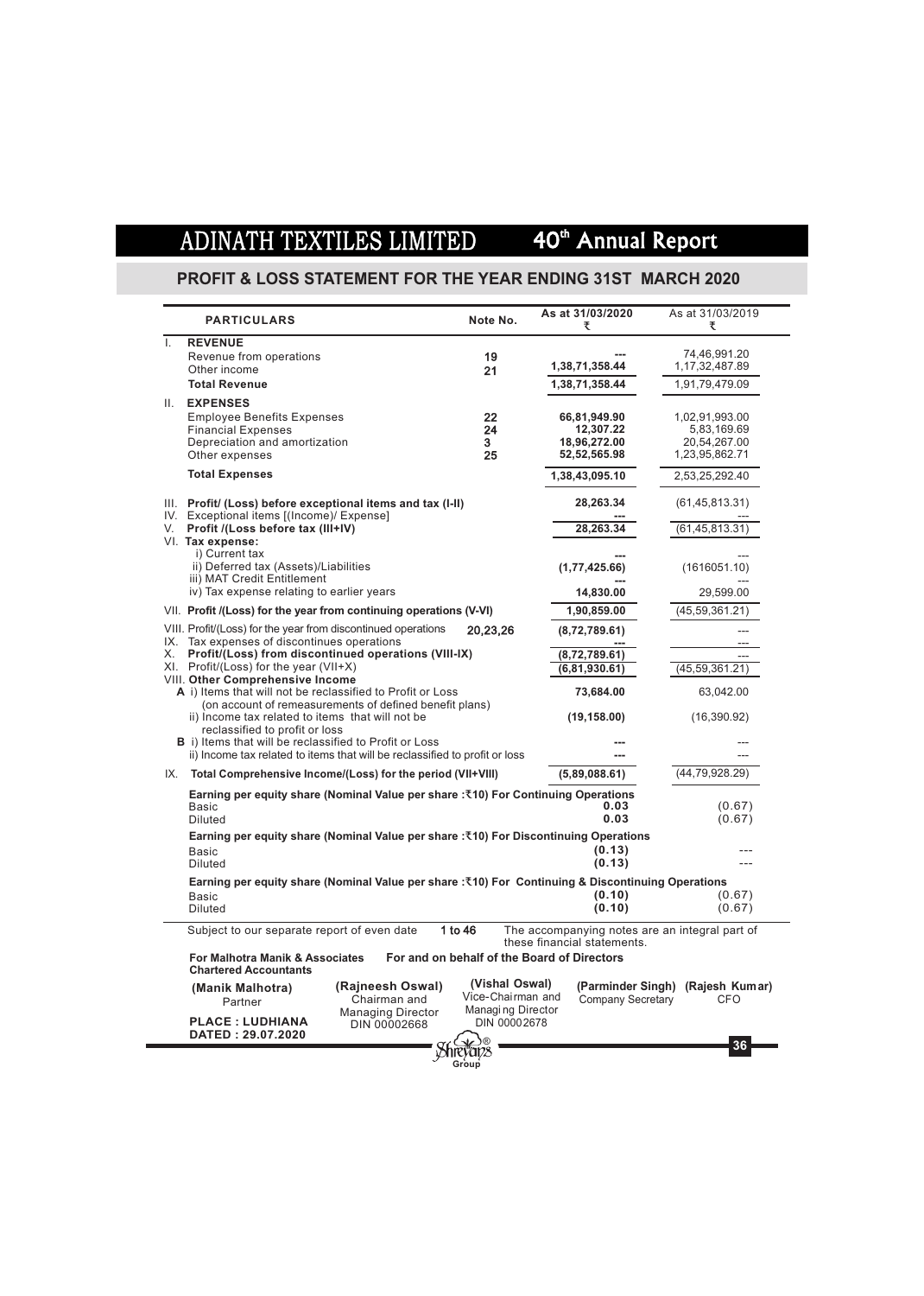40<sup>th</sup> Annual Report

## **STATEMENT OF CHANGES IN EQUITY**

| <b>PARTICULARS</b>                                                                                                |                    |                                                                        | As at 31st March 2020              |                         | As at 31st March 2019                                                                      |                              |  |  |
|-------------------------------------------------------------------------------------------------------------------|--------------------|------------------------------------------------------------------------|------------------------------------|-------------------------|--------------------------------------------------------------------------------------------|------------------------------|--|--|
|                                                                                                                   |                    |                                                                        | <b>Number</b>                      | Amount                  | Number                                                                                     | Amount                       |  |  |
| <b>Equity Share Capital</b><br>Balance at the beginning of<br>reporting period<br>Changes in Equity Share Capital |                    |                                                                        | 86,16,800                          | 6,99,43,500             | 86,16,800                                                                                  | 6,99,43,500                  |  |  |
| Balance at the closing of reporting<br>period                                                                     |                    |                                                                        | 86,16,800                          | 6,99,43,500             | 86,16,800                                                                                  | 6,99,43,500                  |  |  |
| <b>Other Equity</b>                                                                                               |                    |                                                                        |                                    |                         |                                                                                            |                              |  |  |
| <b>PARTICULARS</b>                                                                                                | Capital<br>reserve | <b>Reserves and Surplus</b><br><b>Securities</b><br>premium<br>reserve | <b>Retained</b><br><b>Earnings</b> | through other<br>income | <b>Equity Instruments</b> Other items<br>of other<br>comprehensive comprehensive<br>income | <b>Total</b>                 |  |  |
| Balance as at 01 April 2019<br>Changes in equity for the year<br>ended 31 March 2020<br>Profit for the year       | 12000.00           | 69507250.00                                                            | (126959296.13)<br>(681930.61)      | 122027.22               | 83109.85                                                                                   | (57234909.06)<br>(681930.61) |  |  |
| Other Comprehensive Income for<br>the year                                                                        |                    |                                                                        |                                    |                         | 92842.00                                                                                   | 92842.00                     |  |  |
| <b>Total Comprehensive Income for</b><br>the year                                                                 |                    |                                                                        | (681930.61)                        |                         | 92842.00                                                                                   | (589088.61)                  |  |  |
| Balance as at 31st March 2020                                                                                     | 12000.00           | 69507250.00                                                            | (127641226.74)                     | 122027.22               | 175951.85                                                                                  | (57823997.67)                |  |  |
| Balance as at 01 April 2018<br>Changes in equity for the year<br>ended 31 March 2019                              | 12000.00           | 69507250.00                                                            | (122399934.92)                     | 122027.22               | 3676.93                                                                                    | (52754980.77)                |  |  |
| Profit for the year<br>Other Comprehensive Income for<br>the year                                                 |                    |                                                                        | (4559361.21)                       |                         | 79432.92                                                                                   | (4559361.21)<br>79432.92     |  |  |
| <b>Total Comprehensive Income for</b><br>the year                                                                 |                    |                                                                        | (4559361.21                        |                         | 79432.92                                                                                   | (4479928.29)                 |  |  |
| Balance as at 31st March 2019                                                                                     | 12000.00           | 69507250.00                                                            | (126959296.13)                     | 122027.22               | 83109.85                                                                                   | (57234909.06)                |  |  |

Subject to our separate report of even date

2 The accompanying notes are an integral part of these financial statements.

**For Malhotra Manik & Associates Chartered Accountants**

**For and on behalf of the Board of Directors**

**(Manik Malhotra) (Rajneesh Oswal)**

**Group**

®

**(Vishal Oswal)** Vice-Chairman andManagi ng Director DIN 00002678

**(Rajesh Kumar) (Parminder Singh)** CFO Company Secretary

**37**

**PLACE : LUDHIANA DATED : 29.07.2020** Partner

Chairman and Managing Director DIN 00002668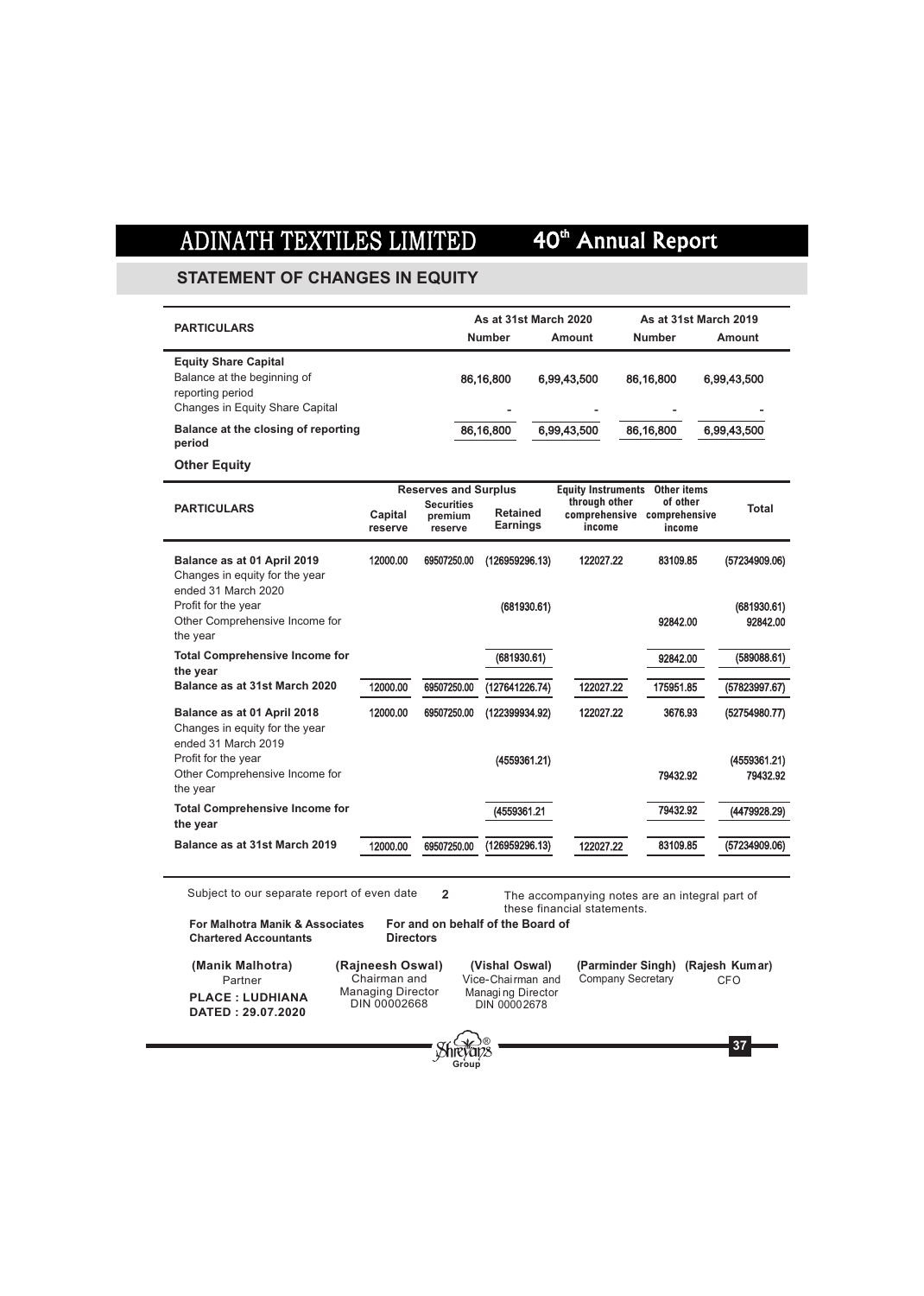## **CASH FLOW STATEMENT FOR THE YEAR ENDED 31ST MARCH 2020**

| <b>PARTICULARS</b>                                                                                                                                                                                                                                                                                                                                                                                                                                                                                       | <b>DETAIL</b>                                                                                              | 2019-20                                             | <b>DETAIL</b>                                                                                             | 2018-19                                                 |  |  |
|----------------------------------------------------------------------------------------------------------------------------------------------------------------------------------------------------------------------------------------------------------------------------------------------------------------------------------------------------------------------------------------------------------------------------------------------------------------------------------------------------------|------------------------------------------------------------------------------------------------------------|-----------------------------------------------------|-----------------------------------------------------------------------------------------------------------|---------------------------------------------------------|--|--|
| A CASH FLOW FROM OPERATING ACTIVITIES<br>Net Profit/(Loss) Before Exceptional items & Tax<br>Adjustment For Non Cash & Non Operating Items:-                                                                                                                                                                                                                                                                                                                                                             |                                                                                                            | (844526.27)                                         |                                                                                                           | (6145813.31)                                            |  |  |
| Depreciation and amortisation expences<br>Interest Income<br><b>Financial Expenses</b><br>Loss/(Profit) on Sale & Discard of PPE<br>Allowance for doubtful/credit loss for trade receiables<br>ans advances written back                                                                                                                                                                                                                                                                                 | 1975037.00<br>(33152.00)<br>12307.22<br>904846.39                                                          |                                                     | 2054267.00<br>(27362.00)<br>583169.69<br>299072.00<br>3058948.96                                          |                                                         |  |  |
| Gain on fair valuation of investments<br>Rental Income                                                                                                                                                                                                                                                                                                                                                                                                                                                   | (135049.44)<br>(13379842.00)<br>(10655852.83)                                                              | (10655852.83)                                       | (142988.60)<br>(11400174.00)                                                                              | (5575066.95) (5575066.95)                               |  |  |
| <b>Operating Profit Before Working Capital Changes</b><br><b>Adjustment For Changes in Working Capital</b><br>Increase/(Decrease) in Trade Recievable<br>(Increase)/Decrease in Other Current Assets<br>(Increase)/Decrease in Other Non Current Assets<br>(Increase)/Decrease in Trade Payables<br>Increase/(Decrease) in other Current Liabilities<br>(Increase)/Decrease in Current Provisions<br>(Increase)/Decrease in Non-Current Provisions<br>(Increase)/Decrease in Other Financial Liabilities | 841775.00<br>(966155.33)<br>(200.00)<br>(20174.72)<br>107072.16<br>(76490.00)<br>(36179.00)<br>(911124.61) | (11500379.10)                                       | (354093.06)<br>377209.12<br>(114308.00)<br>228175.89<br>96573.16<br>(1314878.00)<br>44061.00<br>883452.03 | (11720880.26)                                           |  |  |
| <b>Cash Flow From Operating Activities</b><br><b>Before Exceptional Items &amp; tax</b>                                                                                                                                                                                                                                                                                                                                                                                                                  | (1061476.50)                                                                                               | (1061476.50)<br>(12561855.60)                       |                                                                                                           | (153807.86) (153807.86)<br>(11874688.12)                |  |  |
| Direct Taxes Paid<br><b>Net Cash Used in Operating Activities</b>                                                                                                                                                                                                                                                                                                                                                                                                                                        | (14830.00)<br>(14830.00)                                                                                   | (14830.00)<br>(12576685.60)                         | (29599.00)<br>(29599.00)                                                                                  | (29599.00)<br>(11904287.12)                             |  |  |
| <b>B CASH FLOW FROM INVESTING ACTIVITIES</b><br><b>Purchase of Fixed Assets</b><br>Sale of Fixed Assets<br>Rental Income<br>Interest Income<br><b>Net Cash Generated from Investing Activities</b>                                                                                                                                                                                                                                                                                                       | (165086.01)<br>3113000.00<br>13379842.00<br>33152.00<br>16360907.99                                        | 16360907.99                                         | (1519493.00)<br>50000.00<br>11400174.00<br>27362.00<br>9958043.00                                         | 9958043.00                                              |  |  |
| <b>C CASH FLOW FROM FINANCING ACTIVITIES</b><br>Repayment of Long Term Borrowings<br><b>Financial Expenses</b><br>Net Cash Generated from/(used in) Financing Activities<br>Net Increase/(Decrease) in Cash and Cash Equivalents<br>Opening Cash and Cash Equivalents<br>Closing Cash and cash Equivalents                                                                                                                                                                                               | (6263.46)<br>(6263.46)                                                                                     | (6263.46)<br>3777958.93<br>5275119.83<br>9053078.76 | 0.00<br>(577624.96)<br>(577624.96)                                                                        | (577624.96)<br>(2523869.08)<br>7798988.91<br>5275119.83 |  |  |
| This is the cash flow statement referred to in our report of even date.<br>For Malhotra Manik & Associates<br>For and on behalf of the Board of<br><b>Chartered Accountants</b><br><b>Directors</b><br>(Manik Malhotra)<br>(Raineesh Oswal)<br>(Vishal Oswal)<br>(Parminder Singh) (Rajesh Kumar)                                                                                                                                                                                                        |                                                                                                            |                                                     |                                                                                                           |                                                         |  |  |

**PLACE : LUDHIANA DATED : 29.07.2020 (Manik Malhotra)** Partner

Chairman and Managing Director DIN 00002668

**(Vishal Oswal)** Vice-Chairman andManagi ng Director DIN 00002678

**Group**

®

**(Rajesh Kumar)** CFO Company Secretary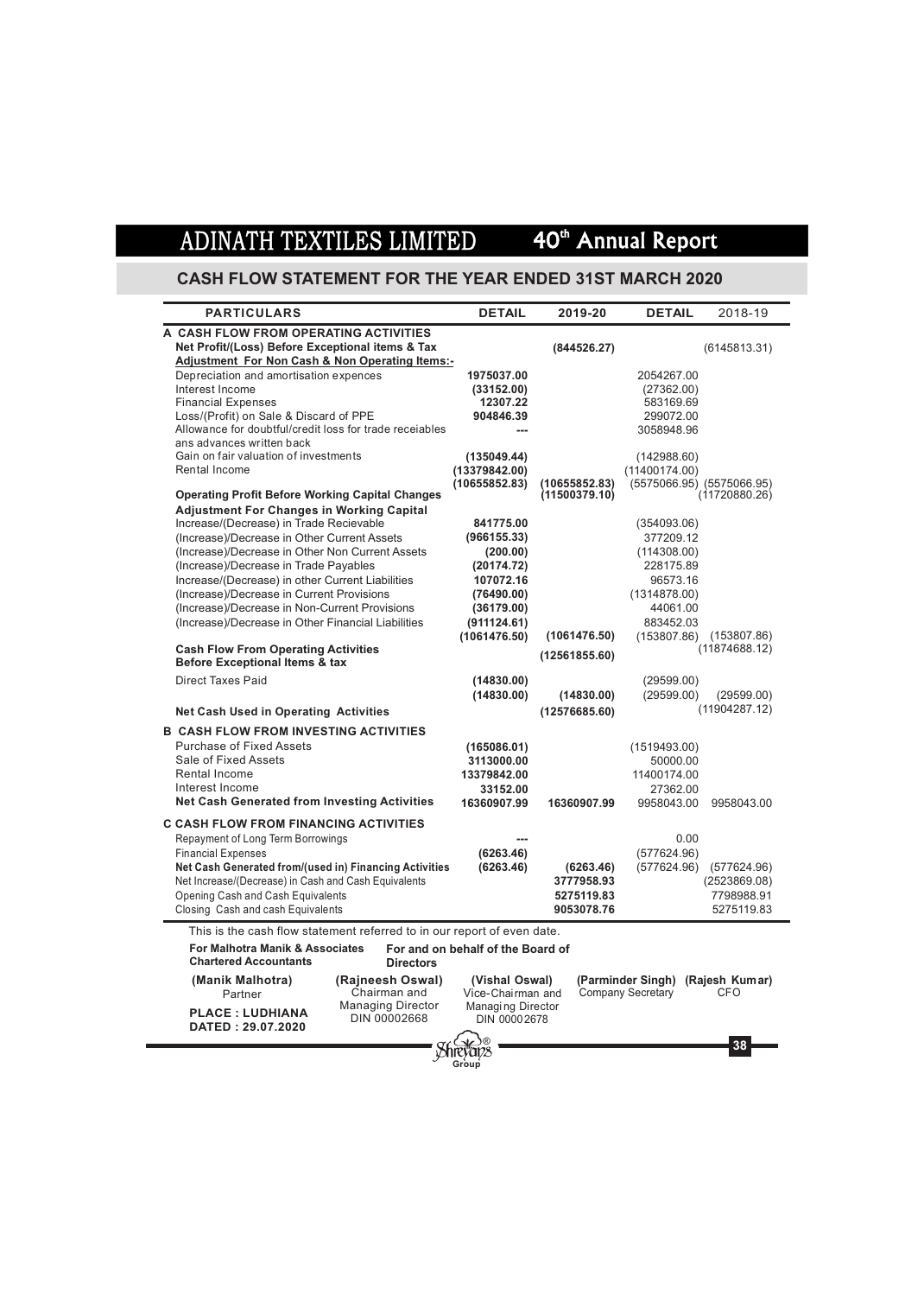## **NOTES FORMING PART OF FINANCIAL STATEMENTS FOR THE YEAR ENDED 31ST MARCH, 2020**

#### **1. CORPORATE INFORMATION**

Adinath Textiles Limited (the Company) is a public company incorporated under the provisions of the Companies Act, 1956. The company is engaged in manufacturing of Blended Acrylic yarn and Trading of unstitched Suitings, Shirtings & Dress Materials.

## **2. SIGNIFICANT ACCOUNTING POLICIES**

#### **(a) Basis of preparation of financial statements**

The financial statements of the Company have been prepared in accordance with Indian Accounting Standards (Ind AS) notified under the Companies (Indian Accounting Standards) Rules, 2015 as amended and other relevant provisions of the Act.

The financial statements have been prepared on a historical cost basis, except for the following assets and liabilities which have been measured at fair value

Certain financial assets and liabilities measured at fair value (refer accounting policy regarding financial instruments)

### **Changes in accounting policies and disclosures New and amended standards and interpretations**

The Company applied Ind AS 116 for the first time. The nature and effect of the changes as a result of adoption of these new accounting standards are described below:

#### **Ind AS 116 Leases**

Ind AS 116 supersedes Ind AS 17 Leases including its appendices (Appendix C of Ind AS 17 Determining whether an Arrangement contains a Lease, Appendix Aof Ind AS 17 Operating Leases-Incentives and Appendix B of Ind AS 17 Evaluating the Substance of Transactions Involving the Legal Form of a Lease). The standard sets out the principles for the recognition, measurement, presentation and disclosure of leases and requires lessees to recognise most leases on the balance sheet. Lessor accounting under Ind AS 116 is substantially unchanged from Ind AS 17. Lessors will continue to classify leases as either operating or finance leases using similar principles as in Ind AS 17. Therefore, Ind AS 116 does not have an impact for leases where the Company is the lessor.

**(b) Statement of Compliance-** The Financial statement comply in all material aspects with Indian accounting and guidelines issued by the Securities and Exchange Board of India (SEBI). The Ind AS are prescribed under Section 133 of the Act read with Rule 3 of the Companies (Indian Accounting Standards) Rules, 2015 and relevant amendment rules issued thereafter.

**(c) Functional and Presentation Currency-** The functional currency of company is Indian rupee. These financial statements are presented in indian rupees.

#### **(d) Use of Estimates and Judgements**

The preparation of the financial statements in conformity with Ind AS requires management to make estimates, judgements and assumptions. These estimates, judgements and assumptions affect the application of accounting policies and the reported amounts of the assets and liabilities, the disclosures of contingent assets and liabilities at the date of the financial statements and reported amounts of revenues and expenses during the period. Accordingly estimates could change from period to period. Actual results could differ from those estimates. Appropriate changes in estimates are made as management becomes aware of changes in circumstances surrounding the estimates. Changes in estimates are reflected in the financial statements in the period in which changes are made. Differences between actual results and estimates are recognized in the period in which the results are known. The areas involving significant estimates and judgement include determination of useful life of property,plant and equipment (Refer note 3) ,measurement of Defined Benefit Obligations (Refer note 34),recognition and Recognition of Deffered tax asset/liabilities (refer note 37).

## **(e) Revenue Recognition**

Effective April 1, 2018, the Company adopted Ind AS 115 "Revenue from Contracts with Customers" using the cumulative catch up transition method, applied to contracts that were not completed as of April 1, 2018. In accordance with the cumulative catch-up transition method, the comparatives have not been retrospectively adjusted. The following is a summary of new and/or revised significant accounting policies related to revenue recognition: Revenue is measured at the fair value of the consideration received or receivable. Revenue is reduced for returns, discounts, value added taxes and amounts collected on behalf of third parties.The effect on adoption of Ind AS 115 was insignificant as the revenue is of short term nature and performance obligations are satisfied upon delivery of goods.



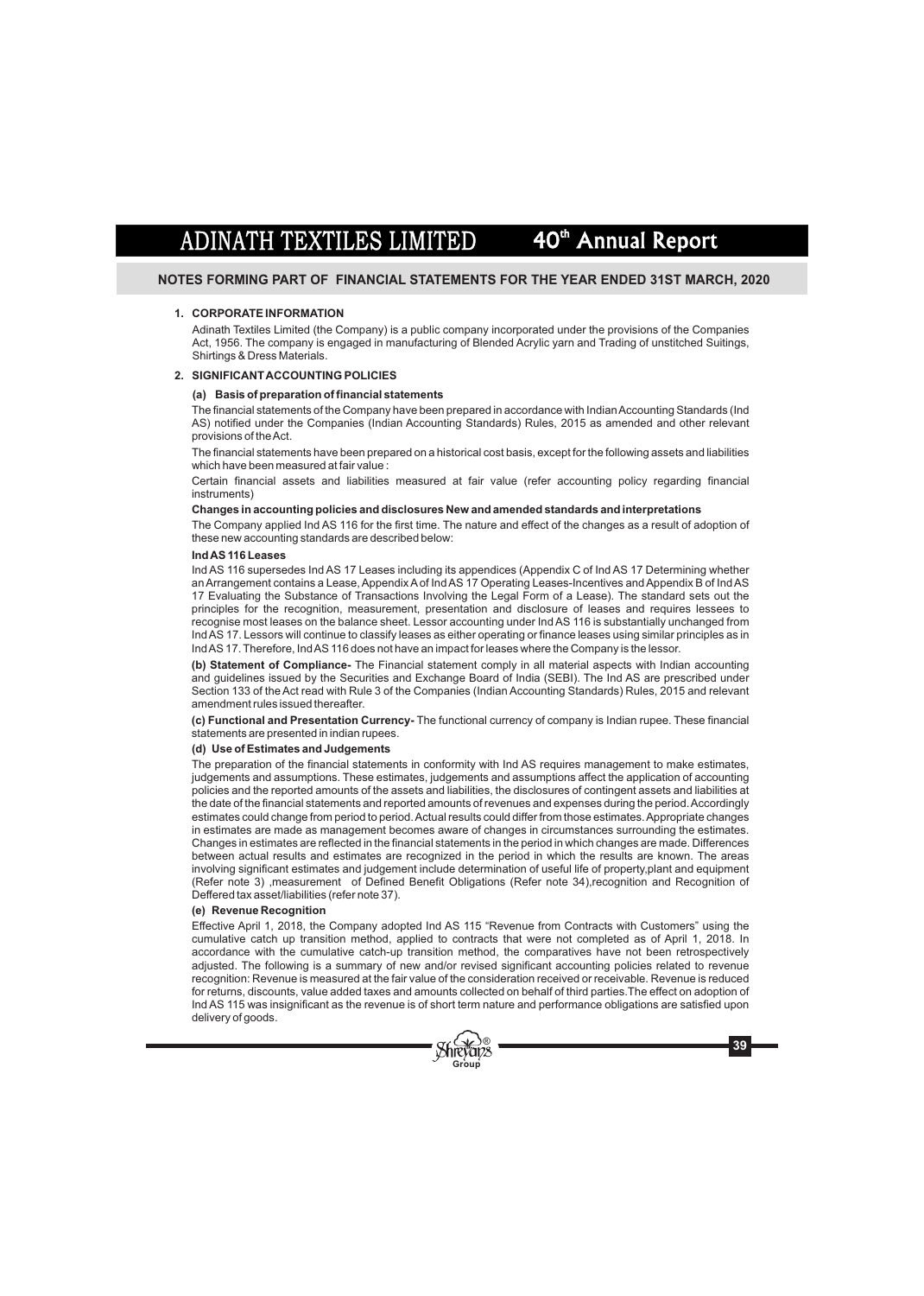# 40<sup>th</sup> Annual Report

## **(i) Sales of goods**

Revenue from the sale of goods is recognized when the significant risks and rewards of ownership of the goods are transferred to the buyer and the entity retains neither continuing managerial involvement to the degree usually associated with ownership nor effective control over the goods sold.

### **(ii) Services**

Revenue from the sale of services is recognized on the basis of the stage of completion. When the contract outcome cannot be measured reliably, revenue is recognized only to the extent that the expenses incurred are eligible to be recovered.

## **(iii) Rental Income**

The company policy for recognizing of revenue from operating lease is described below in part no 2 (i) r .

### **Interest (iv)**

Income from interest is recognized using the effective interest rate (EIR). EIR is the rate that exactly discounts the estimated future cash payments or receipts over the expected life of the financial instrument or a shorter period, where appropriate, to the gross carrying amount of the financial assets. When calculating the effective interest rate, the Company estimates the expected cash flows by considering all the contractual terms of the financial instrument but does not consider the expected credit losses.

### **Employees Benefits (g)**

#### **Short term employee Benefits : (i)**

Short term Employee Benefits are recognized as an expense on an undiscounted basis in the statement of profit and loss of the year in which the related service is rendered. These benefits include performance incentive and compensated absences which are expected to occur within twelve months after the end of the period in which the employee renders the related services.

#### **Post Employment Benefits (ii)**

#### **Defined Contribution Plans: (a)**

## **Provident Fund**

Benefits to employees are provided for by contribution to Provident Fund and other funds in accordance with provisions of Employee Provident Fund and Miscellaneous Provisions Act, 1952 , the payment of which are accounted for on accrual basis. Retirement benefit in the form of provident fund is a defined contribution scheme. The Company has no obligation, other than the contribution payable to the provident fund. The Company recognizes contribution payable to the provident fund scheme as an expense when an employee renders the related service.

## (b) Defined Benefit Plans

## **Gratuity**

"The Company provides for gratuity, a defined benefit retirement plan ("the Gratuity Plan") covering eligible employees of the Company. The Gratuity Plan provides a lump-sum payment to vested employees at retirement, death, incapacitation or termination of employment of an amount based on the respective employee's salary and the tenure of employment of the Company. Liabilities with regard to the Gratuity Plan are determined by actuarial valuation, performed by an independent actuary, at each balance sheet date using the projected unit credit method.

The Company recognizes the net obligation of a defined benefit plan in its balance sheet as an asset or liability. Remeasurements comprising of actuarial gains and losses are recognized in Other Comprehensive income which are not reclassified to profit or loss in subsequent periods.

#### **Long- term employee benefits (Leave Encashment) (iii)**

The liability of accumulating compensated absences is determined by actuarial valuation performed by an independent actuary at each balance sheet date using projected unit credit method.

#### **Property, Plant and Equipment (h)**

Freehold land is carried at cost. All other items of Property, plant and equipment are stated at cost, less accumulated depreciation. The cost of an item of Property, Plant and Equipment comprises:

- a) its purchase price including import duties and non-refundable purchase taxes after deducting trade discounts and rebates
- b) Any attributable expenditure directly attributable for bringing an asset to the location and the working condition for its intended use and



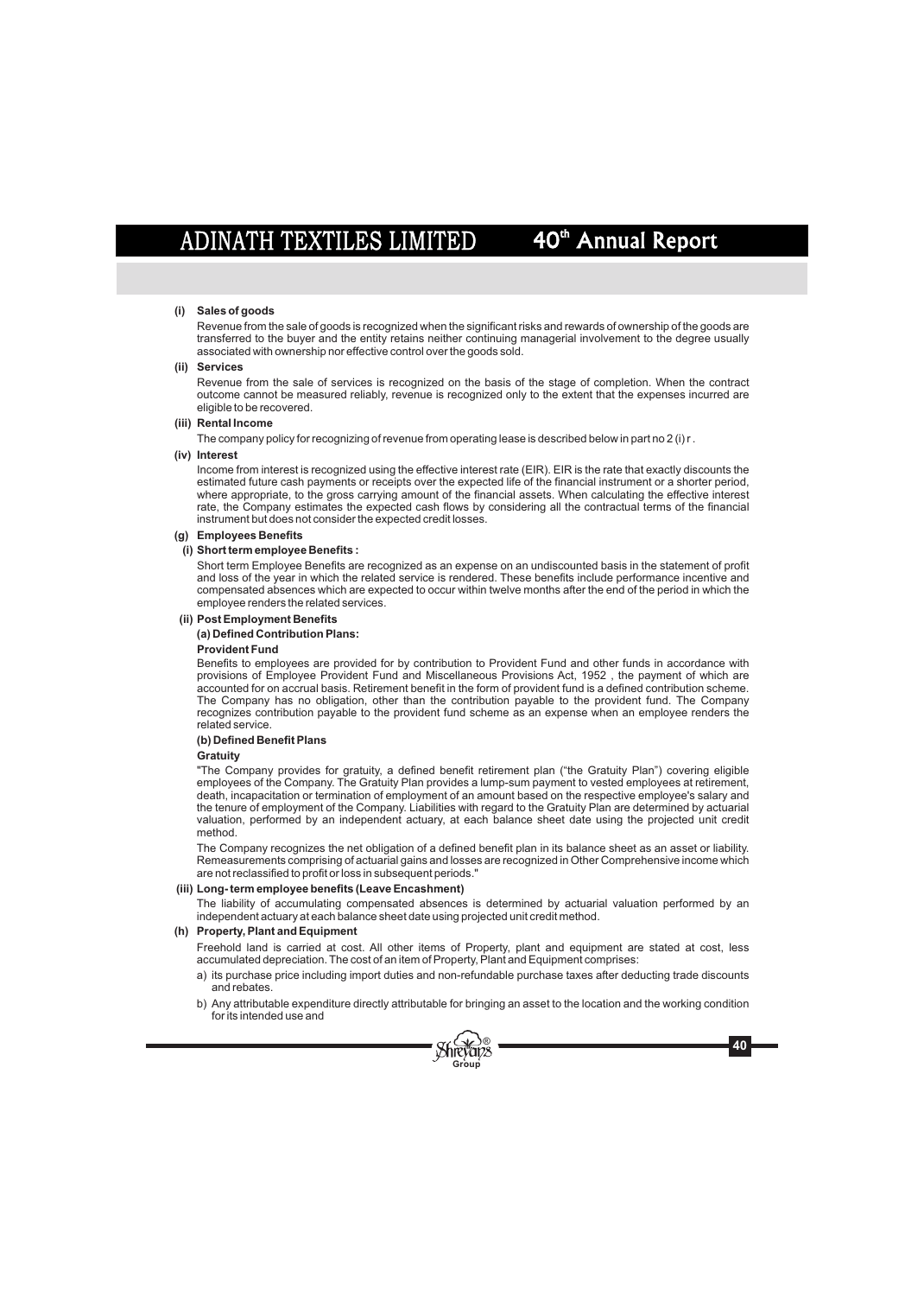- c) the initial estimate of the costs of dismantling and removing the item and restoring the site on which it is located, the obligation for which an entity incurs either when the item is acquired or as a consequence of having used the item during a particular period for purposes other than to produce inventories during that period.
- (d) The company depreciates property, plant and equipment over their estimated useful lives using the straight-line method. The estimated useful lives of assets as prescribed under Part C of Schedule II of the Companies Act 2013 except the assets costing 5000/- or below on which deprecation is charged @ 100% per annum on proportionate basis, are as follows:

| <b>Building</b>                 | 30-60 years   |         |
|---------------------------------|---------------|---------|
| <b>Plant and Machinery</b>      | $10-25$ years |         |
| Office Equipment                |               | 5 years |
| <b>Computer Equipment</b>       | 3             | years   |
| Furniture and fittings          | 10            | years   |
| Vehicles excluding Motor cycles | 08            | years   |
| Motor cycles                    | 10            | years   |

Advances paid towards the acquisition of property, plant and equipment outstanding at each balance sheet date is classified as capital advances under other 'non-current assets' and the cost of assets not put to use before such date are disclosed under 'Capital work-in-progress.

Subsequent expenditures relating to property, plant and equipment is capitalized only when it is probable that future economic benefits associated with these will flow to the Company and the cost of the item can be measured reliably. Repairs and maintenance costs are recognized in net profit in the statement of profit and loss when incurred. The cost and related accumulated depreciation are eliminated from the financial statements upon sale or retirement of the assets and the resultant gains or losses are recognized in the statement of profit and loss. Assets to be disposed off are reported at the lower of the carrying value or the fair value less cost to sell.

## **(i) Intangible Assets**

Intangible assets are stated at cost less accumulated amount of amortization Cost includes purchase price and all other direct expense incurred to make the intangible asset ready for its intended use.

Intangible assets are amortized over their respective individual estimated useful lives on a straight-line basis, from the date that they are available for use. The estimate useful life of an identifiable intangible asset is based on a number of factors including the effects of obsolescence, etc. The amortization method and useful lives are reviewed periodically at end of each financial year.

### **(j) Inventories**

Inventories are valued at cost or net realizable value, whichever is lower. The cost in respect of the various items of inventory is computed as under :-

- In case of stores and spares at weighted average cost plus direct expenses. The cost includes cost of purchase and other costs incurred in bringing the inventories to their present location and condition.
- In case of wastes at net realizable value.

## **(k) Borrowing costs**

Borrowing costs that are directly attributable to the acquisition, construction or production of a qualifying asset are capitalized as part of the cost of the asset. Other borrowing costs are recognized as an expense in the period in which they are incurred. Borrowing costs consist of interest and other costs they an entity incurs in connection with the borrowing of funds.

## **(l) Earnings per Share**

Basic earnings per equity share is computed by dividing the net profit attributable to the equity holders of the company by the weighted average number of equity shares outstanding during the period.

For the purpose of calculating diluted earning per share, the net profit or loss for the period attributable to equity shareholder is divided by weighted average number of shares outstanding during the period after adjusting for the effects of all dilutive potential equity shares, if any.

## **(m) Dividend**

Final dividends on shares are recorded as a liability on the date of approval by the shareholders and interim



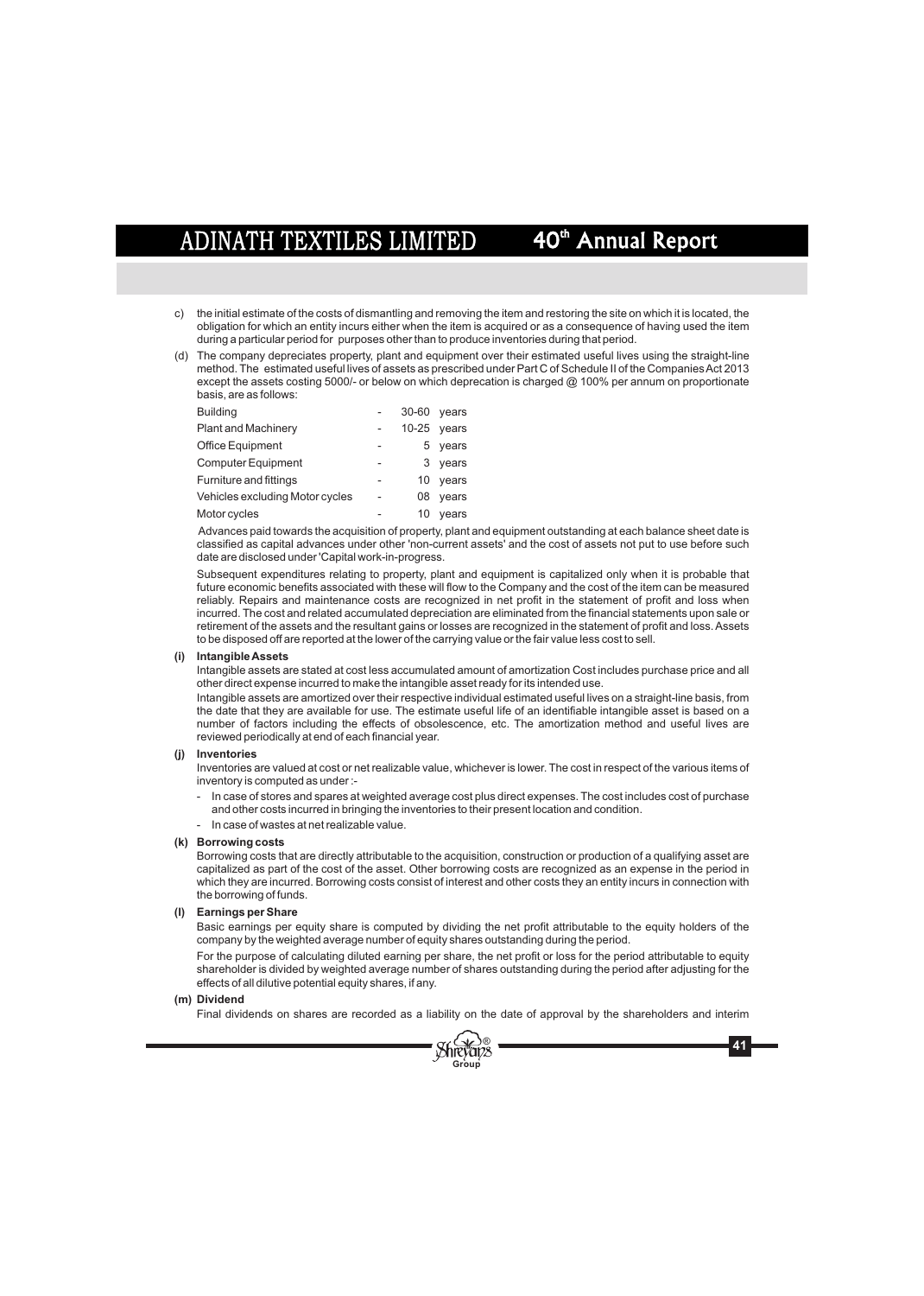dividends are recorded as a liability on the date of declaration by the company's Board of Directors.

## **(n) Income Taxes**

Income tax expense comprises current tax and deferred tax. Income tax expense is recognized in net profit in the statement of profit and loss except to the extent that it relates to items recognized directly in equity or other comprehensive income, in which case it is also recognized in equity or other comprehensive income respectively.

Current income tax for current and prior periods is recognized at the amount expected to be paid to or recovered from the tax authorities, using the tax rates and tax laws that have been enacted or substantively enacted by the balance sheet date. Deferred income tax assets and liabilities are recognized for all temporary differences arising between the tax base of assets and liabilities and their carrying amounts in the financial statements. Deferred tax assets and liabilities are reviewed at each reporting date and the reduced to the extent that it is no longer probable that the related tax benefit will be realized.

Deferred income tax assets and liabilities are measured using tax rates and tax laws that have been enacted or substantively enacted by the balance sheet date and are expected to apply to taxable income in the years in which those temporary differences are expected to be recovered or settled. The effect of changes in tax rates on deferred income tax assets and liabilities is recognized as income or expense in the period that includes the enactment or the substantive enactment date. A deferred income tax asset is recognized to the extent that it is probable that future taxable profit will be available against which the deductible temporary differences and tax losses can be utilized. The Company offsets current tax assets and current tax liabilities, where it has a legally enforceable right to set off the recognized amounts and where it intends either to settle on a net basis, or to realize the assets and settle the liability simultaneously.

#### **MAT**

Minimum Alternate Tax credit is recognized as deferred tax asset only when and to the extent there is convincing evidence that the Company will pay normal income tax during the specified period. Such asset is reviewed at each Balance Sheet date and the carrying amount of the MAT credit asset is written down to the extent there is no longer a convincing evidence to the effect that the Company will pay normal income tax during the specified period.

#### **(o) Financial instruments**

Afinancial instrument is any contract that gives rise to a financial asset of one entity and a financial liability or equity instrument of another entity.

## **(i) Initial Recognition and measurement**

On initial recognition, all the financial assets and liabilities are recognized at its fair value plus or minus transaction costs that are directly attributable to the acquisition or issue of the financial asset or financial liability except financial asset or financial liability measured at fair value through profit or loss. Transaction costs of financial assets and liabilities carried at fair value through the profit and loss are immediately recognized in the Statements of Profit and Loss.

#### **(ii) Subsequent measurement**

## **(A) Non-derivative financial instruments**

#### **- Financial assets carried at amortised cost**

Afinancial asset is subsequently measured at amortised cost if it is held within a business model whose objective is to hold the asset in order to collect contractual cash flows and the contractual terms of the financial asset give rise on specified dates to cash flows that are solely payments of principal and interest on the principal amount outstanding.

#### **- Financial assets at fair value through other comprehensive income (FVTOCI)**

A financial asset is subsequently measured at fair value through other comprehensive income if it is held within a business model whose objective is achieved by both collecting contractual cash flows and selling financial assets and the contractual terms of the financial asset give rise on specified dates to cash flows that are solely payments of principal and interest on the principal amount outstanding.

### **- Financial assets at fair value through profit or loss (FVTPL)**

Afinancial asset is measured at fair value through profit and loss unless it is measured at amortised cost or at fair value through other comprehensive income.

#### **- Financial liabilities**

The financial liabilities are subsequently carried at amortised cost using the effective interest method. For trade



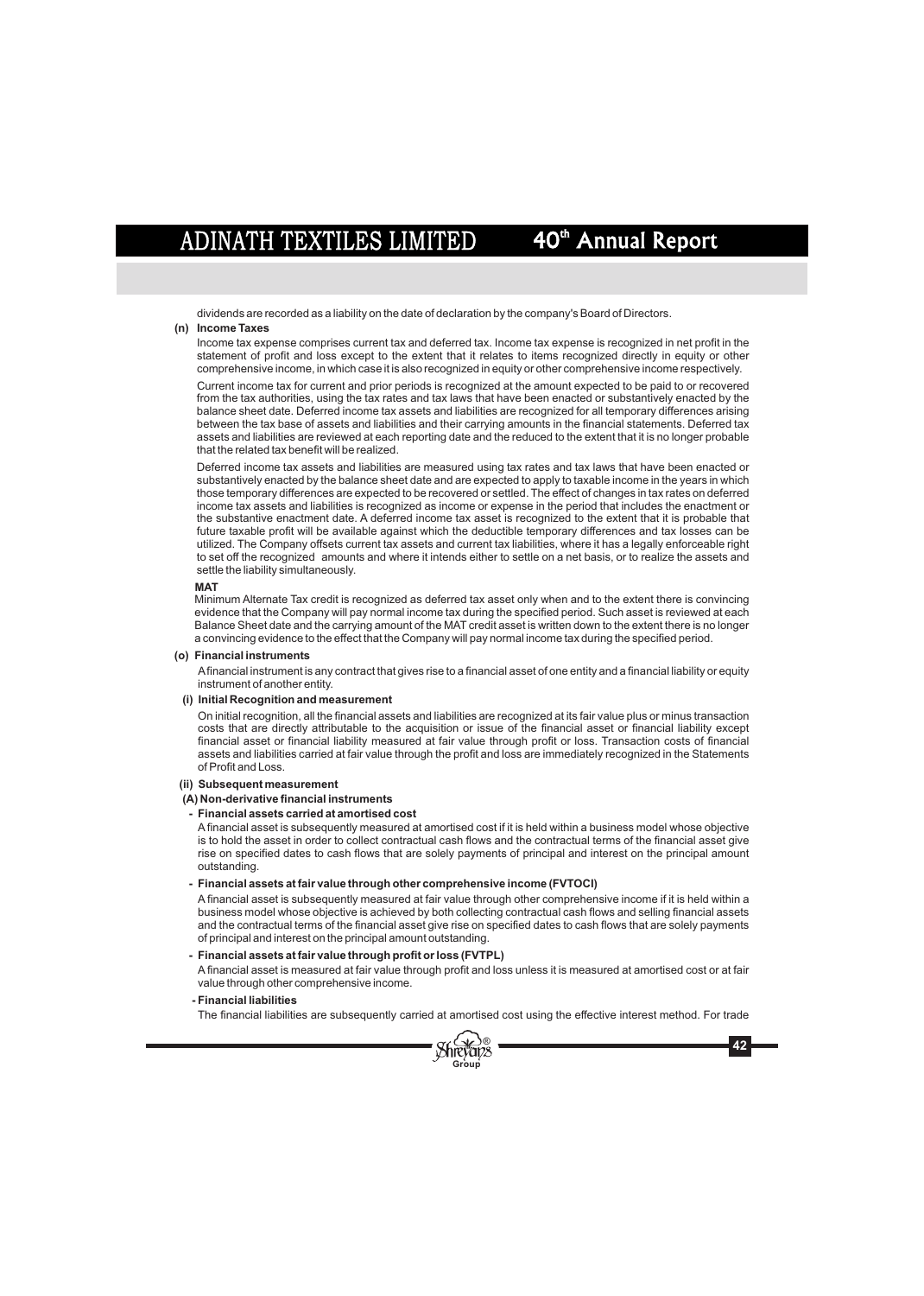# 40<sup>th</sup> Annual Report

and other payables maturing within one year from the balance sheet date, the carrying amounts approximate fair value due to the short maturity of these instruments.

## **- Derecognition of financial instruments**

Afinancial asset is derecognized when the contractual rights to the cash flows from the financial asset expire or it transfers the financial asset and the transfer qualifies for derecognition under Ind AS 109. A financial liability is derecognized when the obligation specified in the contract is discharged or cancelled or expired.

## **- Fair value measurement of financial instruments**

The fair value of financial instruments is determined using the valuation techniques that are appropriate in the circumstances and for which sufficient data are available to measure fair value, maximizing the use of relevant observable inputs and minimizing the use of unobservable inputs.

Based on the three level fair value hierarchy, the methods used to determine the fair value of financial assets and liabilities include quoted market price, discounted cash flow analysis and valuation certified by the external valuer. In case of financial instruments where the carrying amount approximates fair value due to the short maturity of those instruments, carrying amount is considered as fair value.

### **(B) Ordinary Shares**

Ordinary shares are classified as equity. Incremental costs directly attributable to the issuance of new ordinary shares and share options are recognized as a deduction from equity, net of any tax effects.

## **(p) Impairment of assets**

## **(a) Financial assets**

The company recognizes loss allowances using the expected credit loss (ECL) model for the financial assets which are not fair valued through profit or loss.

Loss allowance for trade receivable with no significant financing component is measured at an amount equal to lifetime ECL. For all other financial assets, expected credit losses are measured at an amount equal to the 12 month ECL, unless there has been a significant increase in credit risk from initial recognition in which case those are measured at lifetime ECL. The amount of expected credit losses (or reversal) that is required to adjust the loss allowance at the reporting date to the amount that is required to be recognized is recognized as an impairment gain or loss in statement of profit or loss.

## **(b) Non-financial assets**

## **Intangible assets and property, plant and equipment**

Intangible assets and property, plant and equipment are evaluated for recoverability whenever events or changes in circumstances indicate that their carrying amounts may not be recoverable. For the purpose of impairment testing, the recoverable amount (i.e. the higher of the fair value less cost to sell and the value-in-use) is determined on an individual asset basis unless the asset does not generate cash flows that they are largely independent of those from other assets. In such cases, the recoverable amount is determined for the Cash Generating Unit to which the asset belongs.

If such assets are considered to be impaired, the impairment to be recognized in the statement of profit and loss is measured by the amount by which the carrying value of the assets exceeds the estimated recoverable amount of the asset. An impairment loss is reversed in the statement of profit and loss if there has been a change in the estimates used to determine the recoverable amount. The carrying amount of the asset is increased to its revised recoverable amount, provided that this amount does not exceed the carrying amount that would have been determined (net of any accumulated amortization or depreciation) had no impairment loss been recognized for the asset in prior years. Impairment is reviewed periodically , including at each financial year end.

## **(q) Cash flow statement**

The cash flow statement is prepared in accordance with the Indian Accounting Standard (Ind AS) - 7 "Statement of Cash flows" using the indirect method for operating activities.

## **(r) Provisions**

## **Aprovision shall be recognized when:**

An entity has a present obligation as a result of a past event :

(a) it is probable that an outflow of resources embodying economic benefits will be required to settle the obligation; and



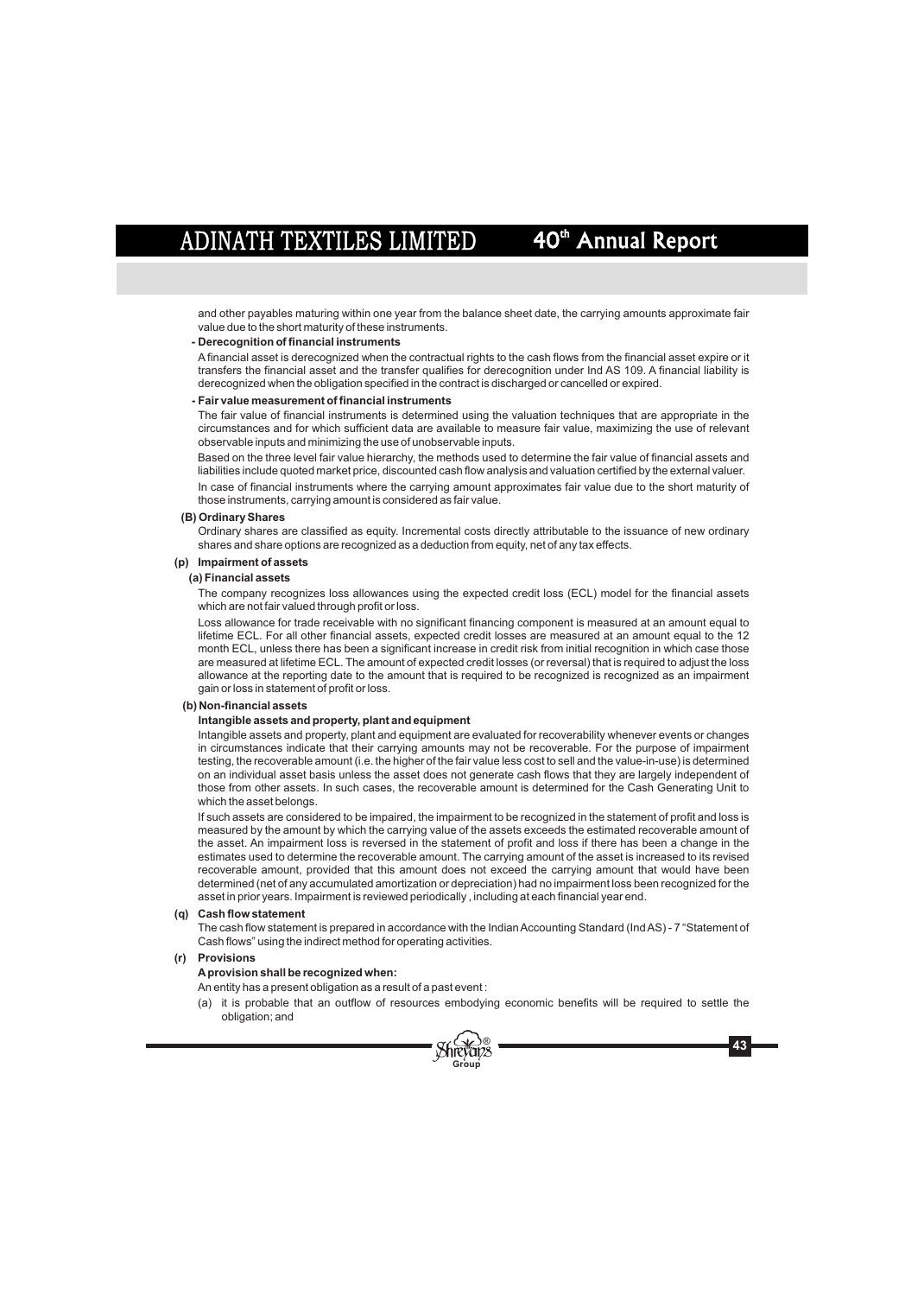- (b) a reliable estimate can be made of the amount of the obligation.
- **(s) Cash and cash equivalents**
	- Cash and cash equivalents in the statement of financial position include cash in hand and at bank and short-term deposits with original maturity period of three months or less.

## **(t) Contingent Liabilities & Contingent Assets**

## **Contingent Liabilities**

- (a) Provisions are recognized for liabilities that can be determined by using a substantial degree of estimation, if: (i) The company has a present obligation as a result of a past event;
	- (ii) Aprobable outflow of resources embodying economic benefits is expected to settle the obligation; and
	- (iii) The amount of the obligation can be reliably estimated
- (b) Contingent liability is disclosed in the case of:
	- (i) a present obligation arising from a past event when it is not probable that an outflow of resources embodying economic benefits will be required to settle the obligation or
	- (ii) a possible obligation, unless the probability of outflow of resources embodying economic benefits is remote.

## **Contingent Assets**

Where an inflow if economic benefit is probable, an entity shall disclose a brief description of the nature of the contingent assets at the end of reporting period, and, where practicable, an estimate of their of effect, measured using the principles set out as per provisions.

#### **(u) Segment Reporting**

Operating segments are defined as components of an enterprise for which discrete financial information is available that is evaluated regularly by the chief operating decision maker, in deciding how to allocate resources and assessing performance. The Company's chief operating decision maker is the Managing Director & CEO.

## **(v) Leases**

Leases The Company assesses at contract inception whether a contract is, or contains, a lease. That is, if the contract conveys the right to control the use of an identified asset for a period of time in exchange for consideration.

#### **Company as a lessor**

Leases in which the Company does not transfer substantially all the risks and rewards of ownership of an asset are classified as operating leases. Rental income from operating lease is recognised as revenue in the period in which they are earned in compliance with the requirement of (Ind) AS -116. Initial direct costs incurred in negotiating and arranging an operating lease are added to the carrying amount of the leased asset and recognised over the lease term on the same basis as rental income. Contingent rents are recognised as revenue in the period in which they are earned. Rental income from Factory building given on operating lease can be renewed by the mutual consent of the parties after the expiry date.

## **2.1 Significant accounting judgments, estimates and assumptions**

The preparation of financial statements in conformity with Ind AS requires management to make certain critical accounting estimates and assumptions that affect the reported amounts of assets and liabilities and the disclosure of contingent assets and liabilities at the date of the financial statements and the reported amounts of revenues and expenses during the reporting period.

The principal accounting policies adopted by the Company in the financial statements are as set out above. The application of a number of these policies requires the Company to use a variety of estimation techniques and apply judgment to best reflect the substance of underlying transactions.

The Company has determined that a number of its accounting policies can be considered significant, in terms of the management judgment that has been required to determine the various assumptions underpinning their application in the financial statements presented which, under different conditions, could lead to material differences in these statements. The actual results may differ from the judgments, estimates and assumptions made by the management and will seldom equal the estimated results.

The estimates and underlying assumptions are reviewed on an ongoing basis. Revisions to accounting estimates



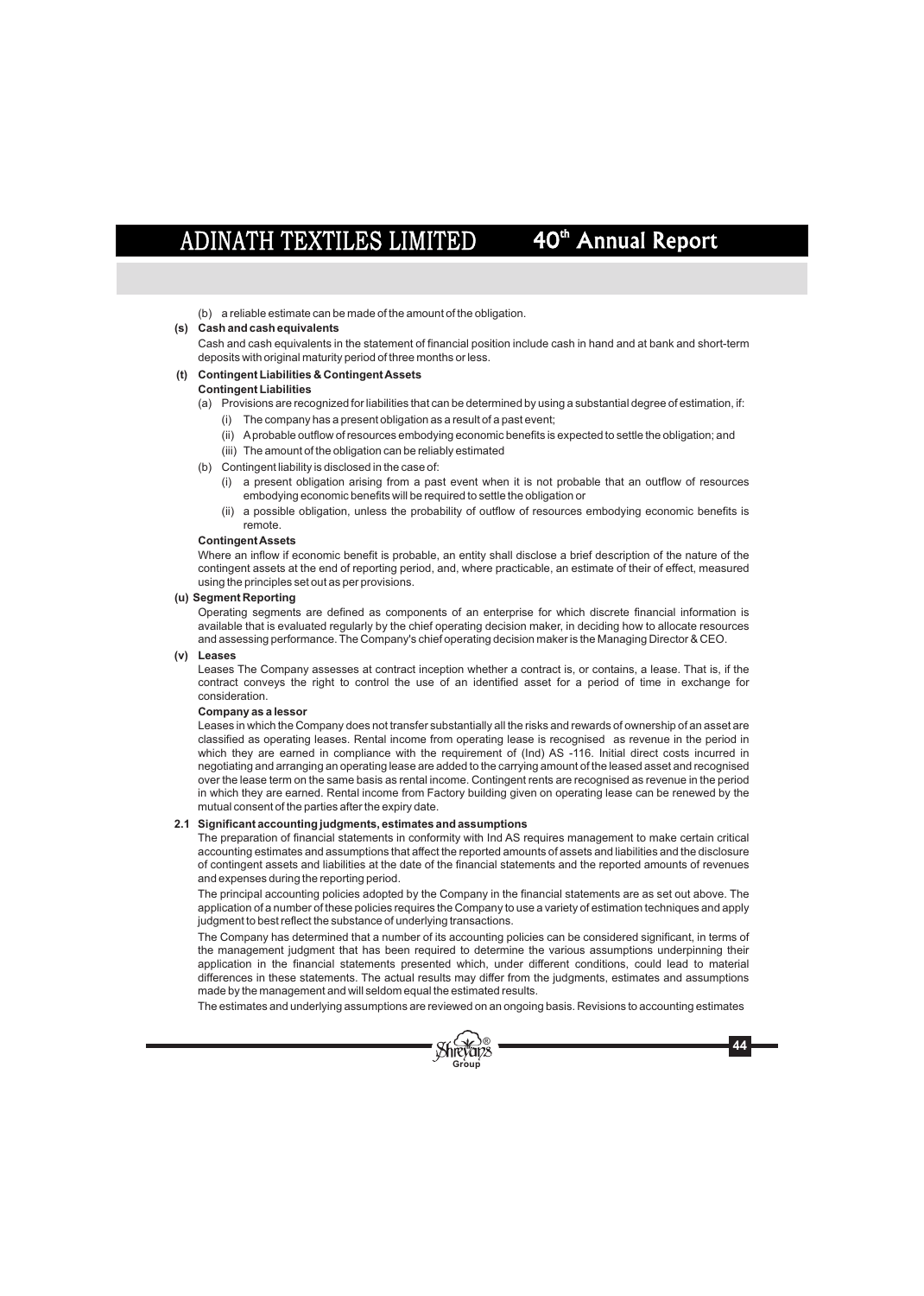# 40<sup>th</sup> Annual Report

are recognized in the period in which the estimate is revised if the revision affects only that period, or in the period of the revision and future periods if the revision affects both current and future periods.

## **A) Critical Judgments**

The following are significant management judgments in applying the accounting policies of the Company that have the most significant effect on the financial statements.

### **(i) Deferred Tax Assets:**

The assessment of the probability of future taxable income in which deferred tax assets can be utilized is based on the company's forecast, which is adjusted for significant non-taxable income and expenses, and specific limits to the use of any unused tax loss or credit. The tax rules in India in which the company operates are also carefully taken into consideration. If a positive forecast of taxable income indicates the probable use of a deferred tax asset, especially when it can be utilized without a time limit, that deferred tax asset is usually recognized in full. The recognition of deferred tax assets that are subject to certain legal or economic limits or uncertainties is assessed individually by management based on the specific facts and circumstances.

### **(ii) Contingencies and commitments:**

In the normal course of business, contingent liabilities may arise from litigations and other claims against the Company. Where the potential liabilities have a low probability of crystallizing or are very difficult to quantify reliably, we treat them as contingent liabilities. Such liabilities are disclosed in the notes but are not provided for in the financial statements. Although there can be no assurance regarding the final outcome of the legal proceedings, we do not expect them to have a materially adverse impact on our financial position.

## **(iii) Useful lives of property, plant and equipment**

The estimated useful lives of property, plant and equipment are based on a number of factors including the effects of obsolescence, internal assessment of user experience and other economic factors (such as the stability of the industry, and known technological advances) and the level of maintenance expenditure required to obtain the expected future cash flows from the asset. The Company reviews the useful life of property, plant and equipment at the end of each reporting date.

## **B) Estimates and assumptions**

The preparation of financial statements involves estimates and assumptions that affect the reported amount of assets, liabilities, disclosure of contingent liabilities at the date of financial statements and the reported amount of revenues and expenses for the reporting period. Specifically, the Company estimates the uncollectability of accounts receivable by analyzing historical payment patterns, customer concentrations, customer creditworthiness and current economic trends. If the financial condition of a customer deteriorates, additional allowances may be required. The key assumptions concerning the future and other key sources of estimation uncertainty at the reporting date, that have a significant risk of causing a material adjustment to the carrying amounts of assets and liabilities within the next financial year, are described below. Existing circumstances and assumptions about future developments, however, may change due to market changes or circumstances arising that are beyond the control of the company. Such changes are reflected in the assumptions when they occur.

## **(i) Key sources of estimation uncertainty**

The key assumptions concerning the future, and other key sources of estimation uncertainty at the end of the reporting period, that have a significant risk of causing a material adjustment to the carrying amounts of assets and liabilities within the next financial year are discussed below:

## **(ii) Allowance/Impairment for uncollected accounts receivable and other advances:**

Trade receivables and other advances do not carry any interest and are stated at their normal value as reduced by appropriate allowance/impairment which is made on ECL, and the present value of the cash shortfall over the expected life of the financial assets.

## **(iii) Recoverability of deferred tax assets:**

Management judgement is required for the calculation of provision for income taxes and deferred tax assets and liabilities. The company reviews at each balance sheet date the carrying amount of deferred tax assets. The factors used in estimates may differ from actual outcome which could lead to signification adjustment to the amounts reported in financial statement.

®

**45**

**Group**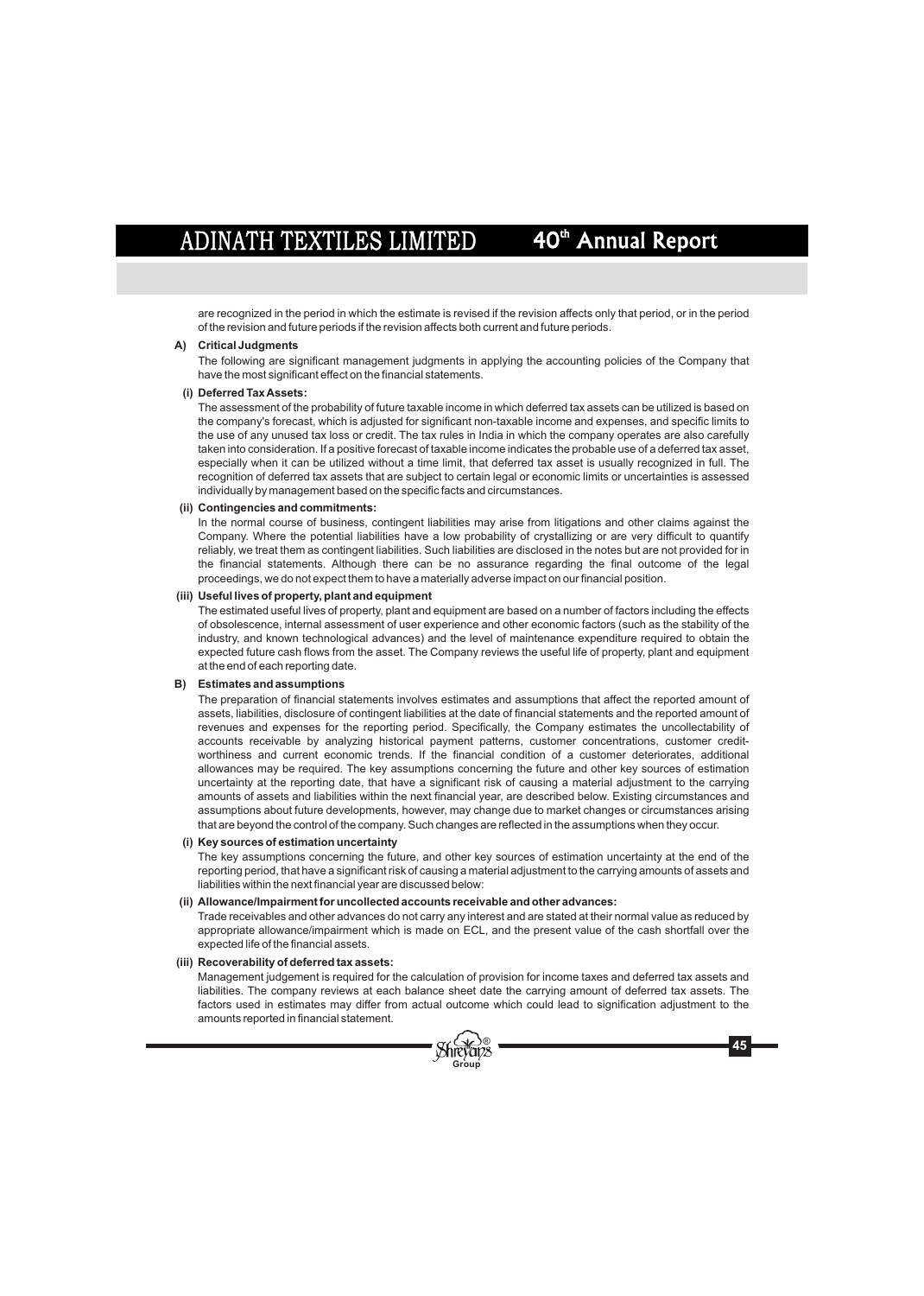## **(iv) Estimation of fair value of financial assets and financial liabilities:**

While preparing the financial statements the Company makes estimates and assumptions that affect the reported amount of financial assets and financial liabilities.

#### **Estimation uncertainty relating to the global health pandemic on COVID-19 : (v)**

The outbreak of Corona virus (COVID -19 ) Pandemic is causing disturbance and slowdown of economic activity throughout the world and is impacting operations of the businesses, by way of interruption in production , supply chain disruption unavailabilty of personnel , closure of production etc. On March 23, 2020 , the Government of India ordered a nationwide lockdown initially for 21 days which further got extended from time to time to prevent community spread of COVID-19 in India.

The Company has made detailed assessment of its liquidity position for the next year and the recoverability and carrying value of its assets comprising property, plant and equipment, investments, inventory and trade receivables. Based on current indicators of future economic conditions, the Company expects to recover the carrying amount of these assets. However , Company will continue to closely monitor any material changes arising of future economic conditions and impact on its business.

## **Recent Indian accounting standards (Ind AS)**

Ministry of corporate affairs ("MCA") notifies new standard or amendments to the existing standards. There is no such notification which would have been applicable from April 1, 2020.

**Group**

®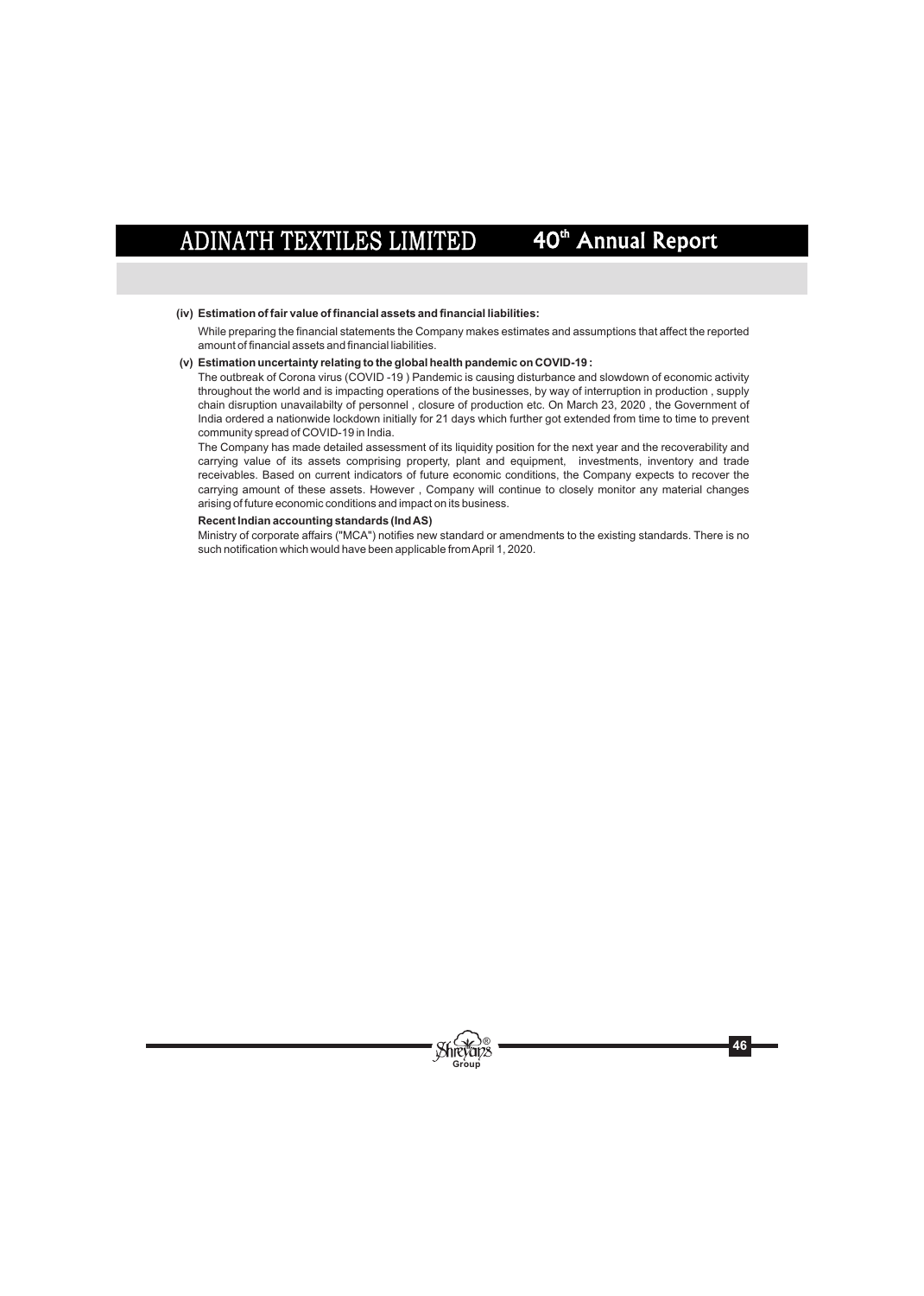## **DEPRECIATION CHART AS PER COMPANIES ACT,2013**

## **NOTE No. 03 PROPERTY, PLANT & EQUIPMENT**

|                      |                     |          | <b>GROSS BLOCK</b>            |                                                              |                     |             |                         | <b>DEPRECIATION</b>                            |                   |                         | <b>NET BLOCK</b>               |                       |
|----------------------|---------------------|----------|-------------------------------|--------------------------------------------------------------|---------------------|-------------|-------------------------|------------------------------------------------|-------------------|-------------------------|--------------------------------|-----------------------|
| <b>PARTICULARS</b>   | As at<br>01/04/2019 | year     | during the during the<br>vear | Addition Discarded Sales/Adjust-<br>ments during<br>the year | As at<br>31/03/2020 | 01/04/2019  | durina<br>the year      | As at Discarded Adjustments Provided<br>during | the year the year | As at<br>for 31/03/2020 | As at<br>31/03/2020 31/03/2019 | As at                 |
|                      | ₹                   | ₹        | ₹                             | ₹                                                            | ₹                   | ₹           | ₹                       | ₹                                              | ₹                 | ₹                       | ₹                              | ₹                     |
| Land                 | 868,977             | 0        | 0                             | 0                                                            | 8.68.977            | 0           | 0                       | 0                                              | 0                 | 0                       | 8.68.977                       | 8.68.977              |
| <b>Building</b>      | 33,292,329          | 69,120   |                               |                                                              | 3,33,61,449         | 2,58,50,118 | 0                       | 0                                              | 15,09,782         | 2,73,59,900             | 60,01,549                      | 74.42.211             |
| Plant & Equipment    | 53,325,515          | 0        | 3,53,13,561                   | 15.34.922                                                    | 1.64.77.031         |             | 4,83,91,811 3,14,24,318 | 14.58.176                                      | 1,12,110          | 1,56,21,427             | 8,55,605                       | 49,33,704             |
| Furniture, Fixture & |                     |          |                               |                                                              |                     |             |                         |                                                |                   |                         |                                |                       |
| Other Equipment      | 3.746.148           | 95.966   | 0                             | 0                                                            | 38,42.114           | 21.11.387   | 0                       | 0                                              | 2.42.377          | 23.53.764               | 14.88.350.34                   | 16,34,761             |
| Vehicles             | 944.872             | 0        | 0                             | 0                                                            | 9,44,872            | 2,49,856    | 0                       | 0                                              | 1,10,768          | 3,60,624                | 5,84,248                       | 6,95,016              |
| Total                | 92.177.841          | 1,65,086 | 3.53.13.561                   | 15.34.922                                                    | 5,54,94,444         |             | 7.66.03.172 3.14.24.318 | 14,58,176                                      | 19.75.037         | 4,56,95,715             |                                | 97,98,729 1,55,74,669 |

|                      |                     |           | <b>GROSS BLOCK</b>    |                                                  |                     |             |               | <b>DEPRECIATION</b>                            |                        |                     | <b>NET BLOCK</b>    |                     |
|----------------------|---------------------|-----------|-----------------------|--------------------------------------------------|---------------------|-------------|---------------|------------------------------------------------|------------------------|---------------------|---------------------|---------------------|
| <b>PARTICULARS</b>   | As at<br>01/04/2018 |           | during the during the | Addition Discarded Sales/Adjust-<br>ments during | As at<br>31/03/2019 | 01/04/2018  | during        | As at Discarded Adjustments Provided<br>during | for                    | As at<br>31/03/2019 | As at<br>31/03/2019 | As at<br>31/03/2018 |
|                      | ₹                   | year<br>₹ | vear<br>₹             | the year<br>₹                                    | ₹                   | ₹           | the year<br>₹ | ₹                                              | the year the year<br>₹ | ₹                   | ₹                   | ₹                   |
| Land                 | 8,68,977            | 0         | 0                     | 0                                                | 8.68.977            | 0           | 0             | 0                                              | 0                      | 0                   | 8,68,977            | 8,68,977            |
| <b>Building</b>      | 3.32.48.361         | 43.968    | 0                     |                                                  | 3.32.92.329         | 2.42.83.396 | 0             | 0                                              | 15.66.722              | 2.58.50.118         | 74.42.211           | 89,64,965           |
| Plant & Equipment    | 5.26.47.587         | 10.27.000 | 0                     | 3.49.072                                         | 5,33,25,515         | 4,82,15,209 | 0             | 0                                              | 1,76,602               | 4,83,91,811         | 49.33.704           | 44.32.378           |
| Furniture, Fixture & |                     |           |                       |                                                  |                     |             |               |                                                |                        |                     |                     |                     |
| Other Equipment      | 32,97,623           | 4,48,525  | 0                     | 0                                                | 37.46.148           | 19,11,211   | 0             | 0                                              | 2,00,176               | 21,11,387           | 16.34.761.33        | 13,86,412           |
| Vehicles             | 9.44.872            | 0         | 0                     | 0                                                | 9.44.872            | 1.39.089    | 0             | 0                                              | 1.10.767               | 2.49.856            | 6,95,016            | 8,05,783            |
| Total                | 9,10,07,420         | 15,19,493 | 0                     | 3.49.072                                         | 9,21,77,841         | 7.45.48.905 | 0             | 0                                              | 20.54.267              | 7.66.03.172         | 1.55.74.669         | 1,64,58,515         |

**Group**

®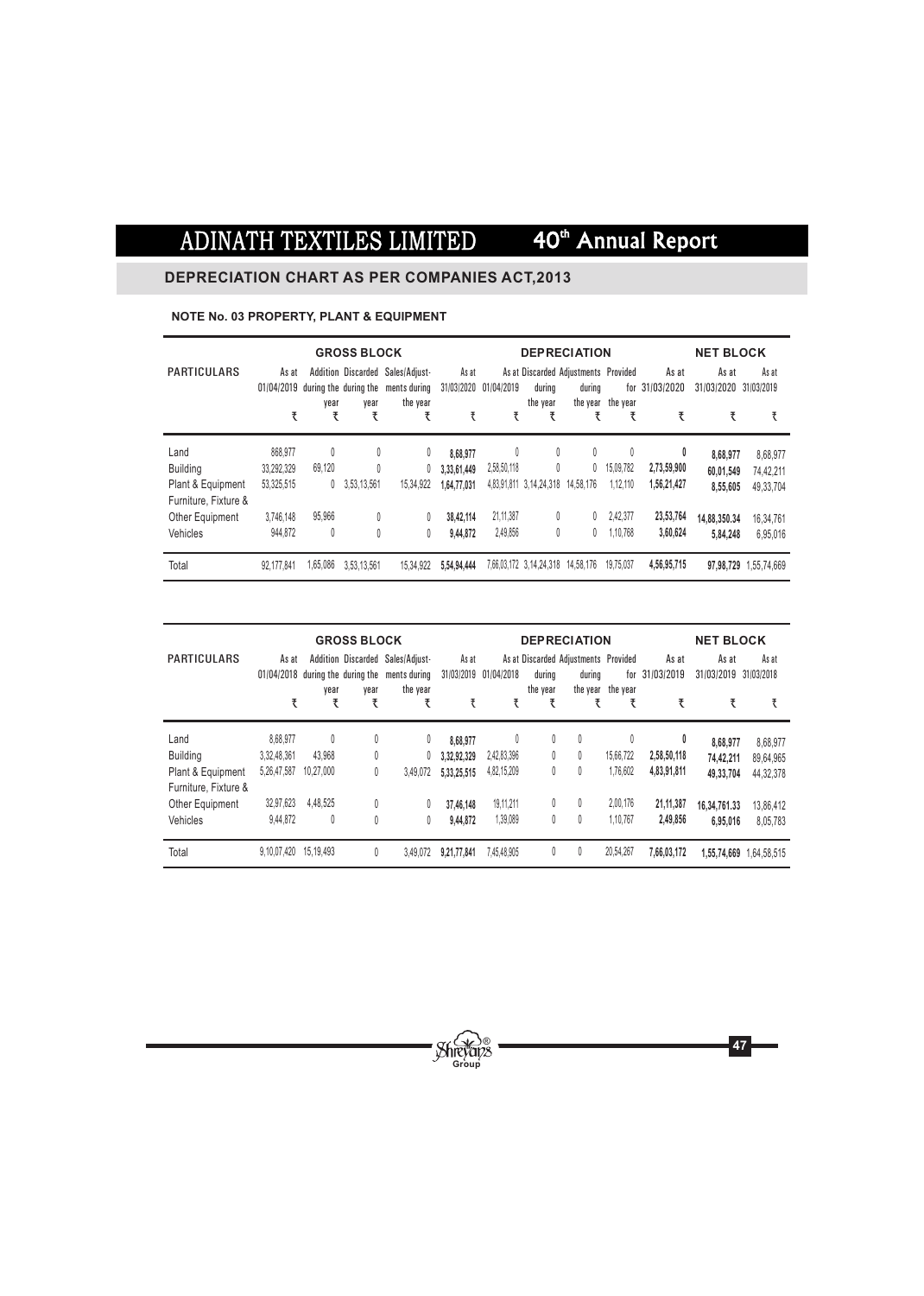| <b>PARTICULARS</b>                                                                                                                        | As at 31/03/2020<br>₹ | As at 31/03/2019<br>₹ |
|-------------------------------------------------------------------------------------------------------------------------------------------|-----------------------|-----------------------|
| <b>Investments in Equity instruments</b><br><b>Unquoted-Long Term at FVTPL</b>                                                            |                       |                       |
| 22500 (22500 in FY19) equity<br>shares of Fountain Tie-Up Pvt. Ltd of Rs. 10 each                                                         | 49,95,392.74          | 48,60,343.30          |
| Aggregate Value of unquoted investment                                                                                                    | 49,95,392.74          | 48,60,343.30          |
| 5. DEFERRED TAX ASSET (NET)                                                                                                               |                       |                       |
| Deffered Tax Liabilities<br>Gross deferred tax liability (A) [Refer note 37(b)]                                                           | 16,06,084.83          | 21,54,840.45          |
| Deffered Tax Asset<br>Gross deferred tax asset (B) [Refer note 37(b)]                                                                     | 18,89,736.64          | 22,41,908.60          |
| Deffered Tax Liability (net) (B-A)                                                                                                        | 2,83,651.81           | 87,068.15             |
| <b>6. OTHER NON-CURRENT ASSETS</b><br>Non Financial Assets at amortised cost<br>(unsecured, considered good)<br><b>Security Deposits</b>  | 9,67,541.00           | 9,67,341.00           |
| <b>TOTAL</b>                                                                                                                              | 9,67,541.00           | 9,67,341.00           |
| <b>7. INVENTORIES</b><br><b>STOCK &amp; STORES</b><br>Stores & Spares                                                                     | 1,04,797.00           | 1,04,797.00           |
| Others(scrap of machinery)                                                                                                                |                       | 51,857.00             |
| <b>TOTAL</b>                                                                                                                              | 1,04,797.00           | 1,56,654.00           |
| <b>8. TRADE RECEIVABLES</b>                                                                                                               |                       |                       |
| Trade Receivable Considered good, Secured<br>Trade Receivable Considered good, Unsecured<br>Trade Receivable With significant Credit risk | 27, 27, 147.05        | 35,47,209.05          |
| Trade Receivable Credit Impaired                                                                                                          | 86,10,919.96          | 85,58,948.96          |
|                                                                                                                                           | 1,13,38,067.01        | 1,21,06,158.01        |
| loss allowances for credit impaired                                                                                                       | (85, 58, 948.96)      | (85, 58, 948.96)      |
| <b>TOTAL</b>                                                                                                                              | 27,79,118.05          | 35,47,209.05          |

## **4. INVESTMENT (NON CURRENT)**

Note: 1. Trade receivables are non interest bearing and are generally on credit terms of 30-45 days.

2. In determining the allowances for doubtful trade receivables, the Company has used a practical expedient by computing the expected credit loss allowance for trade receivables taking into account historical credit loss experience. The expected credit allowance is based on the ageing of the receivables that are due & there is significant uncertainty regarding their recoverability.



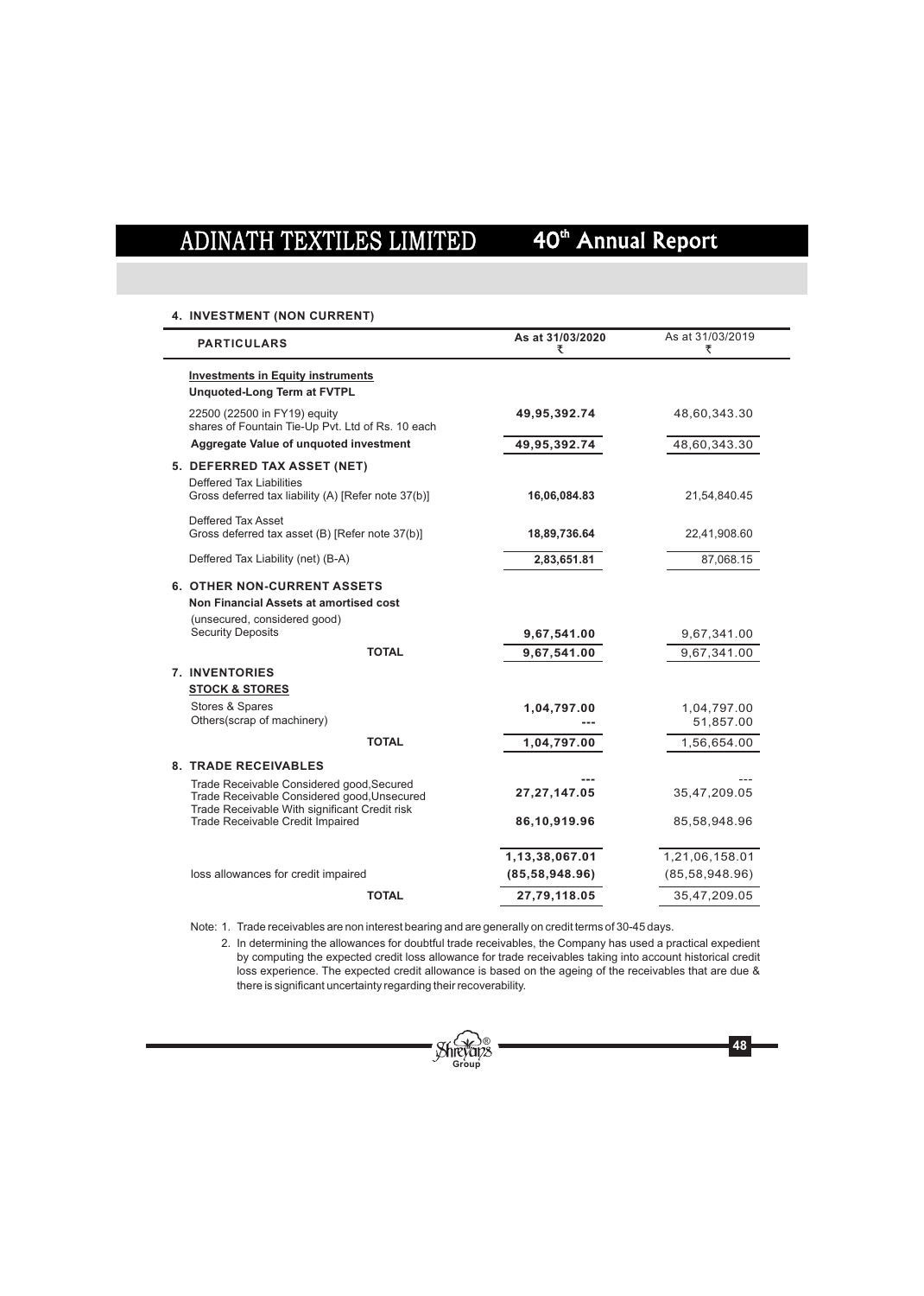# 40<sup>th</sup> Annual Report

## **9. CASH AND CASH EQUIVALENTS**

 $\overline{a}$ 

| <b>PARTICULARS</b>                                                                                                     | As at 31/03/2020 | As at 31/03/2019 |
|------------------------------------------------------------------------------------------------------------------------|------------------|------------------|
| (a) Balance With Banks in Current Accounts                                                                             | 79,07,477.71     | 37,92,366.38     |
| (b) Cheques in hand                                                                                                    | 37,250.00        |                  |
| (c) Cash in Hand (including Imprest)                                                                                   | 11,08,351.05     | 14,82,753.45     |
| <b>TOTAL</b>                                                                                                           | 90,53,078.76     | 52,75,119.83     |
| <b>10. OTHER CURRENT ASSETS</b><br>(Unsecured, considered good<br>unless otherwise stated)<br>a) Advances to Suppliers |                  | 25,000.00        |
| b) Advance to employees                                                                                                | 9,000.00         | 54,500.00        |
| c) Advance tax & TDS                                                                                                   | 41,06,618.00     | 27,29,418.00     |
| d) Prepaid Expenses                                                                                                    | 35,031.00        | 24,980.00        |
| e) Taxes recoverable*                                                                                                  |                  | 5,00,000.00      |
| <b>Construction Material in Hand</b><br>f)                                                                             | 93,803.00        |                  |
| Other amount receivable<br>$\mathfrak{g}$ )                                                                            | 1,14,205.64      | 58,604.31        |
| <b>TOTAL</b>                                                                                                           | 43,58,657.64     | 33.92.502.31     |

\* This includes Excise duty, VAT, Service tax & custom duty recoverable from various tax authorities.

## **11. EQUITY SHARE CAPITAL (a) AUTHORISED**

| (47.79.119.1947)                                                                            |                 |                 |
|---------------------------------------------------------------------------------------------|-----------------|-----------------|
| i) 9900000 Equity Shares of Rs.10/- each (par value)                                        | 9,90,00,000.00  | 9.90.00.000.00  |
| ii) 10000, 11% Reedemable Non-cumulative<br>preference shares of Rs. 100/- each (par value) | 10,00,000.00    | 10,00,000.00    |
| <b>TOTAL</b>                                                                                | 10,00,00,000.00 | 10,00,00,000.00 |
| (b) ISSUED & SUBSCRIBED                                                                     |                 |                 |
| i) 8616800 Equity Shares of Rs.10/- each.                                                   | 8,61,68,000.00  | 8,61,68,000.00  |
| ii) 2000, 11% Reedemable Non-cumulative<br>preference shares of Rs. 100/- each              | 2,00,000.00     | 2.00.000.00     |
| <b>TOTAL</b>                                                                                | 8,63,68,000.00  | 8,63,68,000.00  |
| (c) PAID UP CAPITAL                                                                         |                 |                 |
| i) 6814350 Equity Shares of Rs.10/- each.                                                   | 6,81,43,500.00  | 6,81,43,500.00  |
| ii) Add: Shares Forfeited (Amount originally paid up)                                       | 18.00.000.00    | 18.00.000.00    |
| <b>TOTAL</b>                                                                                | 6,99,43,500.00  | 6,99,43,500.00  |
|                                                                                             |                 |                 |

**(d) Reconcilliation of the number of shares and amount outstanding at the beginning and at the end of the reporting period :**

| <b>PARTICULARS</b>                             |               | As at 31/03/2020 |           | As at 31/03/2019 |  |
|------------------------------------------------|---------------|------------------|-----------|------------------|--|
|                                                | <b>Number</b> | Amount           | Number    | Amount           |  |
| <b>Equity Shares</b>                           |               |                  |           |                  |  |
| i) At the beginning of the reporting period    | 68.14.350     | 6.99.43.500      | 68.14.350 | 6.99.43.500      |  |
| ii) Add: Issued during the year                | ---           | ---              |           |                  |  |
| iii) Less: Buyback during the reporting period | ---           | ---              | ---       | ---              |  |
| Outstanding at the end of the reporting period | 68,14,350     | 6,99,43,500      | 68,14,350 | 6,99,43,500      |  |
|                                                |               |                  |           |                  |  |
|                                                |               |                  |           |                  |  |
|                                                |               |                  |           |                  |  |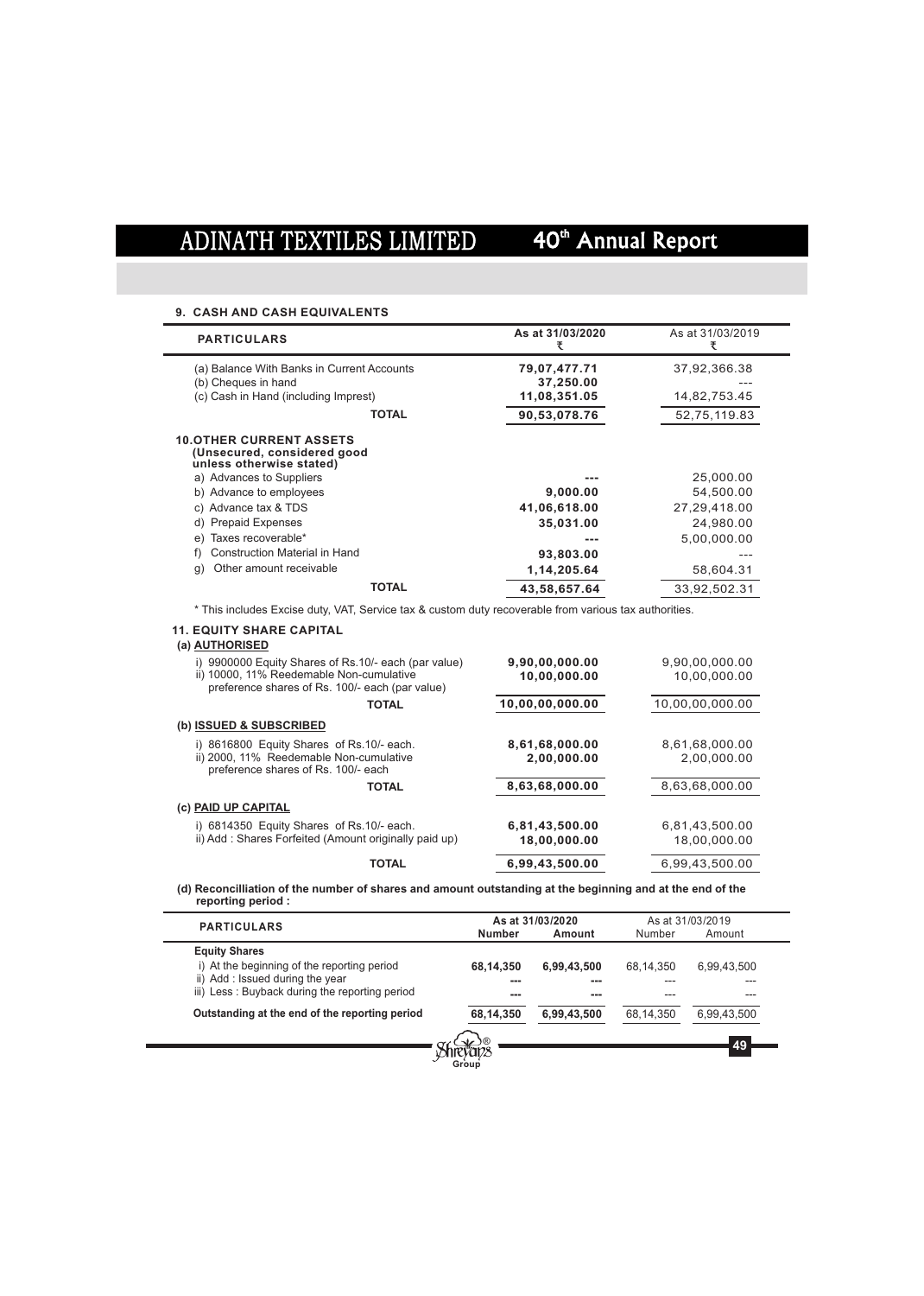## **Rights, preferences and restrictions attached to equity**

The company has one class of equity shares having a par value of Rs. 10/- each. Each holder of equity shares is entitled to one vote per share. In the event of liquidation of the company, the holders of equity shares will be entitled to receive any of the remaining assets of the company, after distribution of all preferential amounts. The distribution will be in proportion to the number of equity shares held by the shareholders.

The company issued 2000 11% Non-cumulative Redeemable Preference Shares of Rs.100/- each fully paid up in the year **(e)** 2011-12 & the same will be redeemed with in the period specified under section 55 of the Companies Act, 2013 from the date of allotment i.e. 31.10.2012 or earlier at the discretion of Board of Directors.

**Reconciliationofthenumberofshares andamountoutstandingatthebeginningandatthe endofthe reportingperiod:**

| <b>PARTICULARS</b>                             | As at 31/03/2020 |          | As at 31/03/2019 |          |
|------------------------------------------------|------------------|----------|------------------|----------|
|                                                | Number           | Amount   | Number           | Amount   |
| <b>Preference Shares</b>                       |                  |          |                  |          |
| i) At the beginning of the reporting period    | 2.000            | 2.00.000 | 2.000            | 2.00.000 |
| ii) Add: Issued during the year                | $- - -$          | ---      | ---              | ---      |
| iii) Less: Buyback during the reporting period | $---$            | ---      | ---              |          |
| Outstanding at the end of the reporting period | 2.000            | 2.00.000 | 2.000            | 2.00.000 |

**(f) Shares held by holding company or its ultimate holding company or subsidiaries or associates of the holding company or the ultimate holding company in aggregate.**

There is no holding or ultimate holding company of the company.

**(g) Detail of shareholders holding more than 5% of share capital in the company**

| Class of shares & Name of Shareholder                                                                                                                        |                                               | As at 31/03/2020              | As at 31/03/2019                              |                               |  |
|--------------------------------------------------------------------------------------------------------------------------------------------------------------|-----------------------------------------------|-------------------------------|-----------------------------------------------|-------------------------------|--|
|                                                                                                                                                              | <b>Number</b>                                 | % Shareholding                | Number                                        | % Shareholding                |  |
| a) Equity shares<br>Shreyans Industries Ltd.<br>Ojasvi Investment & Mercantile Co.<br>Levina Investment & Mercantile Co.<br>Achin Investment & Mercantile Co | 12,80,000<br>4.29.920<br>4,11,150<br>3.87.710 | 18.78<br>6.31<br>6.03<br>5.69 | 12.80.000<br>4.29.920<br>4.11.150<br>3.87.710 | 18.78<br>6.31<br>6.03<br>5.69 |  |

**(h)** under Indian GAAP, Non Cumulative preference shares were recorded at their transaction value. Under Ind AS, these preference shares are to be measured as compound financial instruments on the basis of effective interest rate method. Due to this, preference shares has been divided into debt portion and equity component as under:

|                                             | As at 31/03/2020 | As at 31/03/2019 |
|---------------------------------------------|------------------|------------------|
| Equity Component- Note No. 12 Other Equity  | 1.22.027.22      | 1.22.027.22      |
| Debt Component- Note No. 13 Other financial | 73.196.60        | 67.152.84        |
| liabilities (Non Current)                   |                  |                  |

®

**Group**



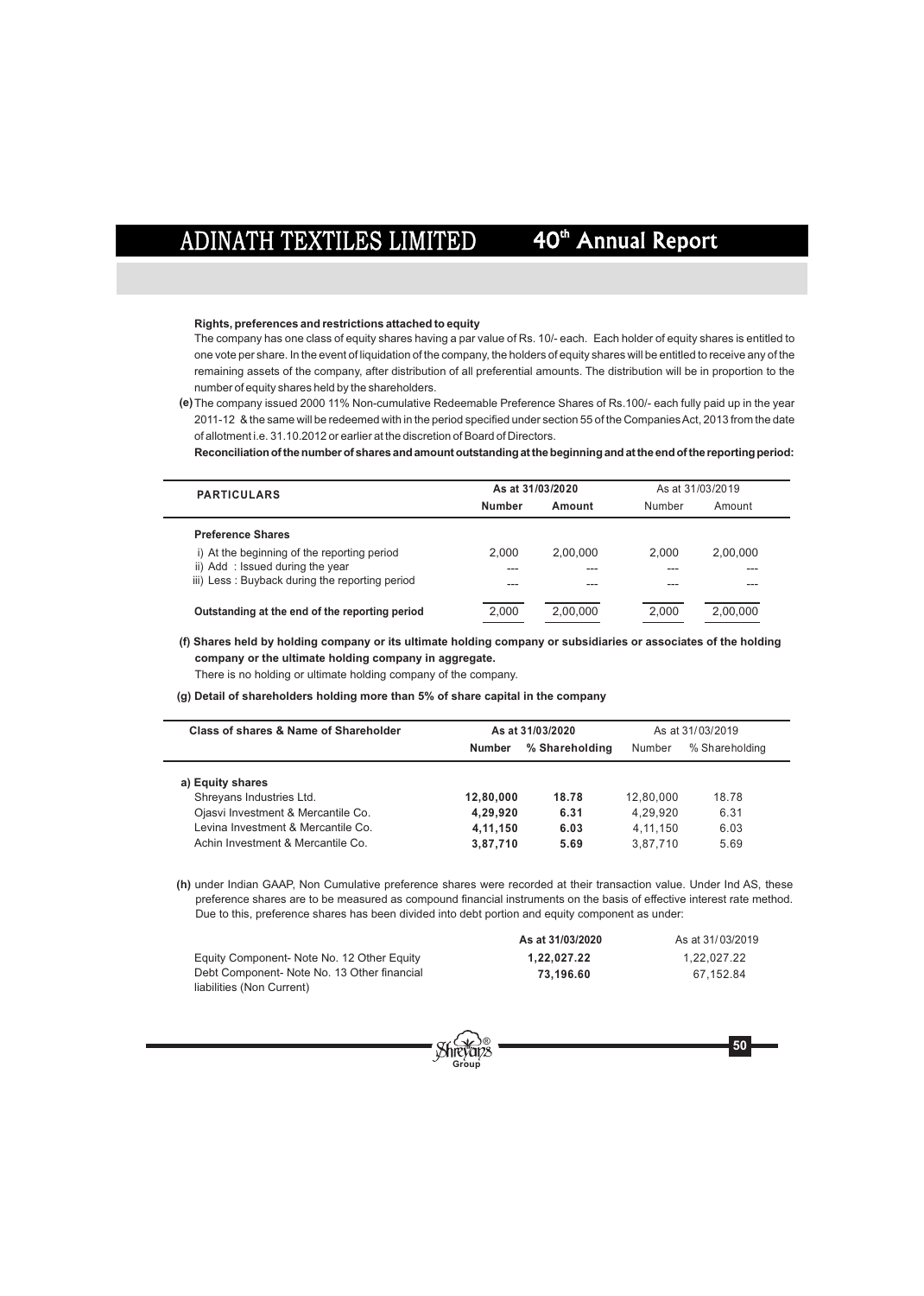## **12. OTHER EQUITY**

| <b>PARTICULARS</b>                                                                                                         | <b>Reserves &amp; Surplus</b> |                              |                                    | Equity<br><b>Instruments</b>             | Other<br>items                           |                          |
|----------------------------------------------------------------------------------------------------------------------------|-------------------------------|------------------------------|------------------------------------|------------------------------------------|------------------------------------------|--------------------------|
|                                                                                                                            | Capital<br>reserve            | <b>Securities</b><br>Premium | <b>Retained</b><br><b>Earnings</b> | through other<br>comprehensive<br>income | of other<br>compre-<br>hensive<br>income | <b>TOTAL</b>             |
| Balance as at 01st April 2019                                                                                              | 12000                         | 69507250                     | (126959296.13)                     | 122027.22                                | 83109.85                                 | (57234909.06)            |
| Changes in equity for the year<br>ended 31 March 2020<br>Profit for the year<br>Other Comprehensive Income<br>for the year |                               |                              | (681930.61)                        |                                          | 92842.00                                 | (681930.61)<br>92842.00  |
| <b>Total Comprehensive Income</b><br>for the year                                                                          |                               |                              | (681930.61)                        |                                          | 92842.00                                 | (589088.61)              |
| Balance as at 31 March 2020                                                                                                | 12000                         | 69507250                     | (127641226.74)                     | 122027.22                                | 175951.85                                | (57823997.67)            |
| Balance as at 01 <sup>st</sup> April 2018                                                                                  | 12000                         | 69507250                     | (122399934.92)                     | 122027.22                                | 3676.93                                  | (52754980.77)            |
| Changes in equity for the year<br>ended 31 March 2019<br>Profit for the year<br>Other Comprehensive Income<br>for the year |                               |                              | (4559361.21)                       |                                          | 79432.92                                 | (4559361.21)<br>79432.92 |
| <b>Total Comprehensive Income</b><br>for the year                                                                          |                               |                              | (4559361.21)                       |                                          | 79432.92                                 | (4479928.29)             |
| Balance as at 31 March 2019                                                                                                | 12000                         | 69507250                     | (126959296.13)                     | 122027.22                                | 83109.85                                 | (57234909.06)            |

## **13. OTHER FINANCIAL LIABILITIES (NON CURRENT)**

| <b>PARTICULARS</b>                             | As at 31/03/2020<br>₹ | As at 31/03/2019 |
|------------------------------------------------|-----------------------|------------------|
| <b>Financial Liabilities at Amortized cost</b> |                       |                  |
| (i) Preference Shares                          | 73196.60              | 67152.84         |
| <b>TOTAL</b>                                   | 73196.60              | 67152.84         |
| <b>14. PROVISIONS (NON CURRENT)</b>            |                       |                  |
| Provision for employee benefits                |                       |                  |
| - Leave encashment                             | 642256.00             | 567783.00        |
| - Gratuity                                     | 1010450.00            | 1121102.00       |
| <b>TOTAL</b>                                   | 1652706.00            | 1688885.00       |

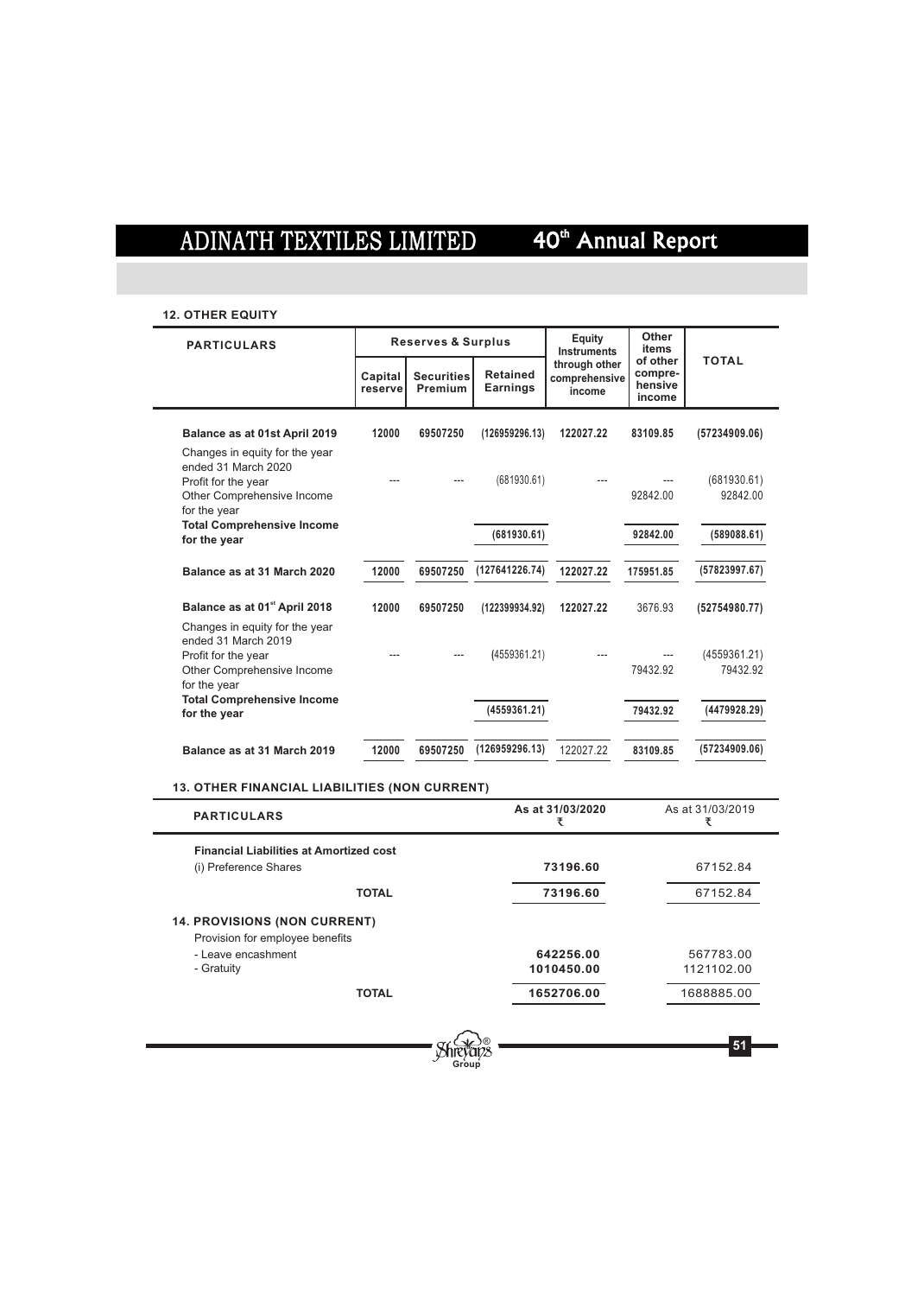## **15. TRADE PAYABLES**

| <b>PARTICULARS</b>                                                                 | As at 31/03/2020 | As at 31/03/2019 |
|------------------------------------------------------------------------------------|------------------|------------------|
| <b>Trade Payables</b><br>Total Outstanding to Micro, Small & Medium<br>enterprises | ---              | 11094.00         |
| Total Outstanding to other than Micro,<br>Small & Medium enterprises               | 556193.58        | 565274.30        |
| <b>TOTAL</b>                                                                       | 556193.58        | 5,76,368.30      |

The Micro, Small and Medium Enterprises Development Act, 2006 has come into force with effect from October 2, 2006. As per the Act, the company is required to identify the Micro and Small Vendors/Service providers and pay interest to them on overdue beyond the specified period irrespective of the terms agreed upon. The company has not received any confirmation from its Vendors/Service Providers regarding their status of registration under the said Act, which has been relied upon by the auditors, hence prescribed disclosures under Section 22 of the said Act has been provided in note no. 32 to financial statements.

## **16. OTHER FINANCIAL LIABILITIES (CURRENT)**

| (a) Current maturities of non-current debt<br>(b) Interest accrued & due on non-current debt.<br>(c) Other Payables | 60,00,000.00<br>37,25,911.00 | 60,00,000.00<br>37,25,911.00 |
|---------------------------------------------------------------------------------------------------------------------|------------------------------|------------------------------|
| i) Employee Benefits*                                                                                               | 9.87.752.12                  | 13.76.990.24                 |
| ii) For Expenses                                                                                                    | 19,10,142.00                 | 24.32.028.49                 |
| <b>TOTAL</b>                                                                                                        | 1,26,23,805.12               | 1.35.34.929.73               |

\* includes dues towards ESI, Provident fund, Welfare Fund etc.

| <b>17. OTHER CURRENT LIABILITIES</b> |                 |              |
|--------------------------------------|-----------------|--------------|
| i) Statutory Duties & Taxes*         | 27, 11, 202. 23 | 28.15.386.07 |
| ii) Advance from Customer            | 14.136.00       | 2,36,880.00  |
| iii) Securities Payables             | 2,00,00,00.00   | 15.66.000.00 |
| <b>TOTAL</b>                         | 47,25,338.23    | 46.18.266.07 |

\* includes dues towards TDS, Sale tax, Entry tax & GST.

## **18. PROVISIONS (CURRENT)**

| <b>PARTICULARS</b>                                                                              | As at 31/03/2020                  | As at 31/03/2019             |
|-------------------------------------------------------------------------------------------------|-----------------------------------|------------------------------|
| Provision for Employee benefits.<br>- Leave encashment<br>- Gratuity<br>Provison for Income Tax | 2,12,690.00<br>3,77,534.00<br>--- | 2,51,777.00<br>4, 14, 937.00 |
| <b>TOTAL</b>                                                                                    | 5,90,224.00                       | 6,66,714.00                  |
|                                                                                                 |                                   | 52                           |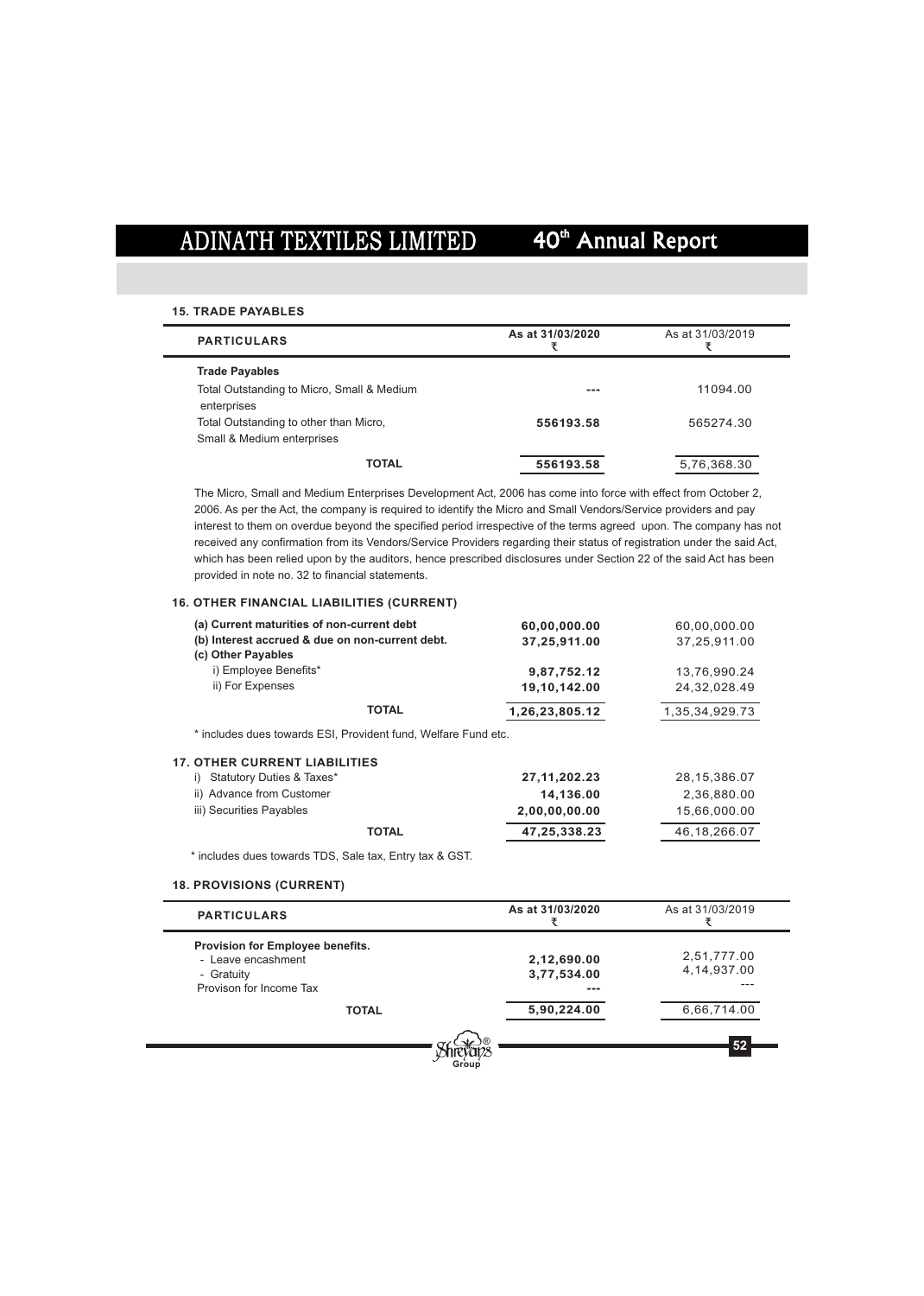| <b>PARTICULARS</b>                                                             |              | <b>Current Year</b><br>₹    | Previous Year<br>₹             |
|--------------------------------------------------------------------------------|--------------|-----------------------------|--------------------------------|
| (a) Sale of products<br>(b) Sale of services                                   |              | ---                         |                                |
| Job Charges Received (Yarn manufacturing)                                      |              |                             | 74,46,991.20                   |
| <b>TOTAL</b>                                                                   |              |                             | 74,46,991.20                   |
| <b>20. REVENUE FROM OPERATIONS</b><br>(DISCONTINUED OPERATIONS)                |              |                             |                                |
| (a) Sale of products<br>(b) Sale of services                                   |              |                             |                                |
| Job Charges Received (Yarn manufacturing)                                      |              | 1566661.50                  |                                |
| <b>TOTAL</b>                                                                   |              | 1566661.50                  |                                |
| <b>21. OTHER INCOME</b>                                                        |              |                             |                                |
| Interest received on securities with PSPCL                                     |              | 33,152.00                   | 27,362.00                      |
| Lease Rental income                                                            |              | 1,33,79,842.00              | 1,14,00,174.00                 |
| Sundry Balances written back                                                   |              | 2,26,186.00                 | 2,608.00                       |
| Gain on fair valuation of investments                                          |              | 1,35,049.44                 | 1,42,988.60                    |
| through profit & loss (FVTPL)                                                  |              |                             |                                |
| Misc. Income                                                                   |              |                             | 2,566.45                       |
| <b>Legal Consultancy Charges</b>                                               |              | 12,000.00                   | 12,000.00                      |
| Interest income on FDR                                                         |              | 85,129.00                   |                                |
| <b>GST</b> written back                                                        |              |                             | 1,44,788.84                    |
|                                                                                | <b>TOTAL</b> | 1,38,71,358.44              | 1, 17, 32, 487.89              |
| <b>22. EMPLOYEES BENEFITS EXPENSE</b>                                          |              |                             |                                |
|                                                                                |              |                             |                                |
| Salaries, Wages & Other Allowances<br>Contribution to provident and other fund |              | 58,56,578.00<br>7,93,884.00 | 90,15,026.00<br>12, 15, 632.00 |
|                                                                                |              |                             |                                |
|                                                                                | <b>TOTAL</b> | 66,81,949.90                | 1,02,91,993.00                 |
| 23. EMPLOYEES BENEFITS EXPENSE (DISCOUNTED OPERATIONS)                         |              |                             |                                |
| Salaries, Wages & Other Allowances                                             |              | 5,30,470.00                 |                                |
| Contribution to provident and other fund<br>Staff & Labour Welfare             |              | 74,502.00                   |                                |
|                                                                                | <b>TOTAL</b> | 6,04,972.00                 | $- - -$                        |
| <b>24. FINANCE COST</b>                                                        |              |                             |                                |
| Bank Charges & Commission                                                      |              | 6,263.46                    | 37,624.96                      |
| Interest Expense on borrowings                                                 |              |                             | 5,40,000.00                    |
| Notional Interest on Preference shares                                         |              | 6,043.76                    | 5,544.73                       |
|                                                                                | <b>TOTAL</b> | 12,307.22                   | 5,83,169.69                    |
|                                                                                |              |                             |                                |
|                                                                                |              |                             |                                |

## **19. REVENUE FROM OPERATIONS**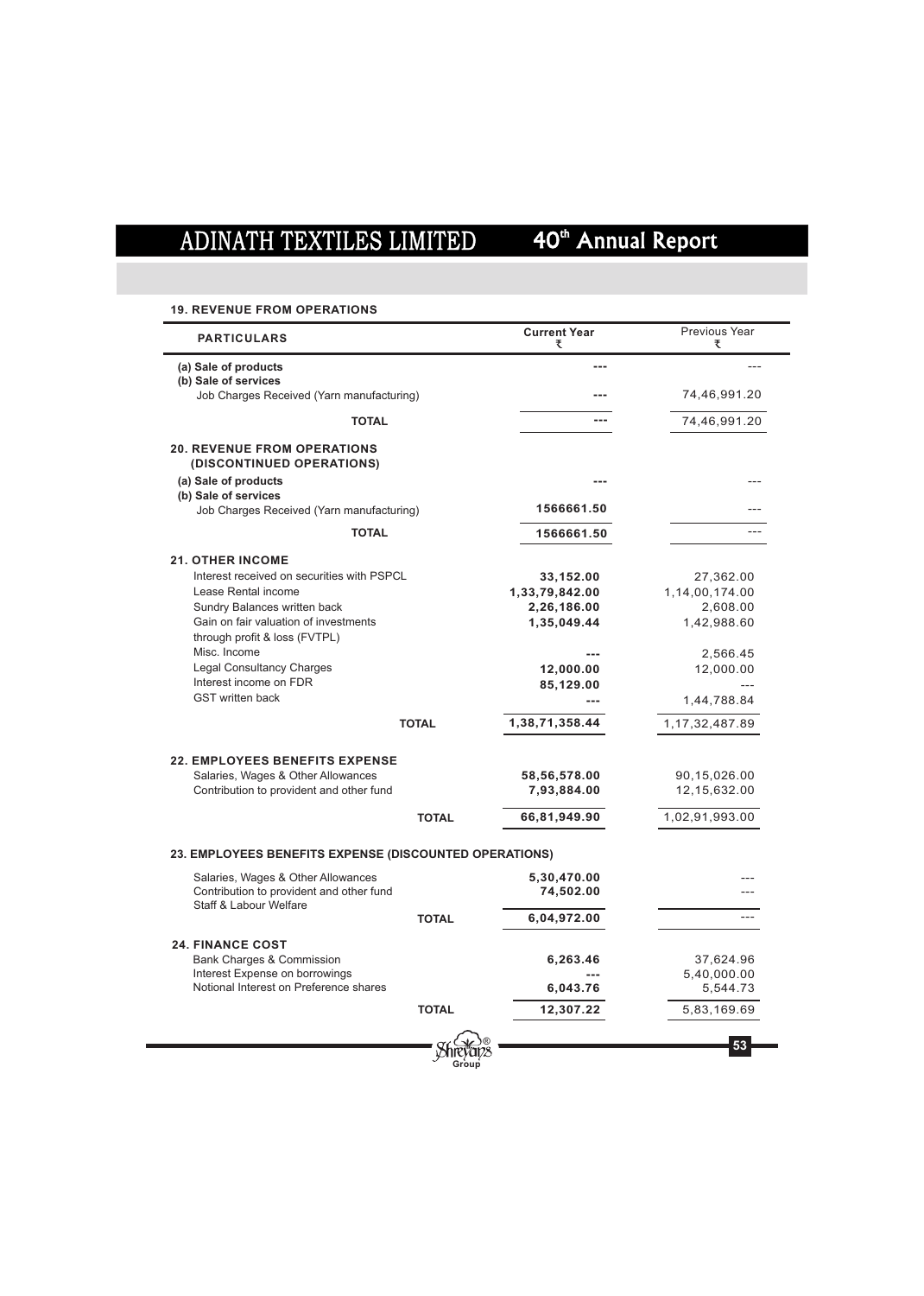# 40<sup>th</sup> Annual Report

| <b>PARTICULARS</b>                         |                  | <b>Current Year</b><br>₹    | Previous Year<br>₹ |
|--------------------------------------------|------------------|-----------------------------|--------------------|
| (a) MANUFACTURING EXPENSES                 |                  |                             |                    |
| Stores & Spares                            |                  |                             | 2, 14, 292.96      |
| <b>Packing Expenses</b>                    |                  |                             | 1,93,291.84        |
| Power and Fuel                             |                  | 19,38,944.00                | 39,38,304.00       |
| Repairs to Machinery                       |                  |                             | 2,59,622.16        |
|                                            | <b>Sub Total</b> | 19,38,944.00                | 46,05,510.96       |
|                                            |                  |                             |                    |
| (b) ADMINISTRATIVE EXPENSES<br>Insurance   |                  | 86,416.42                   | 79,158.00          |
| <b>Listing Fees</b>                        |                  | 3,00,000.00                 | 2,50,000.00        |
| Legal & Professional Expenses              |                  | 7,97,123.00                 | 18,18,368.00       |
| <b>Demat Charges</b>                       |                  | 1,20,669.00                 | 88,467.00          |
| E-Voting Charges                           |                  | 9,089.60                    | 9,120.00           |
| <b>Directors Sitting Fees</b>              |                  | 36,000.00                   | 34,500.00          |
| <b>Canteen Expenses</b>                    |                  |                             |                    |
| Fees & Taxes                               |                  | 1,29,134.00                 | 2,01,511.00        |
| <b>Traveling Expenses</b>                  |                  | 2,12,070.00                 | 2,11,735.00        |
| <b>Auditors Remuneration</b>               |                  | 1,16,124.00                 | 55,192.00          |
| - Audit Fee                                |                  | 30,000.00                   | 30,000.00          |
| - Tax Audit                                |                  | 25,000.00                   | 25,000.00          |
| Vehicle Expenses                           |                  | 63,412.46                   | 71,811.91          |
| Sundry Balances Written off                |                  | 694.75                      | 9,095.53           |
| <b>Expected Credit Loss</b>                |                  |                             | 30,58,948.96       |
| Advertisement                              |                  | 37,241.60                   | 40,604.00          |
| <b>Other Expenses</b>                      |                  | 13,47,747.15                | 16,38,620.35       |
|                                            | <b>Sub Total</b> | 33, 10, 721. 98             | 76, 22, 131. 75    |
| (c) SELLING EXPENSES                       |                  |                             |                    |
| Commission                                 |                  | 0.00                        | 1,23,000.00        |
| Freight & Cartage Outward                  |                  | 2,900.00                    | 45,220.00          |
|                                            |                  |                             |                    |
|                                            | <b>Sub Total</b> | 2,900.00                    | 1,68,220.00        |
|                                            | <b>TOTAL</b>     | 52,52,565.98                | 1,23,95,862.71     |
| 26. OTHER EXPENSES (DISCOUNTED OPERATIONS) |                  |                             |                    |
| (a) MANUFACTURING EXPENSES                 |                  |                             |                    |
| Stores & Spares                            |                  | 50,183.68                   |                    |
| <b>Packing Expenses</b>                    |                  | 41,499.00                   |                    |
| Power and Fuel                             |                  | 5,22,912.00                 |                    |
| Repairs to Machinery                       |                  | 46,207.04                   |                    |
|                                            |                  | 6,60,801.72                 |                    |
| (b) ADMINISTRATIVE EXPENSES                |                  |                             |                    |
| Insurance                                  |                  | 23,812.00                   |                    |
| Legal & Professional Expenses              |                  | 1,02,667.00                 |                    |
| <b>Other Expenses</b>                      |                  | 9,83,611.39<br>11,10,090.39 | ---                |
| (c) SELLING EXPENSES                       |                  |                             |                    |
|                                            |                  | 54,562.00                   |                    |
| Commission                                 |                  | 9,025.00                    |                    |
| Freight & Cartage Outward                  |                  |                             |                    |
|                                            |                  | 63,587.00                   |                    |
|                                            |                  |                             |                    |
|                                            |                  | 18,34,479.11                |                    |

## **25. OTHER EXPENSES**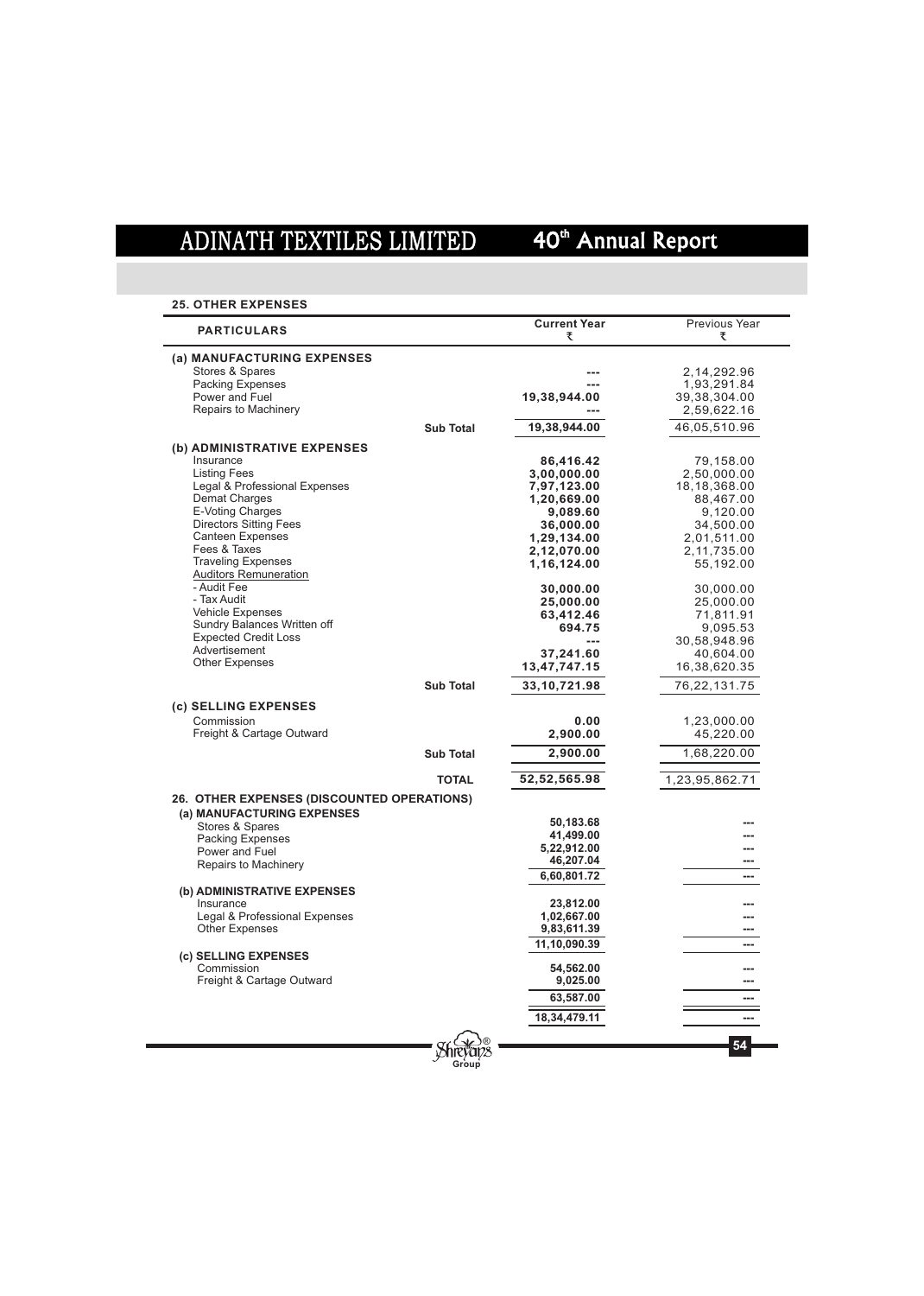## **27 (a) Financial Instruments by Category**

 **The Carrying value & fair value of financial instruments at the end of each reporting period is as follows :**

| <b>PARTICULARS</b>                                                        | At Cost At Amortised<br>Cost |              | At fair value through<br>profit or loss |                                          |           | At fair value through OCI Total carrying<br>value | <b>Total fair</b><br>value |
|---------------------------------------------------------------------------|------------------------------|--------------|-----------------------------------------|------------------------------------------|-----------|---------------------------------------------------|----------------------------|
|                                                                           |                              | upon initial | Designated Mandatory                    | Eauity<br>instruments<br>designated upon | Mandatory |                                                   |                            |
|                                                                           |                              | recognition  |                                         | initial recognition                      |           |                                                   |                            |
| As at 31st March 2020                                                     |                              |              |                                         |                                          |           |                                                   |                            |
| Assets:<br>Investments (Non Current) (Refer note 4)                       |                              |              |                                         |                                          |           |                                                   |                            |
| Trade receivables (Refer note 8)                                          | 2779118.05                   |              | 4995392.74                              |                                          |           | 4995392.74<br>2779118.05                          | 4995392.74<br>2779118.05   |
| Cash and Cash Equivalents (Refer note 9)                                  | 9053078.76                   |              |                                         |                                          |           | 9053078.76                                        | 9053078.76                 |
|                                                                           |                              |              |                                         |                                          |           |                                                   |                            |
| Total                                                                     | 11832196.81                  |              | 4995392.74                              |                                          |           | 16827589.55                                       | 16827589.55                |
| Liabilities:                                                              |                              |              |                                         |                                          |           |                                                   |                            |
| Other financial liabilities (Non Current) (Refer note 13)                 |                              |              |                                         |                                          | 73196.60  | 73196.60                                          | 73196.60                   |
| Borrowings (Current)                                                      |                              |              |                                         |                                          |           |                                                   |                            |
| Trade Payables (Refer note 15)                                            | 556193.58                    |              |                                         |                                          |           | 556193.58                                         | 556193.58                  |
| Other financial liabilities (Current) (Refer note 16)                     | 12623805.12                  |              |                                         |                                          |           | 12623805.12                                       | 12623805.12                |
| Total                                                                     | 13179998.70                  |              |                                         |                                          | 73196.60  | 13253195.30                                       | 13253195.30                |
|                                                                           |                              |              |                                         |                                          |           |                                                   |                            |
| As at 31st March 2019                                                     |                              |              |                                         |                                          |           |                                                   |                            |
| Assets:                                                                   |                              |              |                                         |                                          |           |                                                   |                            |
| Investments (Non Current) (Refer note 4)                                  |                              |              | 4860343.30                              |                                          |           | 4860343.30                                        | 4860343.30                 |
| Trade receivables (Refer note 8)                                          | 3547209.05<br>5275119.83     |              |                                         |                                          |           | 3547209.05                                        | 3547209.05                 |
| Cash and Cash Equivalents (Refer note 9)                                  |                              |              |                                         |                                          |           | 5275119.83                                        | 5275119.83                 |
| Total                                                                     | 8822328.88                   |              | 4860343.30                              |                                          |           | 13682672.18                                       | 13682672.18                |
|                                                                           |                              |              |                                         |                                          |           |                                                   |                            |
| Liabilities:<br>Other financial liabilities (Non Current) (Refer note 13) |                              |              |                                         |                                          | 67152.84  | 67152.84                                          | 67152.84                   |
| Borrowings (Current)                                                      |                              |              |                                         |                                          |           |                                                   |                            |
| Trade Payables (Refer note 15)                                            | 576368.30                    |              |                                         |                                          |           | 576368.30                                         | 576368.30                  |
| Other financial liabilities (Current) (Refer note 16)                     | 13534929.73                  |              |                                         |                                          |           | 13534929.73                                       | 13534929.73                |
| Total                                                                     | 14111298.03                  |              |                                         |                                          | 67152.84  | 14178450.87                                       | 14178450.87                |
|                                                                           |                              |              |                                         |                                          |           |                                                   |                            |

## **27 (b) Fair Value Measurement**

 **(i) Fair Value hierarchy**

**Level 1-** Quoted prices (unadjusted) in active markets for identical assets or liabilities

 **Level 2-** Inputs other than quoted prices included within Level 1 that are observable for the asset or liability, either directly (i.e. as prices) or indirectly (i.e. derived from prices)

> **Group Dhreyars**

**55**

 **Level 3-** Inputs for the assets or liabilities that are not based on observable market data (unobservable inputs).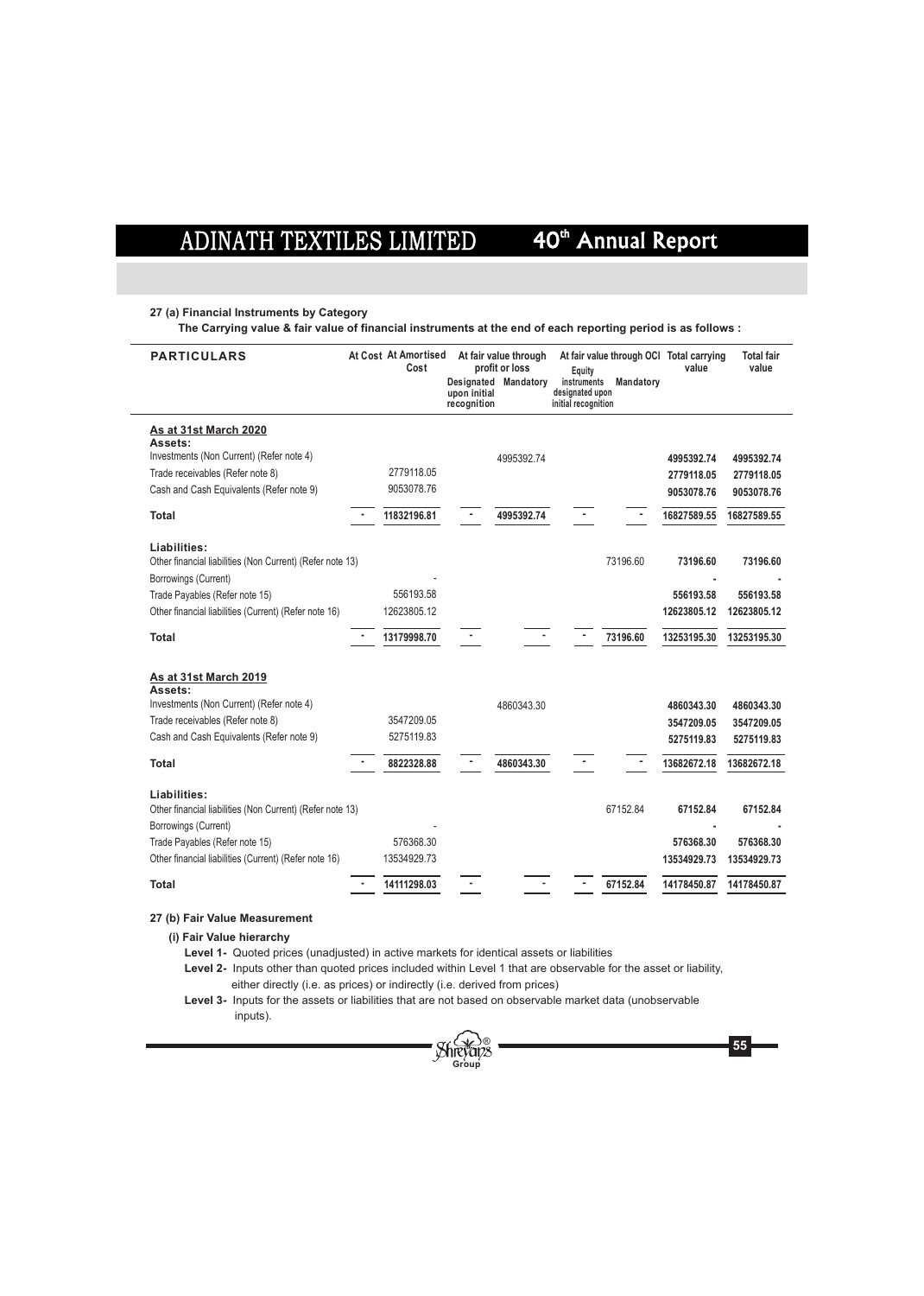# 40<sup>th</sup> Annual Report

**(ii) The following table presents fair value hierarchy of assets & liabilities measured at fair value :**

**As at 31st March 2020**

| <b>Particulars</b>               | <b>Fair Value</b> |         | Fair Value measurement using |            |
|----------------------------------|-------------------|---------|------------------------------|------------|
|                                  |                   | Level 1 | Level 2                      | Level 3    |
| <b>Long Term Investments</b>     |                   |         |                              |            |
| Fair Value through profit & loss | 4995392.74        |         |                              | 4995392.74 |

## **As at 31st March 2019**

| <b>Particulars</b>                                               | <b>Fair Value</b> |         | Fair Value measurement using |            |
|------------------------------------------------------------------|-------------------|---------|------------------------------|------------|
|                                                                  |                   | Level 1 | Level 2                      | Level 3    |
| <b>Long Term Investments</b><br>Fair Value through profit & loss | 4860343.30        |         |                              | 4860343.30 |

## **Reconciliation of Level 3 Fair value measurements**

| <b>Particulars</b>                       | Unlisted equity instruments |
|------------------------------------------|-----------------------------|
| As at April 1, 2018                      | 4860343.30                  |
| <b>Purchases</b>                         | ---                         |
| (Gain)/loss recogised in OCI/Profit/Loss | ---                         |
| As at March 31, 2019                     | 4860343.30                  |
| <b>Purchases</b>                         | ---                         |
| (Gain)/loss recogised in OCI/Profit/Loss | 135049.44                   |
| As at March 31, 2020                     | 4995392.74                  |

## **28. Contingent Liabilities and Capital Commitments**

The Company expect no outflow of cash related to contingent liabilities and capital commitments.

**29. Segment Reporting**-Business segments have been identified based on the nature and class of products and services, assessment of differential risks and returns. Accordingly, company is a single segment company operating in textile business and disclosure requirements as contained in Ind AS- 108 'Operating Segments' are not required in the financial statements.

## **A. Information by Geographies**

| (a) Revenue from external customers<br>India<br>Outside India                                                                                                                                                  | 1566661.50 | 7446991.20 |
|----------------------------------------------------------------------------------------------------------------------------------------------------------------------------------------------------------------|------------|------------|
| (b) The company has business operations only in india and does not hold any assets outside india                                                                                                               |            |            |
| <b>B. Revenue from major customers</b><br>Information about Major Customer<br>Number of customer contributing 10% or more to Company's revenue<br>Revenue arising from sales to the company's largest customer | 52.20      | 61.90      |
|                                                                                                                                                                                                                |            |            |
|                                                                                                                                                                                                                |            |            |

**Group**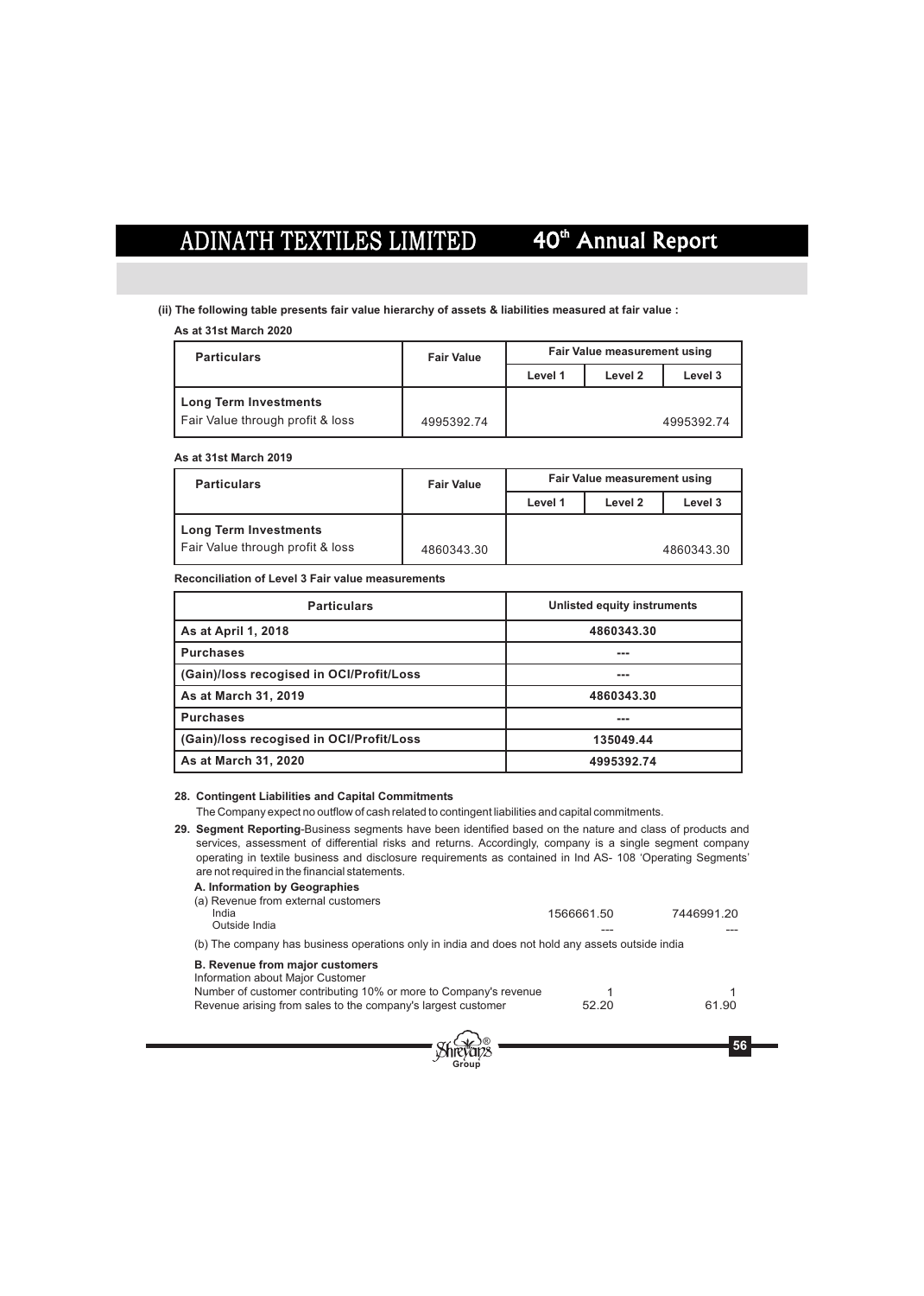- **30.** In accordance with Ind AS-36 on "Impairment of Assets" the Company has assessed as on the balance sheet date, whether there are any indications with regard to the impairment of any of the assets. Based on such assessment it has been ascertained that no potential loss is present and therefore, formal estimate of recoverable amount has not been made. Accordingly no impairment loss has been provided in the books of account.
- **31. Earnings Per Share:** The calculation of Earnings per Share as disclosed in the statement of Profit & Loss has been in accordance with Indian Accounting Standard (Ind AS)-33 on "Earning per Share" issued by the Institute of Chartered Accountants of India.

Astatement on calculation of Basic & Diluted EPS is as under:

| <b>PARTICULARS</b>                                                                                                                                                         | As at 31/03/2020                    | As at 31/03/2019                    |
|----------------------------------------------------------------------------------------------------------------------------------------------------------------------------|-------------------------------------|-------------------------------------|
| issued equity shares<br>Number of Share at end<br>Weighted average shares outstanding                                                                                      | 68,14,350<br>68,14,350<br>68,14,350 | 68,14,350<br>68,14,350<br>68,14,350 |
| <b>PARTICULARS</b>                                                                                                                                                         | As at 31/03/2020<br>₹               | As at 31/03/2019<br>₹               |
| 1. Net Profit/Loss after tax as per Statement of Profit and<br>Loss from Continuing Operations Attributable to the<br>Equity Shareholders (A)                              | 1,90,859.00                         |                                     |
| 2. Net Profit/Loss after tax as per Statement of Profit and<br>Loss from Discontinuing operations Attributable to the<br>Equity Shareholders (B)                           | (8,72,789.61)                       |                                     |
| 3. Net Profit/Loss after tax as per Statement of Profit and<br>Loss from Discontinuing operations and Continuing<br>Operations Attributable to the Equity Shareholders (C) | (6,81,930.61)                       | (45, 59, 361.21)                    |
| 4. Weighted average no. of Equity Shares outstanding<br>during the year used for calculation of Basic Earning<br>Per Share (D)                                             | 68,14,350.00                        | 68,14,350.00                        |
| 5. Nominal Value of Share ₹                                                                                                                                                | 10.00                               | 10.00                               |
| 6. Earning Per Share (for Continuing operations)                                                                                                                           |                                     |                                     |
| (a) Basic $(A/D)$<br>(b) Diluted $(A/D)$                                                                                                                                   | 0.03<br>0.03                        | (0.67)<br>(0.67)                    |
| 7. Earning Per Share (for Discontinuing operations)                                                                                                                        |                                     |                                     |
| (a) Basic $(B/D)$                                                                                                                                                          | (0.13)                              |                                     |
| (b) Diluted (B/D)<br>8. Earning Per Share (for Continuing operations &<br>Discontnuing Operations)                                                                         | (0.13)                              |                                     |
| (a) Basic $(B/D)$                                                                                                                                                          | (0.10)                              | (0.67)                              |
| $(b)$ Diluted $(B/D)$                                                                                                                                                      | (0.10)                              | (0.67)                              |

**Group**

®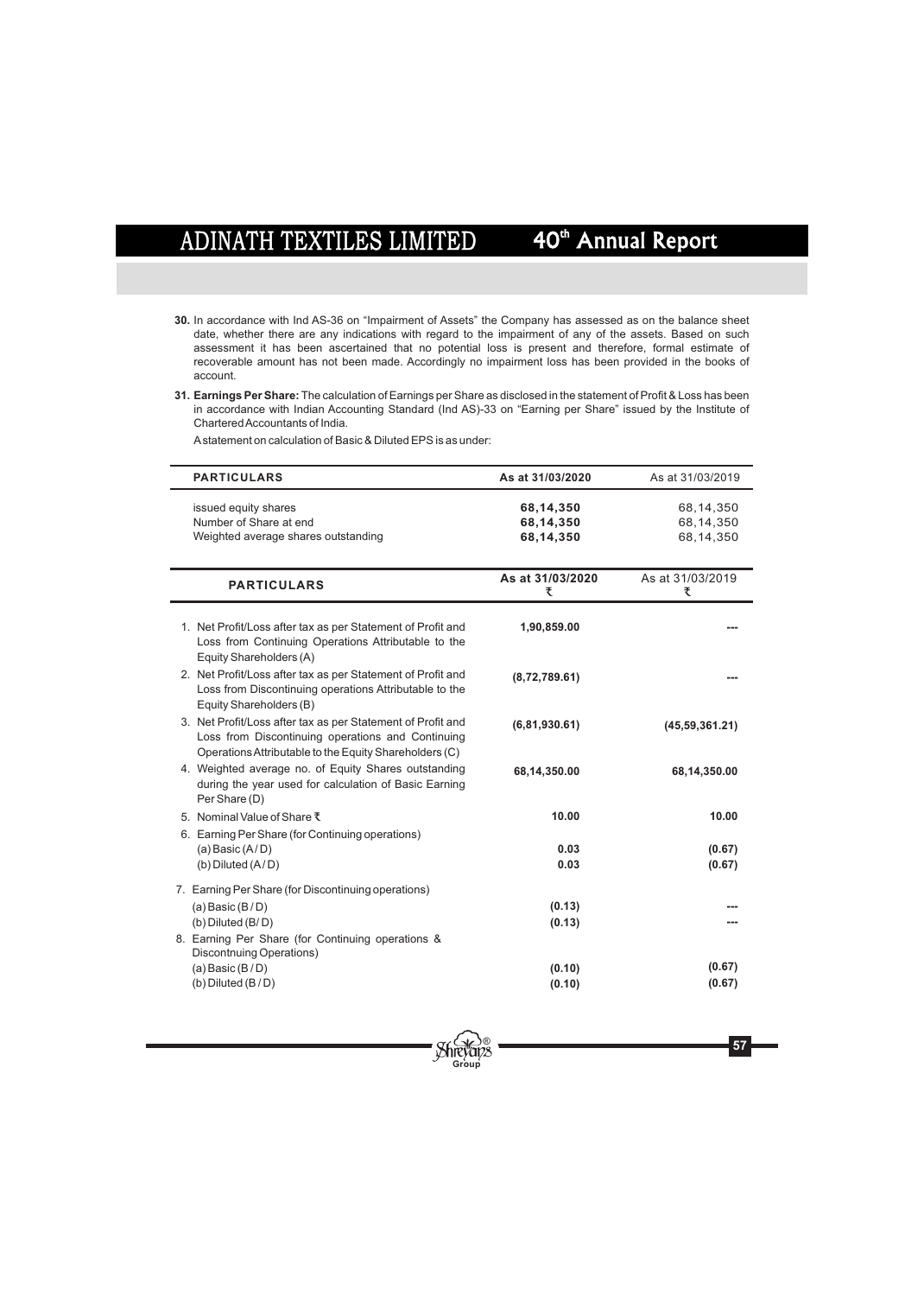| <b>PARTICULARS</b>                                                                                                                                                                | As at 31/03/2020 | As at 31/03/2019 |
|-----------------------------------------------------------------------------------------------------------------------------------------------------------------------------------|------------------|------------------|
| 32. Disclosures required under Section 22 of the Micro, Small and Medium Enterprises Development Act,<br>2006 under the chapter on delayed payments to Micro & small enterprises. |                  |                  |
| 1. Principal amount remaining unpaid to any supplier<br>as at the end of accounting period                                                                                        |                  | 11094            |
| 2. Interest due on remaining unpaid to any supplier<br>as at the end of the accounting period                                                                                     |                  |                  |
| 3. The amount of interest paid along with the amounts<br>appointed day during accounting period                                                                                   | ---              |                  |
| 4. The amount of interest due and payable for the year                                                                                                                            | ---              |                  |
| 5. The amount of interest accrued and remaining unpaid<br>at the end of accounting year                                                                                           |                  |                  |
| 6. The amount of further interest due and payable even<br>in the succeeding year, until such date when the interest                                                               | ---              |                  |

Dues of Micro, Small and Medium enterprises have been determined on the basis of information collected by the management. This has been relied upon by the auditors.

**33.** The related party disclosure in accordance with Indian Accounting Standard (Ind AS)-24 "Related Party" issued by the Institute of Chartered Accountants of India is given below:

| <b>NAME OF RELATED PARTY</b>                                                                                                                                                                                                                                                                                                                                                                                                                                                                                                      | <b>RELATIONSHIP</b>                                                                                                             |
|-----------------------------------------------------------------------------------------------------------------------------------------------------------------------------------------------------------------------------------------------------------------------------------------------------------------------------------------------------------------------------------------------------------------------------------------------------------------------------------------------------------------------------------|---------------------------------------------------------------------------------------------------------------------------------|
| Mr. Raineesh Oswal (Managing Director)<br>Mr. Vishal Oswal (Managing Director)<br>Mr. Surinder Kumar Sekhri (Non Executive Director)<br>Mr. Ramesh Chander Juneja (Non Executive Director)<br>Ms. Priya Begana (Non Executive Director)<br>Rajesh Kumar (CFO)<br>Parminder Singh (Company Secretary)                                                                                                                                                                                                                              | Key Management Personnel                                                                                                        |
| Mr. Kunal Oswal (Brother)*<br>Mrs. Priti Oswal (Wife)*<br>Mrs. Shikha Oswal (Wife)*<br>Mrs. Nirmal Oswal (Mother)*                                                                                                                                                                                                                                                                                                                                                                                                                | Relatives of Key Management Personnel                                                                                           |
| Shreyans Industries Ltd.<br>Achin Investment & Mercantile Co.*<br>Adeep Investment Co.*<br>Jagvallabh Parasnath Capital Investments Pvt. Ltd.*<br>Levina Investment & Mercantile Co.*<br>Oiasvi Investment & Mercantile Co.*<br>Virat Investment & Mercantile Co.*<br>Shreyans Financial & Capital Services Ltd.<br>I imelite Consultants Pvt I td *<br>Noble Share Trading Pvt. Ltd.*<br>Sulzer Investments Pvt. Ltd.*<br>Oasis Share Trading Pvt. Ltd.*<br>Punctual Dealers Private Limited*<br>Fountain Tie-up Private Limited | Enterprises over which key management<br>personnel and relatives of such personnel<br>is able to exercise significant influence |

\*No transactions have taken place during the year.

dues as above are actually paid

L.

 $\overline{a}$ 



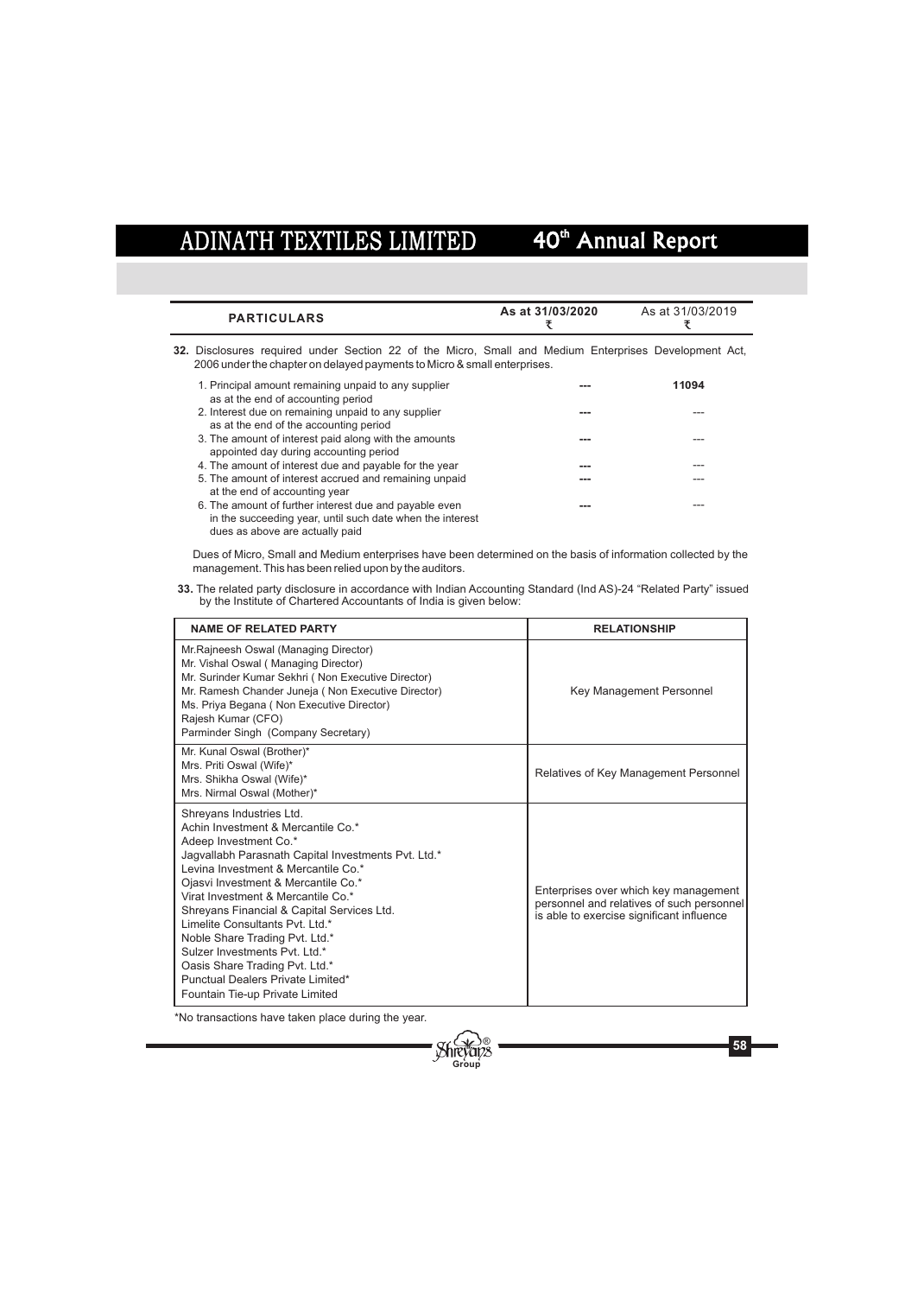## **Related Parties Transactions:**

| <b>PARTICULARS</b>                                                  | <b>Enterprises over which</b><br>key management personnel<br><b>Key Management</b><br>and relatives of such<br>Personnel<br>personnel is able to exercise<br>significant influence |            |           |                                                            | <b>KMP</b>      | <b>Relatives of</b>     |
|---------------------------------------------------------------------|------------------------------------------------------------------------------------------------------------------------------------------------------------------------------------|------------|-----------|------------------------------------------------------------|-----------------|-------------------------|
|                                                                     |                                                                                                                                                                                    |            |           | Current Year   Previous Year  Current Year   Previous Year | Current<br>Year | <b>Previous</b><br>Year |
| Contractual Remuneration                                            | ---                                                                                                                                                                                | ---        | 909264.00 | 2044464.00                                                 |                 |                         |
| Contractual Remuneration<br>outstanding as on last day of Fin. Year | ---                                                                                                                                                                                | ---        | 71920.00  | 123907.00                                                  |                 |                         |
| <b>Sitting Fees</b>                                                 | ---                                                                                                                                                                                | ---        | 36000.00  | 34500.00                                                   |                 |                         |
| Interest paid                                                       | ---                                                                                                                                                                                | 540000.00  | ---       | ---                                                        |                 |                         |
| Paid against services rendered                                      | 300000.00                                                                                                                                                                          | 1200000.00 |           |                                                            |                 |                         |
| Receipt against services rendered                                   | 12000.00                                                                                                                                                                           | 12000.00   | ---       | ---                                                        |                 |                         |
| Loan Repaid                                                         | ---                                                                                                                                                                                | ---        | ---       | ---                                                        |                 |                         |
| Loans - Opening Balance                                             | 6000000.00                                                                                                                                                                         | 6000000.00 | ---       | ---                                                        |                 |                         |
| Loans - Closing Balance                                             | 6000000.00                                                                                                                                                                         | 6000000.00 | ---       |                                                            |                 |                         |

## **34. Disclosures as required by Indian Accounting Standard (Ind AS) 19 Employee Benefits:**

Contribution to Defined Contribution Plans, recognized in the Statement of Profit ans Loss for the year under employee benefits expense, are as under:

|                       | For year ended 31/03/2020 | For year ended 31/03/2019 |
|-----------------------|---------------------------|---------------------------|
| <b>Provident Fund</b> | 402923                    | 609564                    |

The expenses incurres on account of the above defined contribution plans have been included in note no. 22 & 23 "Employee Benefits Expenses"under the head "Contribution to provident and Other Funds"

The Company has a defined benefit plan for gratuity and leave encashmants. The present value of obligation is determined based on the actuarial valuation using the Project unit Credit Method, which recognises each period of service as giving rise to additional unit of employee benefit entitlement and measure each unit separately to build up the final obligation.

The Indian Accounting Standard (Ind AS-19) on "Employee Benefits" is being followed and the following table summarize the components of net benefit/expenses recognised in the Statement of Profit and Loss and the amount recognised in the balance sheet for the gratuity and Leaves with wages plan.

## **1. Key assumptions**

|                               | AS ON 31.03.2020     | AS ON 31.03.2019     |
|-------------------------------|----------------------|----------------------|
| <b>PARTICULARS</b>            | Gratuity (Unfunded)  | Gratuity (Unfunded)  |
| Mortality Table               | IAL 2012-14 Ultimate | IAL 2012-14 Ultimate |
| <b>Attrition Rate</b>         | 05.00% p.a           | 05.00% p.a           |
| Imputed rate of interest (D)  | $6.74\%$ p.a         | 7.65% p.a            |
| Imputed rate of interest (IC) | 7.65% p.a            | 7.70% p.a            |
| Salary rise                   | $8.00\%$ p.a         | 8.00% p.a            |
| Return on plan assets         | N.A                  | N.A                  |
| Remaining Working Life        | $11.95$ years        | $15.66$ years        |
|                               |                      |                      |

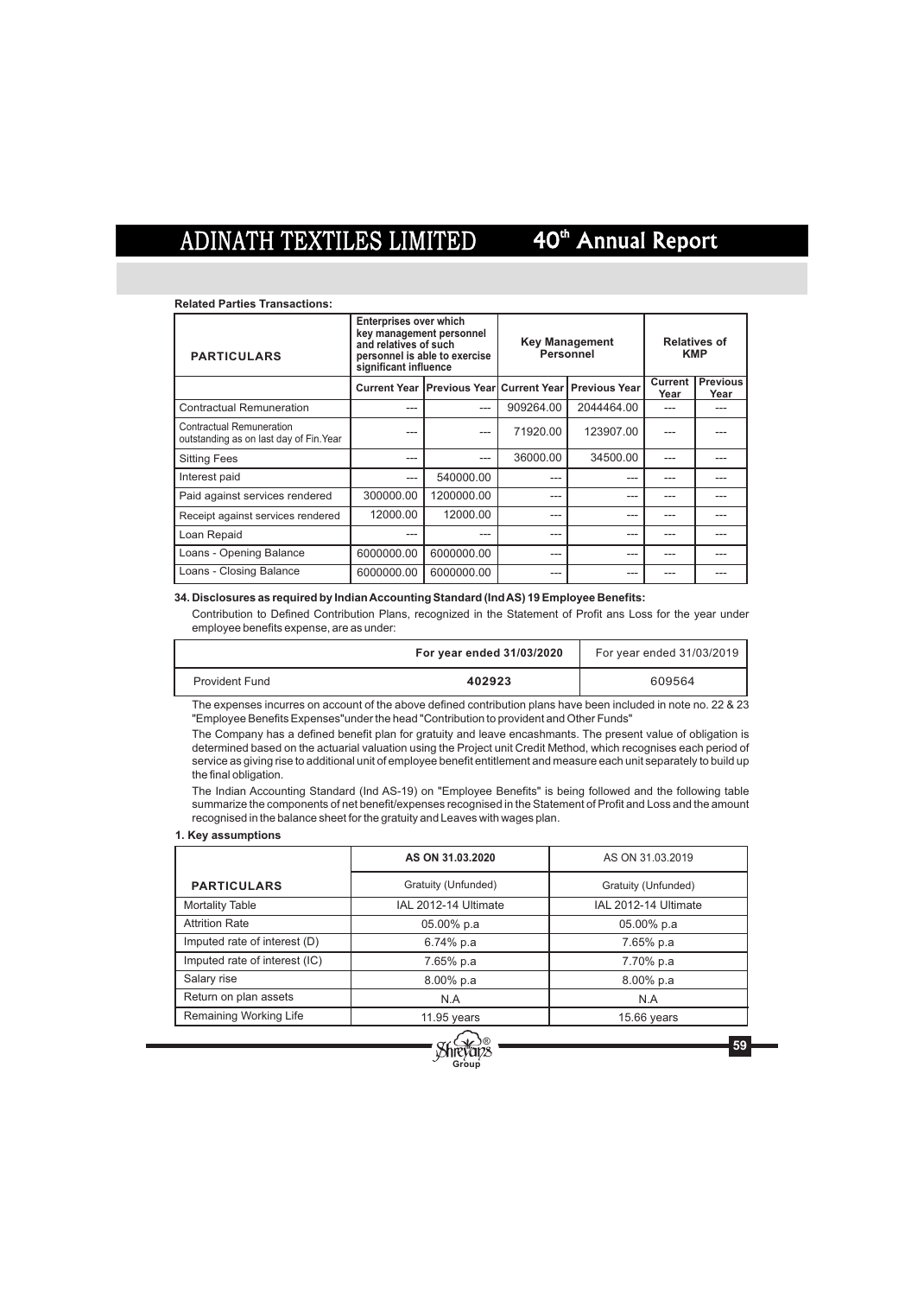# 40<sup>th</sup> Annual Report

**60**

## **2. Changes in the present value of obligation:-**

|                                                                              | AS ON 31.03.2020    | AS ON 31.03.2019    |
|------------------------------------------------------------------------------|---------------------|---------------------|
| <b>PARTICULARS</b>                                                           | Gratuity (Unfunded) | Gratuity (Unfunded) |
| Present value of obligation at the beginning of the I.V.P.                   | 1536039.00          | 1353944.00          |
| Interest cost                                                                | 103782.00           | 100262.00           |
| Past service cost                                                            | ---                 |                     |
| Current service cost                                                         | 180680.00           | 248551.00           |
| Benefits paid                                                                | (358833.00)         | (103676.00)         |
| <b>Experience Adjustment</b>                                                 | (143009.00)         | (66936.00)          |
| Diff.in Present Value of Obligations / Acturial (Gain) / Loss on obligations | 69325.00            | 3894.00             |
| Present Value of obligation at the end of the I.V.P.                         | 1387984.00          | 1536039.00          |

## **3. Changes in the fair value of plan assets**

|                                                          | AS ON 31,03,2020    | AS ON 31.03.2019    |
|----------------------------------------------------------|---------------------|---------------------|
| <b>PARTICULARS</b>                                       | Gratuity (Unfunded) | Gratuity (Unfunded) |
| Fair value of plan assets at the beginning of the I.V.P. |                     |                     |
| Expected Return on plan assets                           |                     |                     |
| Net Contribution                                         |                     |                     |
| <b>Withdrawals/ Benefits Paid</b>                        |                     |                     |
| Remeasurement gain / (loss) Returns on plan assets       |                     |                     |
| Fair value of plan assets at the end of the I.V.P.       |                     |                     |

## **4. Net Interest cost:-**

|                                             | AS ON 31.03.2020    | AS ON 31.03.2019    |
|---------------------------------------------|---------------------|---------------------|
| <b>PARTICULARS</b>                          | Gratuity (Unfunded) | Gratuity (Unfunded) |
| Interest Cost on Defined Benefit obligation | 103782.00           | 100262.00           |
| Expected Interest Income on plan assets     |                     |                     |
| Net Interest cost / (Income)                | 103782.00           | 100262.00           |

## **5. Remeasurements - Other comprehensive Income ( OCI)**

|                                                                            | AS ON 31.03.2020    | AS ON 31.03.2019    |
|----------------------------------------------------------------------------|---------------------|---------------------|
| <b>PARTICULARS</b>                                                         | Gratuity (Unfunded) | Gratuity (Unfunded) |
| Return on plan Assets (excluding amounts included in net interest expenses | ---                 |                     |
| Actuarial (Gain) / Loss arising from:                                      |                     |                     |
| <b>Experience Adjustment</b>                                               | (143009)            | (66936)             |
| Diff. in present value of obligations                                      | 69325               | 3894                |
| Component of Defined of Benefit Costs recongnised in OCI                   | (73684)             | (63042)             |

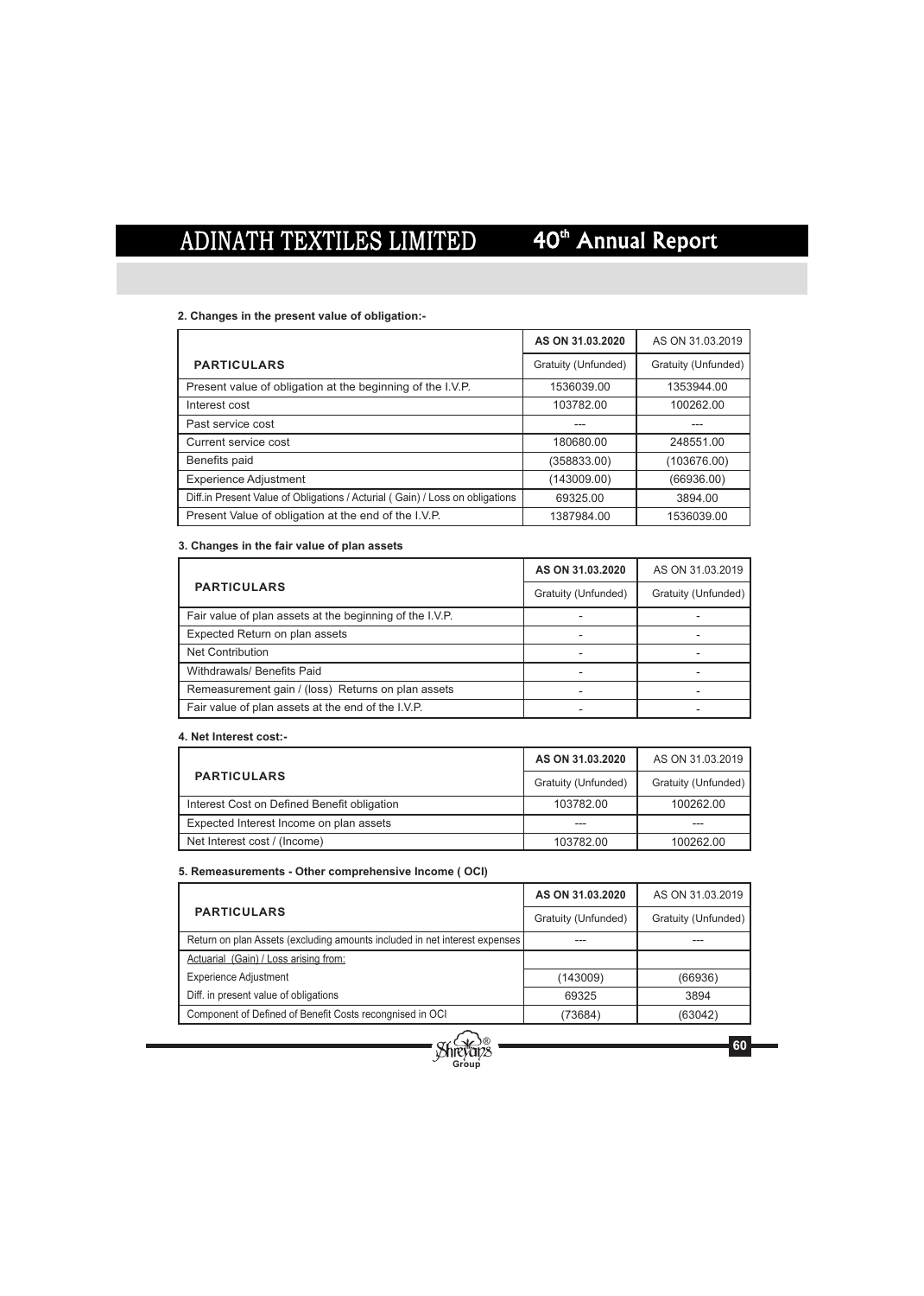# 40<sup>th</sup> Annual Report

## **6. Expenses recogniosed in the statement of profit and loss**

|                                                                     | AS ON 31.03.2020    | AS ON 31.03.2019    |
|---------------------------------------------------------------------|---------------------|---------------------|
| <b>PARTICULARS</b>                                                  | Gratuity (Unfunded) | Gratuity (Unfunded) |
| Past service cost                                                   |                     |                     |
| Current service cost                                                | 180680.00           | 248551.00           |
| Net Interest cost / (Income)                                        | 103782.00           | 100262.00           |
| Defined Benefit cost recognized in the statement of profit and loss | 284462.00           | 348813.00           |

## **7. Amount to be recognised in the balance sheet:-**

|                                                       | AS ON 31.03.2020    | AS ON 31.03.2019    |
|-------------------------------------------------------|---------------------|---------------------|
| <b>PARTICULARS</b>                                    | Gratuity (Unfunded) | Gratuity (Unfunded) |
| Present Value of obligation at the end of the I.V.P.  | 1387984.00          | 1536039.00          |
| Fair value of plan assets at the end of the I.V.P.    |                     |                     |
| <b>Funded status</b>                                  | (1387984.00)        | (1536039.00)        |
| Net liability arising from Defined benefit obligation | 1387984.00          | 1536039.00          |

## **8. Components of the net defined obligations**

|                                                          | AS ON 31.03.2020    | AS ON 31.03.2019    |
|----------------------------------------------------------|---------------------|---------------------|
| <b>PARTICULARS</b>                                       | Gratuity (Unfunded) | Gratuity (Unfunded) |
| Fair value of plan assets at the beginning of the I.V.P. | 1536039.00          | 1353944.00          |
| Past service cost                                        |                     |                     |
| Current service cost                                     | 180680.00           | 248551.00           |
| Net Interest cost / (Income)                             | 103782.00           | 100262.00           |
| Remeasurement                                            | (73684.00)          | (63042.00)          |
| Net contribution from the employer                       |                     |                     |
| Benefits directly paid by the employer                   | 358833.00           | 103676.00           |
| Net Defined benefit obligation at the end of the IVP     | 1387984.00          | 1536039.00          |

## **9. Category wise plan assets**

|                        | AS ON 31.03.2020    | AS ON 31.03.2019    |
|------------------------|---------------------|---------------------|
| <b>PARTICULARS</b>     | Gratuity (Unfunded) | Gratuity (Unfunded) |
| Fund at the end of IVP |                     | ---                 |
|                        |                     | 61                  |
|                        |                     |                     |

**Group**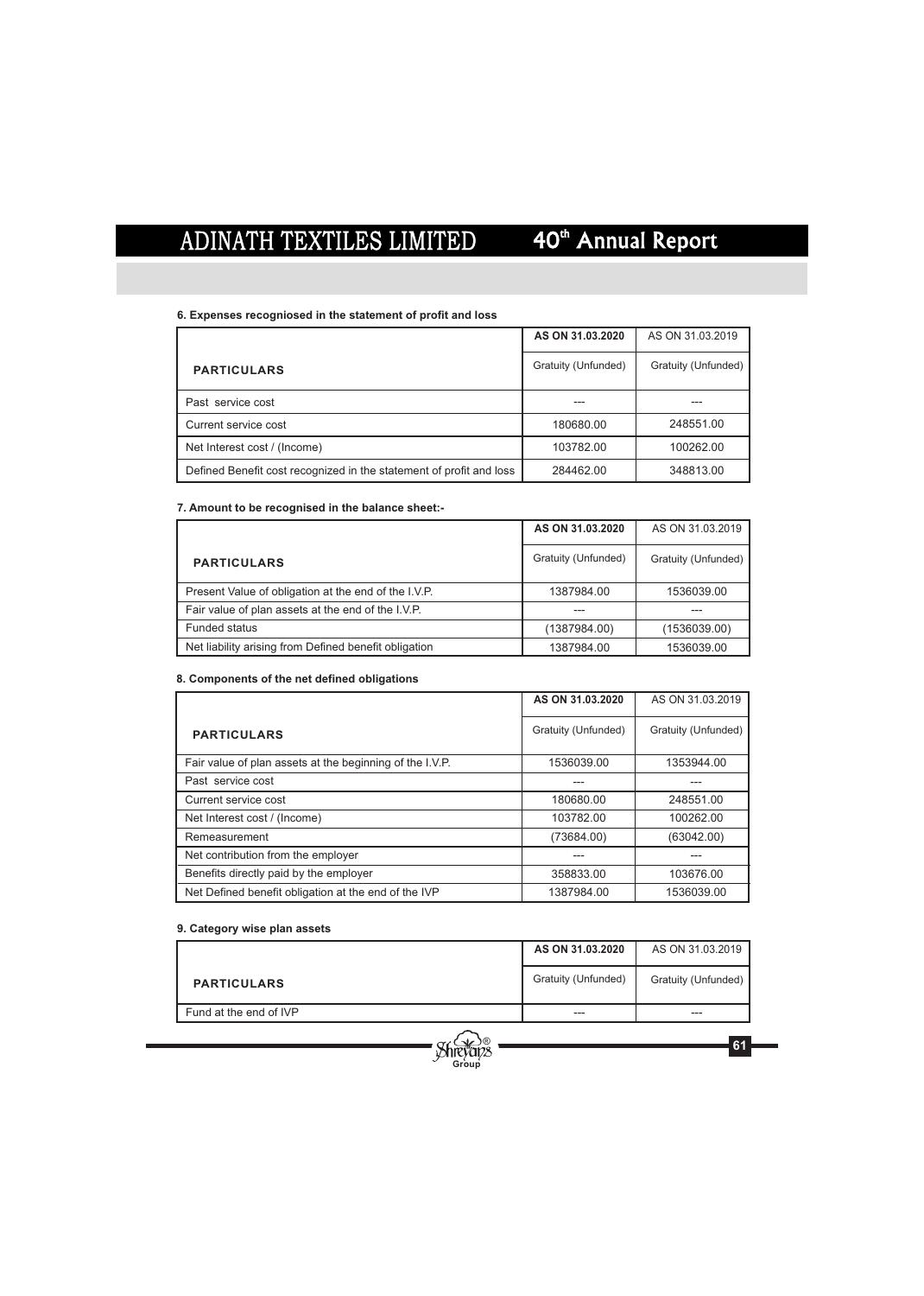# 40<sup>th</sup> Annual Report

- **10. Description of Risk Exposure:** Actuarial Valuation are based on assumptions which are dynamic in nature and vary over time. As such entity is exposed to various risks as follows
- A. Salary Increase-Actual salary increases will increase the Plan's liability. Increases in salary increase rate assumption in future valuations will also increase the liability.
	- **B**. Imputed Rate of Return (IROR)- Reduction in IROR in subsequent valuation can increase the plan's liability
	- C. Withdrawals- Actual withdrawals proving higher or lower than that assumed and change of withdrawal rate at subsequent valuation can impact plan's liability.
- **D**. Mortality-Actual deaths proving lower or higher than assumed in the valuation can impact the liabilities.
- **11. The quantitative Sensitivity analysis on net liability recognised on account of change in significant assumptions**

| <b>PARTICULARS</b>                                                                           | As at 31/03/2020 | As at 31/03/2019 |
|----------------------------------------------------------------------------------------------|------------------|------------------|
| Present value of obligation ath the end of the period<br>(a) Impact of change in Salary rate | 1387984.00       | 1536039.00       |
| 1. Impact due to increase of 1%                                                              | 83565            | 100147           |
| 2. Impact due to decrease of 1%                                                              | (75615.00)       | (89813.00)       |
| (b) Impact of change in Attrition rate                                                       |                  |                  |
| 1. Impact due to increase of 1%                                                              | (6389.00)        | (7035.00)        |
| 2. Impact due to decrease of 1%                                                              | 7146             | 7455             |
| (c) Impact of change in Imputed rate of return                                               |                  |                  |
| 1. Impact due to increase of 1%                                                              | (75790.00)       | (89307.00)       |
| 2. Impact due to decrease of 1%                                                              | 85447            | 101483           |
| 12. Expected Payout as per Terminal Salary & TLOS                                            |                  |                  |
| a) Ist following year                                                                        | 387973           | 420665           |
| b) 2nd to 5th following year                                                                 | 688614           | 395876           |
| c) 6th to 10th following year                                                                | 953652           | 2137403          |
| d) 11th following year onwards                                                               | 3663286          | 7072119          |
| 13. Expected payout as per Terminal Salary & PLOS                                            |                  |                  |
| a) Ist following year                                                                        | 380765           | 4167786          |
| b) 2nd to 5th following year                                                                 | 488370           | 242586           |
| c) 6th to 10th following year                                                                | 476645           | 949960           |
| d) 11th following year onwards                                                               | 915842           | 1249699          |

## **35. Disclosure pursuant to Ind AS - 116 on 'Leases'**

(a) Transition to Ind AS 116:

The Company has adopted Ind AS 116 "Leases" ("Standard") effective April 1, 2019 (Initial application date). Ind AS 116 supersedes Ind AS 17 "Leases". The Standard sets out the principles for recognition, measurement, presentation and disclosure of leases

Operating leases: The Company has given factory building to different parties for which the period varies from 1 to 3 years under operating lease. The lease income received during the year is Rs .1,33,79,842 .Leases are renewed only on mutual consent and at a prevalent market price.

General discription of the Lease agreement:

i) Lease aggrement can be terminated by either party by giving advance notice either by lesse or lessor.

ii) Lessee can not sublet the building further.

iii) Lease rent is subject to yearly increase by 10%.



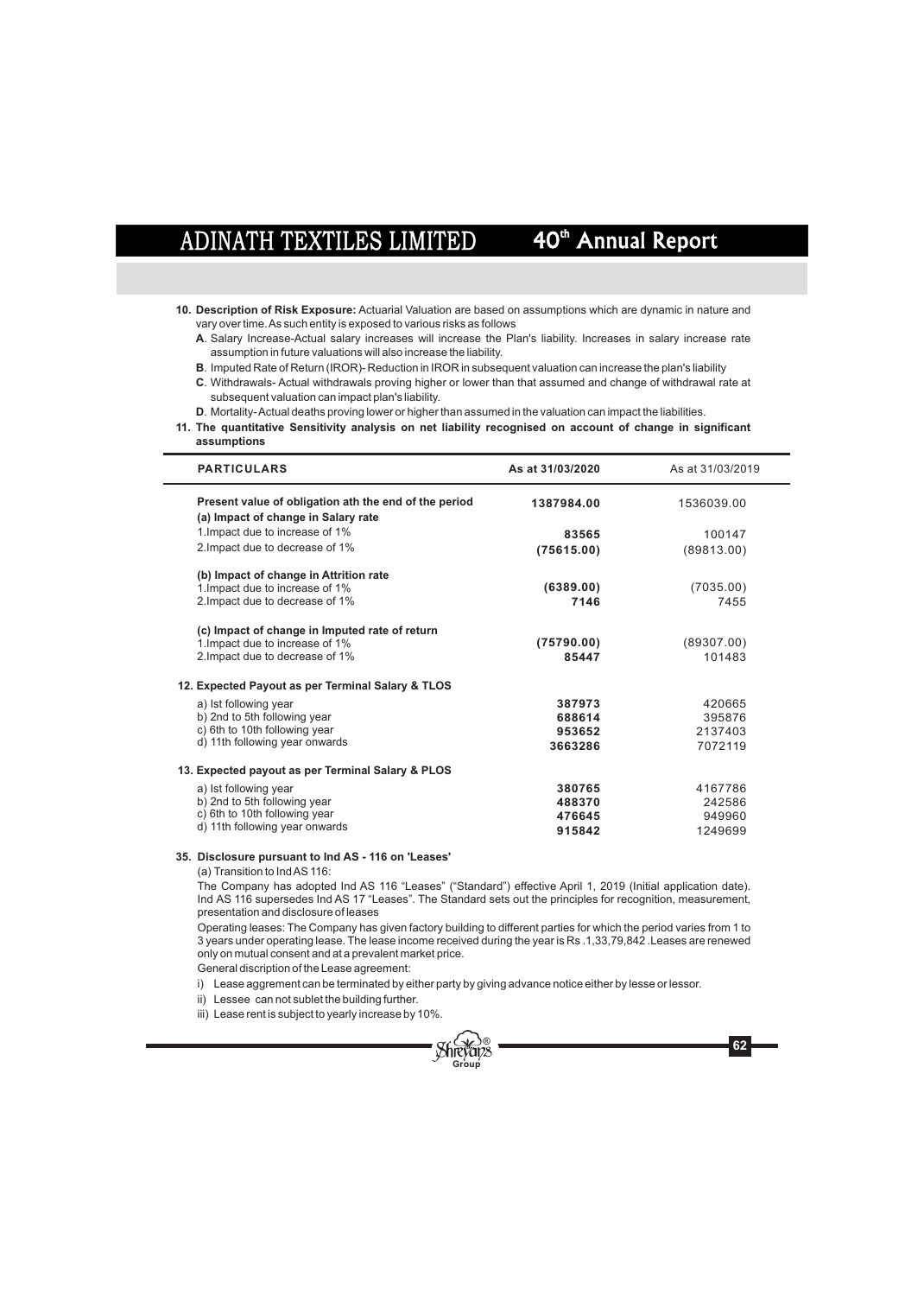Annual undiscounted lease payments receivables are as under:

| <b>PARTICULARS</b> | <b>AMOUNT</b> |
|--------------------|---------------|
| up to 1 year       | 16174884      |
| 1-2 years          | 17792372      |
| 2-3 years          | 6116128       |

| 36 | <b>Auditor Remuneration</b> | 2019-20  | 2018-19  |
|----|-----------------------------|----------|----------|
|    | <b>Audit Fees</b>           | 30000.00 | 30000.00 |
|    | <b>Tax Audit Fees</b>       | 25000.00 | 25000.00 |
|    |                             | 55000.00 | 55000.00 |

**37. Disclosure pursuant to Indian Accounting Standard (Ind AS)-12:Income Taxes a) Income Tax recognised in Profit or loss**

| <b>PARTICULARS</b>                   | 2019-20     | 2018-19      |
|--------------------------------------|-------------|--------------|
| <b>Current Tax:</b>                  |             |              |
| In respect of Current Tax            | ---         | ---          |
| In respect of Earlier Years          | 14830.00    | 29599.00     |
|                                      | 14830.00    | 29599.00     |
| Deffered Tax:                        |             |              |
| In respect of Current Tax            | (177425.66) | (1616051.10) |
|                                      | (177425.66) | (1616051.10) |
| Total income Tax expenses recognised | (177425.66) | (1616051.10) |

**Income Tax recognised in other comprehensive income arising on income and expenses recognised in other comprehensive income**

| Remeasurement of defined benefit obligation | (19158.00) | (16390.92) |
|---------------------------------------------|------------|------------|
|                                             | (19158.00) | (16390.92) |

 **(b) The detail of deferred tax liabilities & assets as at the end of each reporting period is as under:**

| As at<br>1st April<br>2019 | <b>Movement</b><br>during<br>2018-19 | As at<br>31st March<br>2019 | <b>Movement</b><br>durina<br>2019-20 | As at<br>31st March<br>2020 |
|----------------------------|--------------------------------------|-----------------------------|--------------------------------------|-----------------------------|
|                            |                                      |                             |                                      |                             |
| 1210243.00                 | (308761.09)                          | 901481.91                   | (582643.08)                          | 318838.83                   |
| 1170621.96                 | 48542.30                             | 1219164.26                  | 35112.85                             | 1254277.11                  |
| 35635.91                   | (1441.63)                            | 34194.28                    | (1225.40)                            | 32968.88                    |
| 2416500.87                 | (261660.42)                          | 2154840.45                  | (548755.62)                          | 1606084.83                  |
|                            |                                      |                             |                                      |                             |

**Group**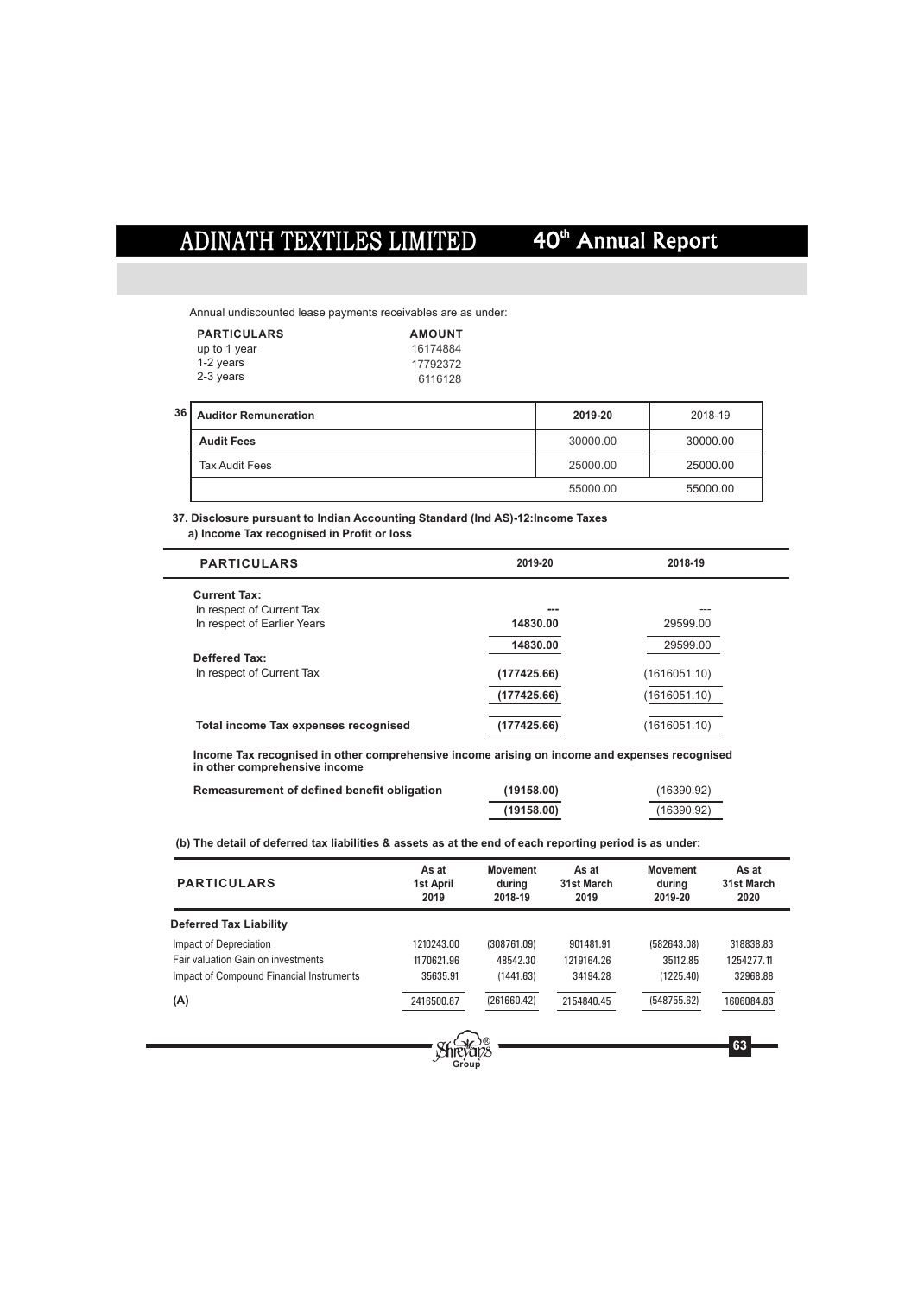| <b>PARTICULARS</b>                 | As at<br>1st April<br>2019 | <b>Movement</b><br>durina<br>2018-19 | As at<br>31st March<br>2019 | <b>Movement</b><br>durina<br>2019-20 | As at<br>31st March<br>2020 |
|------------------------------------|----------------------------|--------------------------------------|-----------------------------|--------------------------------------|-----------------------------|
| Deffered Tax Asset                 |                            |                                      |                             |                                      |                             |
| 43B Disallowances                  | 576225.00                  | (34019.70)                           | 542205.30                   | 40956.50                             | 583161.80                   |
| Carried forward business loss &    | 294902.00                  | 609474.57                            | 904376.57                   | (393128.46)                          | 511248.11                   |
| Unabsorbed Depriciation            |                            |                                      |                             |                                      |                             |
| Provision for Doubtful Debts       |                            | 795326.73                            | 795326.73                   | $\cdots$                             | 795326.73                   |
| (B)                                | 871127.00                  | 1370781.59                           | 2241908.59                  | (352171.96)                          | 1889736.64                  |
| Deffered Tax Liability (Net) (A-B) | 1545373.87                 | (1632442.02)                         | (87068.15)                  | (196583.66)                          | (283651.81)                 |

**(c) Reconcilliation of Deffered tax liabilities (net)**

| <b>PARTICULARS</b>                                             | <b>Current Year</b> | Previous Year |
|----------------------------------------------------------------|---------------------|---------------|
| Deferred tax liability at the beginning of the year            | (87068.15)          | 1545373.87    |
| Deferred tax (income)/expenses during the year recognized      | (177425.66)         | (1632442.02)  |
| in Statement of Profit & Loss (see note below)                 |                     |               |
| Deferred tax (income)/expenses during the year recognized      | (19158.00)          |               |
| in Other Comprehensive Income                                  |                     |               |
| Deferred tax (income)/expenses during the year recognized      |                     |               |
| directly in equity                                             |                     |               |
| Deferred tax liability at the end of the year (see note below) | (283651.81)         | (87068.15)    |

# **(d) The income tax expense for the year can be reconciled to the accounting profit as follows:**

| <b>PARTICULARS</b>                                                    | As at 31.3.2020 |
|-----------------------------------------------------------------------|-----------------|
| Loss before Tax                                                       | 28263.34        |
| Tax at statutory income tax rate of 26.00%                            | 7348.47         |
| Tax effect of the amounts not deductible for computing taxable income |                 |
| <b>Effect of Depreciation difference</b>                              | 360866.17       |
| Effect of Expenses that are not deductible in determining taxable     | (10136.10)      |
| profit or allowable on payment basis                                  |                 |
| Impact on fair valuation of investment                                | (35112.85)      |
| Provision for doubtful Debt                                           |                 |
| <b>Brought Forward Loss/Depreciation</b>                              | (3160546.00)    |
| Others                                                                | 235260.06       |
| Income tax expense to be recognized in statement of Profit & Loss     |                 |
|                                                                       |                 |

**(e) Deffered Tax Asset-**The company has recognised deffered tax asset of Rs. 283997.79 in balance sheet for the period ending on 31-March-2020. As per Companies forcast of future taxable income such deffered tax asset will be utilized in future Year.

**Group**

®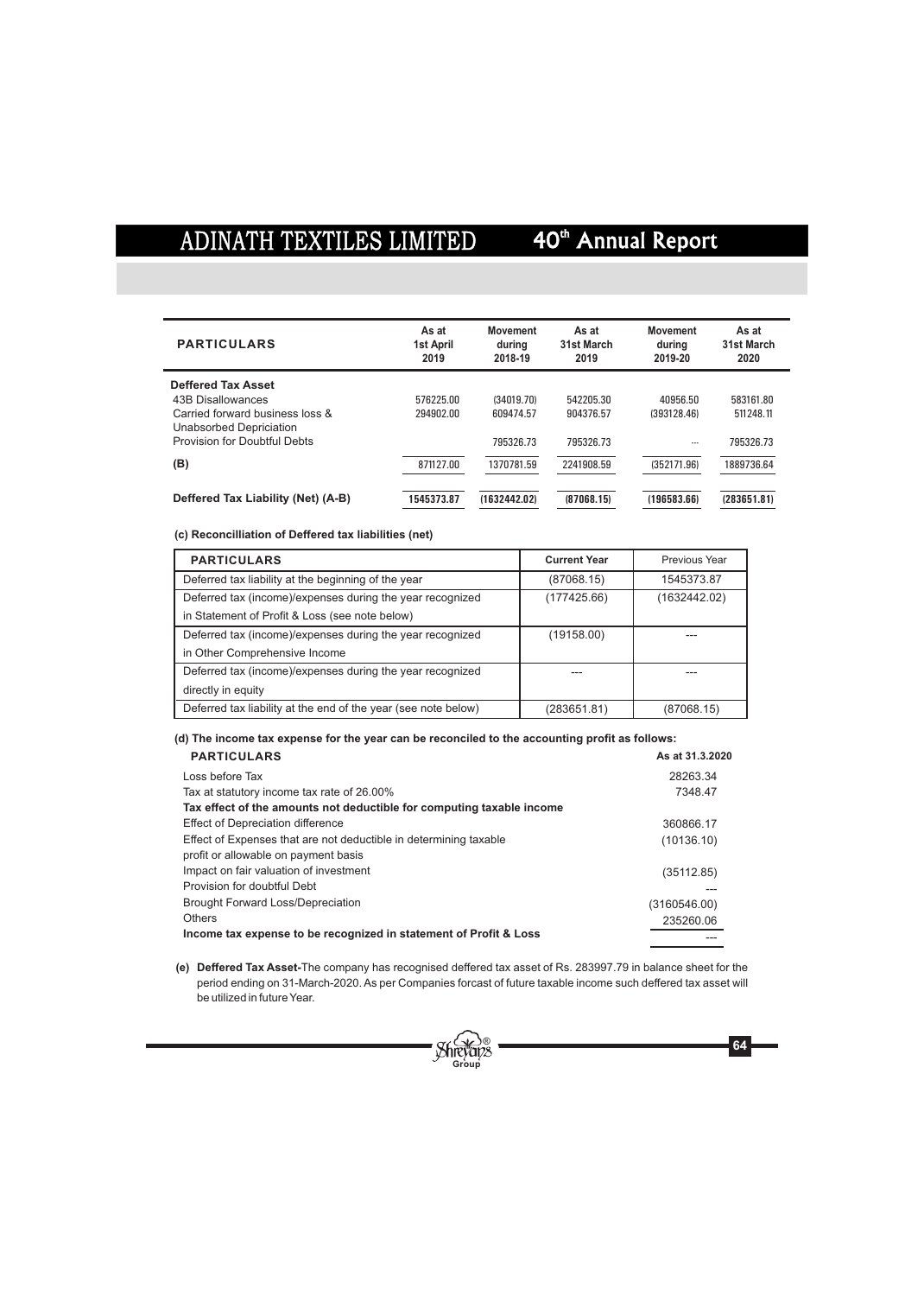- 40<sup>th</sup> Annual Report
- **38.** The summarized position of Post-Employment benefits and long term employee benefits recognized in the Profit & Loss Account and Balance Sheet as required in accordance with Indian Accounting Standard (Ind AS 19) are as under:

## **(a) Post-Employment benefits**

**Defined Benefit Plans (Gratuity):** During the year the company has recognized an expense of Rs. 284462 (Previous Year Rs.348813) in the Statement of Profit and Loss. The outstanding liability recognized in Balance sheet as at year end is Rs.1387984

Defined Contribution Plans (Provident Fund): During the year the company has recognized an expense of Rs. 402923 (Previous Year Rs. 609564) as contribution to Employee Provident Fund in the Statment of Profit and Loss.

**(b) Long-term employee benefits (Leave Encashment):** During the year the company has recognized an expense of Rs. 248114 (Previous Year Rs. 102255 ) in the Statement of Profit and Loss. The outstanding liability recognized in Balance sheet as at year end is Rs. 854946.

- **39.** The balances of Trade Receivables, Loan and Advances, Deposits, Trade Advances and Trade Payables are subject to confirmation/reconciliation and subsequent adjustments, if any. The management has requested for the confirmation of balances & believes that no material adjustments would be required in books of account upon receipt of these confirmations.
- **40.** In the opinion of the Board of Directors, the financial assets & other current assets have a value on realization in the ordinary course of business at least equal to the amount at which they are stated except as expressly stated otherwise
- **41.** Previous year amounts have been reclassified wherever necessary and conform to Ind AS presentation.
- **42.** The company has closed the textiles business & discontinued the textiles operations. As at 31st March, 2020 the carrying amount of such assets & liabilities of discontinuing operations which were not disposed off for previous year was Rs. 2779118.05 (previous year Rs. 3547209.05) & Rs. 5556193.58 ( previous year Rs. 576368.30) respectively. The following statement shows the revenue & expenses of continuing & discontinuing operations.:

| <b>PARTICULARS</b>                                                                                                                           | <b>Continuing Operations</b><br><b>Discontinuing Operations</b> |                                                       | Total                                       |                              |                                                    |                                                       |
|----------------------------------------------------------------------------------------------------------------------------------------------|-----------------------------------------------------------------|-------------------------------------------------------|---------------------------------------------|------------------------------|----------------------------------------------------|-------------------------------------------------------|
|                                                                                                                                              | 2019-20                                                         | 2018-19                                               | 2019-20                                     | 2018-19                      | 2019-20                                            | 2018-19                                               |
| Revenue<br>Revenue from operations<br>Other income                                                                                           | <br>13871358.44                                                 | 7446991.20<br>11732487.89                             | 1566661.50<br>$\cdots$                      | <br>$\cdots$                 | 1566661.50<br>13871358.44                          | 7446991.20<br>11732487.89                             |
| Revenue                                                                                                                                      | 13871358.44                                                     | 19179479.09                                           | 1566661.50                                  |                              | 15438019.94                                        | 19179479.09                                           |
| <b>Expenses</b><br><b>Employee Benefit Expenses</b><br>Finance costs<br>Depreciation and amortization<br>expense<br>Other operating expenses | 6681949.90<br>12307.22<br>1896272.00<br>5252565.98              | 10291993.00<br>583169.69<br>2054267.00<br>12395862.71 | 604972.00<br>0.00<br>78765.00<br>1755714.11 | <br>$\cdots$<br>$\cdots$<br> | 7286921.90<br>12307.22<br>1975037.00<br>7008280.09 | 10291993.00<br>583169.69<br>2054267.00<br>12395862.71 |
| <b>Total Expenses</b>                                                                                                                        | 13843095.10                                                     | 25325292.40                                           | 2439451.11                                  |                              | 16282546.21                                        | 25325292.40                                           |
| Profit/(Loss) before tax                                                                                                                     | 28263.34                                                        | (6145813.31)                                          | (872789.61)                                 |                              | (844526.27)                                        | (6145813.31)                                          |
| <b>Tax Expenses</b><br>Other Comprehensive Income                                                                                            | (162595.66)<br>$\cdots$                                         | (1586452.10)<br>                                      | $\cdots$<br>$\cdots$                        | <br>                         | (162595.66)<br>92842.00                            | (1586452.10)<br>79432.92                              |
| Profit/(Loss) for the year                                                                                                                   | 190859.00                                                       | (4559361.21)                                          | (872789.61)                                 |                              | (589088.61)                                        | (4479928.29)                                          |

**Net cash flows attributable to the operating, investing and financing activities of discontinued operations Rs. 4030592.06**

**43. Financial Risk Management**

The Company's principal financial liabilities comprises of loans and borrowings, trade and other payables, and other current liabilities. The main purpose of these financial liabilities is to raise finance for the Company's operations. The Company has loans and receivables, trade and other receivables, cash and short-term deposits that arise directly from its operations.

®

**65**

**Group**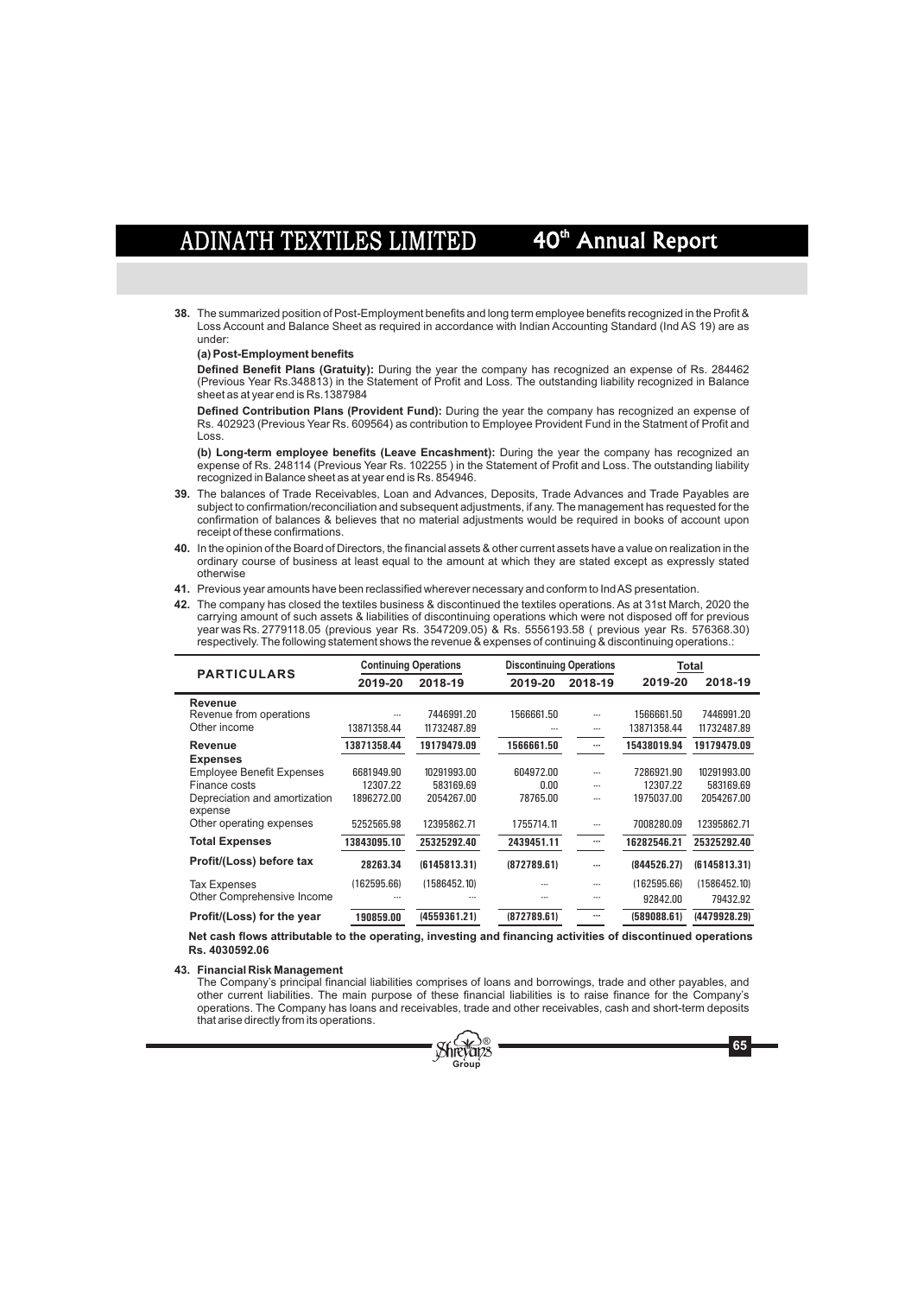The Company is exposed to market risk, credit risk and liquidity risk. The Company's senior management oversees the management of these risks and that advises on financial risks and the appropriate financial risk governance framework for the Company. There has been no change to the company's exposure to the financial risks or the manner in which it manages and measures the risk. The company has not framed formal risk management policies; however, the risks are monitored by management on a continuous basis. The company does not enter into or trade in financial instruments, investment in securities, including derivative financial instruments, for speculative or risk management purposes.

This note explains the risks which the company is exposed to and policies and framework adopted by the company to manage these risks:

**Market Risk:** Market risk is the risk that the fair values of future cash flows of a financial instrument will fluctuate because of changes in market prices. Market prices comprise three types of risk: interest rate risk, currency risk and other price risk, such as investment/ equity risk. Financial instruments affected by market risk include loans & borrowings.

## **(a) Foreign Currency Risk Management:**

Foreign currency risk is the risk that the fair value or future cash flows of an exposure will fluctuate because of changes in foreign exchange rates. The Company doesn't operate internationally & didn't undertook any transactions denominated in foreign currencies during the reporting period & previous year. Hence, exposures to exchange rate fluctuations didn't arise.

## **(b) Interest Rate Risk**

Interest rate risk is the risk that the fair value or future cash flows of a financial instrument will fluctuate because of changes in market interest rates. The Company's exposure to the risk of changes in market interest rates does not arise due to non existance of any debt obligations with floating interest rates. The company's fixed rate borrowings are carried at amortised cost. They are therefore not subject to interest rate risk, since neither the carrying amount nor the future cash flows will fluctuate because of a change in market interest rates.As the Company has no significant interest-bearing assets, the income and operating cash flows are substantially independent of changes in market interest rates.

#### **(c) Other Price Risk**

The company is exposed to equity price risk arising from equity investments. The company manages equity price risk by monitoring liquidity positions of such investments in short & long term periods. The company does not actively trade equity investments. Equity investments are mainly held for strategic rather than trading purposes.

## **(c.1) 1 Equity price sensitivity analysis**

The sensitivity analysis below has been determined based on exposure to equity price risks at the end of reporting period.

if Fair Value per share had been 1% higher/Lower, the profit for the year would have increased/decreased by +/- 0.49 lakh (Previous Year: increased/decreased by 0.47 lakhs ) as a result of the changes in fair value of equity shares

#### **Liquidity risk management**

Liquidity risk refers to the probability of loss arising from a situation where there will not be enough cash and/or cash equivalents to meet the needs of depositors and borrowers, sale of liquid assets will yield less than their fair value and liquid assets will not be sold at the desired time due to lack of buyers. The primary objective of liquidity management is to provide for sufficient cash and cash equivalents at all times and any place in the world to enable us to meet our payment obligations. The financial liabilities of the company include loans and borrowings, trade and other payables. The company's principal sources of liquidity are cash and cash equivalents and the cash flow that is generated from operations. The company monitors its risk of shortage of funds to meet the financial liabilities using a liquidity planning tool. The company plans to maintain sufficient cash and marketable securities to meet the obligations as and when fall due. Currently the company is servicing all its obligations whether in case of borrowings or statutory dues payable to various authorities.

The company manages liquidity risk by maintaining adequate reserves, continuously monitoring forecast and actual cash flows and matching the maturity profiles of financial assets and liabilities.

Ultimate responsibility for liquidity risk management rest with the management which has built an appropriate liquidity risk management framework for the management of the company's short, medium and long term funding and liquidity management requirements.

The below is the detail of contractual maturities of the financial liabilities of the company at the end of each reporting period:

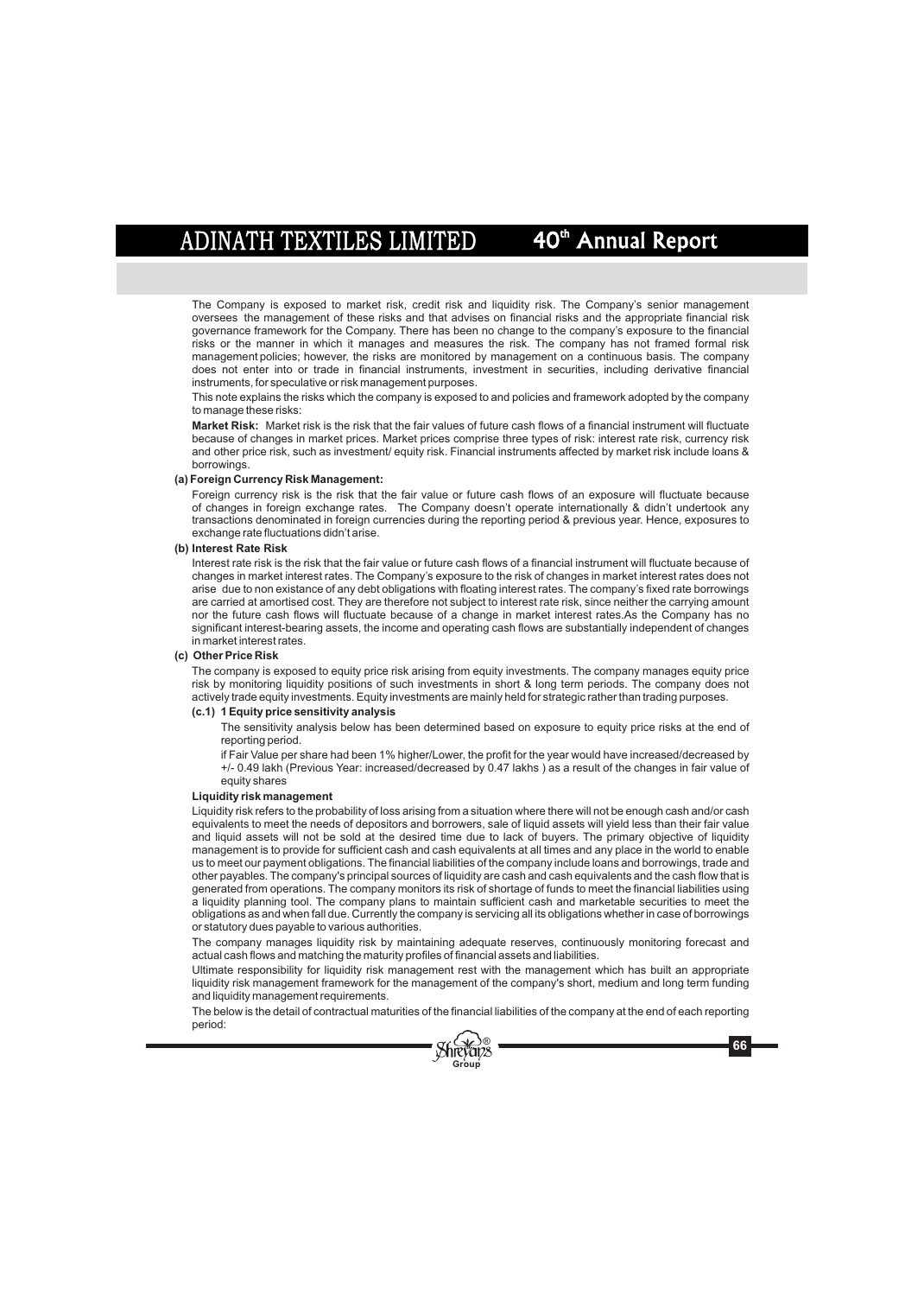| <b>PARTICULARS</b>                 | As at March 31, 2020 |
|------------------------------------|----------------------|
| <b>Borrowings</b>                  |                      |
| 0-1 years                          | 60,00,000.00         |
| 2-3 years                          | ---                  |
| 4-5 years                          | $---$                |
| More than 5 years                  |                      |
| <b>Trade Payables</b>              |                      |
| 0-1 years                          | 5,56,193.58          |
| 2-3 years                          | ---                  |
| 3-5 years                          | $---$                |
| More than 5 years                  |                      |
| <b>Other Financial liabilities</b> |                      |
| 0-1 years                          | 66,23,805.12         |
| 2-3 years                          |                      |
| 3-5 years                          |                      |
| More than 5 years                  | 73,196.60            |

**44. Reconcilaliation of movement of liabilities to cash flow arising from financing activities**

| <b>PARTICULARS</b>                                         | As at 31st March 2020 | As at 31st March 2019 |
|------------------------------------------------------------|-----------------------|-----------------------|
| Borrowings at the beginning of the Year                    | 6000000               | 6000000               |
| (current and non current) including current                |                       |                       |
| maturities of long term debt                               |                       |                       |
| Proceeds from borrowings                                   | ---                   |                       |
| Repayment of borrowings                                    | ---                   |                       |
| Transaction Cost related to Borrowings                     | ---                   | ---                   |
| Borrowing at the end of the year (current and non current) | 6000000               | 6000000               |

## **45. Disclosure under Ind AS 115 "Revenue from Contracts with Customers" a) Disaggregated revenue information**

| <b>PARTICULARS</b>                                                                                                                                | As at 31/03/2020<br>₹ | As at 31/03/2019<br>₹ |  |
|---------------------------------------------------------------------------------------------------------------------------------------------------|-----------------------|-----------------------|--|
| <b>Type of Goods</b><br>(i)                                                                                                                       |                       |                       |  |
| Revenue from Sale of Goods<br>Revenue from Job Work                                                                                               | 1566661.50            | 7446991.20            |  |
|                                                                                                                                                   | 1566661.50            | 7446991.20            |  |
| <b>Total revenue from Contracts with Customers</b><br>(ii)<br>Revenue from Customers based in India<br>Revenue from Customers based outside India | 1566661.50            | 7446991.20            |  |
| (iii) Timing of Revenue Recognition<br>Goods transferred at a point in time                                                                       | 1566661.50            | 7446991.20            |  |
| b) Trade receivables and Contract Customers                                                                                                       |                       |                       |  |
| <b>Trade Receivables</b>                                                                                                                          | 2779118.05            | 3547209.05            |  |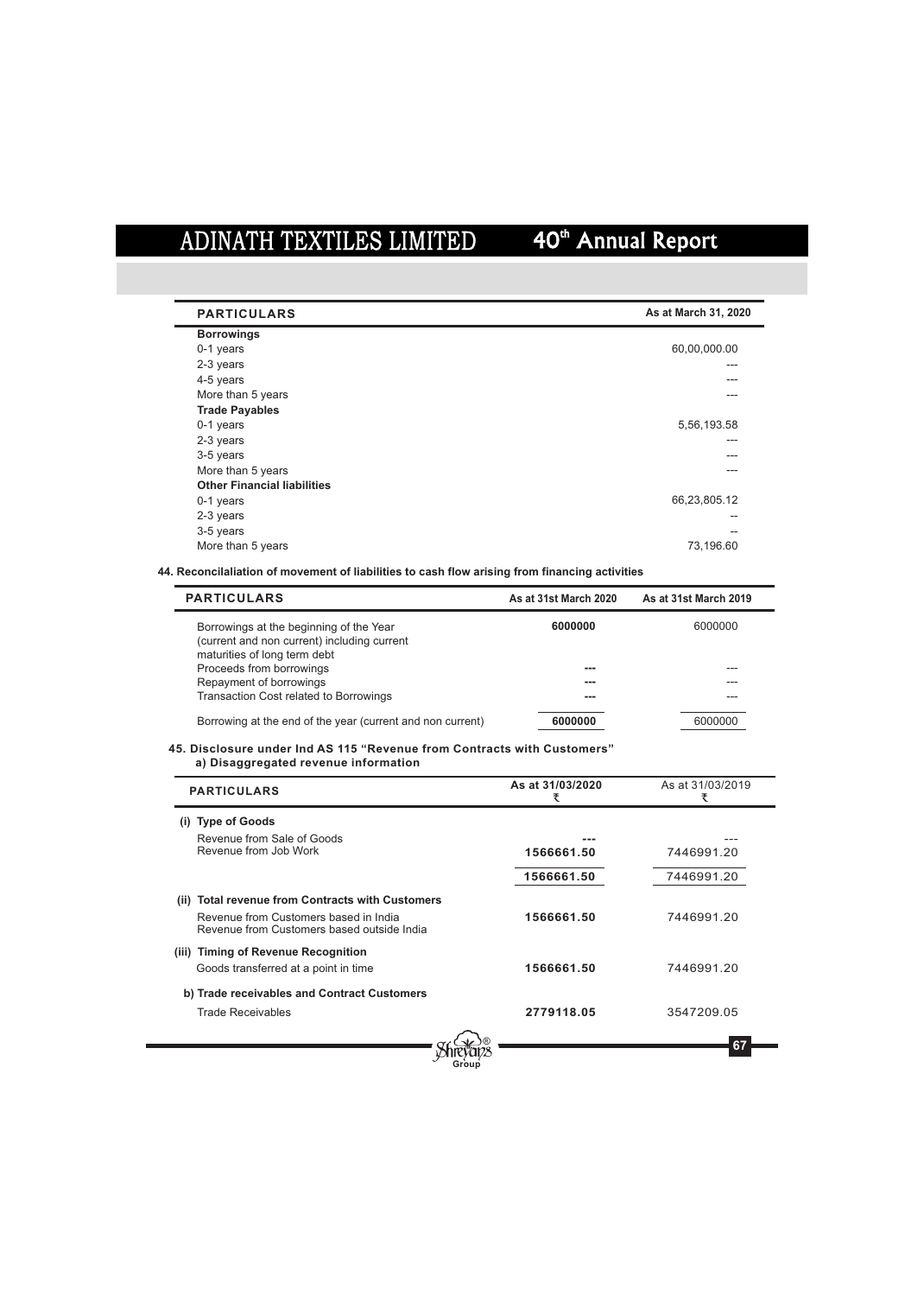Trade receivable are non-interest bearing and are generally on terms to 30 days. In 2019 Rs 0 (Previous year Rs.30.58 Lakhs.) was recognized as provision for expected credit losses on trade receivables.

#### **C) Contract Liabilities**

Contract liability relate to payment received in advance for performance under contract. Contract liabilities are recognized as revenue at the time of sale of goods. Contract liabilities includes Non current or current advances received from customers to deliver goods.

**Revenue recognized in the current reporting period to carried forward contract liabilities:** Revenue recognized that was included in the contract liabilities balance at the beginning of the period JobWork **モ** ロークス きょうしゅう きょうしゅう きょうしゅう きょうしゅう

## **(d) Reconciling the amount of revenue recognized in the statement of Profit and Loss with the contract price**

| <b>Revenue as per Contract Price</b>                   | 1566661.50 | 7446991.20 |
|--------------------------------------------------------|------------|------------|
| <b>Less Adjustments</b>                                |            |            |
| Returns                                                | ---        |            |
| <b>Freight Recovered</b>                               | ---        |            |
|                                                        |            |            |
| Revenue recognized in the statement of Profit and Loss | 1566661.50 | 7446991.20 |
|                                                        |            |            |

Revenue recognized that was included in the contract liabilities balance at the beginning of the period

## **e) Performance obligation and remaining performance obligation**

The remaining performance obligation disclosure provides the aggregate amount of the transaction price yet to be recognized as at the end of the reporting period and an explanation as to when the Company expects to recognize these amounts in revenue. As on 31st March, 2020, there were no remaining performance obligation as the same is satisfied upon delivery of goods / services.

## **Credit Risk Management**

#### **Credit Risk**

Credit risk refers to the risk that the counter party will default on its contractual obligations resulting in financial loss to the company. Credit risk arises from financial assets such as cash and cash equivalents, loans, trade receivables, derivative financial instruments and financial guarantees.. Credit risk has always been managed by the company through credit approvals, establishing credit limits and continuously monitoring the credit worthiness of customers to which the company grants credit terms in the normal course of business. We monitor our exposure to credit risk on an ongoing basis at various levels. On account of adoption of Ind AS 109, the company uses expected credit loss model to assess the impairment loss or gain. Credit risk on cash and bank balances is negligible as the company generally invests in deposits with banks and financial institutions with high credit ratings assigned by credit rating agencies. Investments primarily include investment in equity instruments for long term period. The Company's credit risk in case of all other financial instruments is negligible.

#### **Trade receivables:**

The Company has exposure to credit risk majorly from trade receivable balances on sale of yarn and Trading of unstitched Suitings, Shirtings & Dress Materials which are typically unsecured. The Company routinely assesses the financial strength of its customers and, as a consequence, believes that its trade receivable credit risk exposure is limited. The company also assesses the creditworthiness of the customers internally to whom goods are sold on credit terms in the normal course of business. The credit limit of each customer is defined in accordance with this assessment. The Company ensures concentration of credit does not significantly impair the financial assets since the customers to whom the exposure of credit is taken are well established and reputed industries engaged in their respective field of business. The management of the company regularly evaluates the individual customer receivables. This evaluation takes into consideration customer's financial condition and credit history, as well as current economic conditions. Trade receivables are written off when deemed uncollectible. Recoveries of trade receivables previously written off are recorded when received. The company regularly tracks the outstanding trade receivables and proper action is taken by the company for collection of overdue trade receivables.

The impairment analysis is performed on client to client basis for the debtors that are past due at the end of each reporting date. The company has considered an allowance for doubtful debts on the basis of lifetime expected credit loss model as per provision matrix in case of trade receivables that are past due but there has not been a

**Group**

®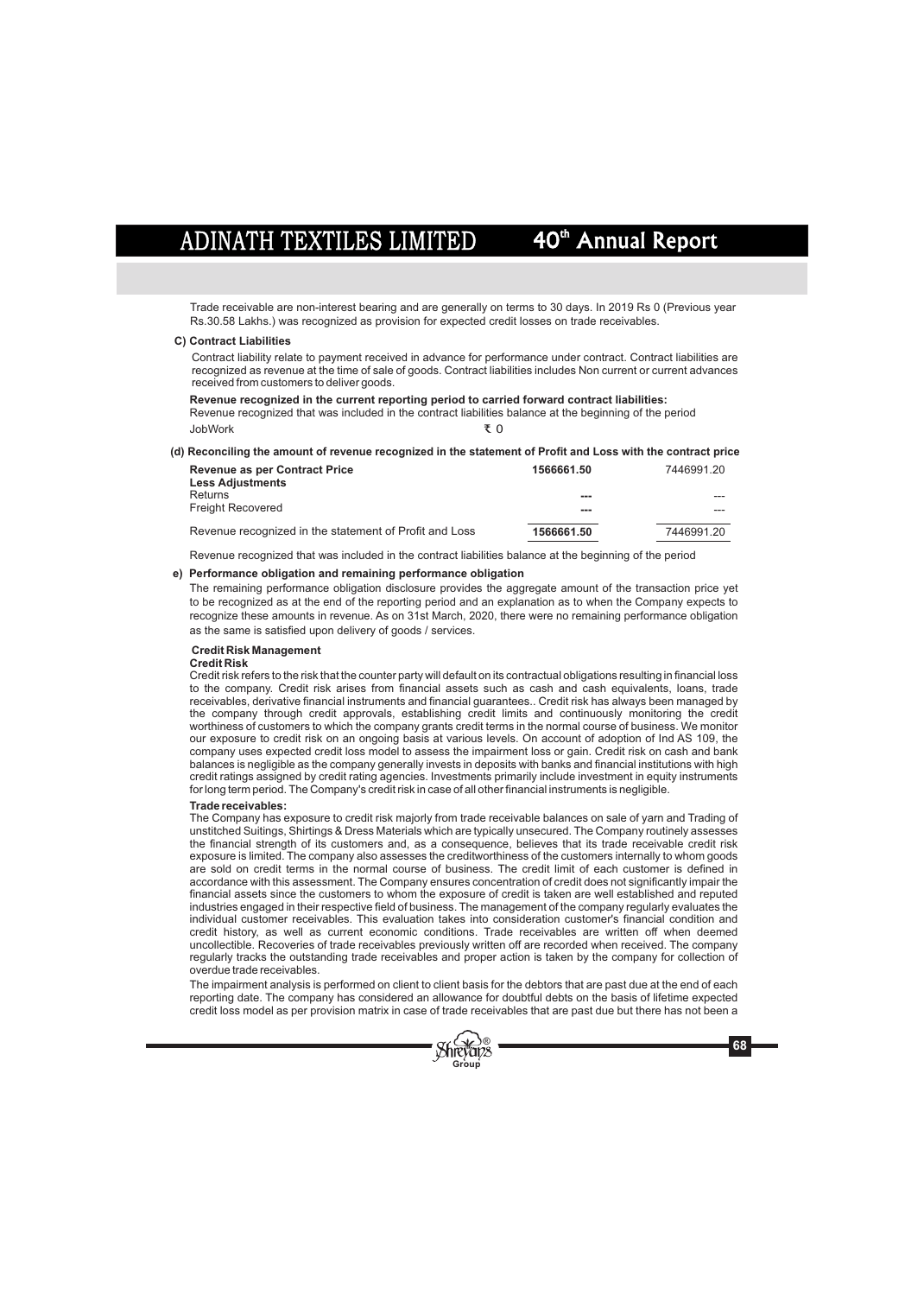# 40<sup>th</sup> Annual Report

significant change in the credit quality and the amounts are still considered recoverable& no writing off from books is required.

**Reconciliation of allowance for lifetime expected credit loss**.

| <b>PARTICULARS</b>                                   | As at 31st March 2020 | As at 31st March 2019 |
|------------------------------------------------------|-----------------------|-----------------------|
| Balance as at Beginning of the year                  | 8558948.96            | 8558948.96            |
| Allowance for doubtful receivables based on Expected |                       |                       |
| Credit Loss (ECL)                                    |                       | ---                   |
| Release to the statement of profit and loss          |                       |                       |
| Balance at end of the year                           | 8558948.96            | 8558948.96            |
| Ageing of trade receivables (Gross)                  | As at 31st March 2020 | As at 31st March 2019 |
| Not Due                                              |                       |                       |
| 0-6 Months past due                                  | 2727147.00            | 660159                |
| More than 6 months past due                          | 8610920.00            | 11445999.00           |
| total trade receivables                              | 11338067.00           | 12106158.01           |

## **Capital risk management**

.

The capital includes issued equity capital, share premium and all other equity reserves attributable to the equity holders of the company. The primary objective of the company's capital management is to maintain optimum capital structure to reduce cost of capital and to maximize the shareholder value. The Company's objectives when managing capital is to safeguard the Company's ability to continue as a going concern in order to provide returns for shareholders and benefits for other stakeholders and to maintain an optimal capital structure to reduce the cost of capital. The director's policy is to maintain a strong capital base so as to maintain investor, creditor and market confidence and to sustain future development of the business. In order to maintain or adjust the capital structure, the company may adjust the dividend payment to shareholders, return capital to shareholders or issue new shares.

Consistent with others in the industry, the Company monitors capital on the basis of the gearing ratio. This ratio is calculated as net debt divided by total capital plus net debt. The Company manages its capital structure and makes adjustments to it, in light of changes in economic conditions and the requirements of the financial covenants which otherwise would permit the banks to immediately call loans and borrowings.

| <b>PARTICULARS</b>            | As at 31st March, 2020 |
|-------------------------------|------------------------|
| <b>Borrowings</b>             | 6000000.00             |
| Less: Cash & cash equivalents | 9053078.76             |
| Net debt                      | (3053078.76)           |
| Total equity                  | 12119502.33            |
| Capital & Net debt            | 9066423.57             |
| Gearing ratio                 | (0.34)                 |

Since there are no interest bearing loans & borrowings from banks, therefore, there are no breaches in the financial covenants of interest-bearing loans and borrowings in the current year ended 31st March 2020.

No Changes were made in the objectives, policies or processes during the years ended 31st March 2020 and 31st March 2019

**For Malhotra Manik & Associates Chartered Accountants**

**For and on behalf of the Board of Directors**

**(Manik Malhotra)** Partner

**PLACE : LUDHIANA DATED : 29.07.2020**

**(Rajneesh Oswal)** Chairman and Managing Director DIN 00002668

**(Vishal Oswal)** Vice-Chairman andManaging Director DIN 00002678

**(Rajesh Kumar) (Parminder Singh)** CFO Company Secretary

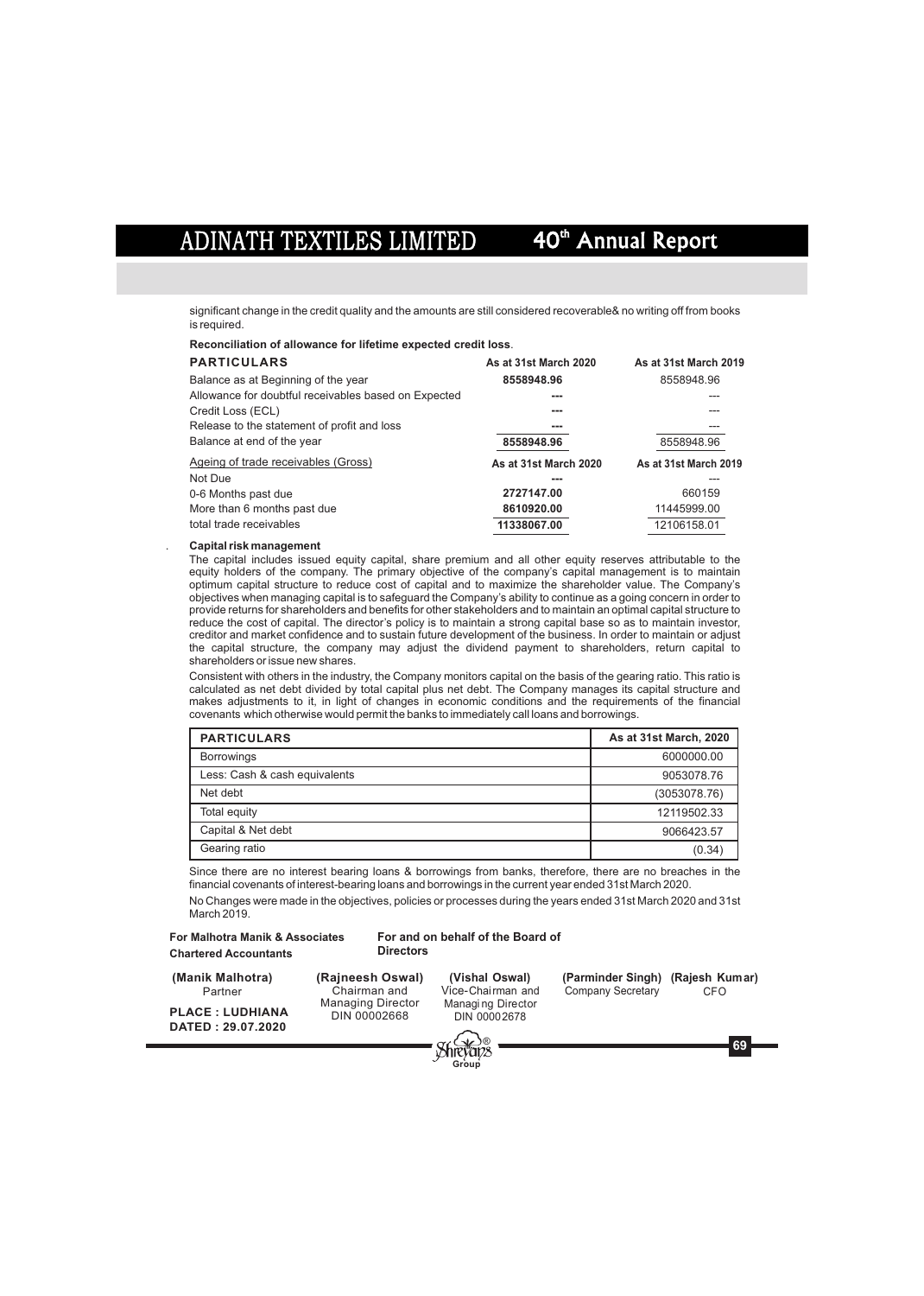|                                                    | <b>ADINATH TEXTILES LIMITED</b><br>Form No. MGT-11<br><b>Proxy form</b> | Regd. Office: Village Bholapur, P.O. Sahabana, Chandigarh Road, Ludhiana 141 123<br>Tel. No. 0161-2685270, 9876100948, CIN- L17115PB1979PLC003910<br>Website: www.adinathtextiles.com, Email: atl@shreyansgroup.com                                                                       |            |
|----------------------------------------------------|-------------------------------------------------------------------------|-------------------------------------------------------------------------------------------------------------------------------------------------------------------------------------------------------------------------------------------------------------------------------------------|------------|
|                                                    |                                                                         | [Pursuant to section 105(6) of the Companies Act, 2013 and rule 19(3) of the Companies (Management and Administration)                                                                                                                                                                    |            |
| Name of the member(s):                             | Rules, 2014]                                                            |                                                                                                                                                                                                                                                                                           |            |
| Registered address:                                |                                                                         |                                                                                                                                                                                                                                                                                           |            |
| E-mail Id:                                         |                                                                         |                                                                                                                                                                                                                                                                                           |            |
| Folio No/ Client Id: DP ID:                        |                                                                         |                                                                                                                                                                                                                                                                                           |            |
| 1. Name                                            |                                                                         |                                                                                                                                                                                                                                                                                           |            |
| 2. Address                                         |                                                                         |                                                                                                                                                                                                                                                                                           |            |
| 3. E-mail Id                                       |                                                                         |                                                                                                                                                                                                                                                                                           |            |
| 4. Signature :                                     |                                                                         |                                                                                                                                                                                                                                                                                           |            |
| 1. Name                                            |                                                                         |                                                                                                                                                                                                                                                                                           |            |
| 2. Address                                         |                                                                         |                                                                                                                                                                                                                                                                                           |            |
| 3. E-mail Id:                                      |                                                                         |                                                                                                                                                                                                                                                                                           |            |
| 4. Signature :                                     |                                                                         |                                                                                                                                                                                                                                                                                           |            |
| Resolution(s):                                     |                                                                         | held on Monday, the 21st day of December, 2020 At 11:00 A.M. at the registered office of the company at Village: Bholapur, P.O.<br>Sahabana, Chandigarh Road, Ludhiana 141 123 and at any adjournment thereof in respect of such resolutions as are indicated below:                      |            |
|                                                    |                                                                         |                                                                                                                                                                                                                                                                                           |            |
| Signed this day of  2020                           |                                                                         |                                                                                                                                                                                                                                                                                           |            |
|                                                    |                                                                         |                                                                                                                                                                                                                                                                                           | Affix      |
| Signature of shareholder                           |                                                                         | Signature of Proxy holder(s)                                                                                                                                                                                                                                                              | Revenue    |
|                                                    |                                                                         |                                                                                                                                                                                                                                                                                           | Stamp here |
|                                                    |                                                                         | Note: This form of proxy in order to be effective should be duly completed and deposited at the Registered Office of the<br>Company, not less than 48 hours before the commencement of the Meeting.<br>$\ast$                                                                             |            |
|                                                    | <b>ADINATH TEXTILES LIMITED</b><br><b>ATTENDANCE SLIP</b>               |                                                                                                                                                                                                                                                                                           |            |
|                                                    |                                                                         | I here by record my presence at the 40 <sup>th</sup> ANNUAL GENERAL MEETING of the Company being held on Monday, the 21 <sup>st</sup> day of December,<br>2020 at 11:00 A.M. at the Registered Office of the Company Village Bholapur, P.O. Sahabana, Chandigarh Road, Ludhiana - 141 123 |            |
| Full Name of the Shareholder<br>(IN BLOCK LETTERS) |                                                                         |                                                                                                                                                                                                                                                                                           | Signature  |
|                                                    |                                                                         |                                                                                                                                                                                                                                                                                           | Client ID. |
| Full Name of Proxy<br>(IN BLOCK LETTERS)           |                                                                         |                                                                                                                                                                                                                                                                                           |            |
| 2. A proxy need not be a member.                   | hours before the time for holding the meeting.                          | NOTE: 1. The Proxy Form duly completed must be deposited at the Registered Office of the Company not less than 48                                                                                                                                                                         |            |
|                                                    |                                                                         |                                                                                                                                                                                                                                                                                           |            |
|                                                    |                                                                         |                                                                                                                                                                                                                                                                                           |            |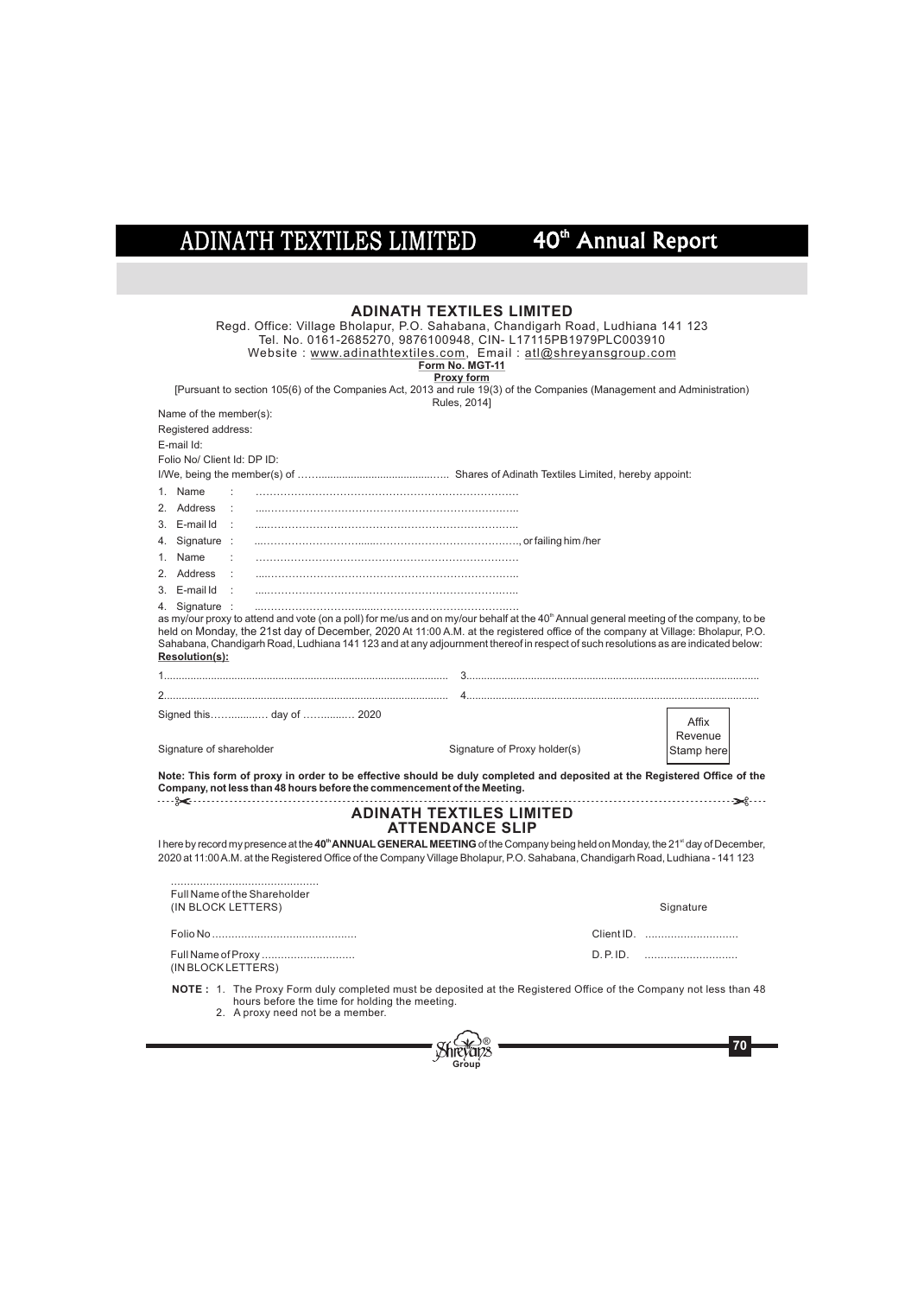## **SPACE FOR SUMMARY NOTES FOR MEMBER'S USAGE**